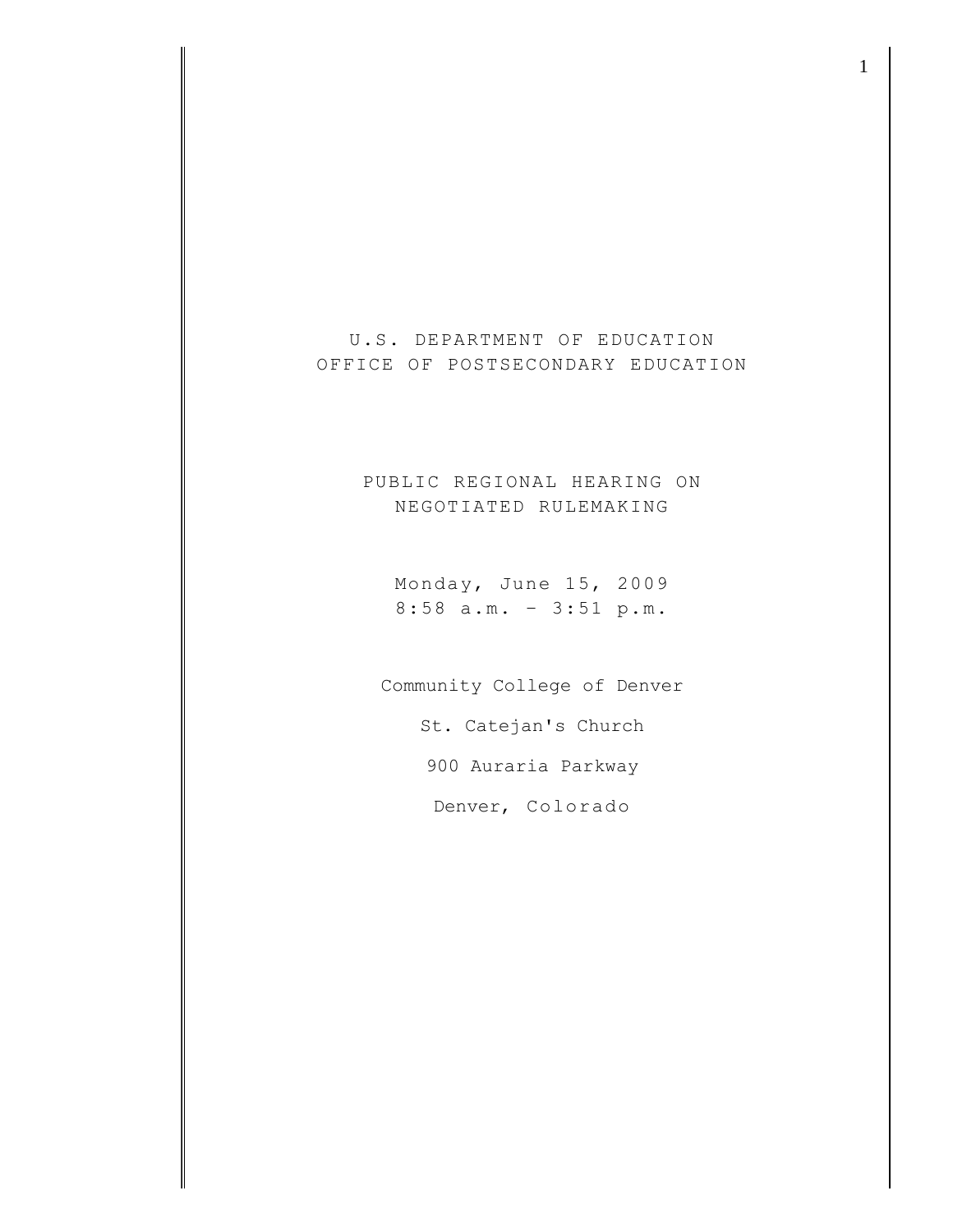| $\mathbf{1}$   | P R O C E E D I N G S                               |
|----------------|-----------------------------------------------------|
| $\overline{2}$ | MR. BERGERON: Good morning. By my watch             |
| 3              | it may be still a minute or two before 9:00, but    |
| $\overline{4}$ | we're going to go ahead and get started.            |
| 5              | I'm David Bergeron. I direct policy for             |
| 6              | the Office of Postsecondary Education at the U.S.   |
| $\tau$         | Department of Education. With me is Zakiya Smith,   |
| 8              | from our Office of our Under Secretary; and Sally   |
| 9              | Wanner, from our Office of General Counsel. We      |
| 10             | will be starting this hearing off this morning, and |
| 11             | others of my colleagues will be joining us or       |
| 12             | taking our place from time to time as the day goes  |
| 13             | on and it's necessary. So, we'll change name tents  |
| 14             | so you know who people are as we do that.           |
| 15             | First of all, I'd like to thank our host            |
| 16             | here at the Community College of Denver and         |
| 17             | Metropolitan State and University of Colorado at    |
| 18             | Denver. As you know, this is kind of a unique       |
| 19             | campus where there are three institutions that      |
| 20             | share the same location. Ever since I got involved  |
| 21             | in collecting campus crime statistics, I've always  |
| 22             | been fascinated by this campus. It presents a       |
| 23             | unique experience for us because it is very         |
| 24             | different than your traditional college campus.     |

 $\frac{1}{2}$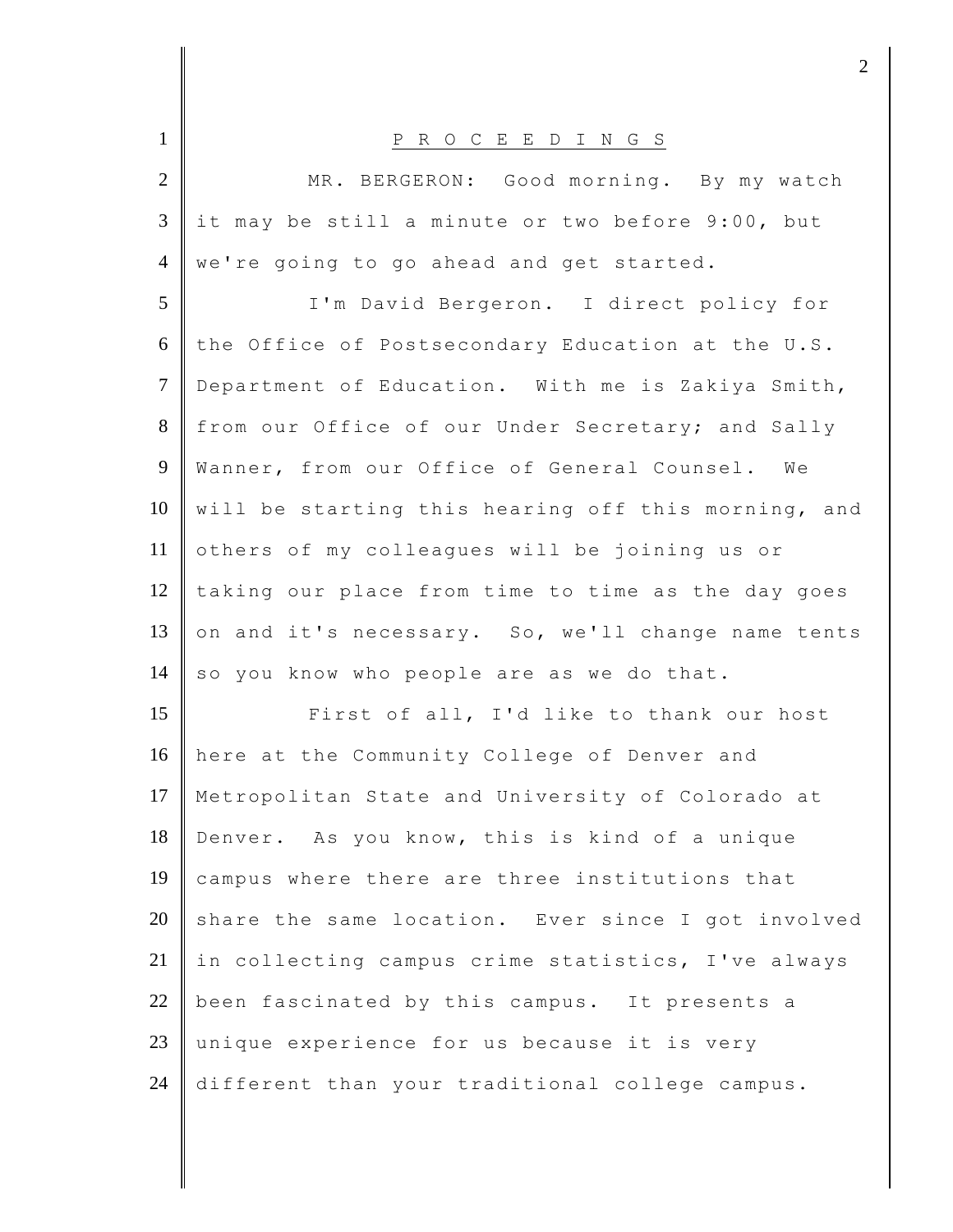| $\mathbf{1}$   | We do have a sign interpreter here with             |
|----------------|-----------------------------------------------------|
| $\overline{2}$ | us, and if at any point during the morning or       |
| $\mathfrak{Z}$ | during the day there's somebody who needs that      |
| $\overline{4}$ | service, please let us know and we will have her    |
| 5              | come and join us through the morning.               |
| 6              | On May 26, 2009, we published a Federal             |
| $\overline{7}$ | Register Notice announcing our intention to         |
| 8              | establish Negotiated Rulemaking Committees and that |
| 9              | we would have hearings at three locations here in   |
| 10             | Denver. We will also have a hearing later in the    |
| 11             | week at the University of Arkansas at Little Rock,  |
| 12             | and then next week we'll be having a hearing at the |
| 13             | Community College of Philadelphia.                  |
| 14             | Those hearings will provide the public and          |
| 15             | anyone who's interested the opportunity to tell us  |
| 16             | what they think we should be doing in terms of our  |
| 17             | regulations for the Federal Student Aid programs.   |
| 18             | These hearings are important to us because they     |
| 19             | form the basis on which we make decisions about     |
| 20             | what to include in our next round of Negotiated     |
| 21             | Rulemaking.                                         |
| 22             | Subsequent to these hearings, we will be            |
| 23             | beginning to take some time and consider the        |
| 24             | comments we receive in forming a final negotiated   |
|                |                                                     |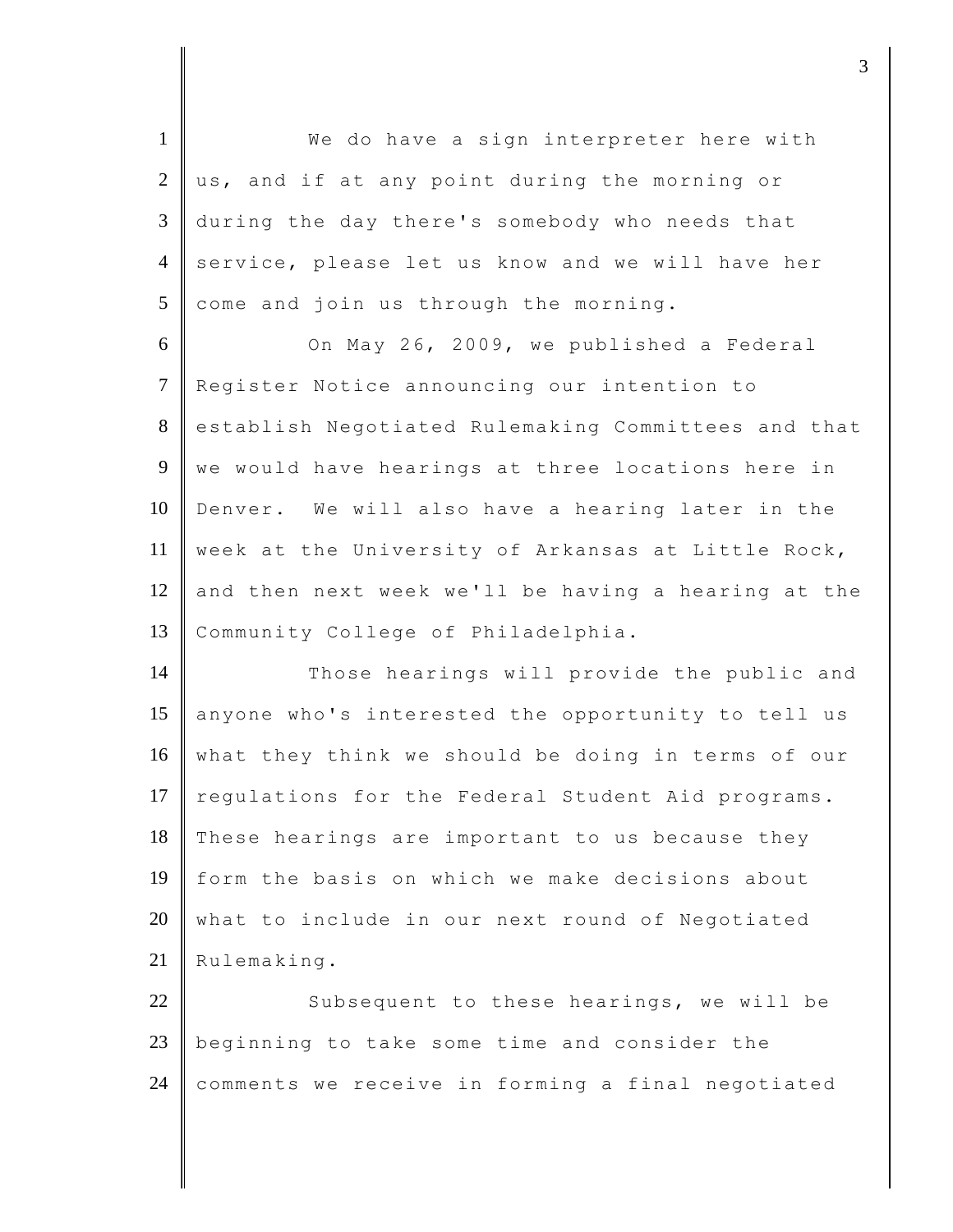| agenda. We will then do a subsequent Notice in the  |
|-----------------------------------------------------|
| Federal Register, announcing our intention to form  |
| specific committees and what those committees will  |
| be dealing with, and inviting members of the public |
| to nominate people to serve on those Negotiating    |
| Committees. We anticipate that we will begin        |
| negotiations in September, but a lot will depend on |
| how this process goes and the kind of input we get, |
| particularly the kinds of issues and the urgency of |
| those issues that people see.                       |
| In addition to these public hearings, we            |
| will be hosting two forums tomorrow, one that will  |
| deal with issues around simplification of the       |
| process of applying for aid and the kinds of        |
| communications that the Department has to help      |
| improve college planning, preparation, and access.  |
| We will also be having a forum on how we can        |
| leverage our postsecondary education programs to    |
| foster student educational persistence and degree   |
| attainment.                                         |
| With that introduction, I will begin to             |
| hear from folks who have signed up to testify,      |
| unless Sally or Zakiya have anything they would     |
| like to add.                                        |
|                                                     |

djective the contract of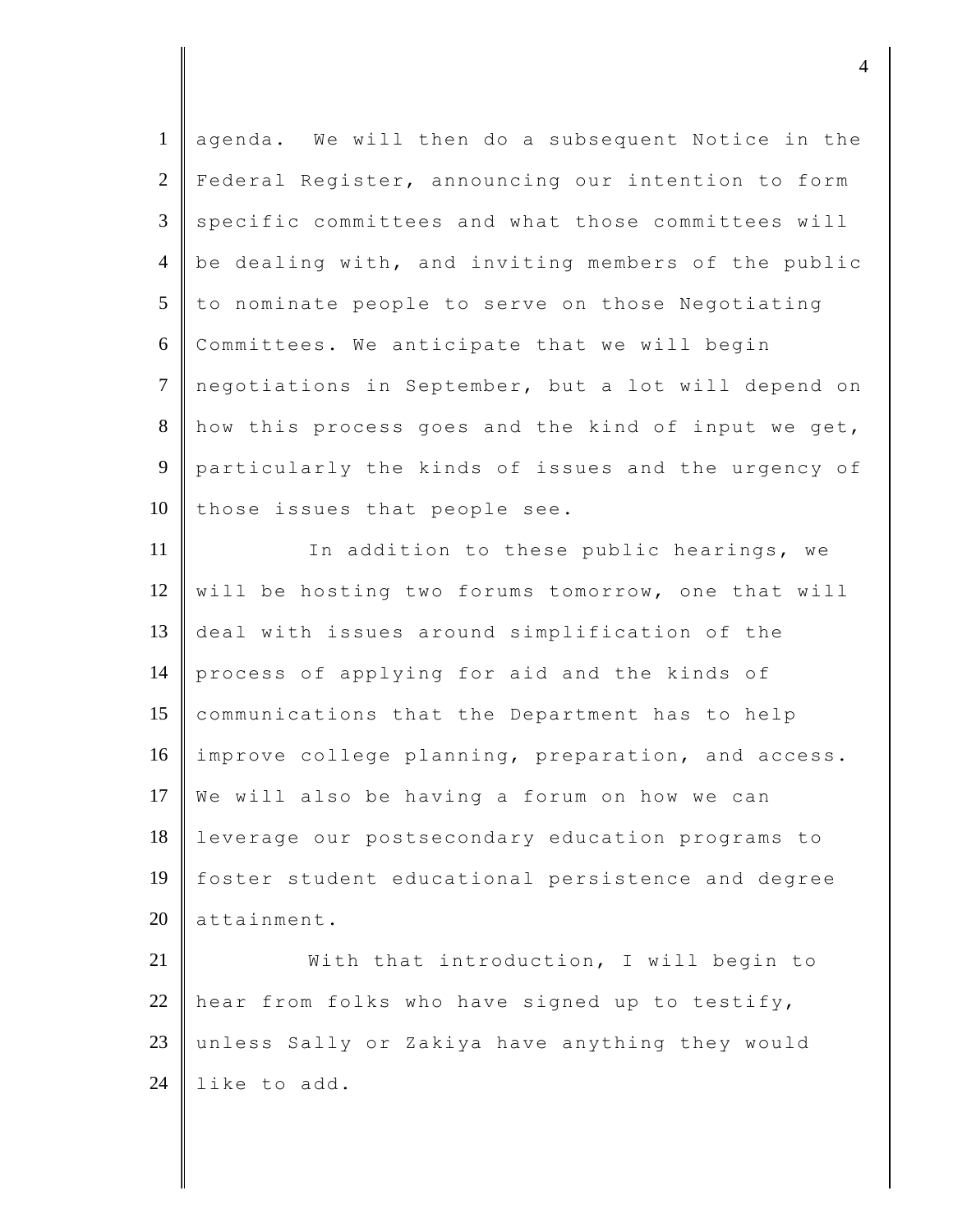| $\mathbf{1}$   | With that, then, I will invite Bob Collins         |
|----------------|----------------------------------------------------|
| $\overline{2}$ | from Apollo Group to come to the podium and say    |
| 3              | what he would like to say.                         |
| $\overline{4}$ | Good morning, Bob.                                 |
| 5              | MR. COLLINS: Good morning, David.                  |
| 6              | My name is Bob Collins. I'm the Vice               |
| $\tau$         | President of Student Financial Aid for the Apollo  |
| 8              | Group, which includes the subsidiaries University  |
| 9              | of Phoenix and Western International University.   |
| 10             | I've been a practicing student financial           |
| 11             | aid administrator since 1981 at various colleges   |
| 12             | and universities in the public and private for-    |
| 13             | profit sector. In fact, my career started here on  |
| 14             | this campus.                                       |
| 15             | I'm also fortunate to have served on three         |
| 16             | U.S. Department of Education Negotiated Rulemaking |
| 17             | Committees since 2002. Thank you for the           |
| 18             | opportunity to provide my experience and thoughts  |
| 19             | to this important regulatory process.              |
| 20             | Allow me to address the topics identified          |
| 21             | in the Federal Register related to program         |
| 22             | integrity:                                         |
| 23             | Satisfactory academic progress.<br>$\mathbb{I}$    |
| 24             | understand the issue of student academic progress, |
|                |                                                    |

djecture to the contract of  $\sim$  5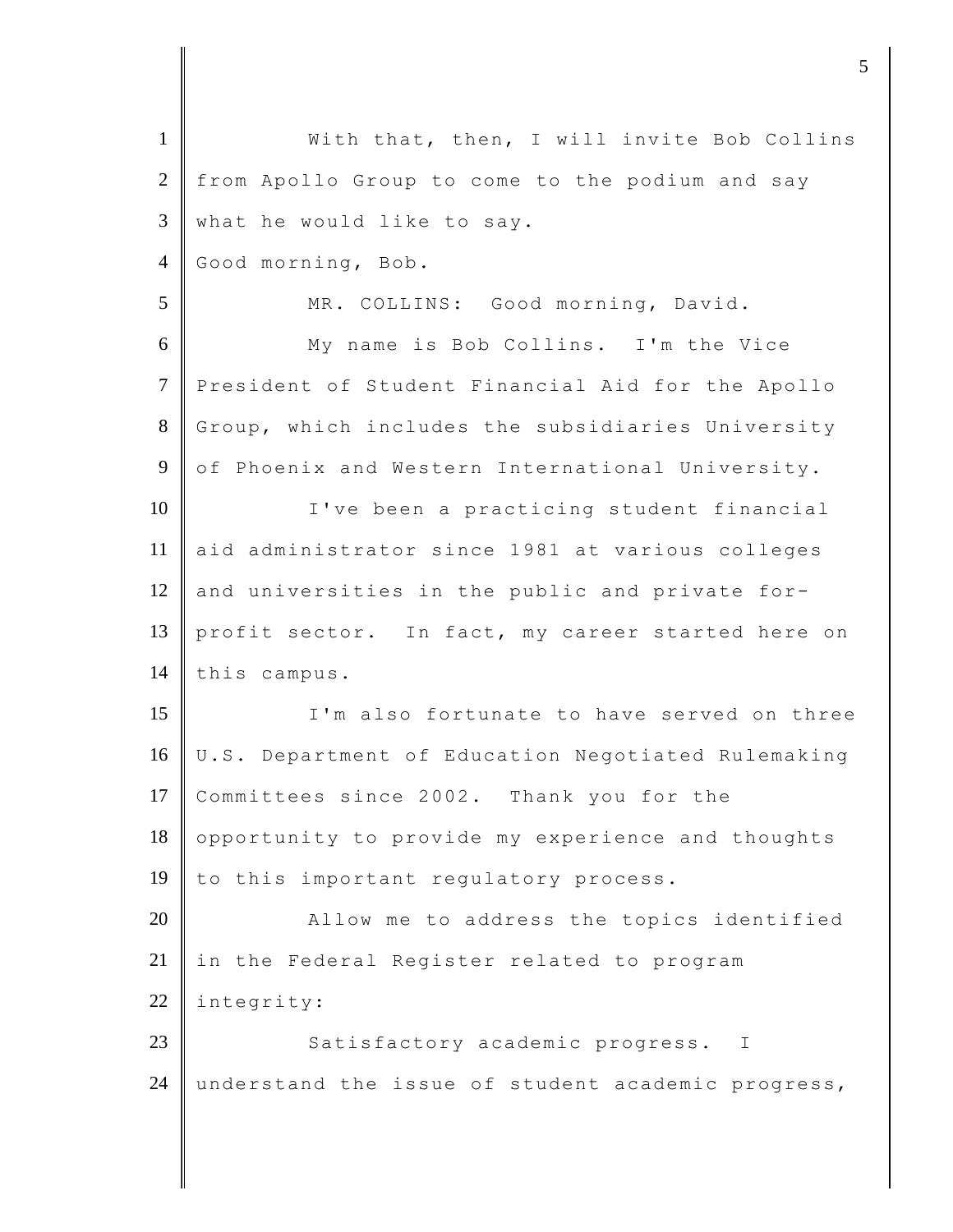| $\mathbf{1}$   | or SAP, is coming forward as it relates to the      |
|----------------|-----------------------------------------------------|
| $\overline{2}$ | year-round Pell Grants administration. First and    |
| 3              | foremost, the current SAP regulation is a template  |
| $\overline{4}$ | that allows institutions the flexibility to         |
| 5              | structure a program that is in the best interests   |
| 6              | of both students and institutions, and it meets the |
| $\overline{7}$ | quantitative and qualitative measurement            |
| $8\,$          | requirements of the statute. If that is true, and   |
| 9              | given that there does not seem to be a clamor in    |
| 10             | the higher education community to tinker with its   |
| 11             | provisions, why change it?                          |
| 12             | The year-round Pell provision in the                |
| 13             | Higher Education Act is designed to allow low-      |
| 14             | income students the ability to afford continuous    |
| 15             | enrollment opportunities and accelerate their       |
| 16             | education program completion. We believe that the   |
| 17             | existing SAP standards provide adequate safeguards  |
| 18             | that are consonant with the objectives of the new   |
| 19             | Pell provisions.                                    |
| 20             | As for the definition of "credit hour," I           |
| 21             | believe that oversight responsibility belongs with  |
| 22             | the accrediting agencies, who can best determine    |
| 23             | whether academic outcomes are being achieved.       |
| 24             | Providing access to education for the over 70       |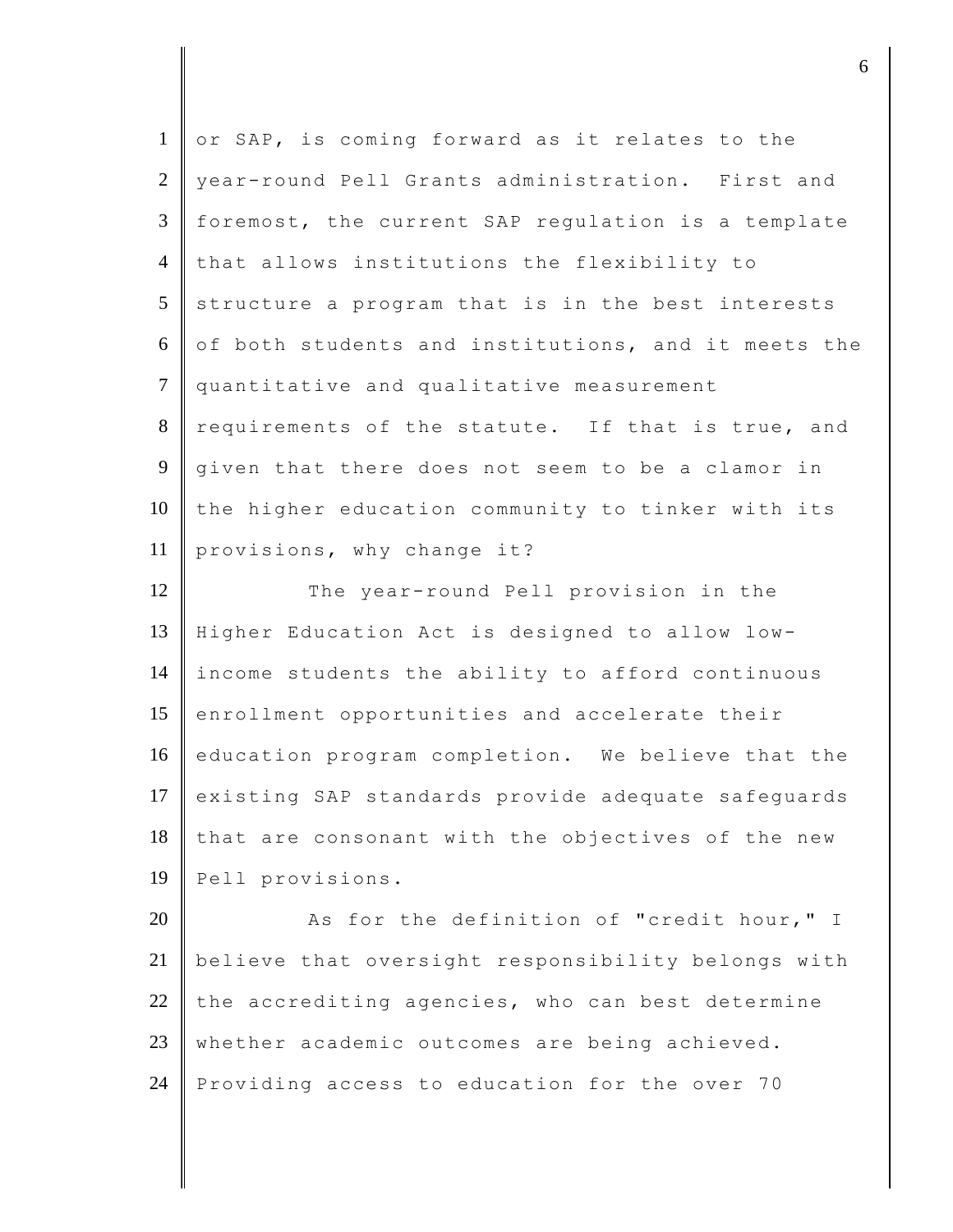percent of students who must work while going to 2 school means that colleges need the flexibility to provide alternatives in scheduling. Scheduling alternatives may challenge old modes of measurement, but they are imperative to innovations 6 that benefit students.

7 | With respect to incentive compensation, to 8 the Apollo Group the issue boils down to one word: 9 clarity. Historically, these laws adopted in 1992 10 were not accompanied by any clear guidance until 11 2002. Between 1994 and 2002, the regulations did 12 little more than restate the extraordinarily broad 13 and vaque wording of the statute itself. Without 14 any clear and official guidance, schools had no 15 idea what was permitted or prohibited with regard 16 to recruiter compensation. In light of this 17 confusion, the 2002 Safe Harbor Regulations brought 18 about the necessary clarity that the Department and 19 schools desired. As long as we understand what is 20 expected, we are more than willing to work with the 21 | Department to implement this provision.

22 Regarding gainful employment in a  $23$  recognized occupation, the gainful employment 24 provisions in the law are legacies left over from a

djective terms of  $\overline{a}$  7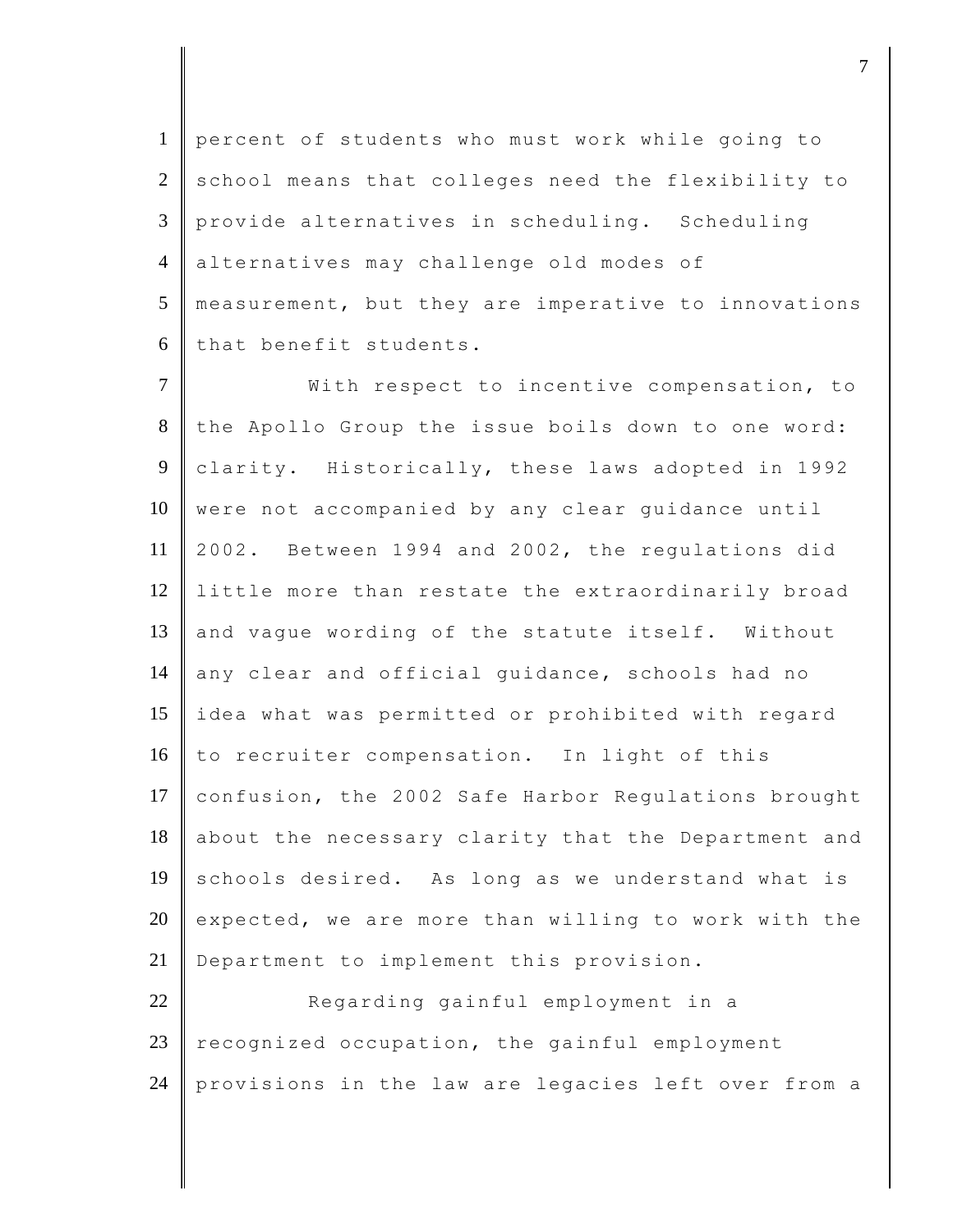| $\mathbf{1}$   | period in higher education that has long since      |
|----------------|-----------------------------------------------------|
| $\mathfrak{2}$ | ceased to exist. These provisions apply             |
| 3              | predominantly to the proprietary sector. However,   |
| $\overline{4}$ | it must be noted that in today's higher education   |
| 5              | marketplace, for-profit postsecondary institutions  |
| 6              | are no longer just trade, technical, or vocational  |
| $\overline{7}$ | schools. Many, like the University of Phoenix, are  |
| $8\,$          | comprehensive universities providing higher         |
| 9              | education, which doesn't fall neatly into narrow    |
| 10             | job categories.                                     |
| 11             | To graduate teachers, for example, we must          |
| 12             | provide a wide array of liberal arts courses, and   |
| 13             | we have graduated thousands of teachers nationwide. |
| 14             | Our newer environmental science programs at the     |
| 15             | Bachelor's and Master's level will open doors to    |
| 16             | green jobs of the future and should not be limited  |
| 17             | by narrow definitions.                              |
| 18             | The University of Phoenix, like many other          |
| 19             | schools of its type, is regionally accredited and   |
| 20             | offers teacher's education and nursing programs,    |
| 21             | doctoral programs, and degrees in numerous other    |
| 22             | disciplines that are not just trade and technical   |
| 23             | in nature.                                          |
| 24             | The federal government's role                       |
|                |                                                     |

djecter and the set of  $\mathbf{8}$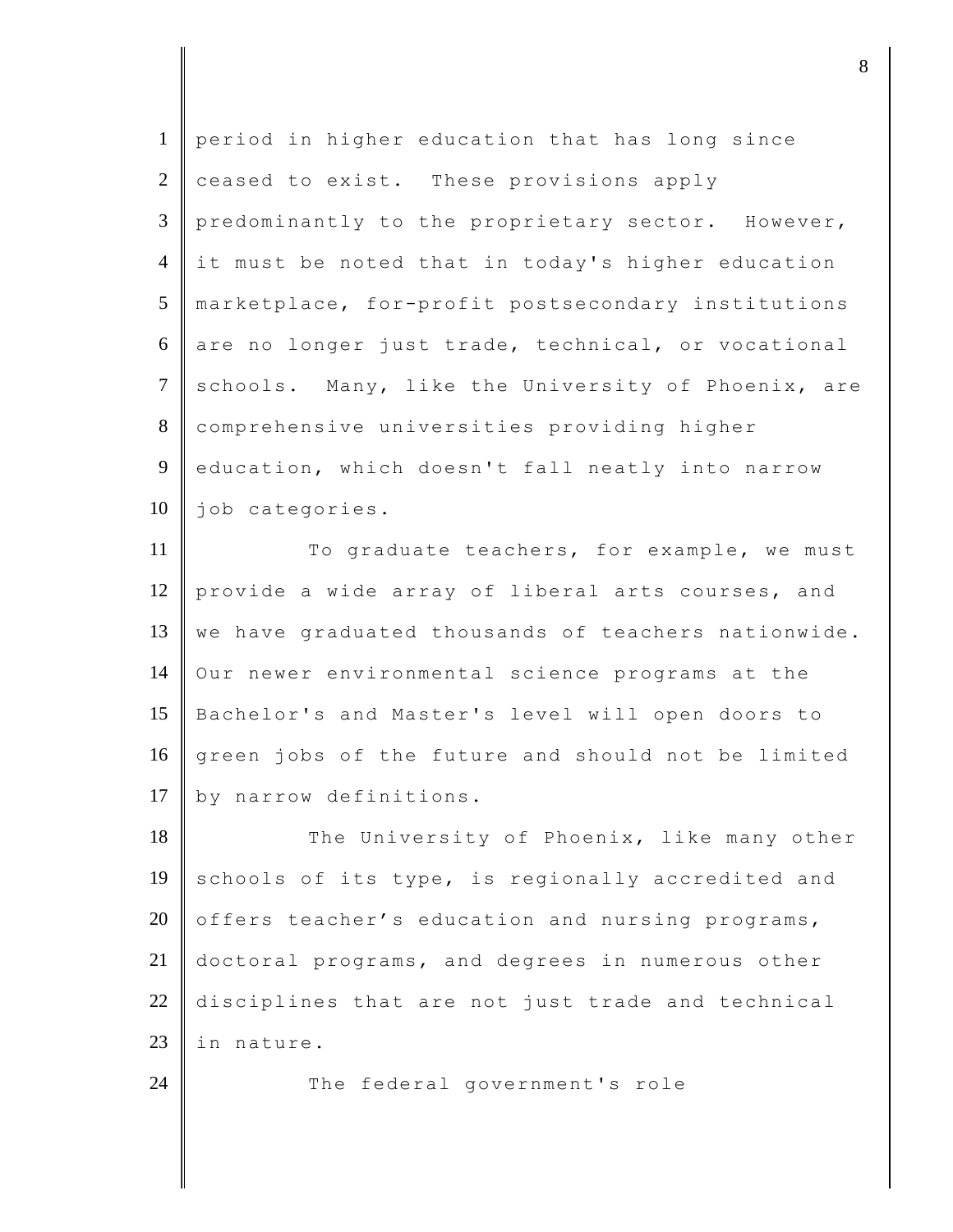| traditionally has been to support the broadest      |
|-----------------------------------------------------|
| student choice of study possible and to avoid       |
| federal intrusion into curricular matters. Any      |
| limitation of study, particularly those derived     |
| from lists of occupations that are based on         |
| yesterday's jobs, not the jobs of the future,       |
| places limitations on educational opportunities for |
| students. Certainly, students educated in liberal   |
| arts programs are gainfully employed in recognized  |
| occupations, yet for-profit providers have been     |
| historically shut out from offering these degrees.  |
| Any constricted interpretation of the program of    |
| study provisions, based on a narrow definition of   |
| what constitutes "gainful employment" to a          |
| recognized occupation, would run counter to the     |
| President's stated priority of making postsecondary |
| attainment a national hallmark by 2020.             |
| As policymakers still continue to believe           |
| these provisions are necessary at all, my strong    |
| recommendation is to leave well enough alone and    |
| maintain the current correlation to the Directory   |
| of Occupational Titles maintained by the U.S.       |
| Department of Labor. Any efforts to rein in the     |
| scope of this provision would be contrary to the    |
|                                                     |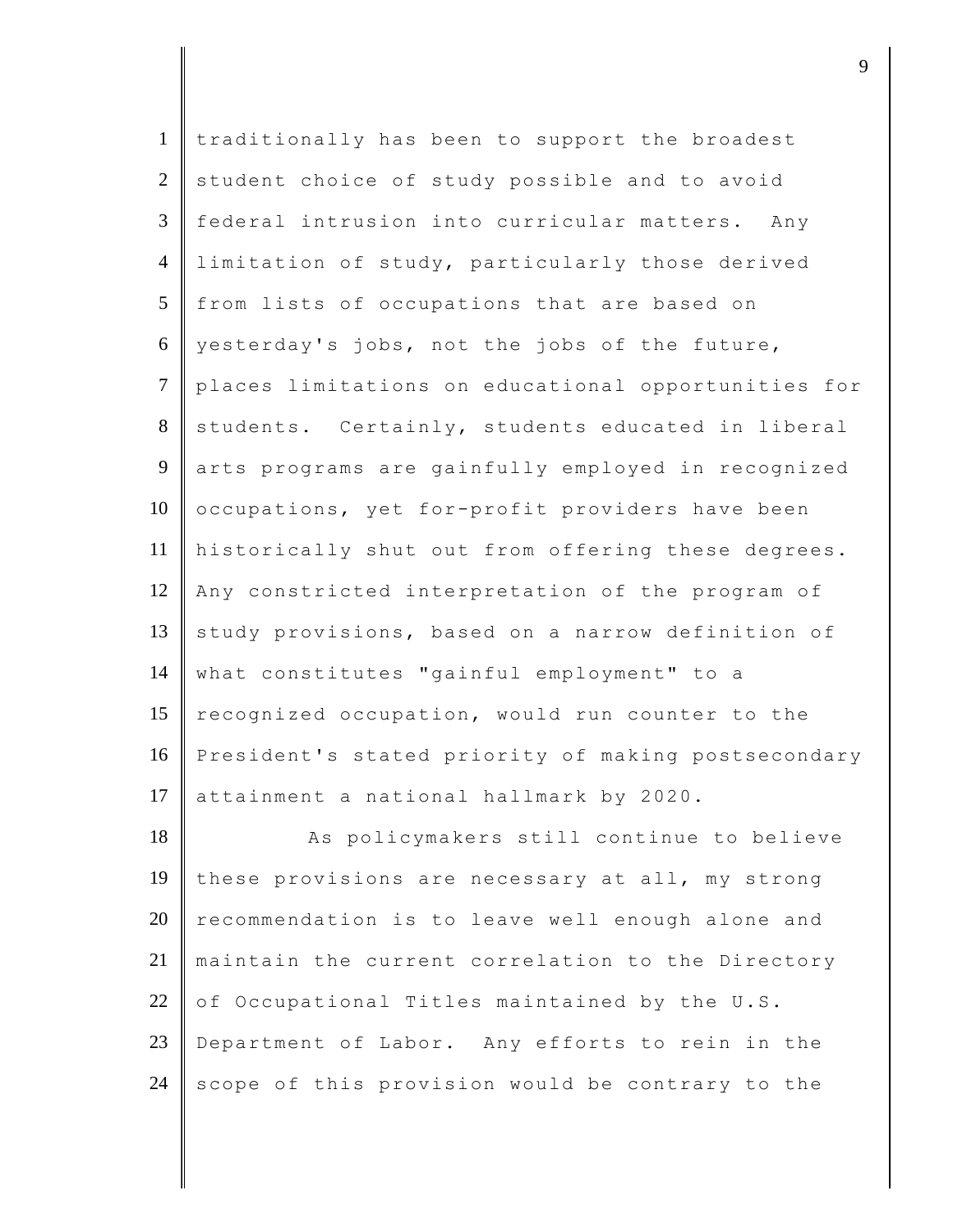| $\mathbf{1}$   | President's stated education policy goals.         |
|----------------|----------------------------------------------------|
| $\overline{2}$ | On state authorizations, states have               |
| 3              | historically exercised their prerogative to find   |
| $\overline{4}$ | their own regulatory environment, and institutions |
| 5              | of all types have learned to accept and operate    |
| 6              | within defined state-proscribed boundaries. Some   |
| $\tau$         | states have a very active regulatory oversight     |
| 8              | structure, and others have little or none.         |
| 9              | They do not act in a vacuum, however, as           |
| 10             | states are but one step in our regulatory triad.   |
| 11             | Regional and national accreditors are actively     |
| 12             | engaged in maintaining program integrity in all 50 |
| 13             | states; and the Federal Government, of course,     |
| 14             | continues its oversight of all institutions. This  |
| 15             | system has proven to be relatively successful, and |
| 16             | we see no reason to force change and upheaval in a |
| 17             | system that seems to be working.                   |
| 18             | In states where authorization requirements         |
| 19             | have not been specifically set, changes to those   |
| 20             | policies should be addressed by state legislators  |
| 21             | and governors, not the federal government.         |
| 22             | Imposing a top-down requirement on states could    |
| 23             | impede state-level efforts as well as potentially  |
| 24             | complicate regulatory compliance.                  |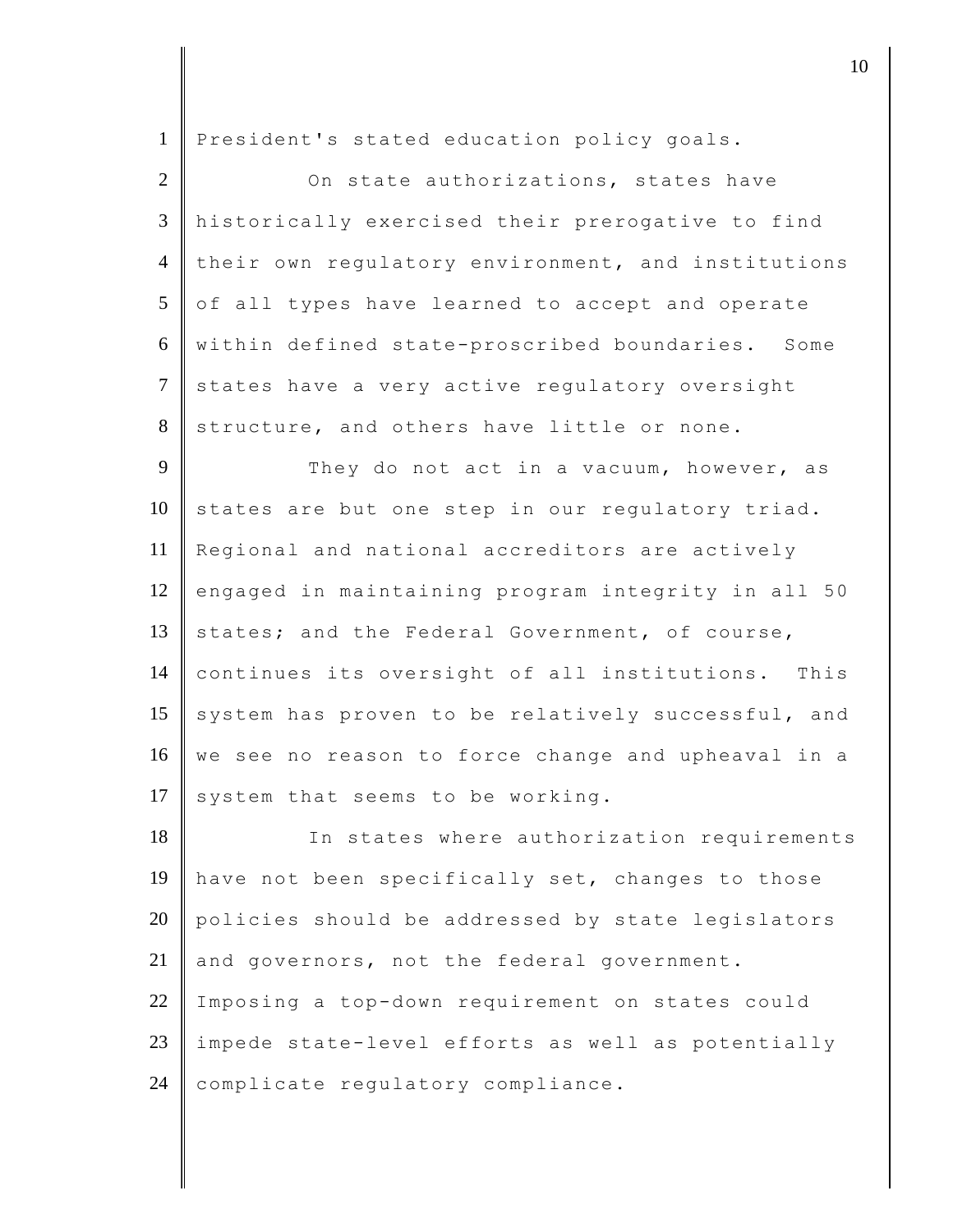| $\mathbf{1}$   | Regarding the definition of "high school              |
|----------------|-------------------------------------------------------|
| $\overline{2}$ | diploma," regulatory guidance is welcome on this      |
| 3              | matter to curb fraud and abuse, and a more easily     |
| $\overline{4}$ | understood definition of a high school diploma        |
| 5              | could be a key tool in our collective efforts to      |
| 6              | ensure that fully qualified students attend our       |
| $\tau$         | institutions. Perhaps something as simple as a        |
| 8              | national registry of known related fraudulent         |
| 9              | activities would be a good start.                     |
| 10             | On other matters that should be addressed,            |
| 11             | I wish to bring attention to the potential            |
| 12             | unintended consequences of the 90/10 provisions:<br>A |
| 13             | requirement that no more than 90 percent of a         |
| 14             | proprietary institution's revenue may be derived      |
| 15             | from Title IV funds on a cash basis of accounting.    |
| 16             | These provisions only apply to the proprietary        |
| 17             | sector, and many quality proprietary institutions     |
| 18             | are feeling pressure to raise tuition after the       |
| 19             | recent federal loan limits simply so they will not    |
| 20             | be forced out of compliance with the 90/10            |
| 21             | requirements.                                         |
| 22             | The current economic recession and the                |
| 23             | frozen credit markets, as well as the inability of    |
| 24             | schools to deny a student federal loan, have          |

djecamental in the contract of  $\mathbf{11}$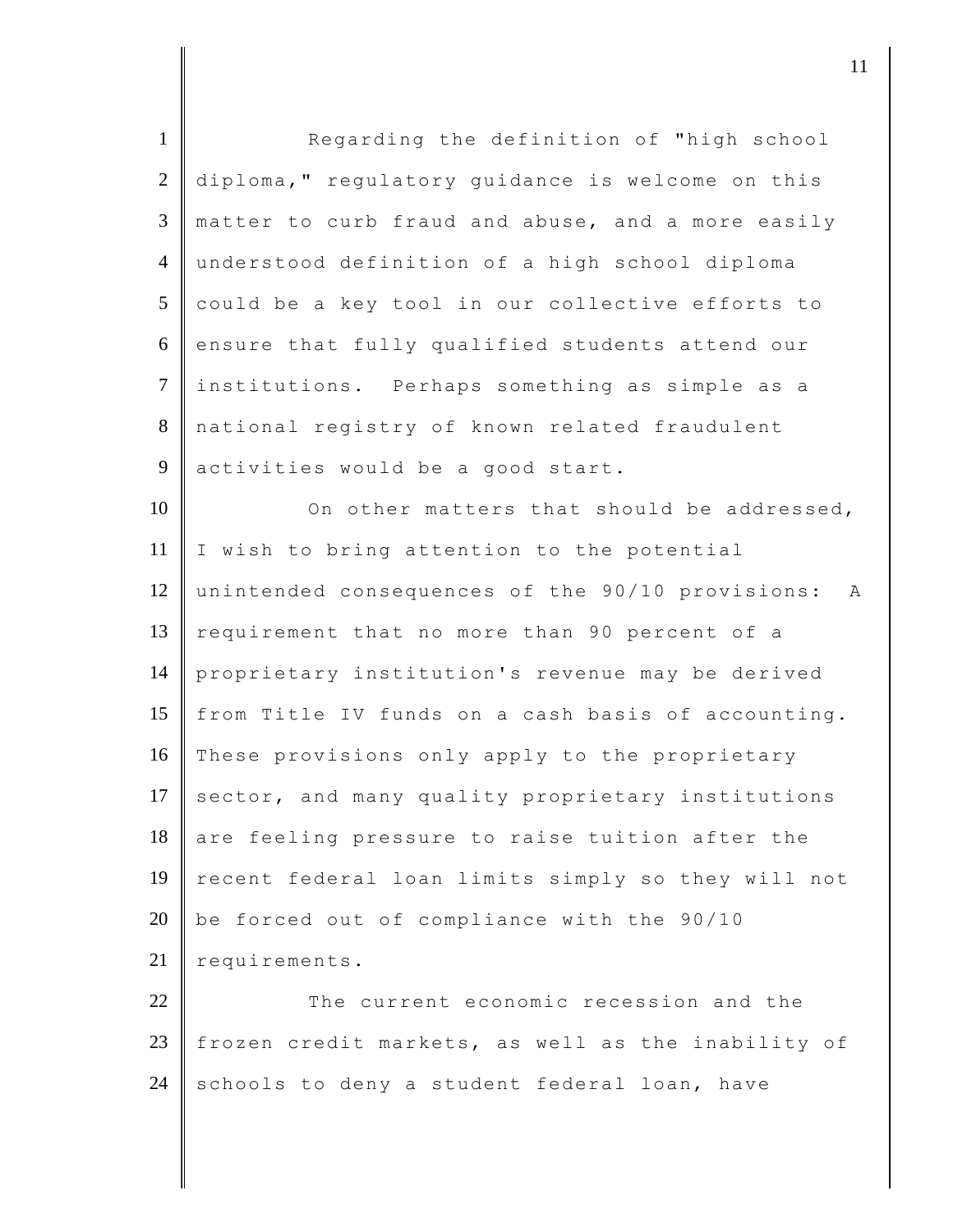| $\mathbf{1}$    | combined to put proprietary institutions with       |
|-----------------|-----------------------------------------------------|
| 2               | tuition rates below the annual loan limits at great |
| 3               | risk of losing their institutional eligibility.     |
| $\overline{4}$  | The recent legislation and negotiated rulemaking    |
| $5\overline{)}$ | offer very little and only temporary relief. This   |
| 6               | is a significant issue and needs to be addressed    |
| $\tau$          | sooner rather than later. Since the current laws    |
| 8               | are so prescriptive, I understand the Department is |
| 9               | limited in its capacity, and this should be         |
| 10              | addressed by Congress in statute.                   |
| 11              | In the interest of keeping this testimony           |
| 12              | brief, I'll defer further comments and supplement   |
| 13              | my response and written commentary as instructed in |
| 14              | the Federal Register, as necessary.                 |
| 15              | Again, thank you for this opportunity, and          |
| 16              | I'm happy to answer any questions you have today.   |
| 17              | Thank you, Bob.<br>MR. BERGERON:                    |
| 18              | Sally, do you have any questions?                   |
| 19              | Zakiya?                                             |
| 20              | As Bob knows--he's been through this before--we     |
| 21              | do occasionally ask questions of our witnesses when |
| 22              | we need clarifying information.                     |
| 23              | I was curious to--you noted that with               |
| 24              | regard to credit hours as is principally in your    |
|                 |                                                     |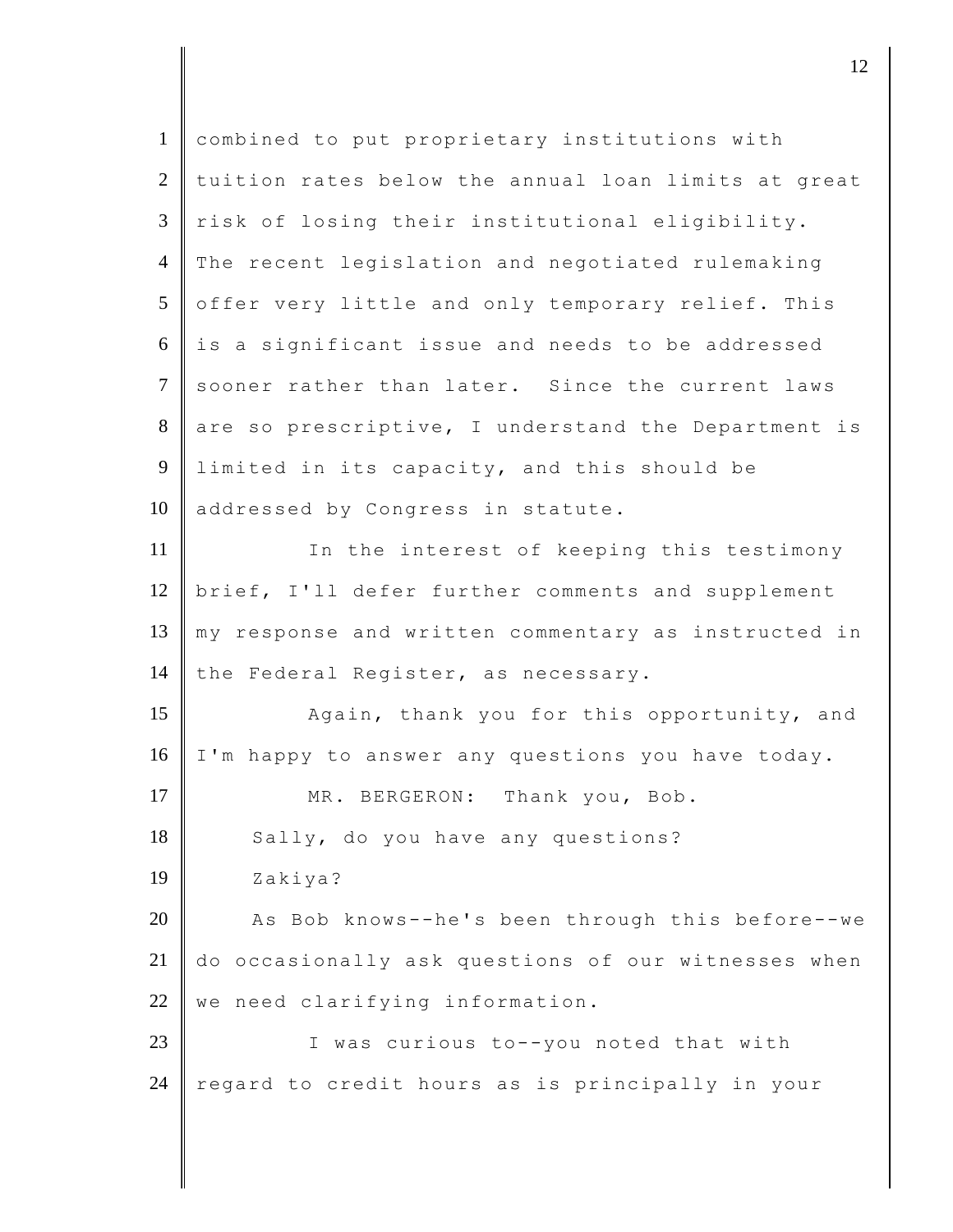1 view something that accreditors should consider, I 2 was wondering if your accreditor provides you with 3 any standards or definitions or an explanation of 4 how they evaluate "credit hour" for their purpose.  $5 \parallel$  So, do you have any insight into that?

6 MR. COLLINS: The accrediting agency is 7 responsible for the quality of the education 8 programs. Certainly, we've had numerous 9 accreditation visits to review our curriculum and 10 programs and our structure. And it's not just-- 11 since the University of Phoenix is nationwide, it's 12 not just the Higher Learning Commission that is the 13 regional accrediting agency that reviews our 14 programs of study. Each of the states in which we 15 operate in other regions, they also have the 16 opportunity to review our curriculum and programs.

17 MR. BERGERON: I was just curious whether 18 they, the Higher Learning Commission, provide you 19 any clear guidance or definition that helps you 20 determine--understand how they will evaluate your 21 programs against credit hour standards.

22 MR. COLLINS: I'm not the chief academic  $23$  | officer.

24 MR. BERGERON: That's fair. That is fair.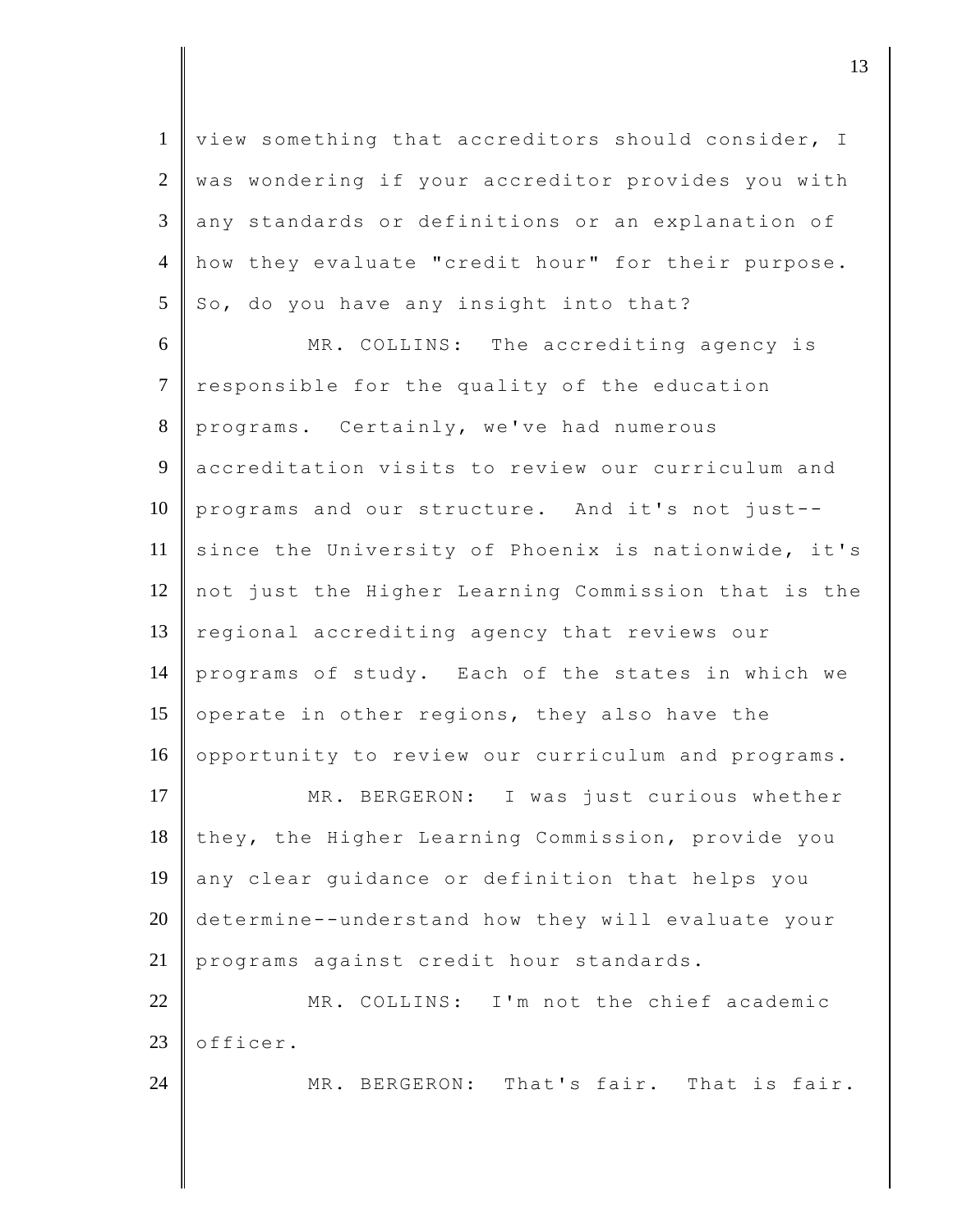1 | MR. COLLINS: I'm not certain of that, but  $2 \parallel$  I am aware that, you know, the programs we offer 3 generally meet all of the other traditional 4 university components. 5 MR. BERGERON: Okay. Thank you, Bob. 6 MS. WANNER: Thank you. 7 MR. COLLINS: Thank you. 8 MR. BERGERON: Our next person testifying 9 is Charles Lenth. 10 MR. LENTH: Good morning. I'm Charles 11 Lenth, Vice President of Policy Analysis and 12 Academic Affairs with the National Association of 13 State Higher Education Executive Officers, 14 generally called "SHEEO." We are located in 15 Boulder, Colorado. 16 I am pleased to provide written testimony  $17$  and speak on behalf of my association and its 18 leadership. In the interest of time, I will 19 shorten my written statements just a bit. 20 The 57 members of SHEEO, the SHEEO 21 Association, are the executive officers of agencies 22 and boards who govern, coordinate, and play other 23 policy roles for higher education at the state 24 level. Nearly one-third of SHEEOs also serve as a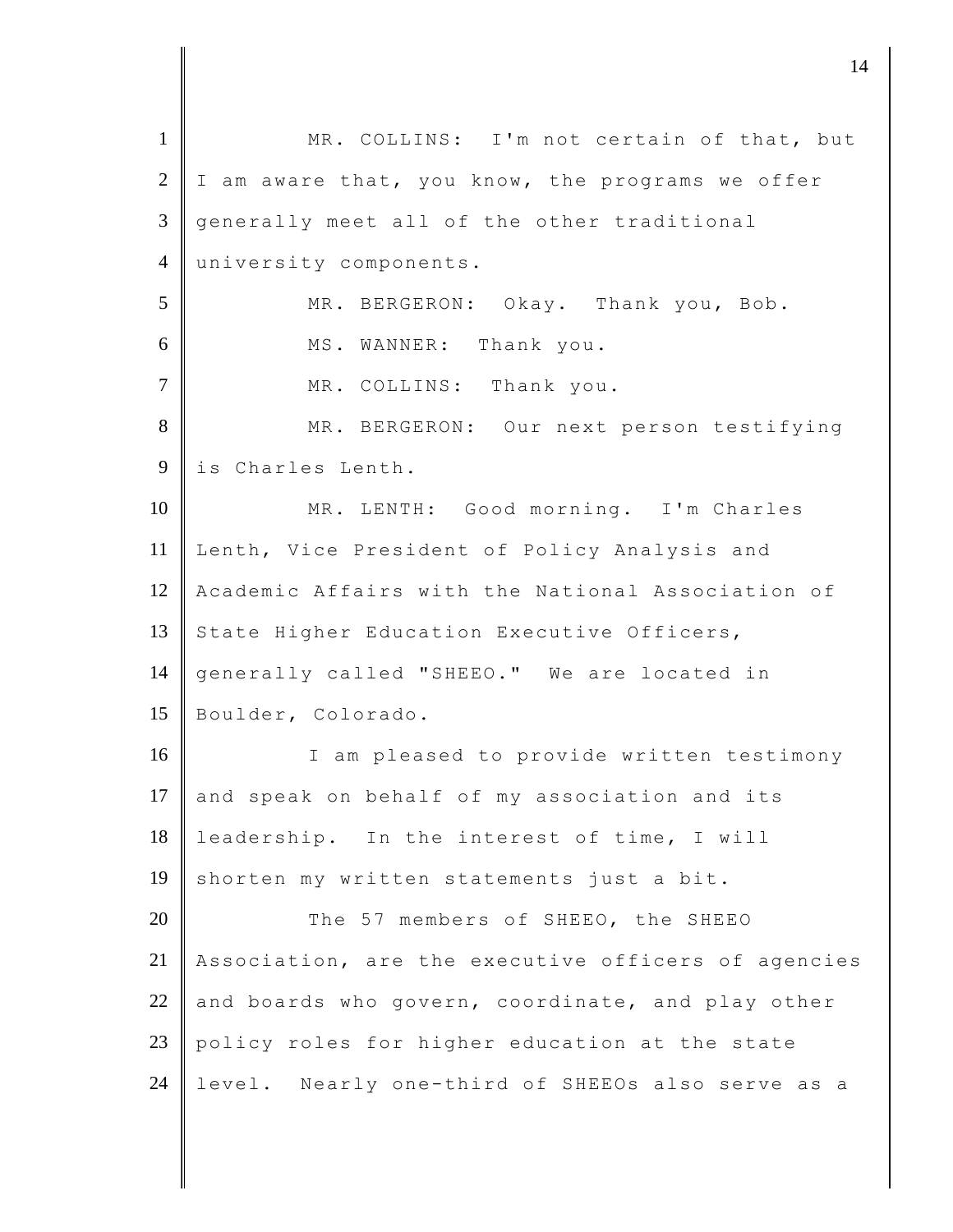1 state-level financial aid or loan quarantee agency, 2 others exercise coordinating or budgeting roles  $3$   $\parallel$  relative to state financial aid, and all have a 4 deep concern for both the integrity and the 5 operations of the Federal Title IV programs.

6 Higher education has become a joint 7 federal-state responsibility in ways that were not 8 anticipated when the U.S. Constitution put 9 education in the category of responsibilities left  $10$   $\parallel$  to the states. This has benefited and continues to 11 benefit students, the states, and the nation as a 12 whole. SHEEO's vision of this relationship is that 13 it needs to be a partnership built on mutual 14 respect, mutual support, and mutual commitment. 15 Such a partnership is essential to support the 16 teaching, research, science, scholarship, public 17 service, and other contributions of higher 18 education to the prosperity and health of our 19 nation.

20 As an organization, we applaud the federal 21 government's increasing commitment to ensuring and  $22$  expanding access to postsecondary education through 23 Title IV programs. States, like the federal 24 | government, provide and promote access through a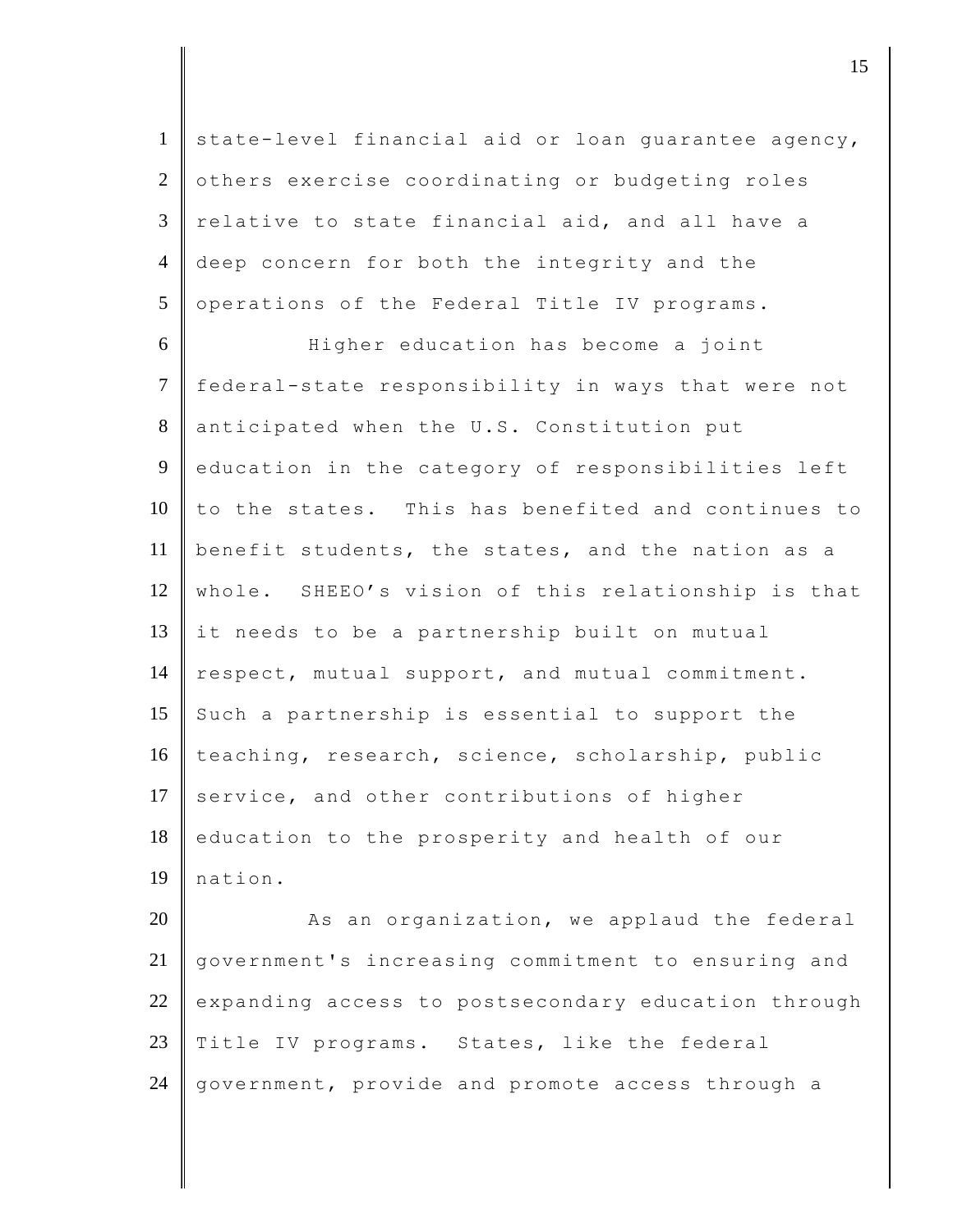1 variety of programs and mechanisms. States also  $2 \parallel$  recognize and are moving to address the need to 3 foster student success and improve rates of degree 4 and certificate completion.

5 Last summer, 96 current and former SHEEOs 6 signed an open letter to presidential candidates, 7 outlining the challenges ahead and calling for a 8 new national commitment to reverse our nation's 9 sagging education attainment and ensure global 10 competitiveness. That statement and a published 11 version, "Second To None in Higher Education, 12 Second to None in Attainment, Discovery and 13 Innovation: The National Agenda for Higher 14 Education," are available on the SHEEO Web site.

15 In our view, President Obama's call to be 16 the first in the world in educational attainment 17 and his administration's commitment to Title IV 18 programs herald a new era in the federal-state 19 partnership. SHEEOs do not shy away from the 20 boldness of the President's goal. Our association 21 has joined with others in arguing that states  $22$  together need to graduate or credential an 23 additional one million more students a year in 24 order to match the now leading nations of the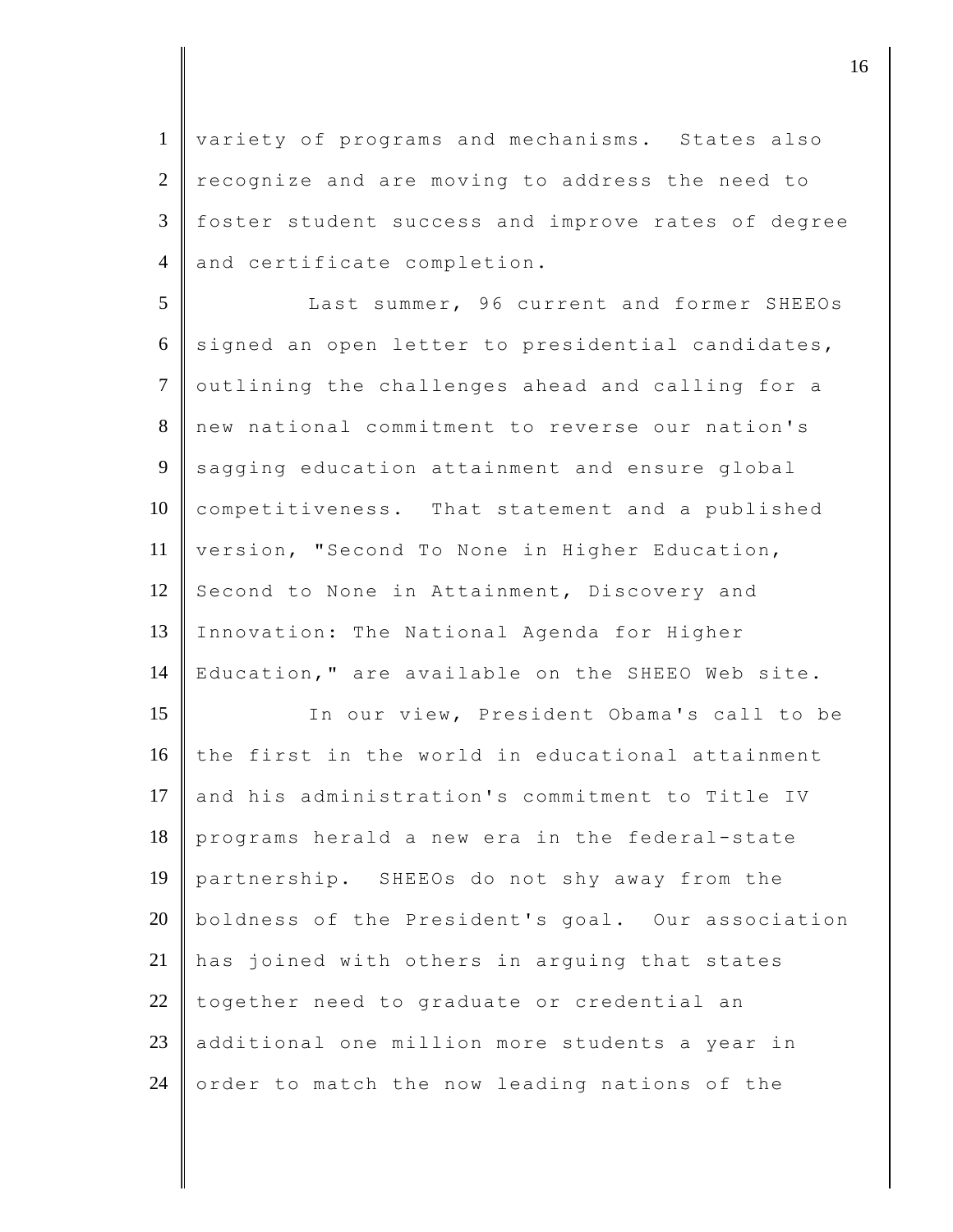world.

| $\overline{2}$ | This goal will necessitate a dramatic               |
|----------------|-----------------------------------------------------|
| 3              | increase in completion rates as well as expanded    |
| $\overline{4}$ | commitment to reach adults, underprepared and       |
| 5              | underserved populations more effectively than in    |
| 6              | the past. Such commitments and program              |
| $\overline{7}$ | improvements in turn necessitate strong state roles |
| $8\,$          | in developing student data and information systems, |
| 9              | collaborative financing mechanisms, more effective  |
| 10             | and lower-cost academic and administrative support. |
| 11             | And through these and other measures, ensure        |
| 12             | academic programs of higher quality and affordable  |
| 13             | cost. Such challenges, we believe, can only be met  |
| 14             | by the federal and state governments working        |
| 15             | together more effectively and more consistently     |
| 16             | than in the past.                                   |
| 17             | Part of a new, more effective partnership           |
| 18             | between the federal government and state            |
| 19             | governments is surely to make the many parts of our |
| 20             | complex federal higher education system work more   |
| 21             | effectively. Rulemaking is an important tool for    |
| $22\,$         | this purpose. SHEEOs have been active participants  |
| $23\,$         | in the rulemaking groups that recently focused on   |
| 24             | questions raised in the implementation of the HEA   |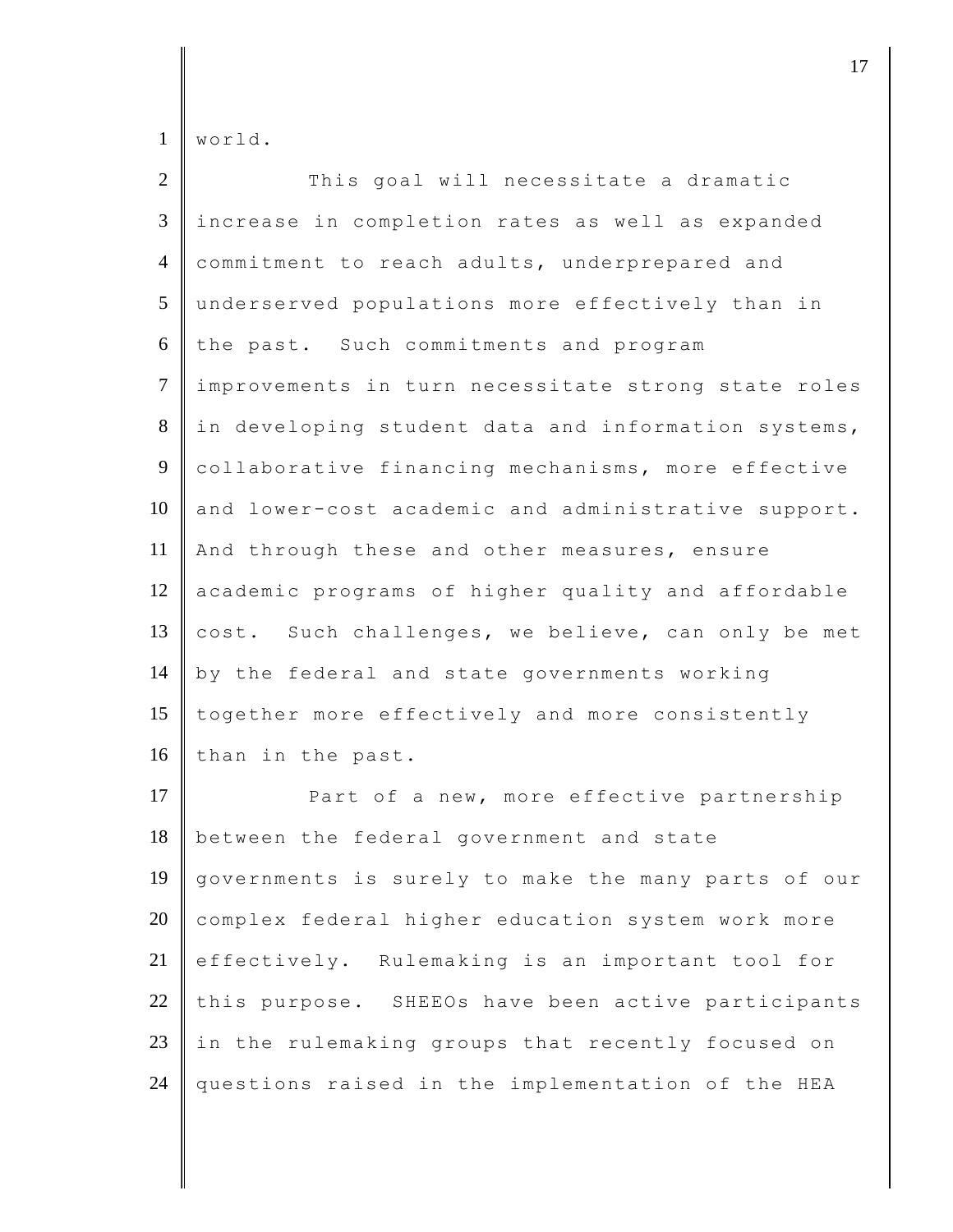1 | authorization under the Higher Education 2 Opportunity Act of 2008. Similarly, SHEEOs have 3 participated in early rulemaking sessions and would 4 welcome roles at the table in any future sessions. 5 SHEEO's past participation in rulemaking  $6$  also helps us to understand its limitations. By  $7$  its nature, the process is constrained by the 8 limited focus and by the requirement to reach 9 consensus decisions across a wide range of 10 interested partners. In many instances, it seems 11 to us, the process is focused on questions that are 12 certainly of concern to states, but not necessarily 13 of a policy level importance. Similarly, the 14 process is limited by the need to treat all parties 15 and interests as essentially comparable and then 16 deferring to the Department for any decision-making 17 if consensus is not reached. 18 These limitations notwithstanding, SHEEO 19 takes a deep interest in the six or seven topics 20 that the Department listed in the May 26th Federal 21 Register. All of the topics listed are areas of 22 direct and continuing state involvement or 23 interest, or point to new areas where states could

24 | benefit from additional federal policy guidance.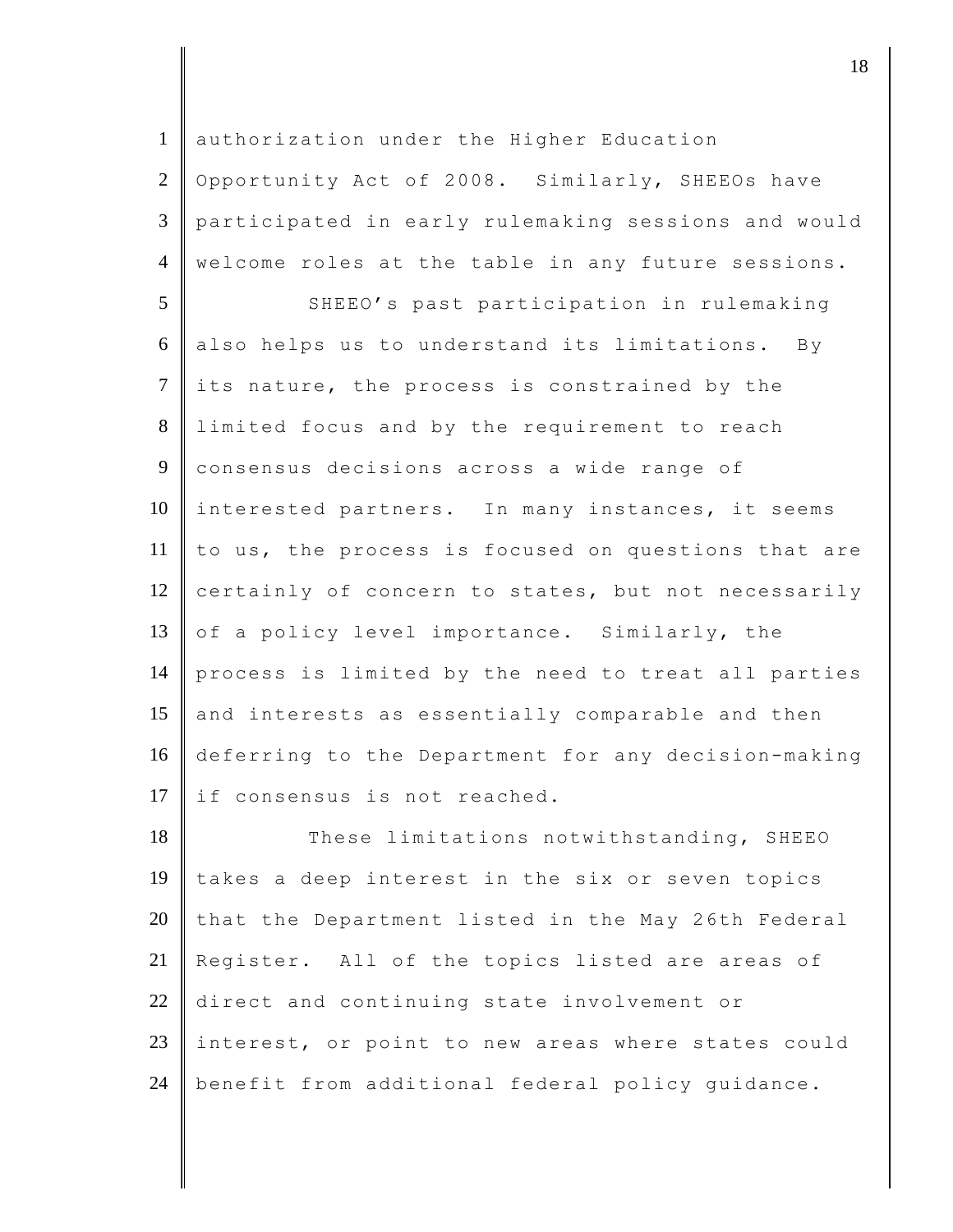1 **While today's hearings are not the** 2 cccasion for lengthy substantive discussion, let me 3 make a few comments on the importance of each of 4 these areas to states and state policy roles: 5 One, regulations governing foreign  $6$  schools, including those in the implementation of 7 HEOA. The increasing globalization of higher 8 education brings states face to face with a set of 9 policy issues that go well beyond the activities of 10 traditional international programs. Both American 11  $\parallel$  and foreign-born students are increasingly mobile, 12 raising questions related to immigration or visa 13 status, financing, liability, consumer protection, 14 and other areas of state interest. U.S. 15 institutions, including state-funded public 16 institutions, are increasingly engaged in programs 17 and investments abroad, often under unclear 18 jurisdiction. 19 | Most importantly, globalization demands

20 that states compete in a much broader, more complex 21 higher education marketplace, a challenge that some 22 other nations address through what are, in essence, 23 national higher education export and import  $24$  strategies. These are designed to help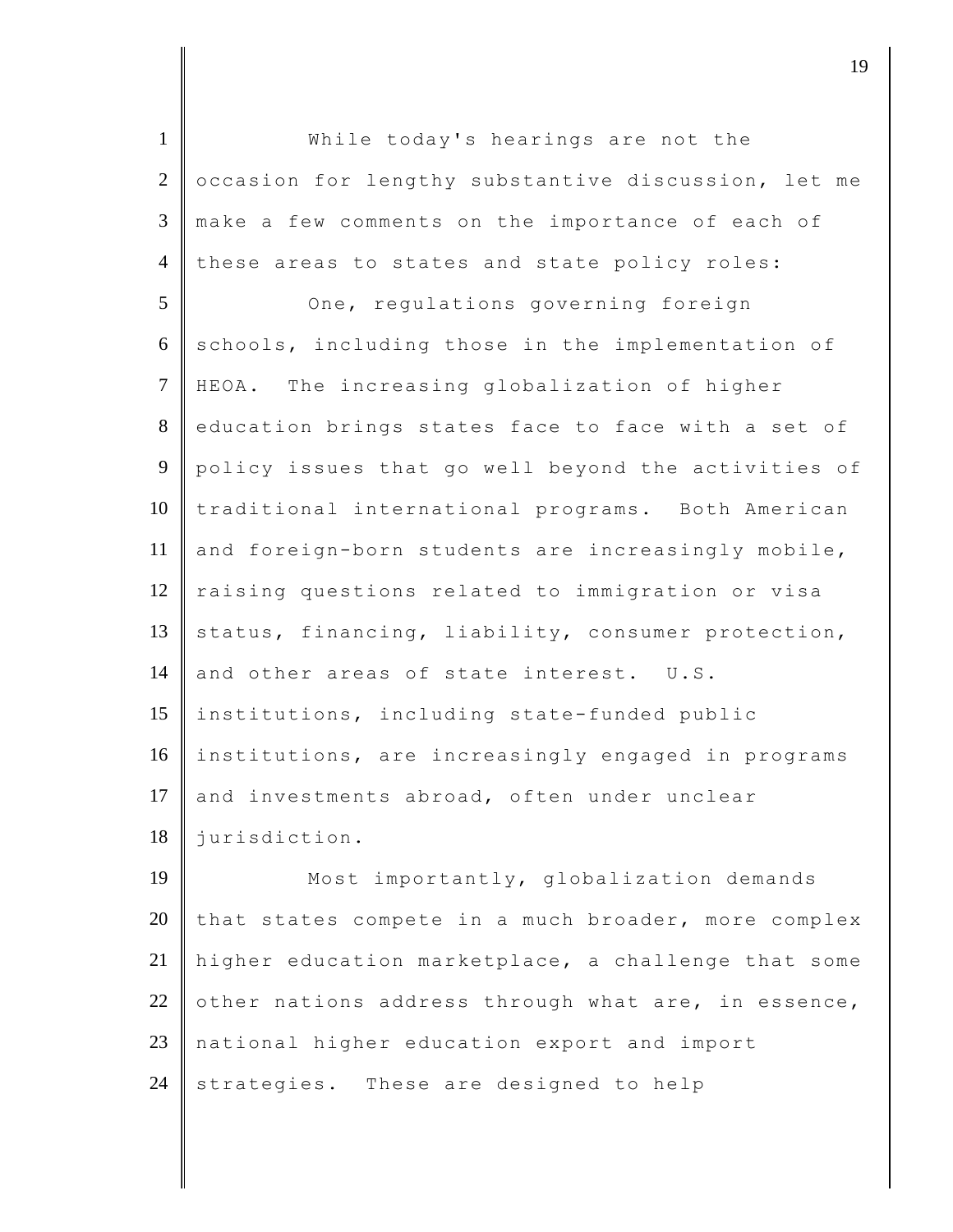| institutions compete globally. For example,         |
|-----------------------------------------------------|
| Australia, for some years, has had an active effort |
| to attract students to its institutions; and, on    |
| the other hand, the new government in India is      |
| proposing to continue rather severe restrictions on |
| the activities of American institutions in that     |
| country.                                            |
| These are issues--these and other areas             |
| are areas that the states simply cannot and are not |
| prepared to act on alone, and it's not appropriate  |
| for them to act alone in many ways. States need     |
| federal leadership and assistance in this area.     |
| How far rulemaking can go and what other mechanisms |
| we need to think about, it seems to me, are         |
| questions to be considered.                         |
| Two, satisfactory academic progress.                |
| States and SHEEOs are engaged in a variety of       |
| strategies to improve the preparation of students   |
| for postsecondary education, ensure smooth          |
| transitions, and increase program completion rates. |
| Satisfactory academic progress criteria for         |
| purposes of Federal Title IV programs relate        |
| directly to these efforts. Moreover, there is a     |
| growing recognition within states that more must be |
|                                                     |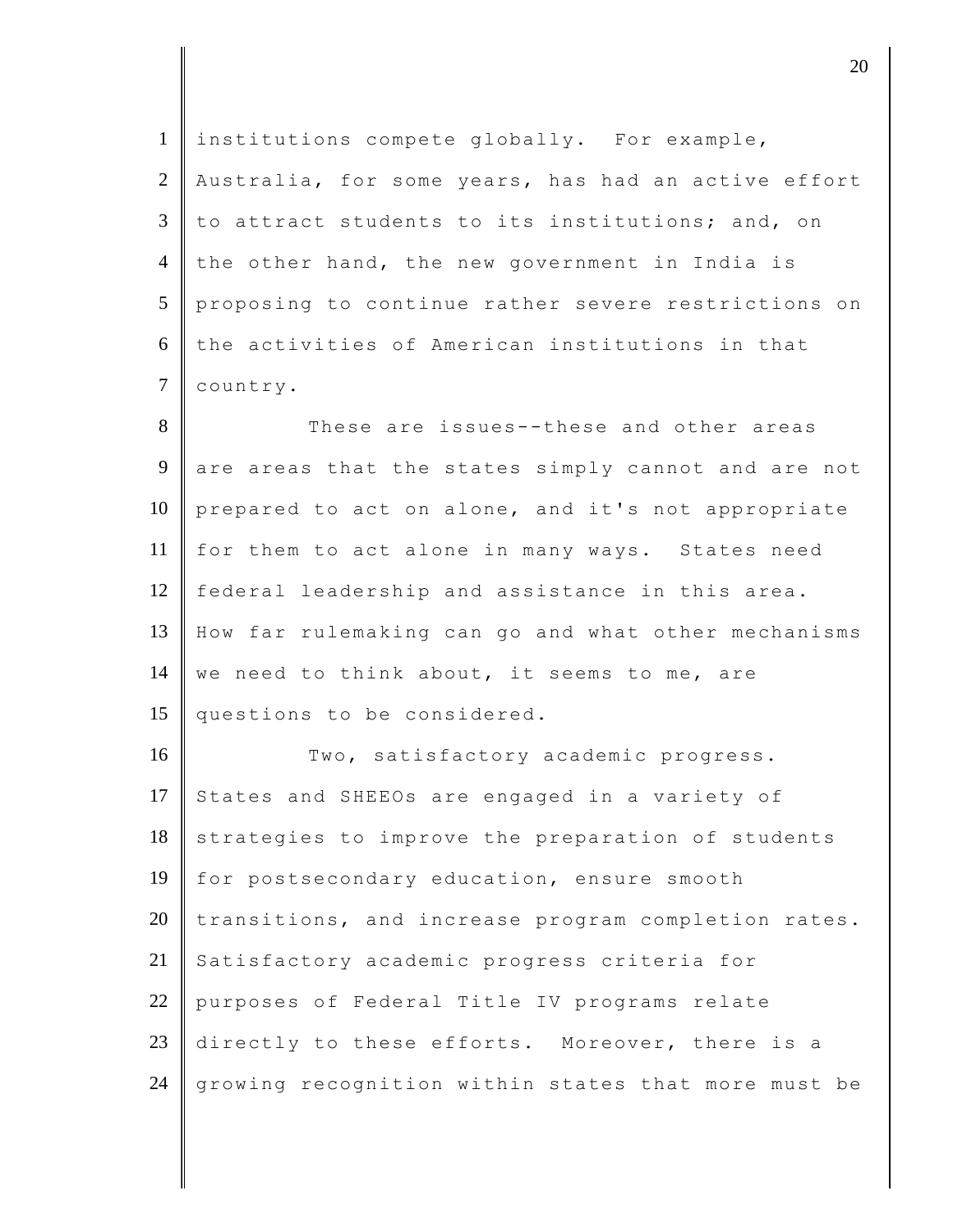done both to provide students with the academic and 2 other support services needed, and to hold institutions and students appropriately accountable for the results. If rulemaking in this area is undertaken, SHEEOs and state academic affairs  $6 \parallel$  officers would be appropriate participants.

7 Three, incentive compensation for 8 recruiting and admissions activity. States play a 9 variety of roles in preventing fraud and providing 10 consumer protection in higher education as in other 11 areas. Whether through the SHEEO agency or under 12 the authority of the state Attorney General, these  $13$  roles are both a legal obligation and important 14 components of the regulation of postsecondary 15 education. The forms of compensation allowable 16 under program participation in Title IV may appear 17  $\|$  to be outside the boundaries of this state  $18$  authority, but to the extent that abuses or fraud 19 or consumer complaints occur, they are likely to 20 involve state as well as federal laws and 21 enforcement.

22 **Four,** gainful employment in recognized 23 occupations. While I acknowledge and, to a large 24 extent, agree with the comments of the previous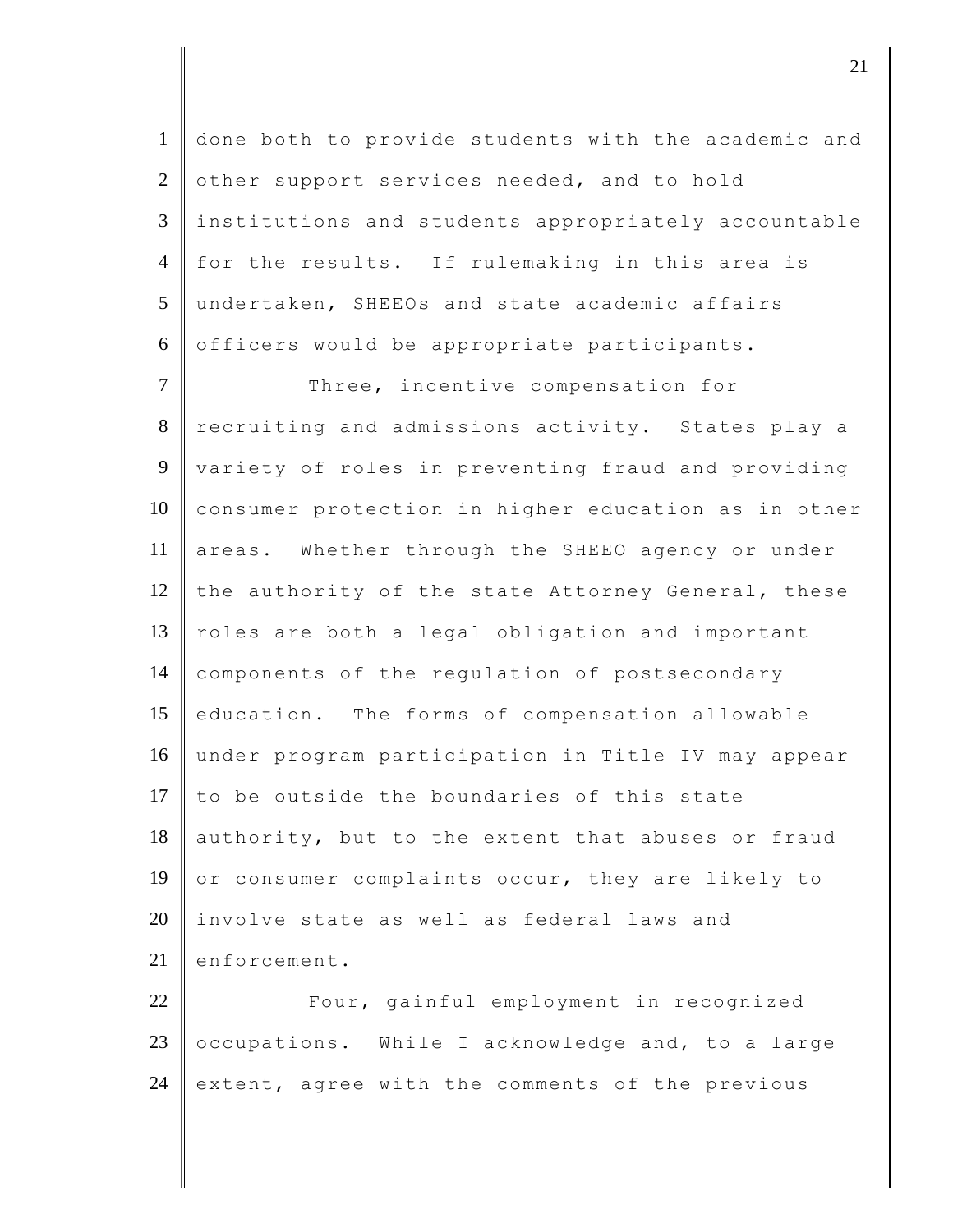| $\mathbf{1}$    | speaker about the need to reconsider many of the    |
|-----------------|-----------------------------------------------------|
| $\overline{2}$  | traditional definitions and constraints in this     |
| 3               | area, I would like to make several other comments   |
| $\overline{4}$  | on this. Documentation of employment by those who   |
| $5\overline{)}$ | complete federal education and training programs is |
| 6               | done in different ways in different states. SHEEO   |
| $\tau$          | offices may or may not be involved in these         |
| 8               | efforts. But those efforts aside, a growing number  |
| 9               | of states and SHEEO agencies are involved in a more |
| 10              | comprehensive tracking of students from             |
| 11              | postsecondary education into the workplace. This    |
| 12              | generally requires the involvement of state labor   |
| 13              | market information offices, which operate within    |
| 14              | differing agency structures. In other words, it's   |
| 15              | an area of growing importance to states where there |
| 16              | remains a lot of complexity and competing ways to   |
| 17              | go about this. There is a growing need to bring the |
| 18              | various federal agencies together and their         |
| 19              | requirements into better alignment, and to          |
| 20              | coordinate this with the growing interest of states |
| 21              | in doing--in providing better data in this area.    |
| 22              | Five, state authorization as a component            |
| 23              | of institutional eligibility. This topic, too,      |
| 24              | raises extremely complex issues due to the variety  |
|                 |                                                     |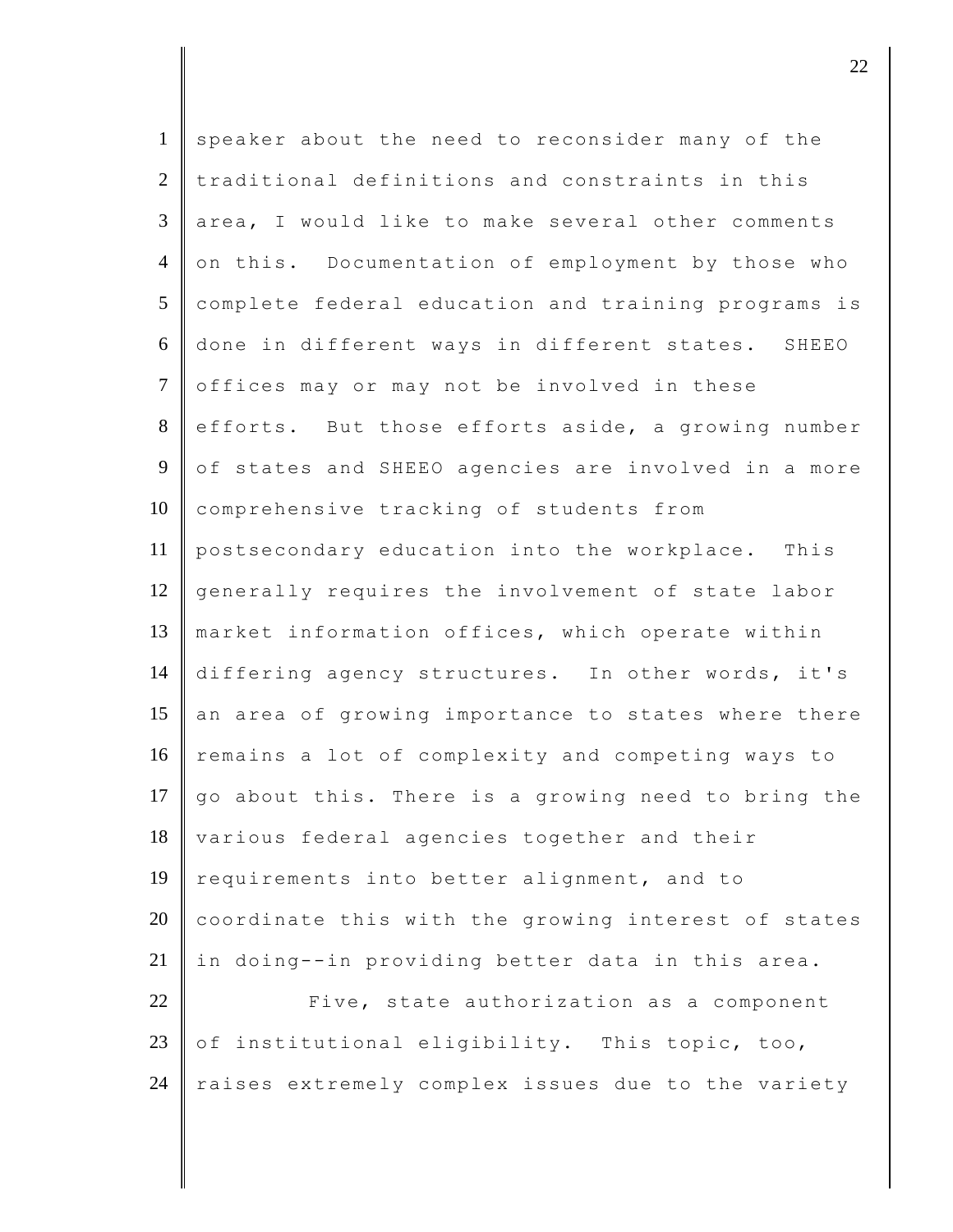| $\mathbf{1}$   | of roles states play relative to institutional      |
|----------------|-----------------------------------------------------|
| $\overline{2}$ | operation and degree-granting authority. Suffice    |
| 3              | it to say that SHEEOs and other state authorities   |
| $\overline{4}$ | need to be included in any rulemaking on this       |
| 5              | topic, along with a balanced representation of      |
| 6              | postsecondary providers who enroll students across  |
| $\tau$         | state lines. Accrediting agencies, as we mentioned  |
| 8              | earlier, also need to be part of this balanced      |
| 9              | participation.                                      |
| 10             | Six, definition of "credit hour" for                |
| 11             | program eligibility. Again, starting from a         |
| 12             | relatively confined framework, the federal          |
| 13             | government really plays--and the National Center of |
| 14             | Education Statistics, in particular, really play    |
| 15             | very important roles in establishing consistent     |
| 16             | definitions for many of the data elements widely    |
| 17             | used in higher education. Many of these             |
| 18             | definitions, including those around credit hours,   |
| 19             | are used directly by states in funding formulas,    |
| 20             | allocation mechanisms, program review and approval, |
| 21             | and other functional or administrative areas.       |
| 22             | States also defer to accrediting agencies many      |
| 23             | times in making their definition or in using the    |
| 24             | definitions that are available.                     |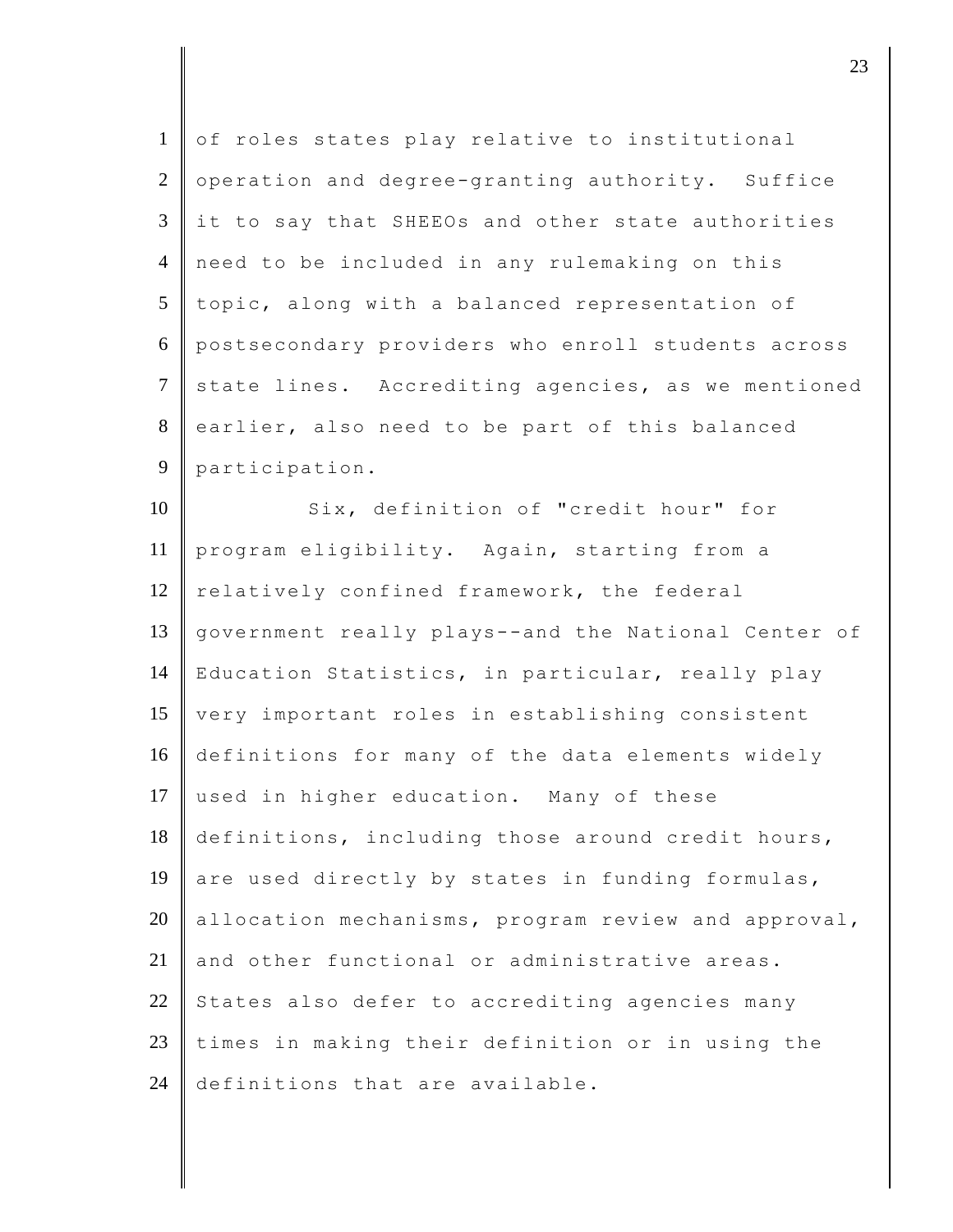| $\mathbf{1}$    | Credit hour definitions under Pell and              |
|-----------------|-----------------------------------------------------|
| $\overline{2}$  | other Title IV programs are one of the many factors |
| $\mathfrak{Z}$  | states typically take into account. Federal and     |
| $\overline{4}$  | NCES leadership in this area are needed and         |
| $5\overline{)}$ | important, particularly as students and programs    |
| 6               | use other types of metrics for student eligibility  |
| $\overline{7}$  | and progress such as competency assessments as a    |
| 8               | substitute for contact hour or seat-time            |
| 9               | measurements. Maintaining some consistency between  |
| 10              | state and federal definitions as these definitions  |
| 11              | change over time is also important.                 |
| 12              | Let me conclude by saying that SHEEO as an          |
| 13              | association and SHEEOs in their respective state    |
| 14              | roles welcome opportunities to be full participants |
| 15              | in the Department's rulemaking actions. I suspect   |
| 16              | that we all realize, however, that we need to take  |
| 17              | steps that go well beyond the purposes and realms   |
| 18              | of rulemaking. What we need is a recommitment to    |
| 19              | work together more effectively to meet increasingly |
| 20              | urgent national state and local needs. Immense      |
| 21              | progress has been achieved when the federal         |
| 22              | government marshals the efforts of institutions and |
| 23              | leverages the resources of states to expand         |
| 24              | educational opportunity and provide the basis for   |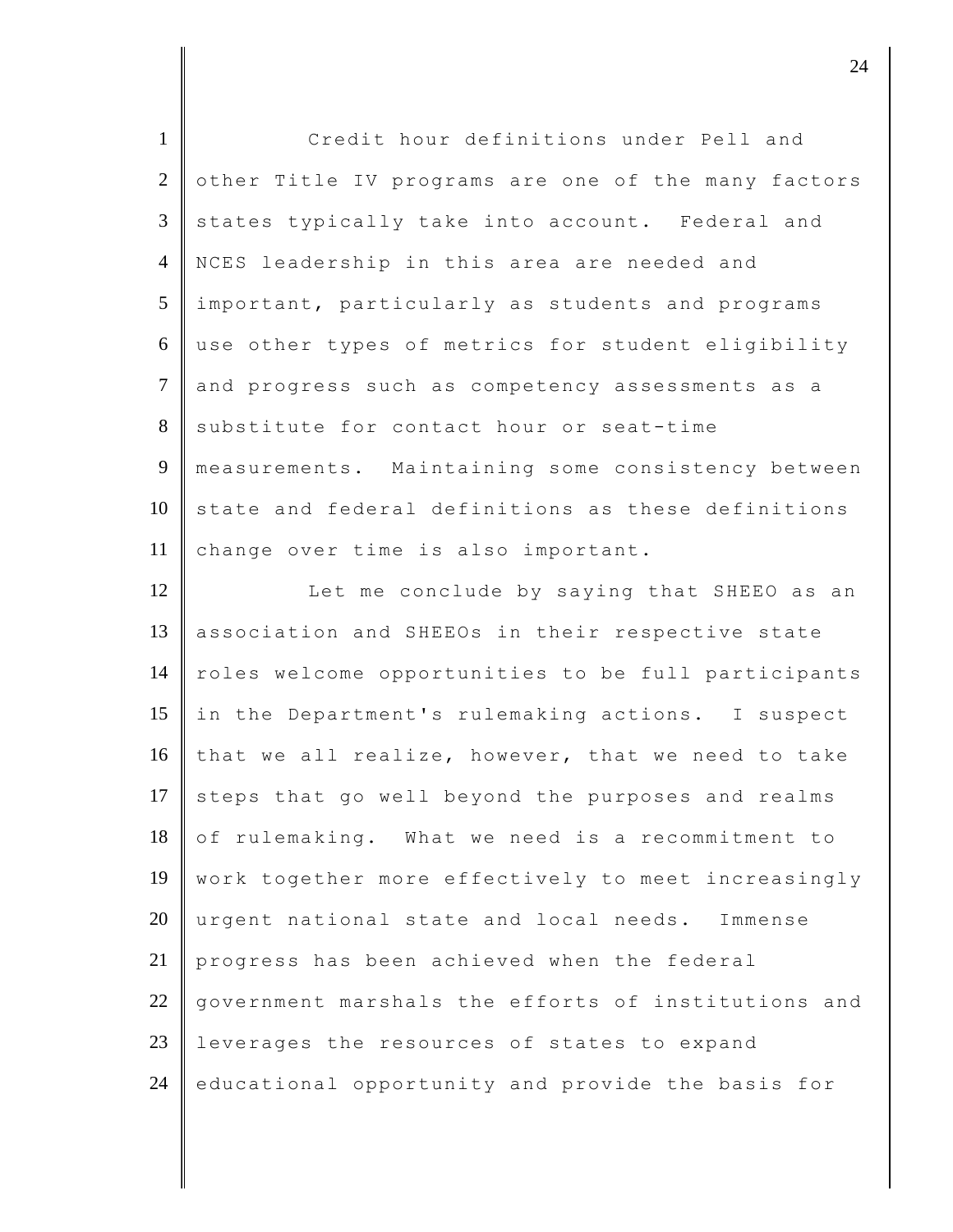| $\mathbf{1}$   | growth and innovation in the economy. It is time    |
|----------------|-----------------------------------------------------|
| $\overline{2}$ | and it is imperative that we make this partnership  |
| 3              | work even better.                                   |
| $\overline{4}$ | Thank you for this opportunity to testify on behalf |
| $\mathfrak{S}$ | of SHEEO, and I would be pleased to respond to any  |
| 6              | questions.                                          |
| $\tau$         | MR. BERGERON: Thank you, Charlie.                   |
| 8              | Sally, do you have any questions?                   |
| 9              | MS. WANNER: Could you say a little bit              |
| 10             | more about the need for state and federal           |
| 11             | involvement in the strategies to export or import   |
| 12             | our education abroad?                               |
| 13             | MR. LENTH: Sure.                                    |
| 14             | It seems to me that a beginning point in this area  |
| 15             | is to recognize that our educational relationships  |
| 16             | with other countries are really part of our foreign |
| 17             | policy in many important respects, and that always  |
| 18             | has been a role of the federal government, and      |
| 19             | needs to be.                                        |
| 20             | Our challenge, relative to the countries            |
| 21             | that have more of a ministerial structure for all   |
| 22             | levels of education--well, higher education in      |
| 23             | particular, is that we struggle to know who is in   |
| 24             | the lead, so to speak. And it's not just the        |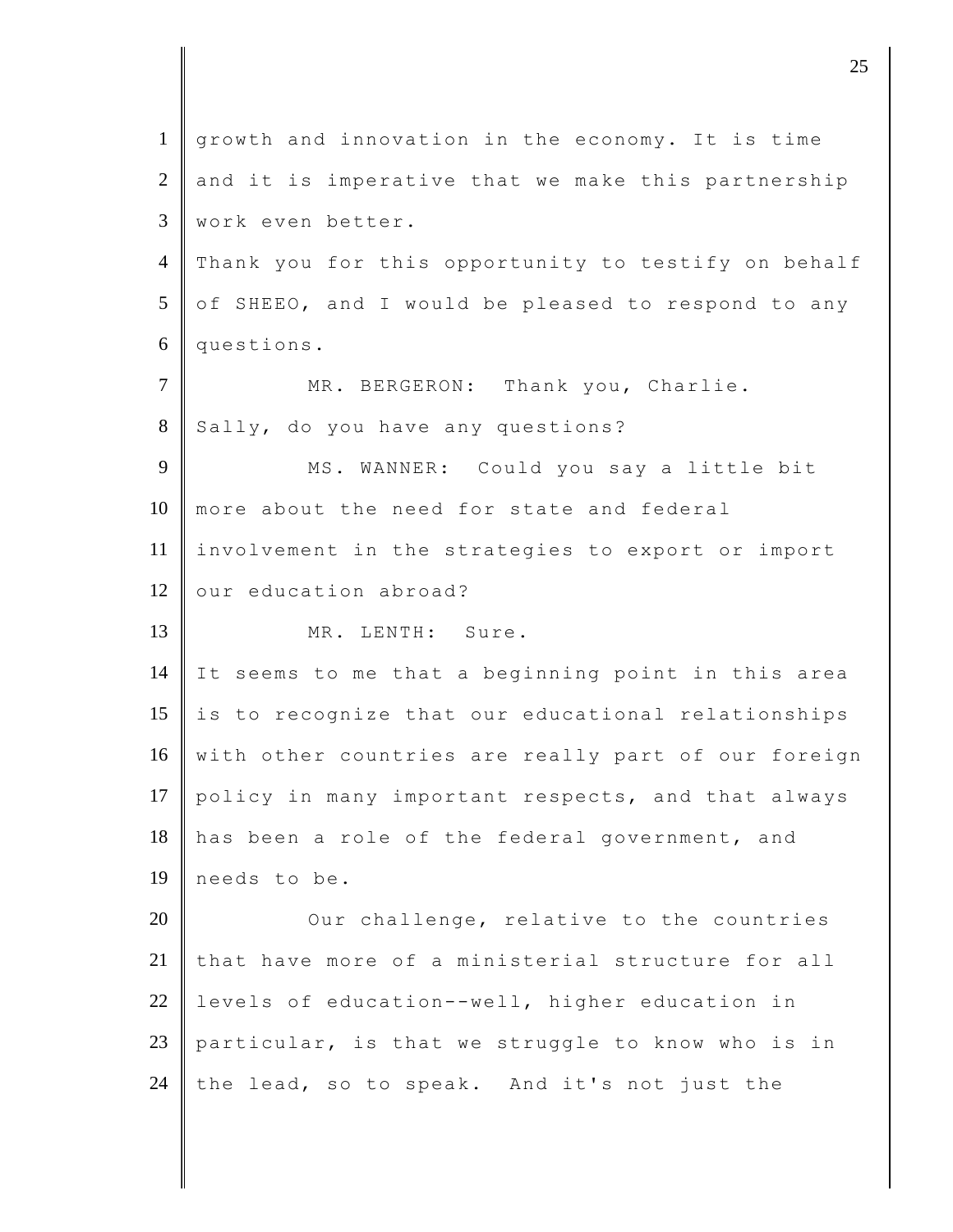1 federal government and states; it is large 2 | institutions and other types of providers that are 3 now actively engaged in this area.

4 There are very large organizations trying 5 to bring the parts of this together, but my point  $6 \parallel$  of view is that neither the federal government nor 7 the states have been as active as we need to be to 8 be really competitive with some of the other 9 nations in the way they're going about this. I 10 mentioned two instances of this. 11 But we struggle, for example, when we try to relate  $12$  to the activities of the European Union in higher 13 education. I just think it's an area that needs 14 more conversation and discussion, and, again, in 15 which I suspect we'll have to come up with some way 16 for the federal government and state governments 17 and institutions to work together a little more 18 effectively. 19 || MS. SMITH: Thanks.

20 Relating to those two instances abroad, can you 21 speak more about what they are? Because I'm not  $22$  sure I'm familiar with the India example that you 23 shared about foreign--

24 MR. LENTH: I literally just took two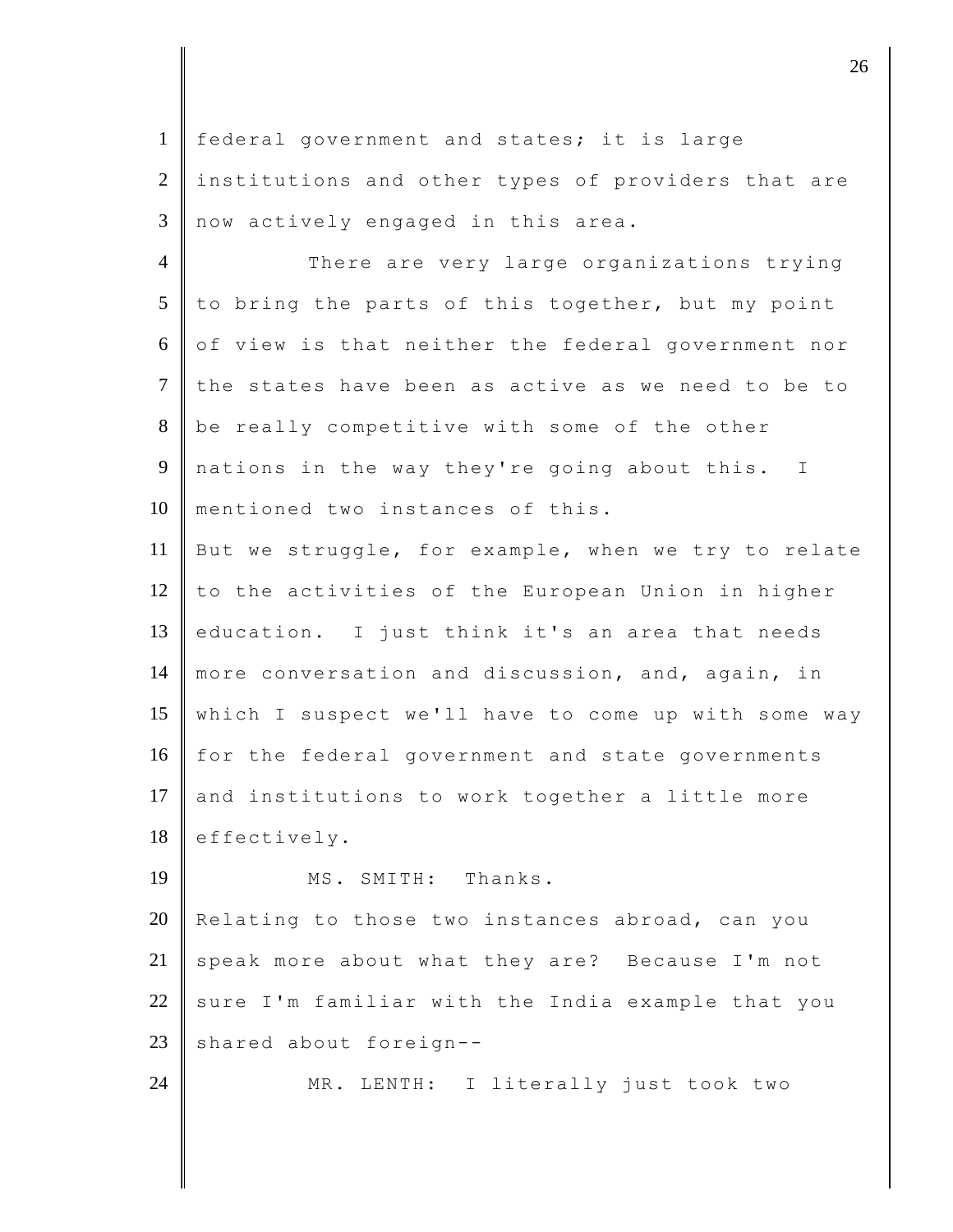| $\mathbf{1}$   | examples off the top of my head.                    |
|----------------|-----------------------------------------------------|
| $\overline{2}$ | MS. SMITH: Okay.                                    |
| 3              | MR. LENTH: But I'm willing to talk and              |
| $\overline{4}$ | share what I know, at least.                        |
| 5              | MS. SMITH: Sure.                                    |
| 6              | MR. LENTH: I mean, Australia, along with            |
| $\tau$         | other countries, has been actively promoting access |
| $8\,$          | to its institutions by citizens of other nations    |
| 9              | and recruiting them in very helpful ways. We, for   |
| 10             | a combination of good reasons, have traditionally   |
| 11             | been open, but more recently been more restrictive  |
| 12             | and not done much to really promote that sort of    |
| 13             | activities beyond some programs that have been in   |
| 14             | place for many, many years. And, by the way, were-  |
| 15             | -have been very, very effective.                    |
| 16             | But that said, looking at the numbers,              |
| 17             | students are going to a variety of other countries  |
| 18             | in higher numbers than they used to, and our        |
| 19             | numbers tend to go up and down. And we are, in      |
| 20             | economic terms, highly dependent upon many of those |
| 21             | students, particularly in many important fields,    |
| 22             | both in this country and in their own nations.      |
| 23             | With respect to the restrictions and other          |
| 24             | things, there I would make the point that it seems  |
|                |                                                     |

 $\overline{\phantom{a}}$  27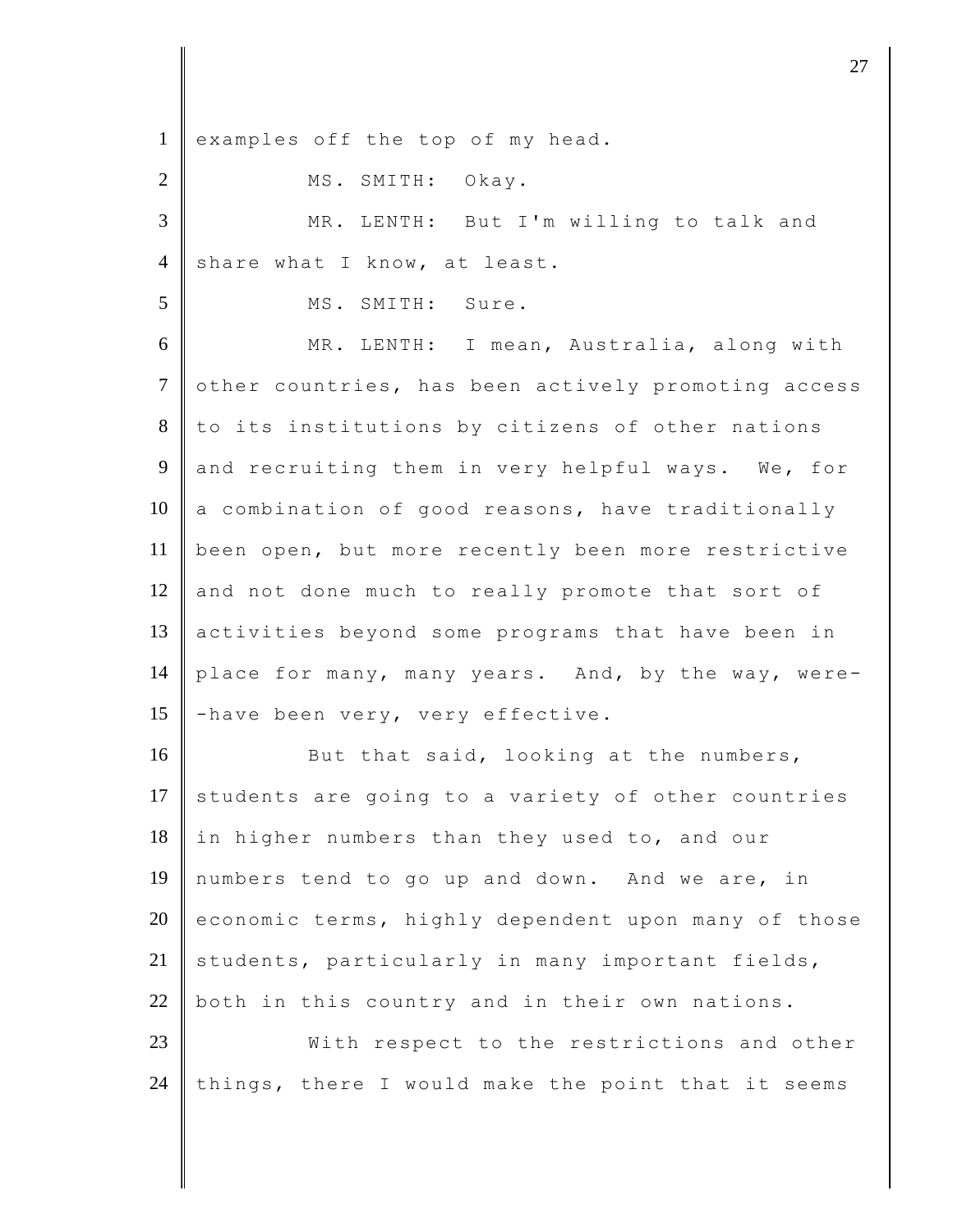| to me as a nation we need to be engaged with those<br>countries that are, in essence, opening up the<br>higher education markets and bringing some, not<br>uniformity, but ways to articulate the systems more<br>effectively across national boundaries rather than<br>following the direction that India appears to be<br>going in at this time, which is to sort of close<br>down its borders. But in both instances, we need<br>to be engaged and we need good federal leadership, |
|----------------------------------------------------------------------------------------------------------------------------------------------------------------------------------------------------------------------------------------------------------------------------------------------------------------------------------------------------------------------------------------------------------------------------------------------------------------------------------------|
|                                                                                                                                                                                                                                                                                                                                                                                                                                                                                        |
|                                                                                                                                                                                                                                                                                                                                                                                                                                                                                        |
|                                                                                                                                                                                                                                                                                                                                                                                                                                                                                        |
|                                                                                                                                                                                                                                                                                                                                                                                                                                                                                        |
|                                                                                                                                                                                                                                                                                                                                                                                                                                                                                        |
|                                                                                                                                                                                                                                                                                                                                                                                                                                                                                        |
|                                                                                                                                                                                                                                                                                                                                                                                                                                                                                        |
|                                                                                                                                                                                                                                                                                                                                                                                                                                                                                        |
|                                                                                                                                                                                                                                                                                                                                                                                                                                                                                        |
|                                                                                                                                                                                                                                                                                                                                                                                                                                                                                        |
|                                                                                                                                                                                                                                                                                                                                                                                                                                                                                        |
| MR. BERGERON: One last one for me,                                                                                                                                                                                                                                                                                                                                                                                                                                                     |
| Charlie, and that is that you mentioned the need                                                                                                                                                                                                                                                                                                                                                                                                                                       |
| for better alignment with state needs around I'll                                                                                                                                                                                                                                                                                                                                                                                                                                      |
| call it "workforce development," you know, gainful                                                                                                                                                                                                                                                                                                                                                                                                                                     |
| employment kinds of things, and spoke to the issue                                                                                                                                                                                                                                                                                                                                                                                                                                     |
| of other federal agencies. I suspect--I have my                                                                                                                                                                                                                                                                                                                                                                                                                                        |
| list of federal agencies. I was wondering if you                                                                                                                                                                                                                                                                                                                                                                                                                                       |
| had a list that we should be coordinating with.                                                                                                                                                                                                                                                                                                                                                                                                                                        |
| MR. LENTH: I happened, a couple of weeks                                                                                                                                                                                                                                                                                                                                                                                                                                               |
| ago, to go to the national meeting of the Labor                                                                                                                                                                                                                                                                                                                                                                                                                                        |
|                                                                                                                                                                                                                                                                                                                                                                                                                                                                                        |
| Market Information Specialists and had--and was                                                                                                                                                                                                                                                                                                                                                                                                                                        |
| really able to understand their point of view more                                                                                                                                                                                                                                                                                                                                                                                                                                     |
|                                                                                                                                                                                                                                                                                                                                                                                                                                                                                        |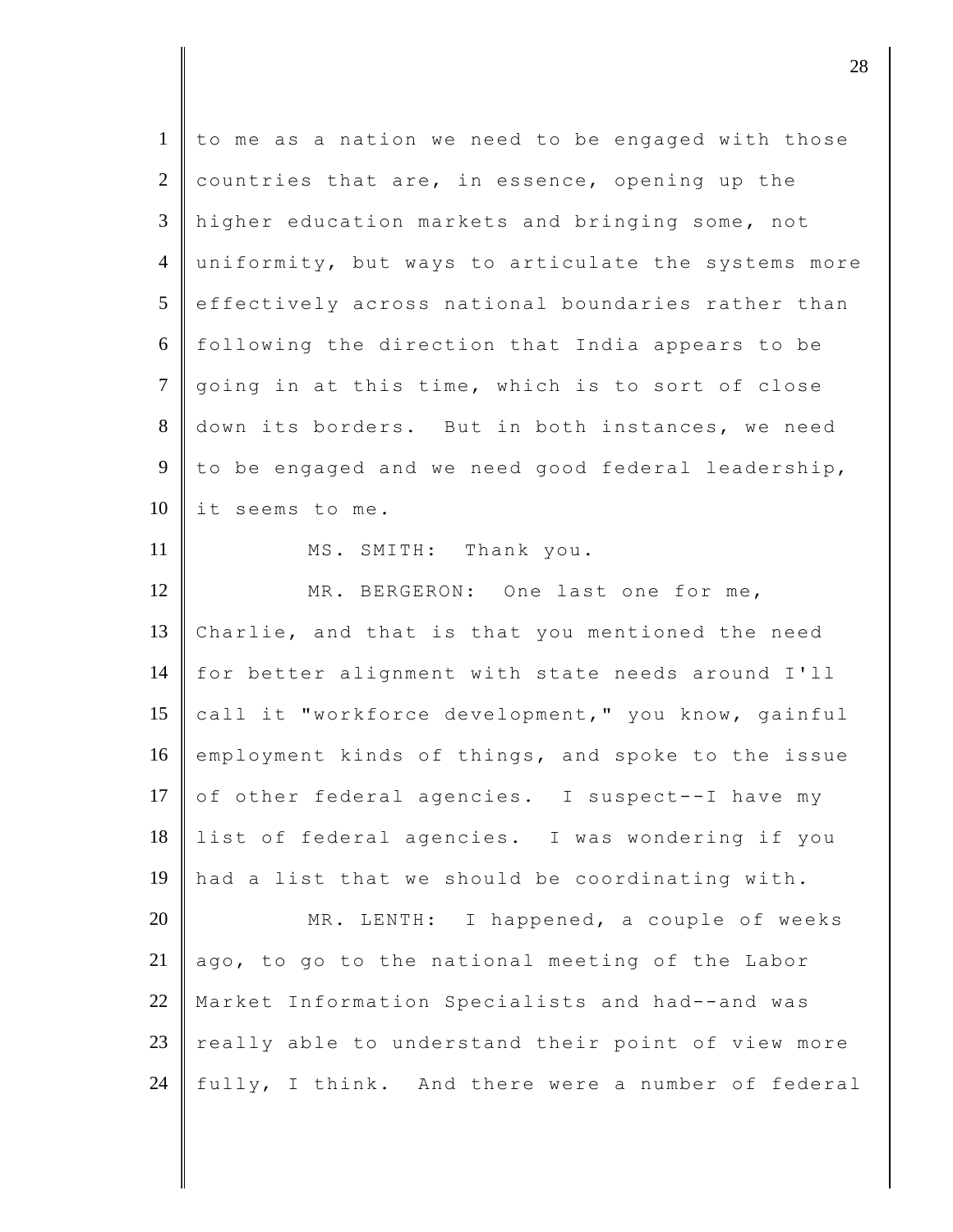| $\mathbf{1}$   | agencies represented there: the Bureau of Labor     |
|----------------|-----------------------------------------------------|
| $\overline{2}$ | Statistics and Department of Labor and others.      |
| 3              | I don't know how you face it in the D.C.            |
| $\overline{4}$ | area, but sort of out in the states, we don't work  |
| 5              | together nearly as well as we should in most areas. |
| 6              | But the leading examples of Connecticut and         |
| $\overline{7}$ | Kentucky and several other states really illustrate |
| 8              | how much benefit can come from working with those   |
| 9              | sources, those data providers, who know the         |
| 10             | workforce education data.                           |
| 11             | I believe, and I don't mean to contradict           |
| 12             | the previous speaker, but the federal government    |
| 13             | did education and the economy, economic             |
| 14             | development, a lot of good by putting into place    |
| 15             | early, fairly well-defined prescriptions for        |
| 16             | looking at employment after education and training. |
| 17             | I think what we face is a challenge to do more of   |
| 18             | that, involving more fields and more types of       |
| 19             | programs, but not to do it in an onerous way. And   |
| 20             | I actually think there are ways to do that.         |
| 21             | MR. BERGERON: Thank you, Charlie.                   |
| 22             | Anyone else?                                        |
| 23             | MS. SMITH: No, thank you.                           |
| 24             | MR. BERGERON: Thank you.                            |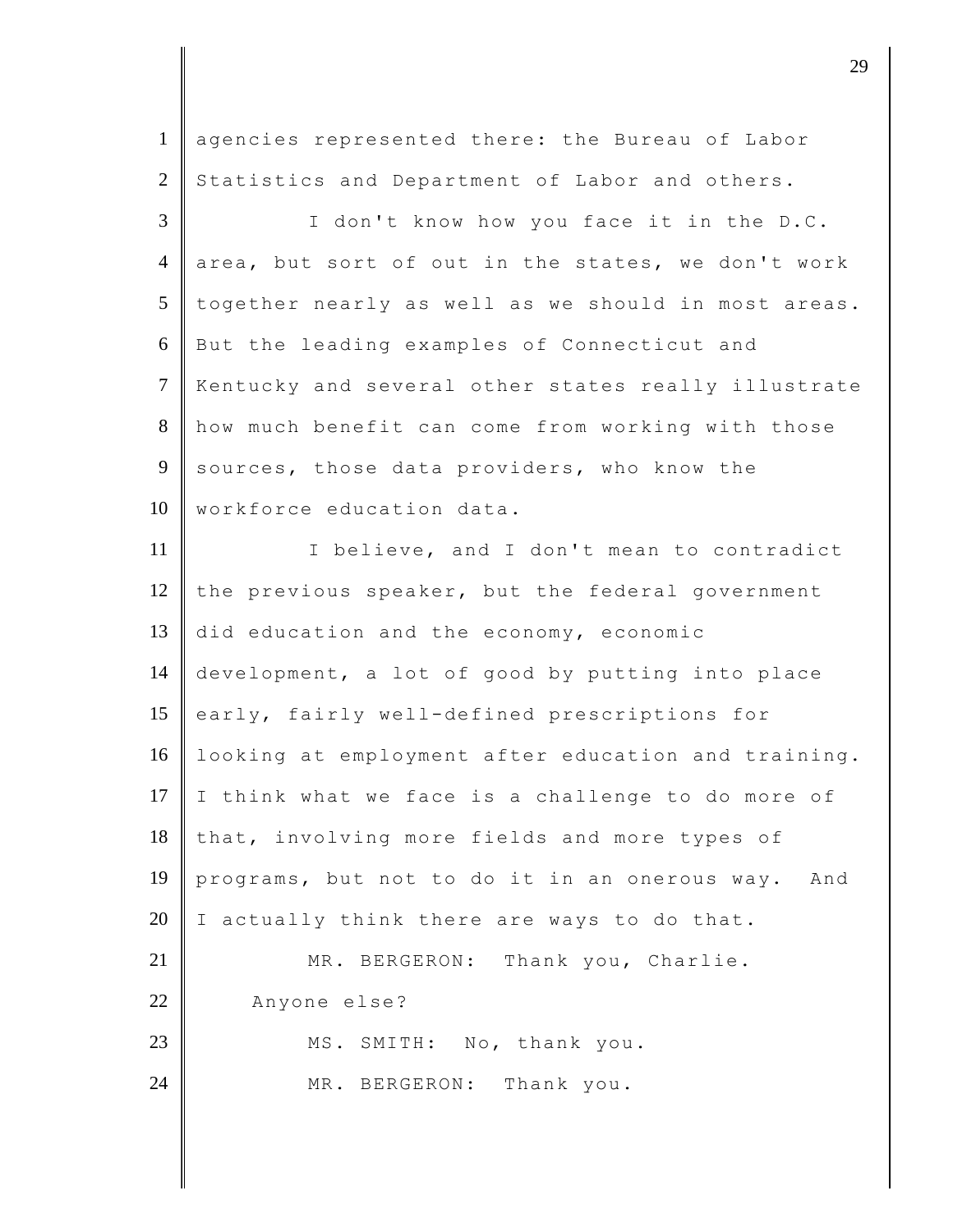1 The next person coming to present to us is 2 Jim Simpson.

3 MR. SIMPSON: Good morning. I'm Jim 4 Simpson, Associate Vice President at Florida 5 Community College at Jacksonville.

6 Florida Community College is a public 7 four-year college serving over 82,000 students in 8 Northwest Florida. We are pleased to offer the 9 following comments as the Department of Education 10 begins the process to improve accountability in 11 Student Financial Aid Programs. Specifically, my 12 comments are going to revolve around three areas: 13 standards of academic progress, gainful employment, 14 and definition of a high school diploma.

**Americans want access to higher education**  for themselves and for their children. The dissonance between what Americans hope for and the lack of student success achieved by all sectors of public education is significant. There is a need to change the regulatory requirements for standards  $\circ$  of academic progress in order to ensure the ongoing eligibility of Federal Student Financial Aid. But 23 there's also a need to structure those regulatory standards to also increase the likelihood of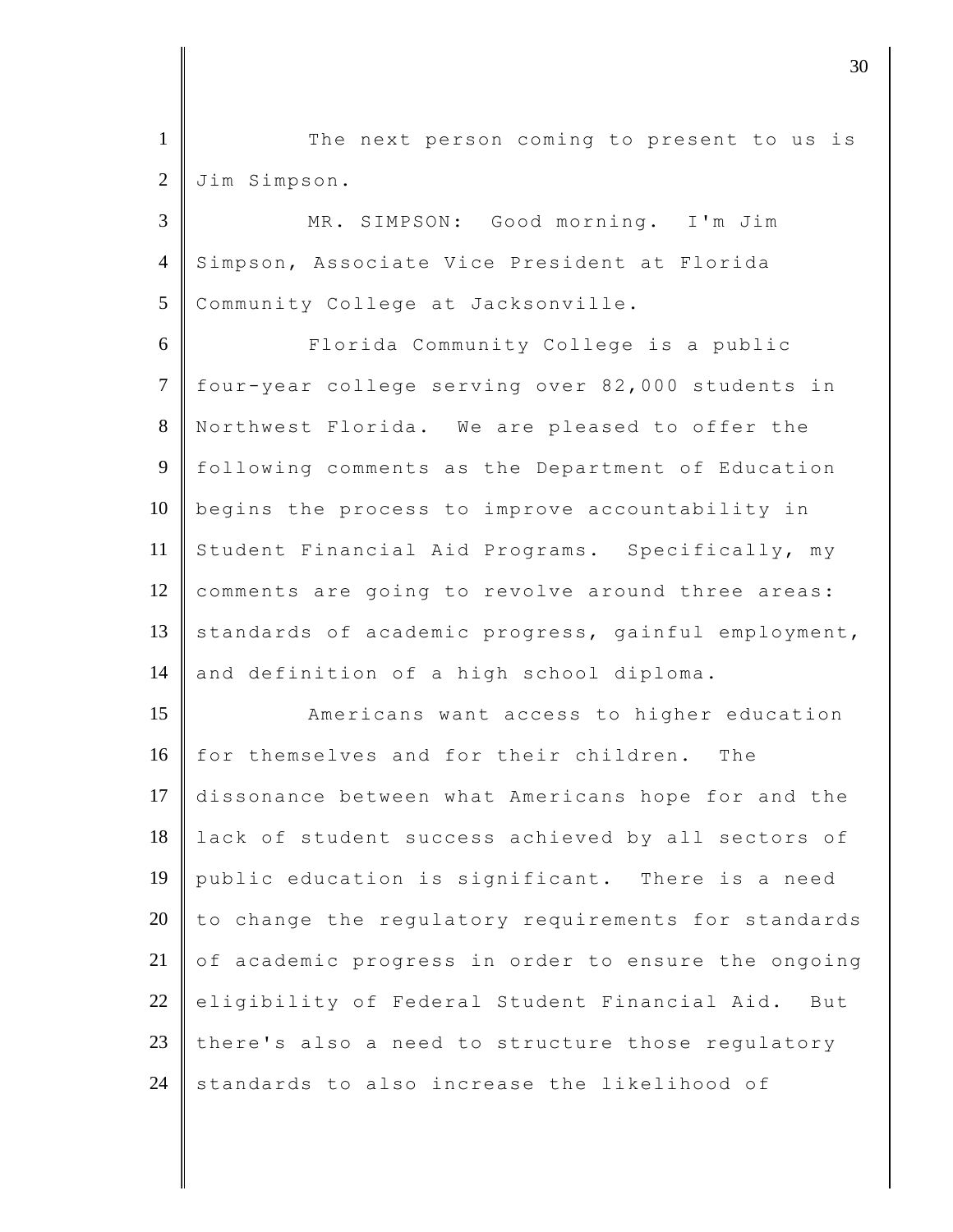1 student success towards achieving their own 2 educational and personal goals.

3 With these two goals in mind, we recommend 4 the following two changes in determination of 5 satisfactory academic progress. Although access to 6 higher education is virtually universally 7 available, many students who start in higher 8 education programs drop out prior to completing 9 their degree or achieving their individual academic 10 goals. The educational philosophy of having 11 standards of academic progress is to ensure that 12 students are making progress towards academic goals 13 and to serve as a mechanism to provide information 14 to an institution that allows that institution to 15 assist students who are not satisfactorily 16 progressing.

**Number** Educational research demonstrates that the earlier the intervention happens, the more likely 19 the student is to be successful; and determining 20 academic progress at least once a year--at a minimum of at least once a year--does not lend 22 itself to sound educational practice. FCCJ recommends that institutions monitor satisfactory academic progress at the end of each term, and in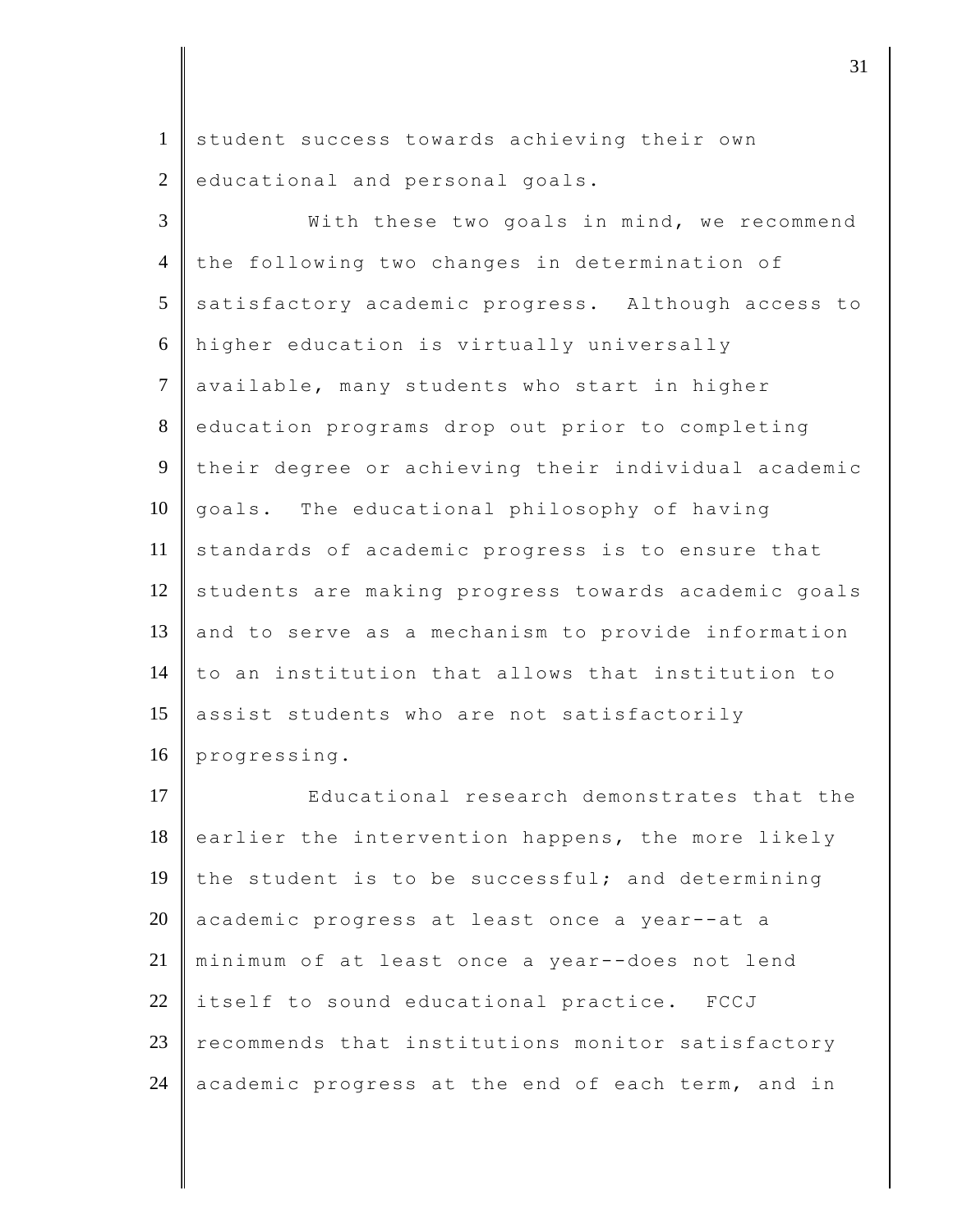1 programs that are less than one year old at the 25 2 percent, 50 percent, and 75 percent length of  $3$  program.

4 In America's community colleges, over 50 5 percent of all first-time-in-college students 6 tested are unprepared for the academic demands of 7 college-level courses and programs. The percentage 8 of underprepared students in higher education has 9 not changed significantly across the United States 10 in the last two decades. A high school diploma is 11 not, nor has it been by itself, an indicator of a  $12$  student's ability to benefit. Without a college 13 entrance testing, how can we determine if a student 14 is truly college-ready? Without required 15 remediation of unprepared students, how can we 16 expect those students to perform at the 17 postsecondary level?

**FCCJ** recommends that all postsecondary 19 institutions have entrance testing requirements that are consistent with the requirements for publicly supported postsecondary institutions in 22 the state in which they're locally located. FCCJ also recommends that students who do not test into college-ready status receive remediation per the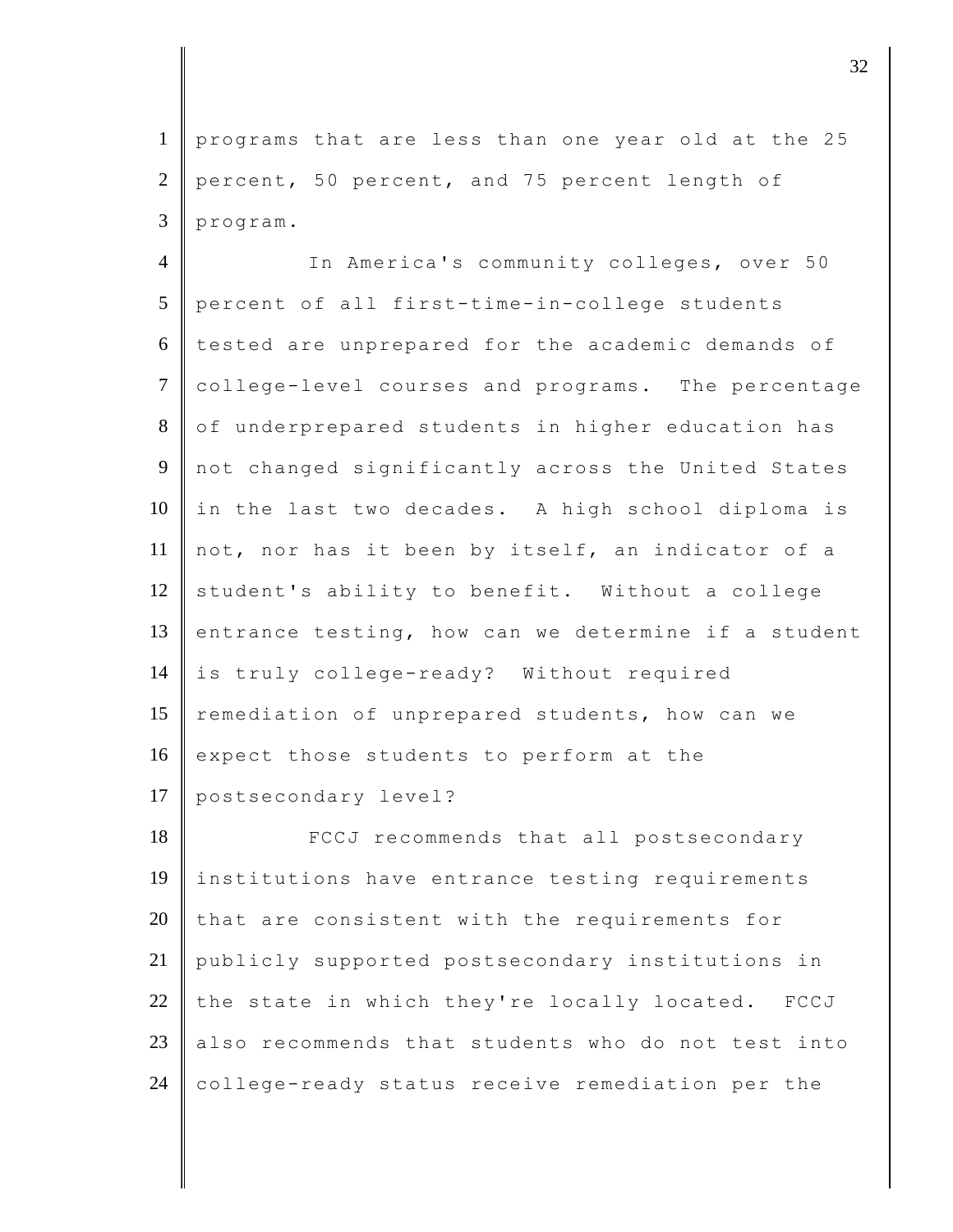1 requirements placed on publicly supported 2 postsecondary institutions in the state in which  $3$  the institution is located.

4 In regard to gainful employment, I'd have  $5$  to agree with our previous speaker: We feel that  $6$  all prospective students are entitled to accurate, 7 detailed, and comprehensive information about 8 recent job placement and earning history in order 9 to make more informed choices before they invest in 10 education or training.

11 In Florida, all public-supported community  $12$  and state colleges are held accountable for the 13 gainful employment of our graduates. This 14 information is collected by the Florida Education 15 and Training Placement Information Program, 16 | lovingly known as "FETPIP."

17 **FETPIP** is a data collection and consumer 18 reporting system established by Florida statute to 19 provide follow-up data on former students. 20 FETPIP's automatic matching method of data 21 collection replaces conventional survey-type  $22$  techniques and provides third-party verification of 23 employment status and the earnings of graduates 24 from Florida's numerous public and independent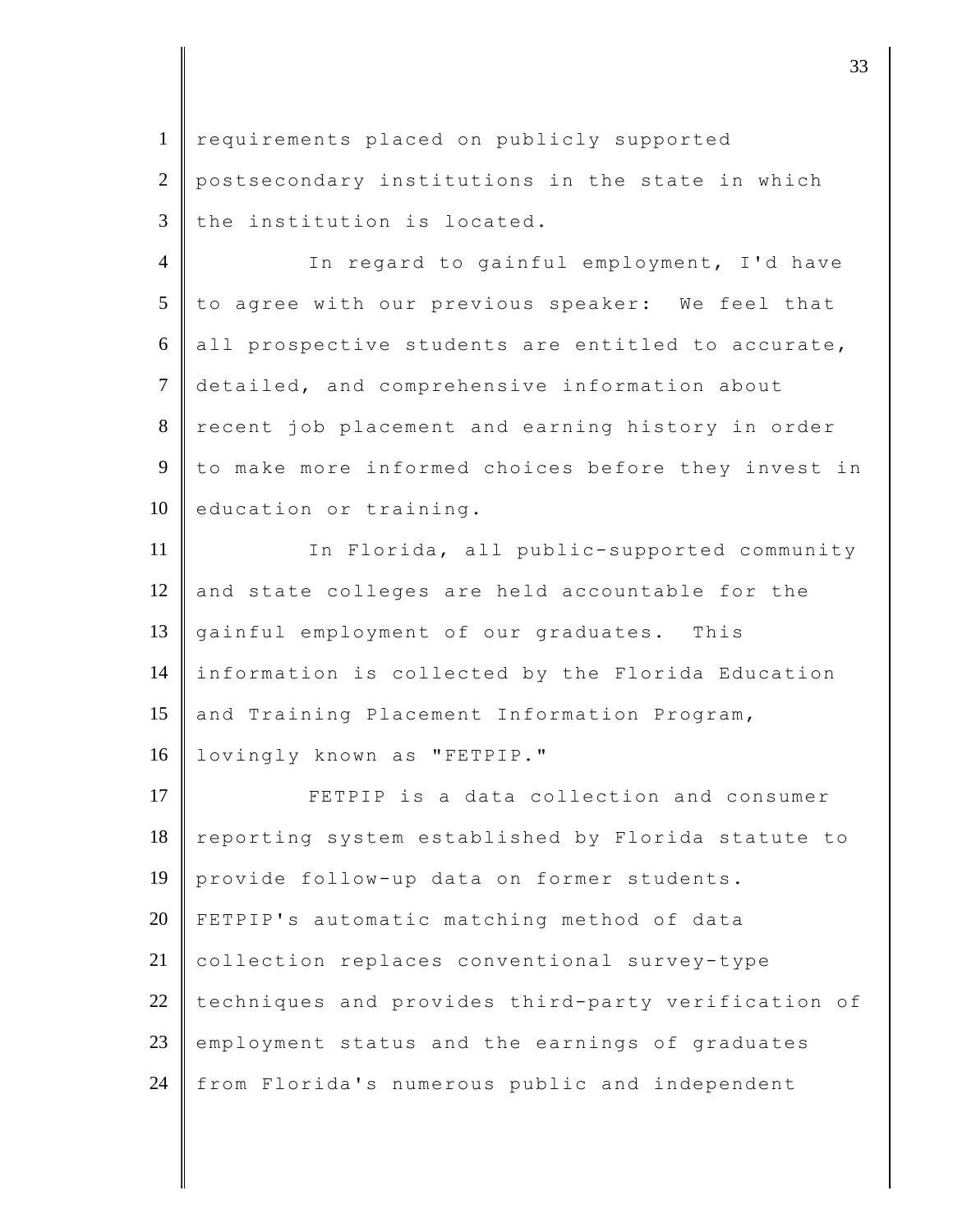1 | institutions.

| $\overline{2}$ | We recommend the use of wage record data            |
|----------------|-----------------------------------------------------|
| 3              | to track postsecondary employment and earnings of   |
| $\overline{4}$ | graduates. Linking wage records to student          |
| 5              | graduate files will provide all types of rich       |
| 6              | information sources for all types of institutions   |
| $\tau$         | to gain insights into the effectiveness of their    |
| 8              | educational programs. The data made available from  |
| 9              | the state's wage record systems, like FETPIP or     |
| 10             | California's PEETS, can be used to address a wide   |
| 11             | range of needs. These include responding to         |
| 12             | federal and state accountability measures;          |
| 13             | providing information on postgraduate earnings and  |
| 14             | employment rates; and, more importantly, providing  |
| 15             | consumers with an accurate third-party information  |
| 16             | about employment and earnings of graduates from an  |
| 17             | institution.                                        |
| 18             | In regard to the definition of a "high              |
| 19             | school diploma" as a condition of receiving student |
| $20\,$         | --or Federal Student Financial Aid, Florida public  |
| 21             | community colleges and state colleges do not accept |
| 22             | self-reported high school diploma or GEDs.<br>Each  |

23 student admitted to a Florida public institution 24 must provide proof that that student graduated with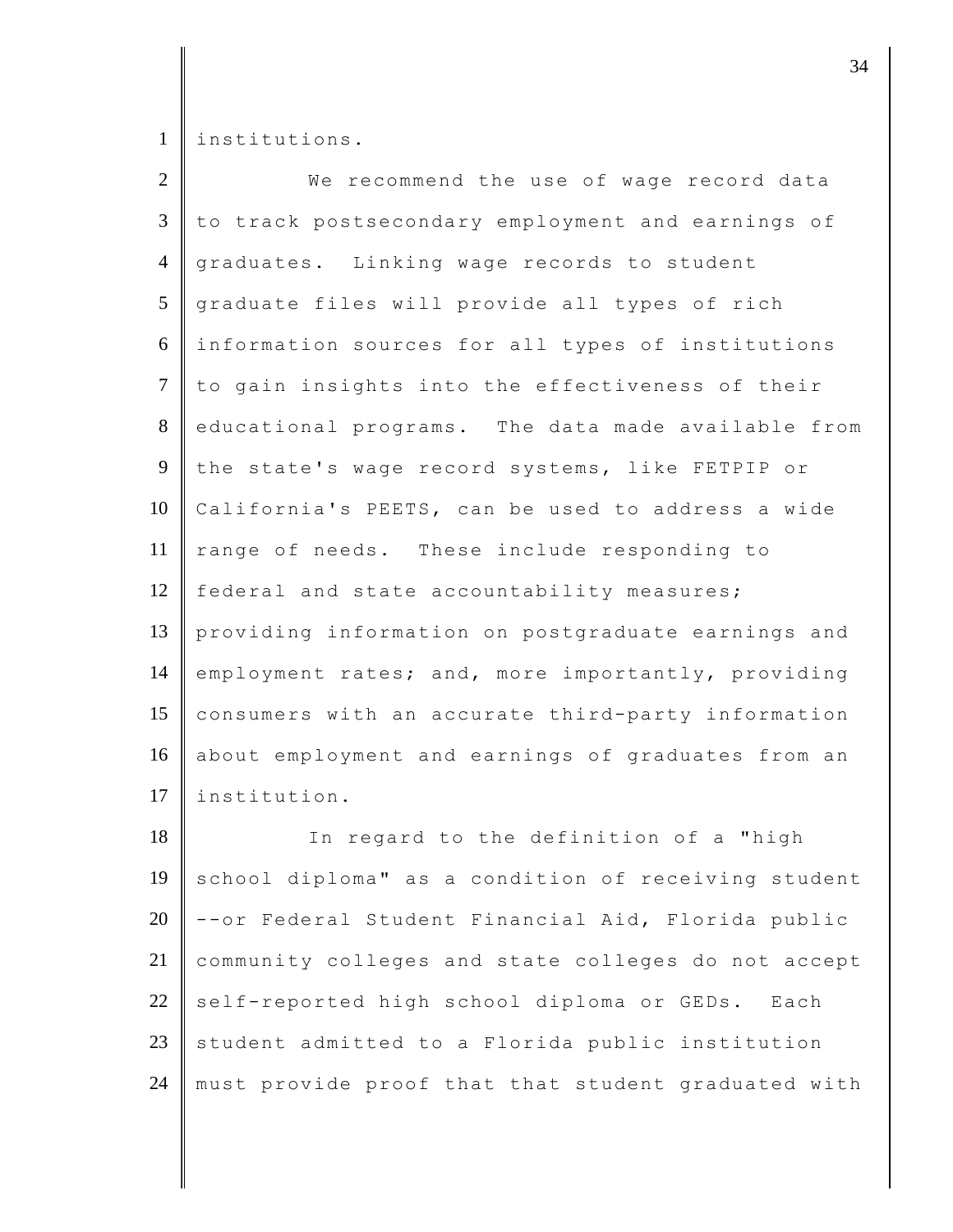1 either a standard high school diploma or GED. 2 Institutions that accept self-reporting information  $3 \parallel$  run the risk of accepting students ill-prepared for 4 college-level course work.

5 Basing ability to benefit on self-reported 6 high school completion without credential 7 verification is not in the students' nor the 8 taxpayers' best interests. We believe that 9 institutions of higher education accepting Federal 10 Financial Student Aid funds have the responsibility 11 to ensure that students receiving those funds have 12 the ability to benefit and are able to successfully 13 complete college-level work. Colleges can make 14 this determination by requiring verification of 15 high school diplomas.

16 In concluding my remarks, I'd like to put 17  $\|$  a human face on what happens when schools take 18 advantage of lax regulations. This is one of the 19 reasons I flew from Jacksonville to Denver to speak 20  $\parallel$  to you today. At FCCJ, we see many students who 21 seek admission to our programs and want to transfer 22 credits at other institutions. It's always 23 difficult to tell some of these students that they 24 need to take remedial classes before they can take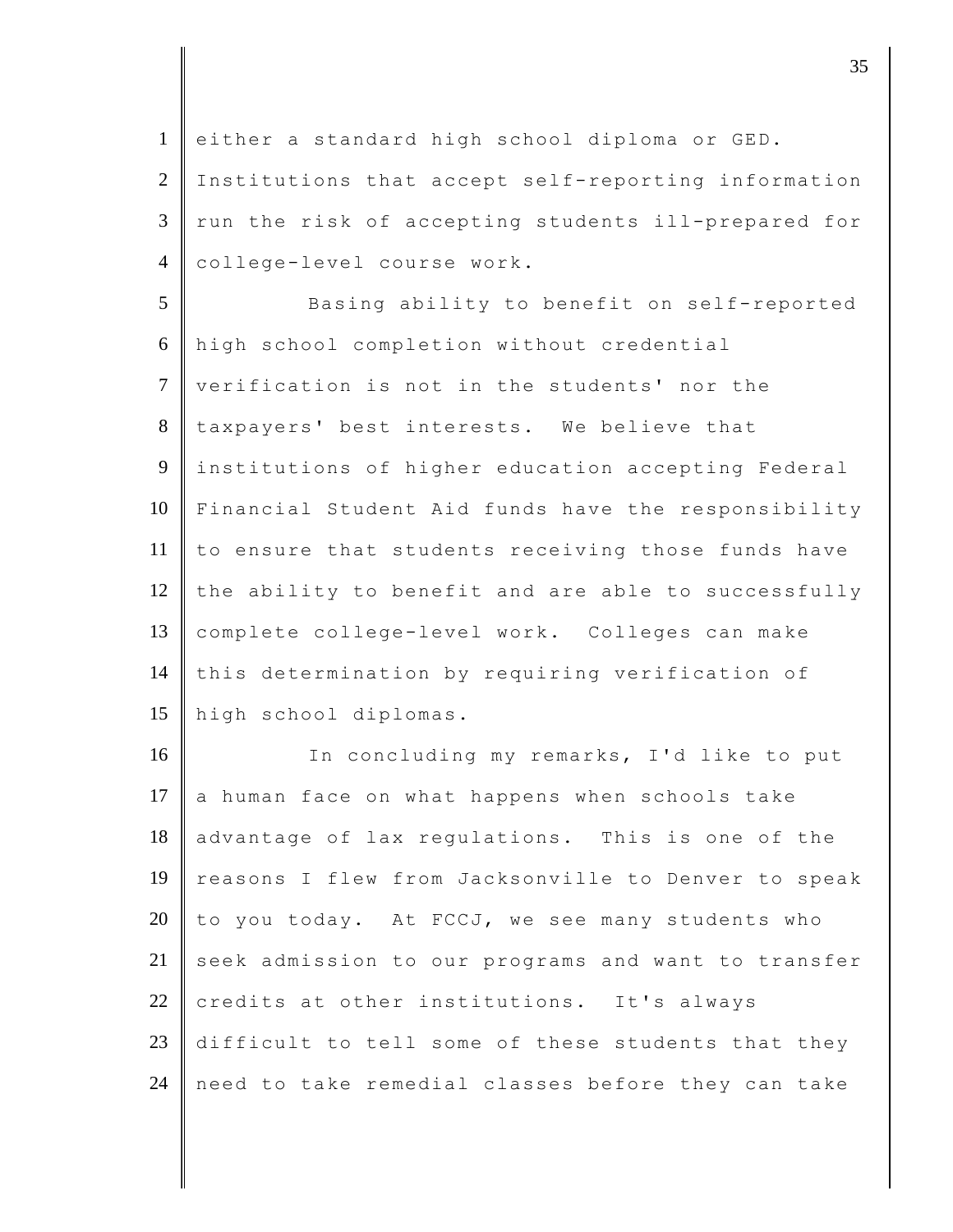college credit classes.

| $\overline{2}$ | We had a student come to us with a special          |
|----------------|-----------------------------------------------------|
| 3              | high--special education high school diploma who had |
| $\overline{4}$ | attended a for-profit university and was seeking    |
| 5              | admission to one of our selective access programs.  |
| 6              | Although the student and their family told the      |
| $\tau$         | university in question that the student had a       |
| $8\,$          | special education diploma, they accepted her into a |
| 9              | college credit program. The student and their       |
| 10             | family took out large loans to pay for the tuition  |
| 11             | and fees, and the student made the academic honor   |
| 12             | roll by earning A's and B's, including an A in      |
| 13             | College Algebra, this despite later test results    |
| 14             | from FCCJ that placed the student at an elementary  |
| 15             | school level in mathematics, language, and reading. |
| 16             | Since the student tested at the elementary          |
| 17             | school level and did not have a standard high       |
| 18             | school diploma or GED, they could not be considered |
| 19             | ready for college-level work. After counseling and  |
| 20             | more testing, we encouraged the student to work on  |
| 21             | their GED, and they were re-administered an easier  |
| 22             | assessment according to our state guidelines for    |
| 23             | entry into the GED program. A ninth-grade level is  |
| 24             | required to take the GED classes, and the student   |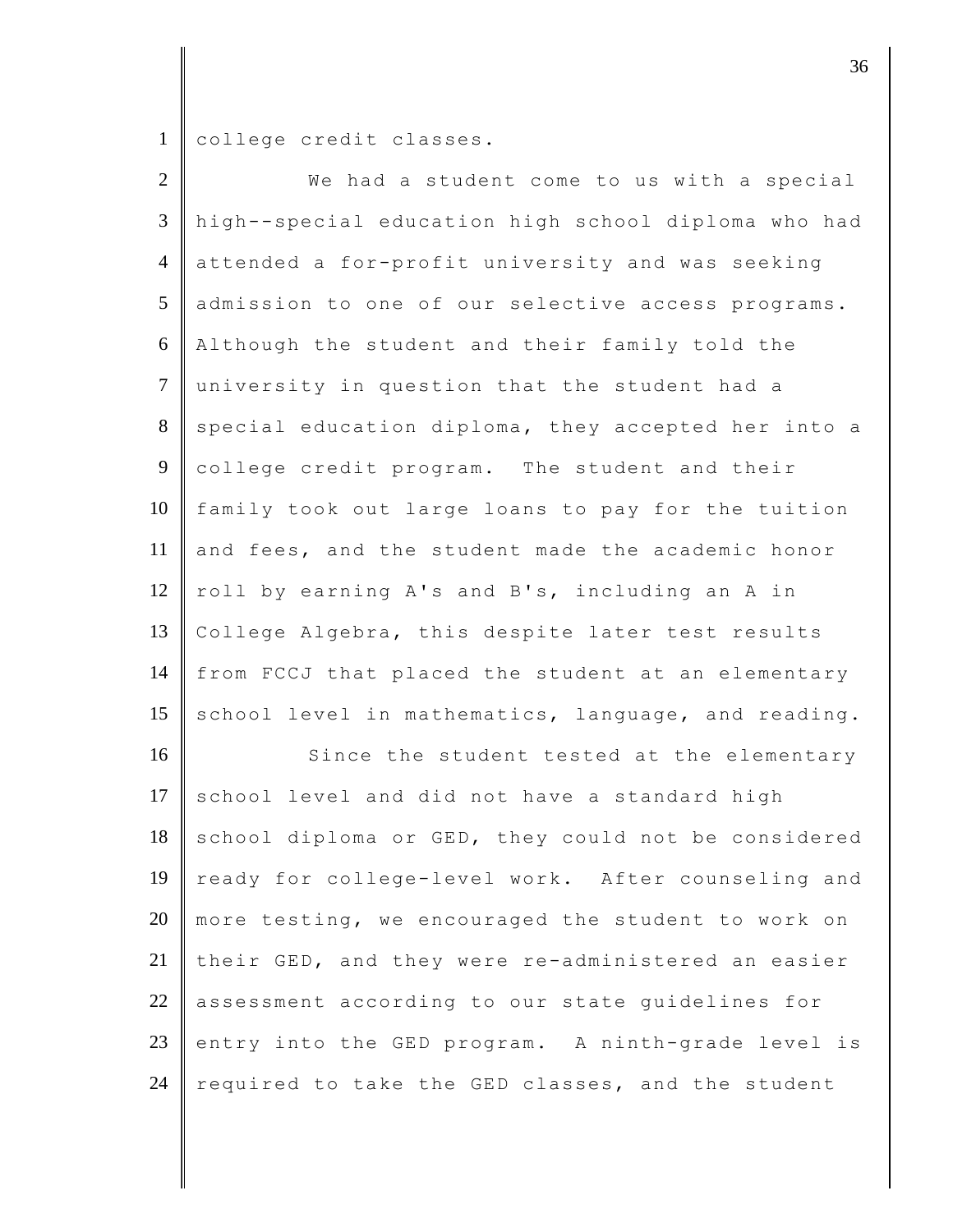| $\mathbf{1}$   | tested overall at the sixth grade, seventh month.   |
|----------------|-----------------------------------------------------|
| $\overline{2}$ | Under state law, none of the student's              |
| $\mathfrak{Z}$ | scores would have gained them entry into any credit |
| $\overline{4}$ | or non-credit program offered by a public           |
| 5              | institution in the state of Florida. This student   |
| 6              | and their family took out \$16,000 in student loans |
| $\tau$         | to pay for a two-year degree from a for-profit      |
| 8              | university that was clearly only interested in      |
| 9              | tuition money obtained from federally backed        |
| 10             | student loans. This student has been unable to      |
| 11             | find employment beyond a minimum wage entry job and |
| 12             | will have great difficulty paying off the student   |
| 13             | loans that their family took out.                   |
|                |                                                     |
| 14             | Verification of a high school diploma with          |
| 15             | an accurate assessment of academic preparedness     |
| 16             | would have quickly brought to light the challenges  |
| 17             | that this student faced. The parents of this        |
| 18             | student are to be commended for their desire to     |
| 19             | better their daughter's education, but it is a      |
| 20             | travesty that they were encouraged to take out huge |
| 21             | student loans when their daughter has almost no     |
| 22             | chance of getting a job that would allow the        |
| 23             | eventual repayment of those loans.                  |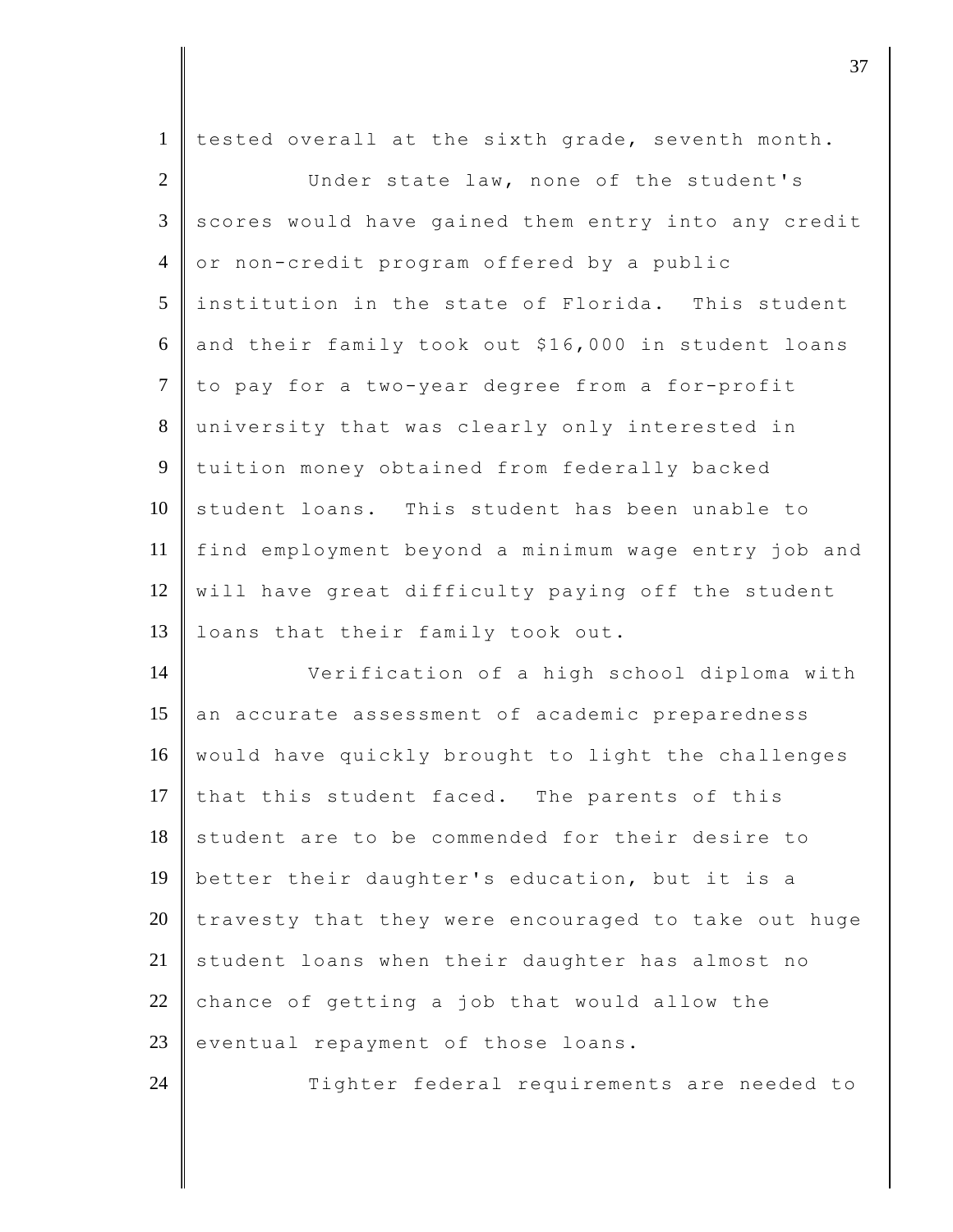1 prevent more aspiring students from facing a 2 lifetime of financial burden that they have little  $3 \parallel$  or no chance of repaying.

4 Thank you for allowing me the privilege to 5 speak before you. If you have any questions, I'll  $6$  be happy to take them.

7 MR. BERGERON: Let me ask you a couple and 8 make a comment before I do.

9 One of the things that is in the Higher 10 Education Opportunity Act that we're just finishing 11 the process of regulating around--or this phase of 12 the process because we go public comment period--is 13  $\parallel$  to deal with the last kind of circumstance you 14 described in the sense that, you know, our higher 15 education system or postsecondary education system 16 really doesn't do particularly well for students 17 with certain kinds of disabilities, particularly 18 intellectual disabilities, and one of the things in 19 the Higher Education Opportunity Act is some  $20$  provisions to address that and give students 21 eligibility for Pell Grants and other student aid, 22 but not student loans, so that they can pursue 23 programs that are specifically designed to address 24 the needs of those students.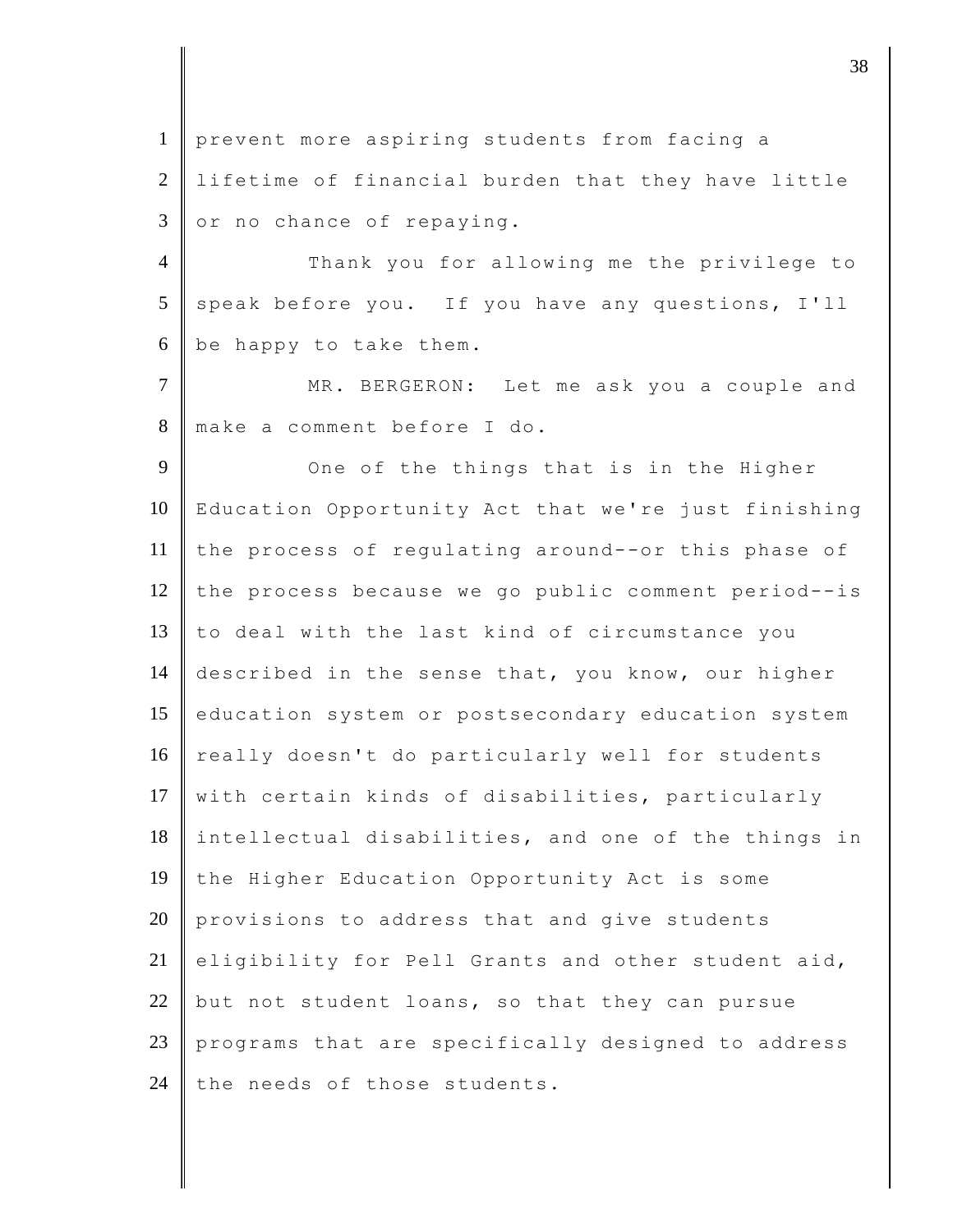1 | And so I think that there are some things  $2$  coming down the line that will, you know, provide  $3$  an alternative for families, for students and 4 families, in that circumstance, and I do think that  $5$  there's significant promise to that approach.

6 With regard to your point about monitoring 7 set more often, particularly for, you know, the 8 very short intervals for short-term programs, I 9 would like you to address, if you might, the  $10$  response, the likely response, of some others of 11 your colleagues, which would be that this is 12 burdensome, this is just too hard to do. And could 13 you speak to how you think that can be addressed as 14 | we go forward to regulate.

15 MR. SIMPSON: I can speak from the 16 perspective of our own institution. We currently 17 assess student academic progress once a term or at 18 the benchmarks I just described. The reason for 19 that is that, again, we want the students to be as  $20$  successful as possible. We see a linkage of the 21 student financial aid. But, more importantly, it  $22$  was an impetus for us to begin earlier 23 Interventions with our students. 24 Is it onerous? I would say not, if you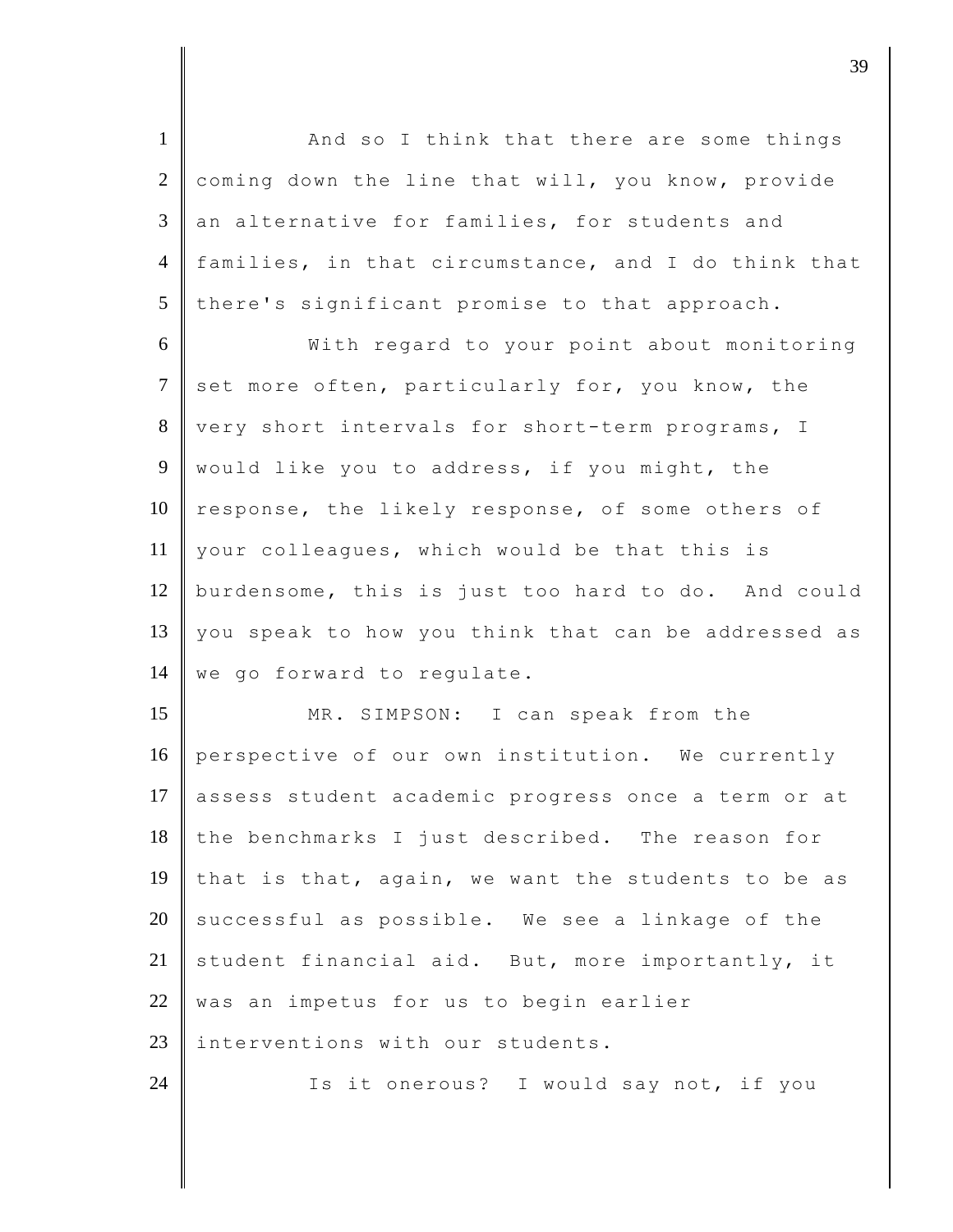1 look at your overall mission, which is to ensure  $2$  that students are going to be successful or as  $3 \parallel$  successful as you can hopefully make them with the 4 resources that you have. So, in that regard, I 5 don't think it's an onerous responsibility for an 6 institution. I think it's in that institution's 7 best interest and in the client's best interest for 8 whom they're serving. 9 MR. BERGERON: And so your satisfactory 10 academic progress approach triggers an 11 intervention? 12 MR. SIMPSON: Yes. 13 MR. BERGERON: Right. So, it's really 14 even more than it is used to monitor for purposes 15 of determining aid eligibility. It's really an 16 educational approach to trigger--17 MR. SIMPSON: That's correct. We took the  $18$  opportunity to leverage and to use it as an 19 intrusive intervention strategy. 20 MR. BERGERON: That's very helpful. Thank  $21 \parallel \text{you.}$ 22 Thank you. Our next presenter is Pamela 23 Swanson. 24 Good morning, Dr. Swanson.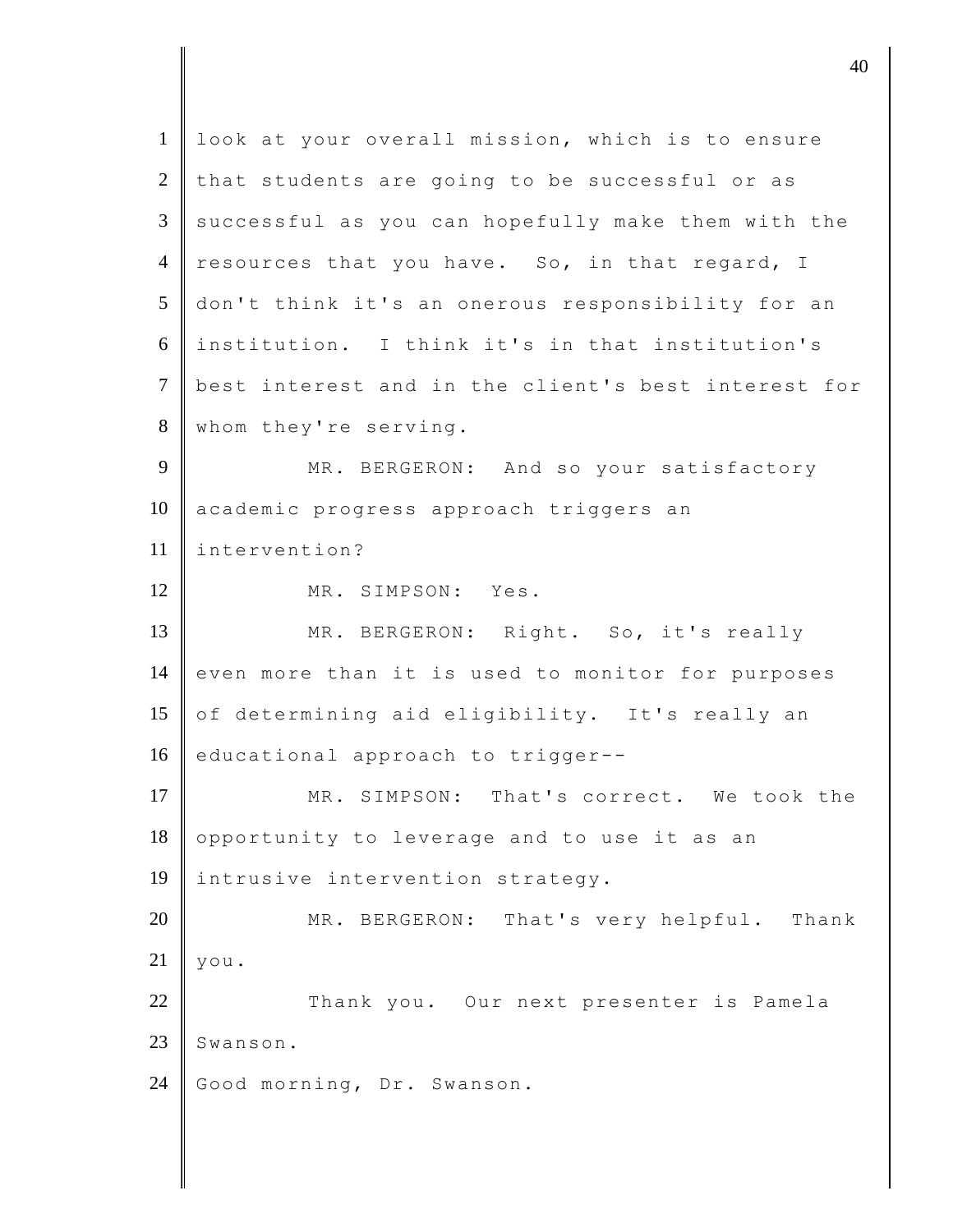1 DR. SWANSON: Good morning. Thank you for 2 allowing me to speak to you this morning. 3 I'm here really for the purpose of 4 offering you a perspective from an employer of  $5$  students from the University of Phoenix. And I 6 currently serve as Deputy Superintendent for Adams 7 County School District 50. It's an urban school 8 district just to the west of us here. We have 9 about 10,000 students, primarily Latino students,  $10$  but we do have over 44 languages and a high poverty 11 level, and so we face many of the challenges that 12 urban school districts face. 13 I have been in partnership with--and our 14 district has, with the University of Phoenix for at 15 least the past five years; and, during that time,

16 we've been very successful in working with students 17 who have exited the programs, the preparation  $18$  programs specifically, for teacher education and 19 for administration, educational administration. 20 I'm sure I don't need to echo what you already know 21 about teacher turnover and supply and demand as a 22 nation in terms of quality educators for our  $23$  students.

24 I believe the rigor, along with the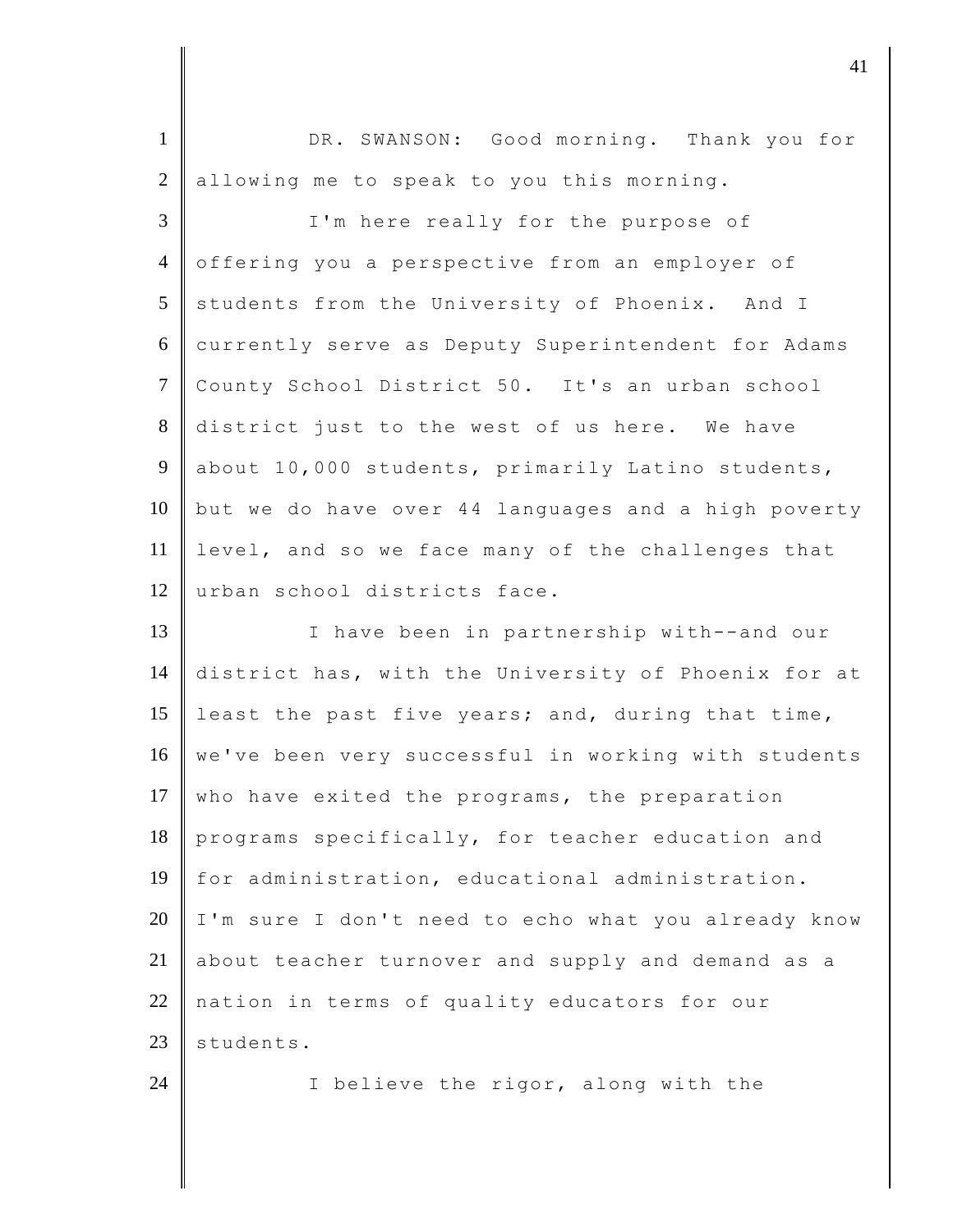| $\mathbf{1}$   | flexibility, that the university provides to its    |
|----------------|-----------------------------------------------------|
| 2              | adult students to be able to accomplish advanced    |
| 3              | degrees specifically, and now with a Teacher Ed     |
| $\overline{4}$ | Program to be able to enter the field of education  |
| 5              | is superior, and we've had great success. And I     |
| 6              | think it also offers more of a seamless transition  |
| $\overline{7}$ | because of the practical application aspects of the |
| 8              | programs.                                           |
| 9              | For our educators, and also our hope now            |
| 10             | with our high school juniors and seniors maybe      |
| 11             | wanting to enter the field of education, we're      |
| 12             | really hopeful that we can continue to have great   |
| 13             | support from the state and federal government to be |
| 14             | able to provide support for our students entering   |
| 15             | into the University of Phoenix and other            |
| 16             | institutions of higher learning.                    |
| 17             | And I'd be happy to answer any questions            |
| 18             | you may have.                                       |
| 19             | Oh, one additional thing: 2007, we                  |
| 20             | started our own district cohort with the University |
| 21             | of Phoenix, and now we have a Grow Your Own         |
| 22             | Program, and we're finding great success with that, |
| 23             | as well. And our first graduating class will be     |
| 24             | walking this Saturday with Master's degrees.        |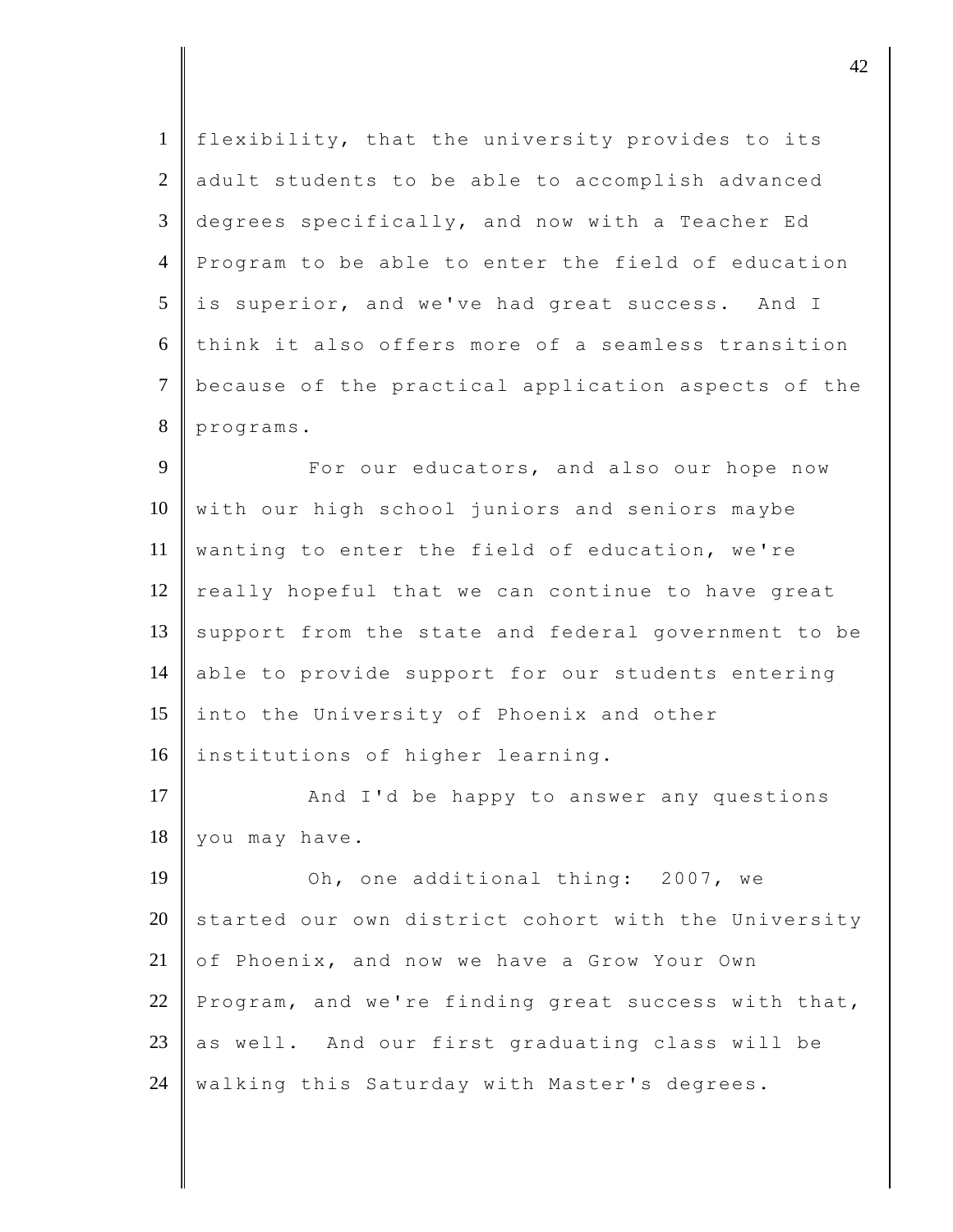1 | MR. BERGERON: Thank you. No questions.  $2$  Thank you. 3 DR. SWANSON: Thank you. 4 MR. BERGERON: Randall Swanson. 5 MR. SWANSON: Good morning. My name is 6 Randy Swanson, and I do appreciate the opportunity 7 to talk with you today about the University of 8 Phoenix. 9 I have two roles, actually. One is that I 10 am a consultant and senior partner in Swanson 11 Group, LLC, which what happens is we work to  $12$  support people achieving their potential through 13 their most valuable resource, and that's people. 14 And so, given the opportunity to work with the 15 University of Phoenix to create the best 16 opportunity for success for our company and as well 17 as the companies that people work with, it's been  $18$  an honor to work with the University of Phoenix. 19 | I also have 33 years in public education. 20 I have been a teacher, administrator, principal, so  $21$  | I think I have a little bit of background on what 22 the University of Phoenix can do for our students 23 and what the students can do for public education. 24 I work in the Master's Program and get to teach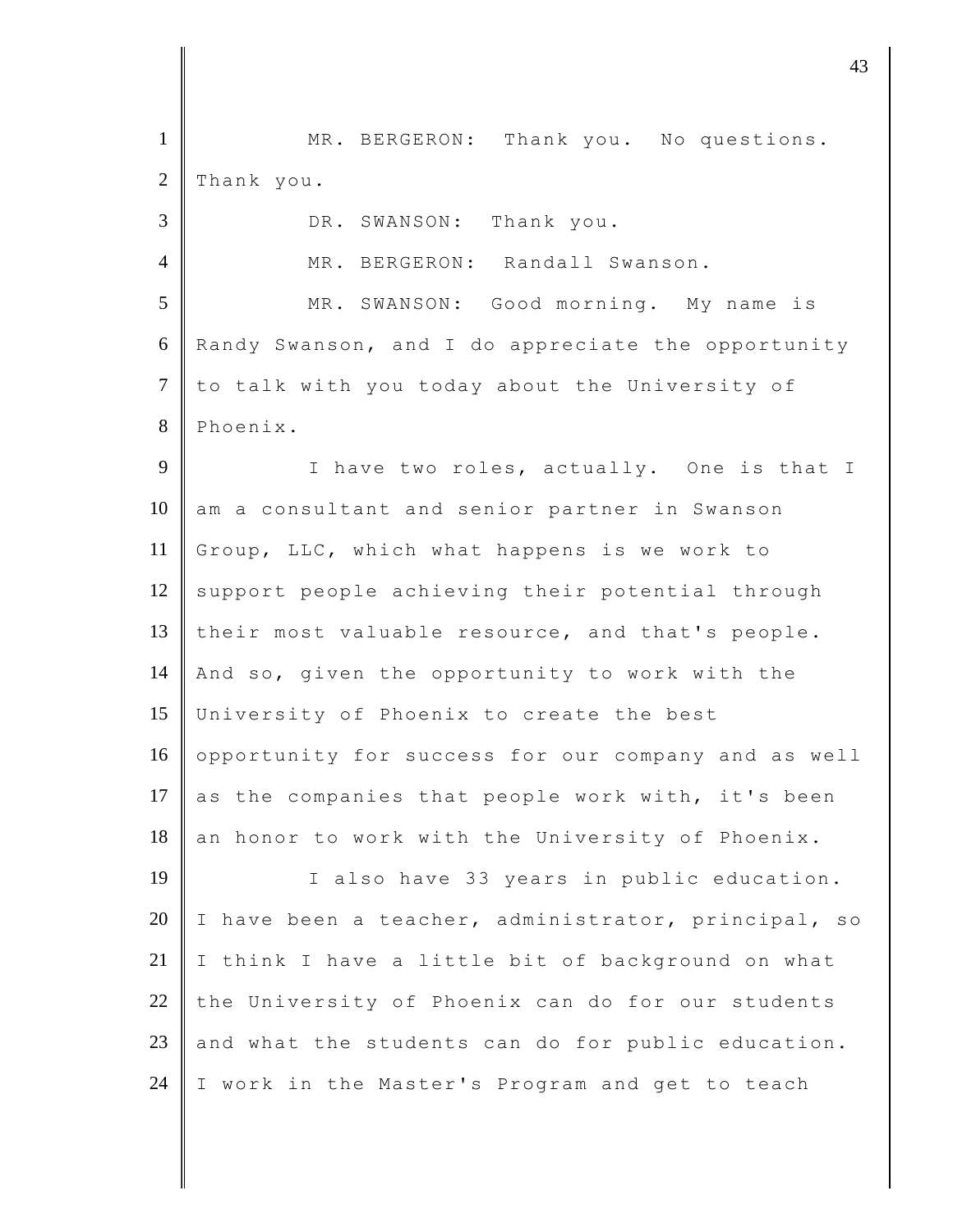1 with all of the adults who come through the program 2 in educational administration and curriculum 3 instruction.

4 So, just a couple of things about the 5 University's program. It's been an outstanding 6 program in providing flexibility for students to 7 become more than they wanted to be. It gives them 8 opportunities that they wouldn't have in 9 traditional institutions because of time 10 commitments. But the working adult gets an 11 opportunity to grow and develop and become whatever 12 it is that they choose, especially in the 13 educational field. It makes a big difference in 14 their lives.

15 The University of Phoenix has developed an 16 academic rigor that is absolutely second to none. 17 I have been an adjunct professor at two other 18 institutions and find that the University of 19 Phoenix rigor is as good as it gets. And students 20 who use that academic rigor to their best abilities 21 come out with a quality education that they can 22 apply in any direction. I'm very proud of what it 23  $\parallel$  has afforded to most of the students that we work  $24$  with.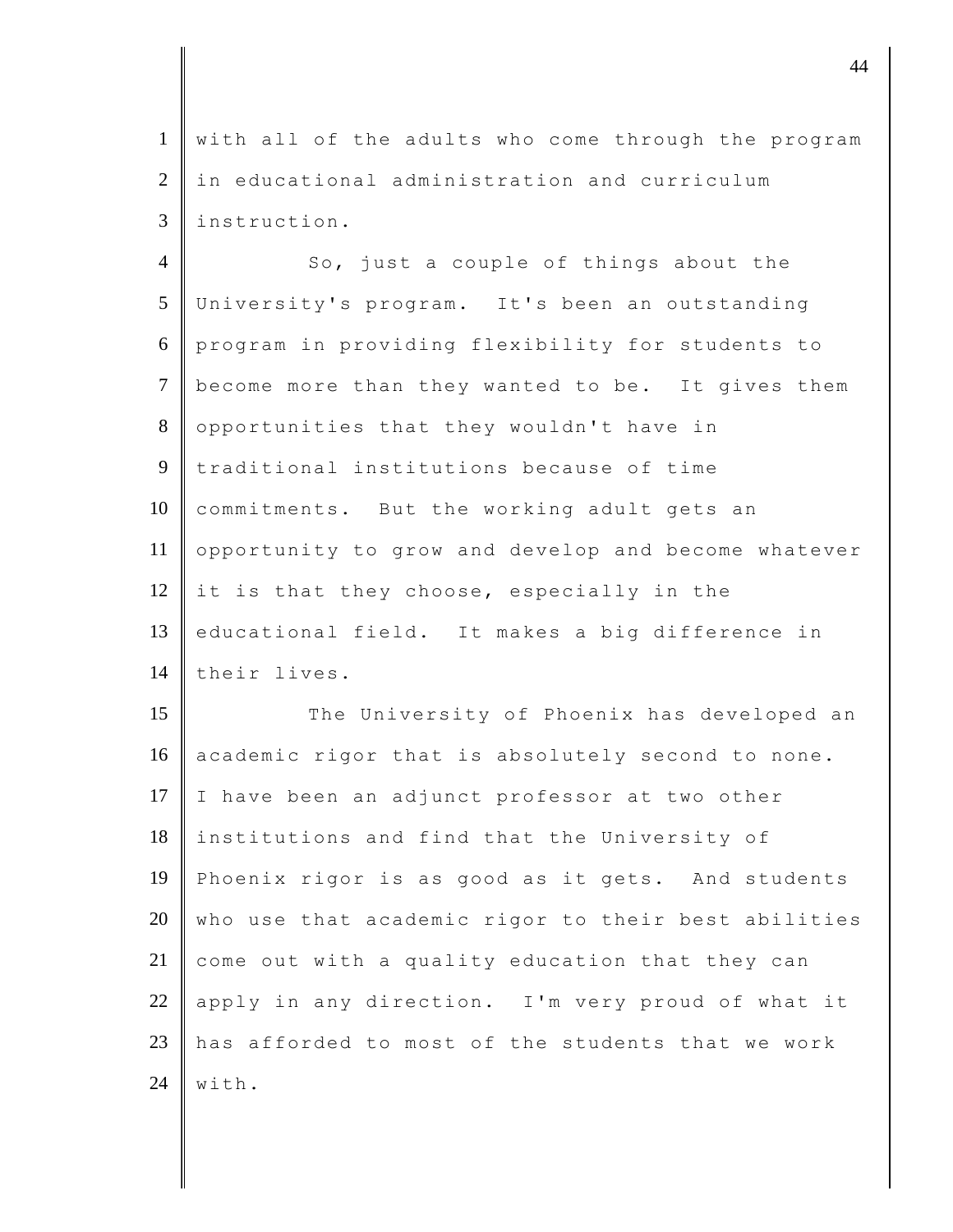| $\mathbf{1}$   | It also allows them practical application.          |
|----------------|-----------------------------------------------------|
| $\overline{2}$ | You know, in some students--in some institutions,   |
| 3              | students get the knowledge base, but they don't get |
| $\overline{4}$ | to apply the program. And because they're not--     |
| 5              | they don't have the ability to use that application |
| 6              | on a regular basis because they're not working      |
| $\tau$         | directly in the programs as they are with the       |
| 8              | University of Phoenix, they usually don't get to    |
| 9              | make that application until after graduation of     |
| 10             | which there's still a learning process that goes    |
| 11             | on. And while students who graduate from the        |
| 12             | University of Phoenix continue to grow and develop  |
| 13             | as they go in through their--the jobs that they     |
| 14             | choose, they still have that practical application  |
| 15             | that makes a difference for what they need to do as |
| 16             | they come out.                                      |
| 17             | I place a lot of those students. The                |
| 18             | students that we work with--I work with public      |
| 19             | education as well as high school districts, school  |
| 20             | districts, all across the State of Colorado and     |
| 21             | even some out of state. We place these students in  |
| 22             | quality jobs because they're qualified, because the |
| 23             | university has done an outstanding job of training  |
| 24             | these individuals to be productive in this society. |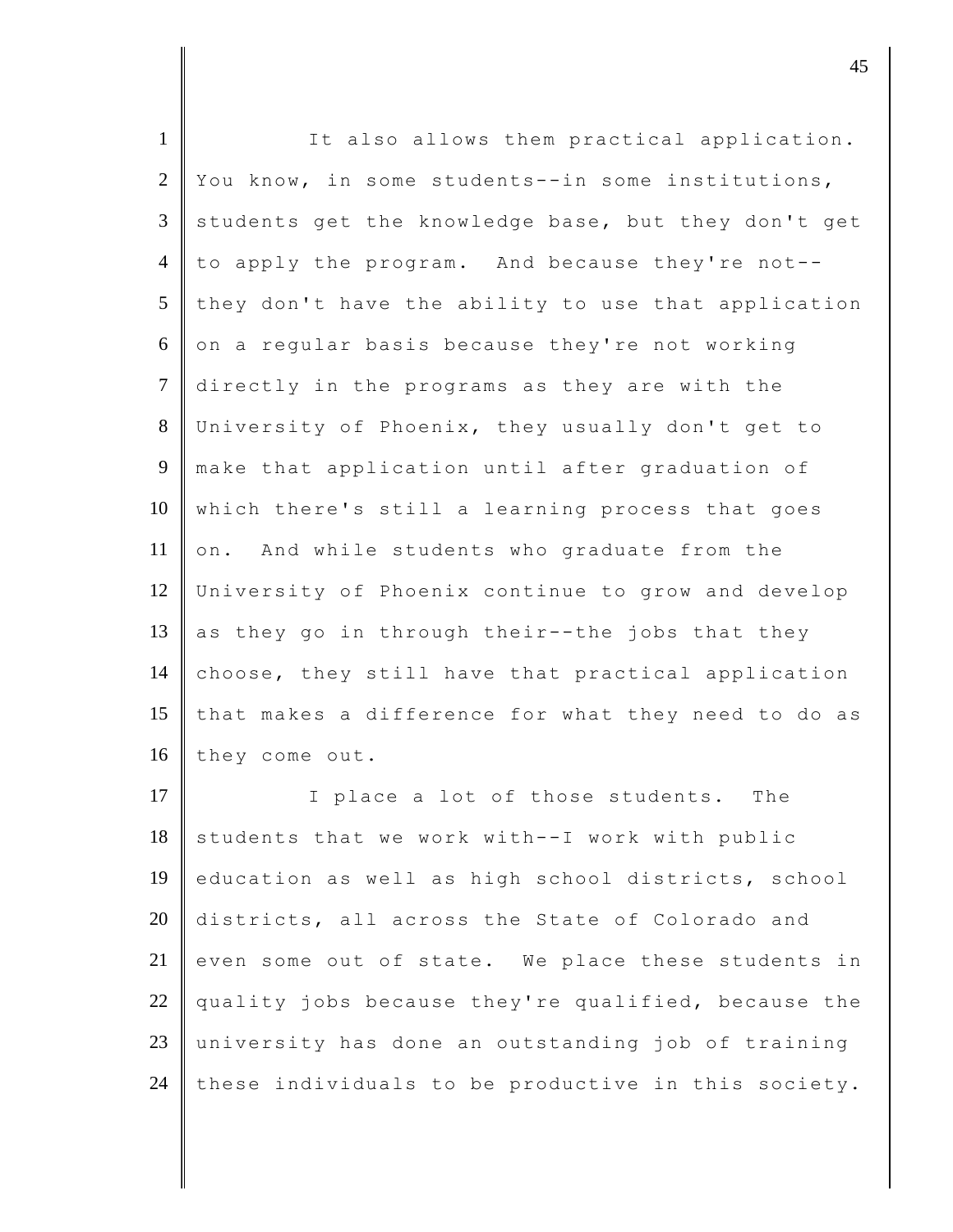| And I have to tell you, I kind of have a            |
|-----------------------------------------------------|
| selfish reason why I support the University of      |
| Phoenix. Saturday, my daughter will be graduating   |
| with her Master's degree from the University of     |
| Phoenix, and I'm truly honored to have her been a   |
| part of that university. And the knowledge base     |
| that she's developed will carry her on through the  |
| rest of her life.                                   |
| I'd be happy to answer any questions at             |
| this time.                                          |
| MR. BERGERON: No questions. Thank you.              |
| MR. SWANSON: You're welcome.                        |
| MS. SMITH: Thank you.                               |
|                                                     |
| MR. BERGERON: Michael Goodwin.                      |
| Good morning, Michael.                              |
| MR. GOODWIN: Good morning. First, I'd               |
| like to say thank you for letting me speak.         |
| I came up in--to speak on behalf of the             |
| students, and mainly the older students. I,         |
| myself, just received my Bachelor's and am going on |
| to my Master's. And without the universities and    |
| the ease that they can allow us to get into them,   |
| us older people would not have that chance.         |
| Also, you know, we're trying to balance a job;      |
|                                                     |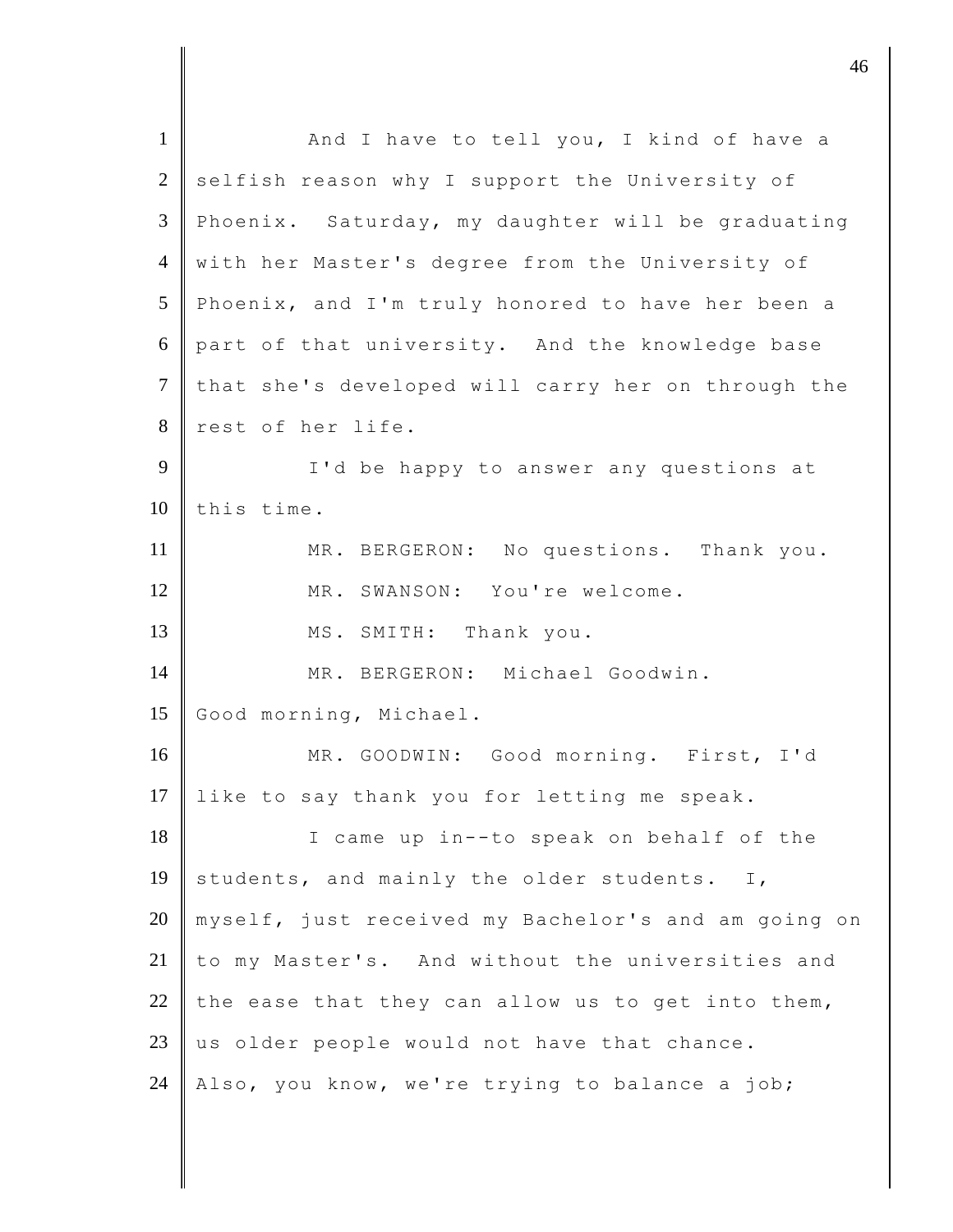| $\mathbf{1}$   | we're trying to balance our students. And so I'm    |
|----------------|-----------------------------------------------------|
| 2              | not sure what's going on with the changes, but my   |
| $\mathfrak{Z}$ | recommendation are, unless it's going to become     |
| $\overline{4}$ | easier for the student--because we're looking at    |
| 5              | higher education and I hear a lot of talk about     |
| 6              | younger students, but there's a lot of people that  |
| $\tau$         | are a little bit older that would love to get back  |
| 8              | into it; and, without this opportunity, we wouldn't |
| 9              | be able to.                                         |
| 10             | I, myself, went 15 years before going back          |
| 11             | to college because I had no idea how or what to do  |
| 12             | or how to do it. So, I'm just trying to speak on    |
| 13             | behalf of--whatever changes are involved, I just    |
| 14             | want to make sure that the student is take care of  |
| 15             | and not just the universities and not just the      |
| 16             | colleges, but I want the students to be looked at,  |
| 17             | because it's the student that's going to make the   |
| 18             | difference.                                         |
| 19             | So--and I think that's it. Just a real              |
| 20             | quick speech.                                       |
| 21             | Any questions I can answer?                         |
| 22             | MS. SMITH: Thank you, Michael.                      |
| 23             | And I just wanted to say a comment about the new    |
| 24             | initiative that the President is very committed to  |

denote the contract of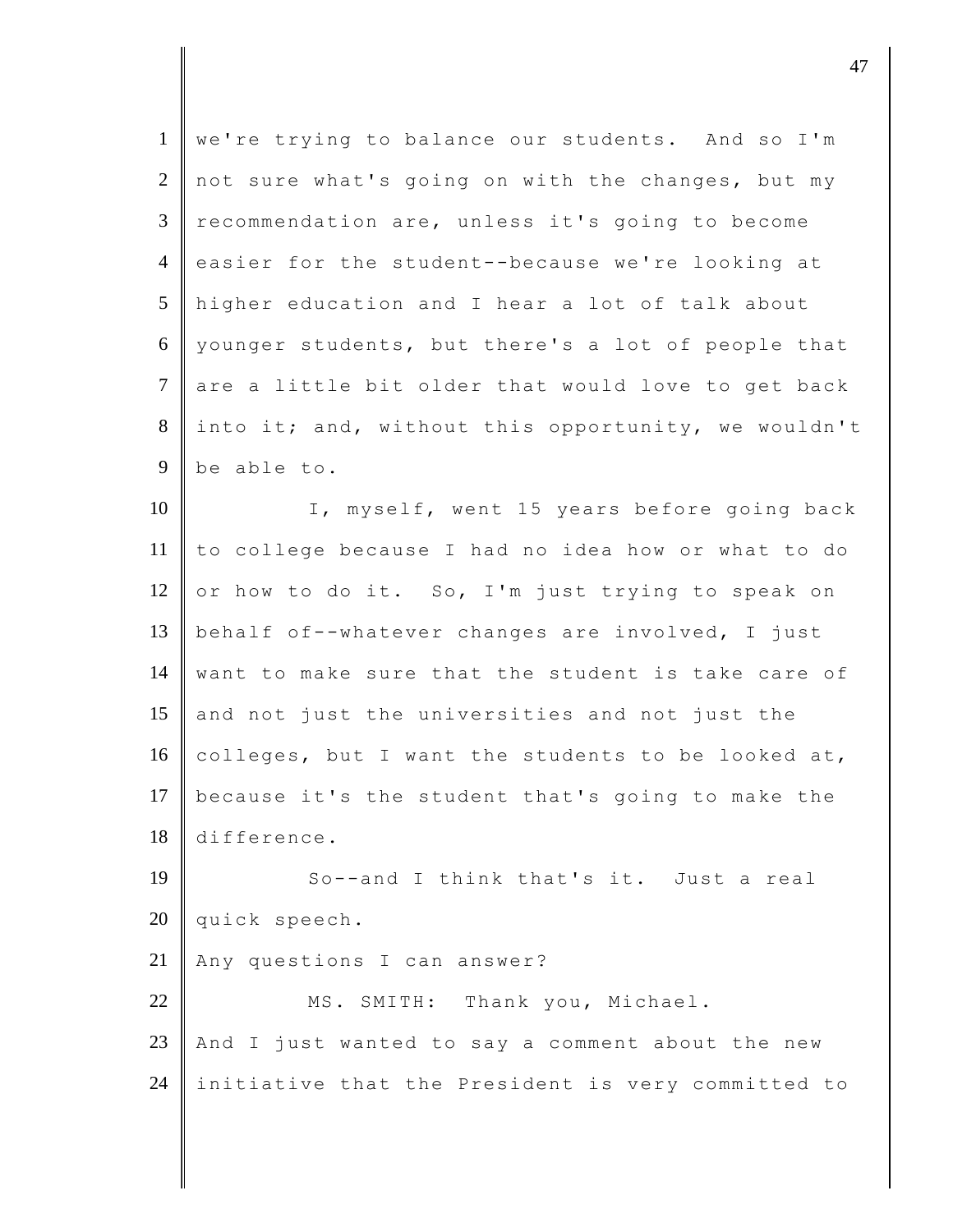1 helping adult learners come back to school. And 2 there is "opportunity.gov," which is a Web site, in  $3 \parallel a$  joint collaboration with the Department of Labor 4 that was recently launched to help especially adult  $5$  learners who have been recently laid off. So,  $6$  that's a commitment of the Administration, is to 7 really help adult learners. 8 MR. GOODWIN: It's a very nice thing to 9 do, so--and I know three people that have gone 10 through it that would not otherwise have been able 11 to not knowing this chance, so thank you. 12 MR. BERGERON: Thank you, Michael. We 13 appreciate your coming. Always good to have a 14 | student perspective. 15 MS. SMITH: Yes. 16 MR. BERGERON: Sharon Parrott, are you 17 ready to speak? She kind of looked surprised. 18 When I was handed the note they said that we--that 19 you were willing to come to be fit in. 20 MS. PARROTT: Well, I was willing to come 21  $\parallel$  before the break if you wanted. 22 Good morning. 23 MR. BERGERON: Good morning. I'm trying 24 to get my schedule back in line and I figured you

djective the contract of  $\overline{a}$  48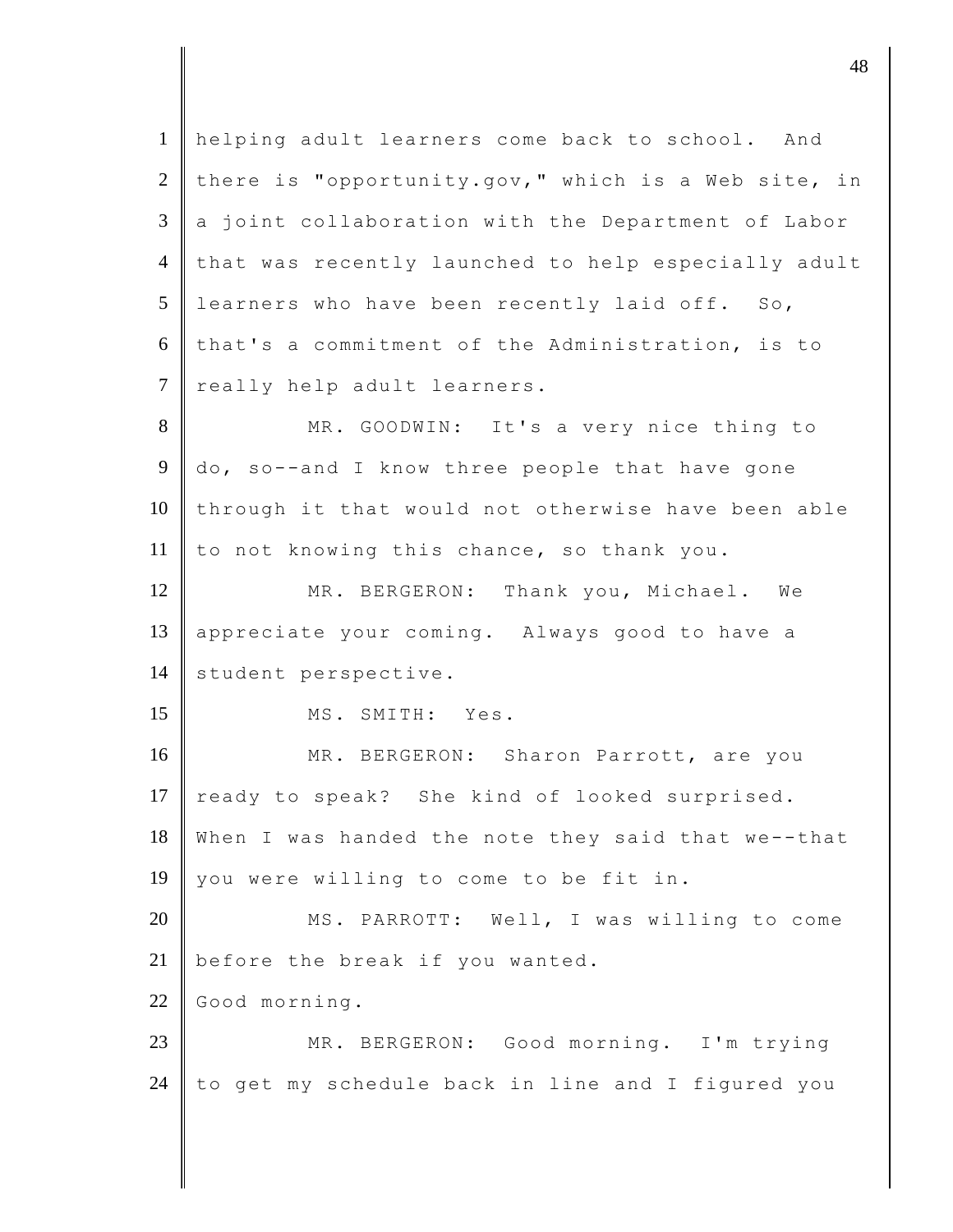would be ready.

2 Thank you. Good morning.

| $\overline{3}$  | MS. PARROTT: I'm trying. Okay.                      |
|-----------------|-----------------------------------------------------|
| $\overline{4}$  | Well, good morning. I'm Sharon Thomas               |
| 5               | Parrott. I'm Senior Vice President for Government   |
| 6               | Affairs and Chief Compliance Officer at DeVry Inc., |
| $7\phantom{.0}$ | which is the parent company for higher education    |
| 8               | institutions, including DeVry University and it's   |
| 9               | Keller Graduate School of Management; Ross          |
| 10              | University School of Medicine and Veterinary        |
| 11              | Medicine; Chamberlain College of Nursing; Apollo    |
| 12              | Colleges; Western Career Colleges; Fanor in Brazil; |
| 13              | and as well as Advanced Academics, a regionally     |
| 14              | accredited virtual high school; and Becker          |
| 15              | Education, providing test preparation for CPA and   |
| 16              | CFA post-baccalaureate certification programs.      |
| 17              | It's my pleasure to have the opportunity            |
| 18              | to speak to you today on behalf of our more than    |
| 19              | 100,000 students enrolled in one of our nursing,    |
| 20              | health sciences, business technology, and           |
| 21              | management programs. We also plan to provide        |
| 22              | detailed written testimony on the specific issues   |
| 23              | outlined in the May 26 Federal Notice, and hope as  |
| 24              | well to participate in Neg-Reg panels convened as a |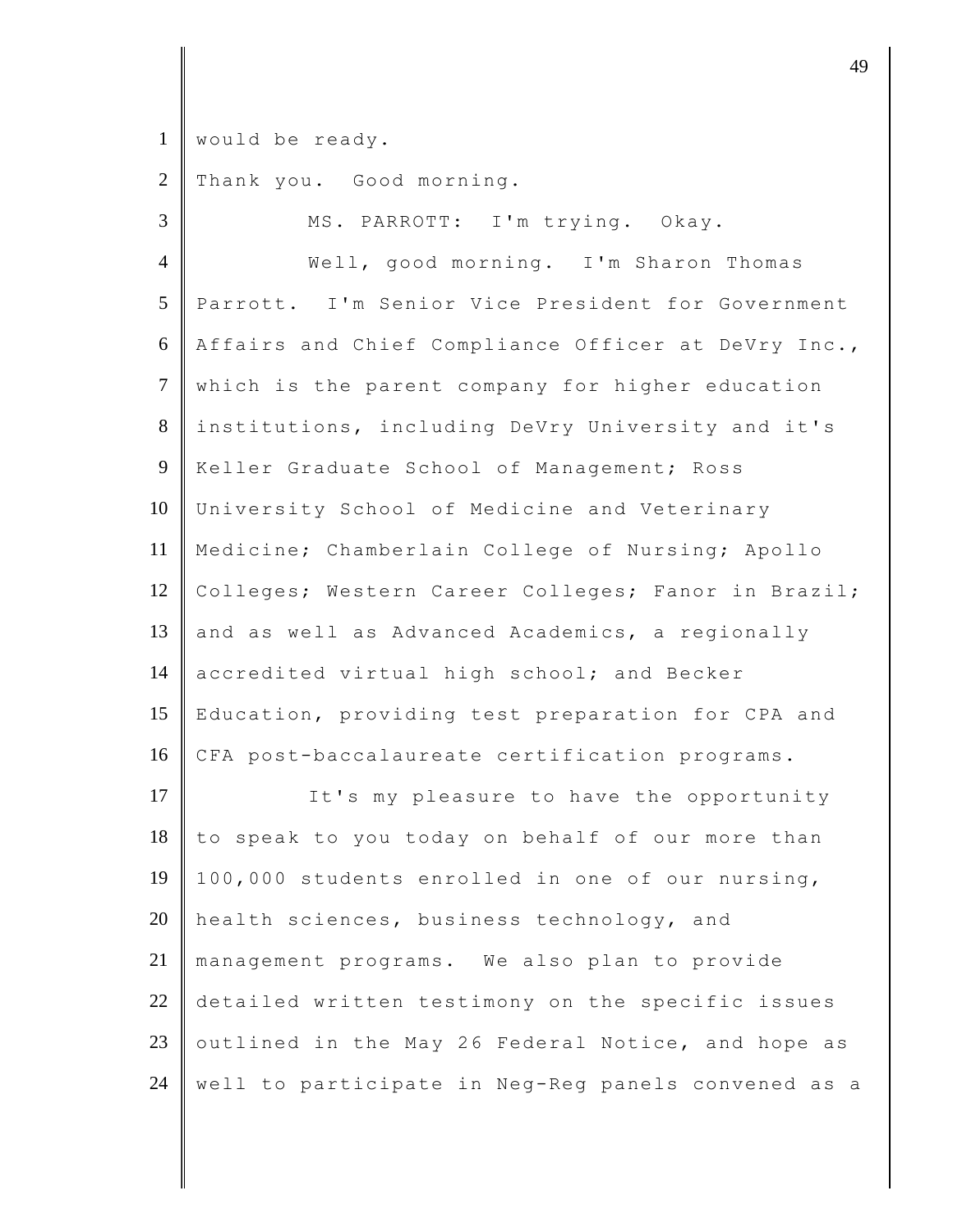1 result of those hearings.

| $\overline{2}$ | The DeVry Education Network of Colleges             |
|----------------|-----------------------------------------------------|
| $\mathfrak{Z}$ | and Universities prepare students for meaningful    |
| $\overline{4}$ | and fulfilling careers by focusing on academic      |
| 5              | rigor and workforce needs. While some institutions  |
| 6              | take justifiable pride in educating Nobel Prize     |
| $\overline{7}$ | winners, we take pride in educating those who start |
| 8              | and manage businesses, maintain the technologies to |
| 9              | support our country's businesses, implement         |
| 10             | designs, provide valuable health care services,     |
| 11             | service family practitioners in urban and rural     |
| 12             | America, and monitor and troubleshoot operations.   |
| 13             | Our student body is diverse, with many              |
| 14             | being first-time, first-generation, traditional     |
| 15             | recent high school graduates seeking a career-      |
| 16             | oriented college experience close to home; working  |
| 17             | adults looking to advance their careers; adult      |
| 18             | learners eager to re-enter higher education; and    |
| 19             | aspiring nurses and physicians seeking to close the |
| 20             | gap in health care workers. It's important to note  |
| 21             | that our diverse population represents an           |
| $22\,$         | opportunity for the nation to incrementally         |
| $23\,$         | increase educational attainment and prosperity.     |
| 24             | These so-called "nontraditional students"           |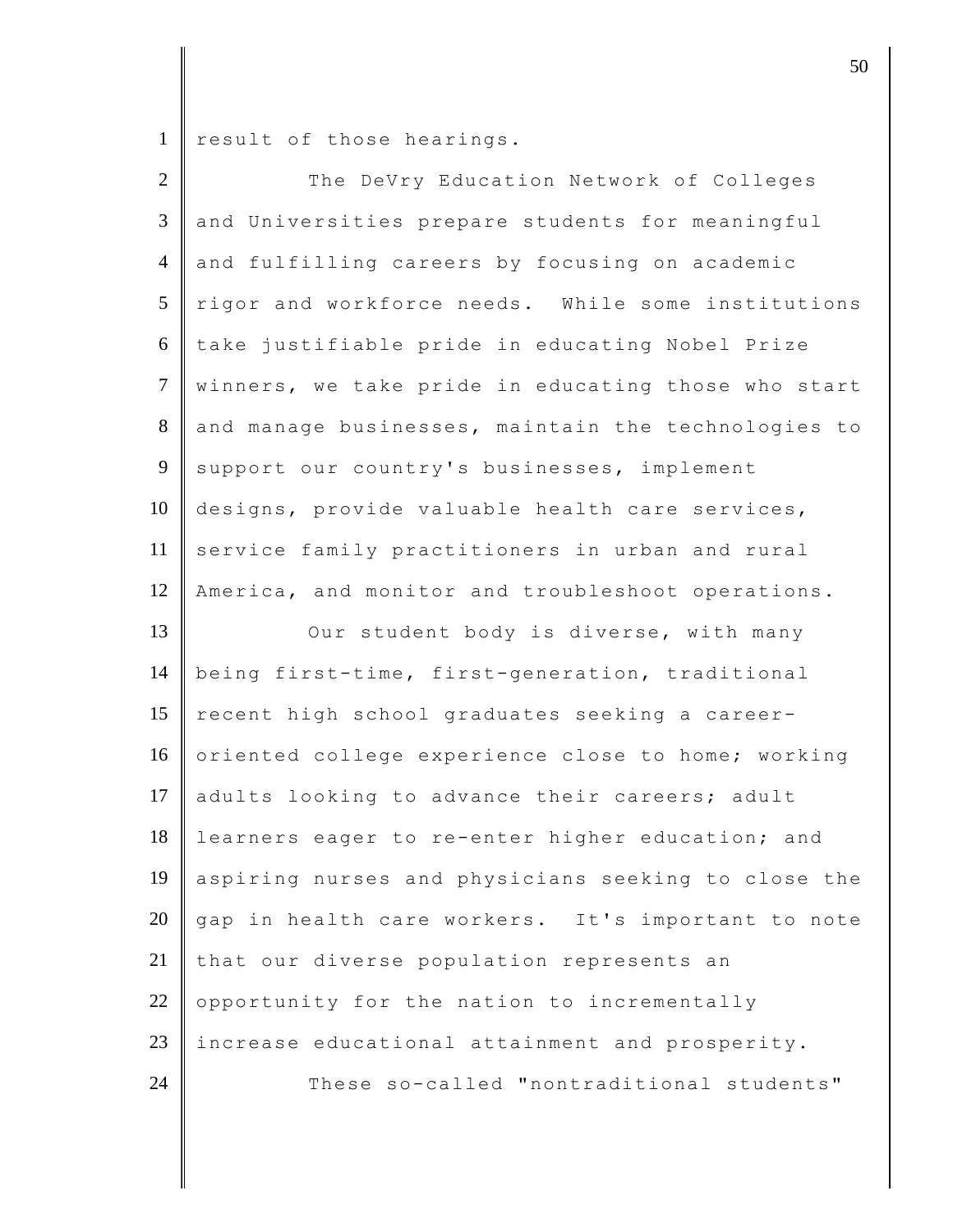1 include those who are not bound by a traditional  $2 \parallel$  academic calendar, who stop out on more than one  $3 \parallel$  occasion to balance work and family, who migrate 4 from school to school to find the institution that 5 best fits their needs, and move from job to job or  $6 \parallel$  career to career. They are fast becoming the 7 traditional description of America's typical higher 8 education population.

9 Our current economic challenges make it 10 imperative that our Federal Financial Aid Programs  $11$  support the access that all students require to be 12 successful. We look forward to once again working 13 with the Department of Education on the regulatory 14 issues that have brought us together today. 15 Higher education is in a period of rapid evolution. 16 Financial considerations are intruding on all 17 areas. Students are decrying rapidly raising 18 tuition, faculty are demanding higher pay and 19 improved benefits, inflation affects occupancy cost  $20$  and other expenses, and taxpayers demand smaller  $21$  tax increases and more accountability. 22 Earlier warnings, almost 20 years ago, of our 23 nation's state of unreadiness to deal with a

24 declining educational attainment and the resulting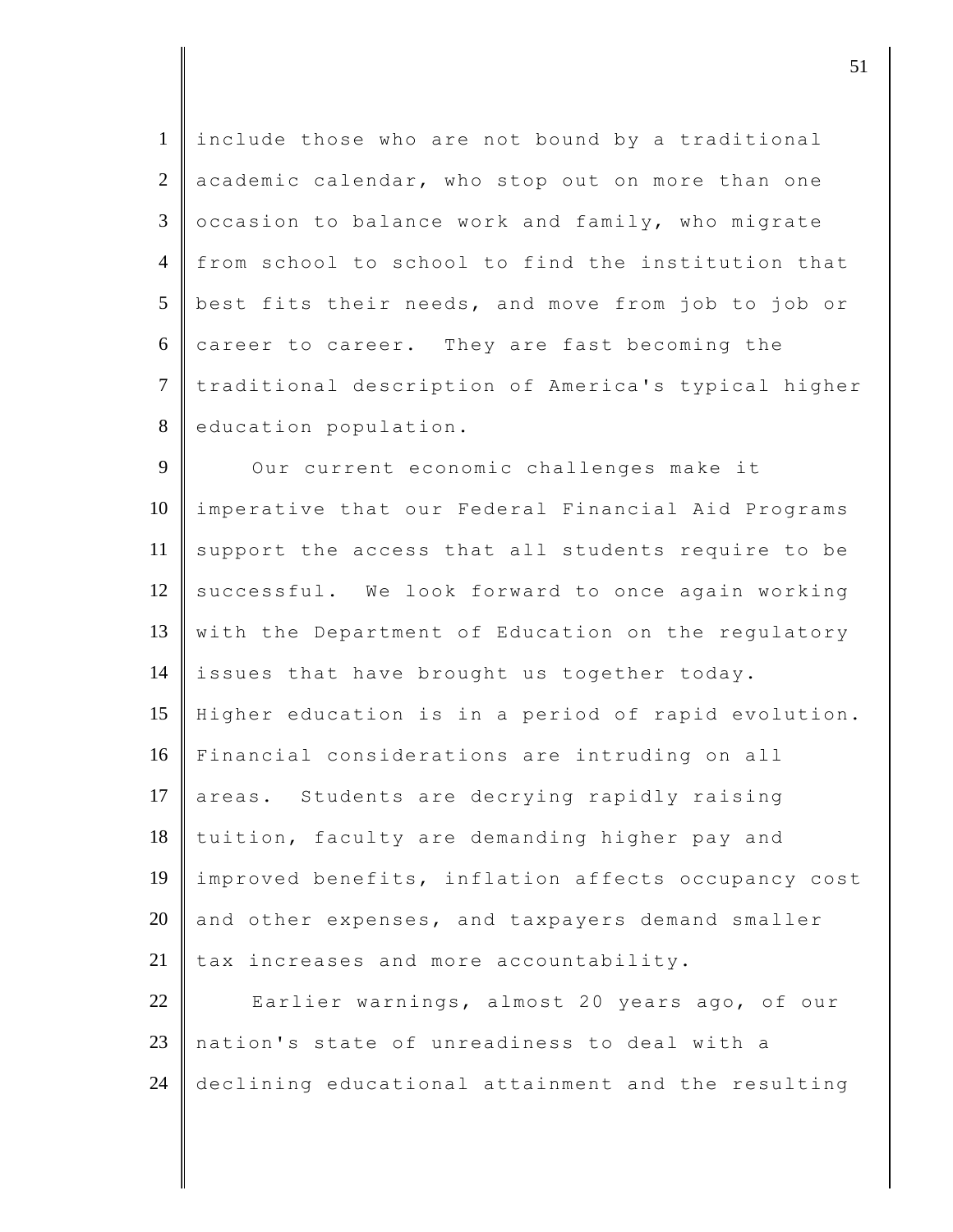1 economic hardships are coming to pass. The lack of 2 preparedness of our workforce coupled with the 3 increasingly high skill level demands of the 20th 4 Century economy is on a dangerous convergence of  $5$  trends.

6 Serving the needs of current and future 7 students and their employers requires an effective 8 and efficient allocation of higher education 9 resources. Private investment represents an 10 additional source of educational capital, which 11 together with public and philanthropic sources can 12 help our society serve its growing educational 13 needs.

14 Our self-interest, our national security, our 15 ability to compete in the world marketplace will 16 require that more of our population receive a 17 quality education. Many students will require more 18 | financial assistance in the future, not less. Yet, 19 the return on America's investment if we apply a  $20$  student-centric higher education funding approach  $21$  can yield significant benefit for our country. 22 In a recent report by CEOs for Cities, researchers  $23$  found that "increasing the four-year college 24 attainment rate in each of the nation's 51 largest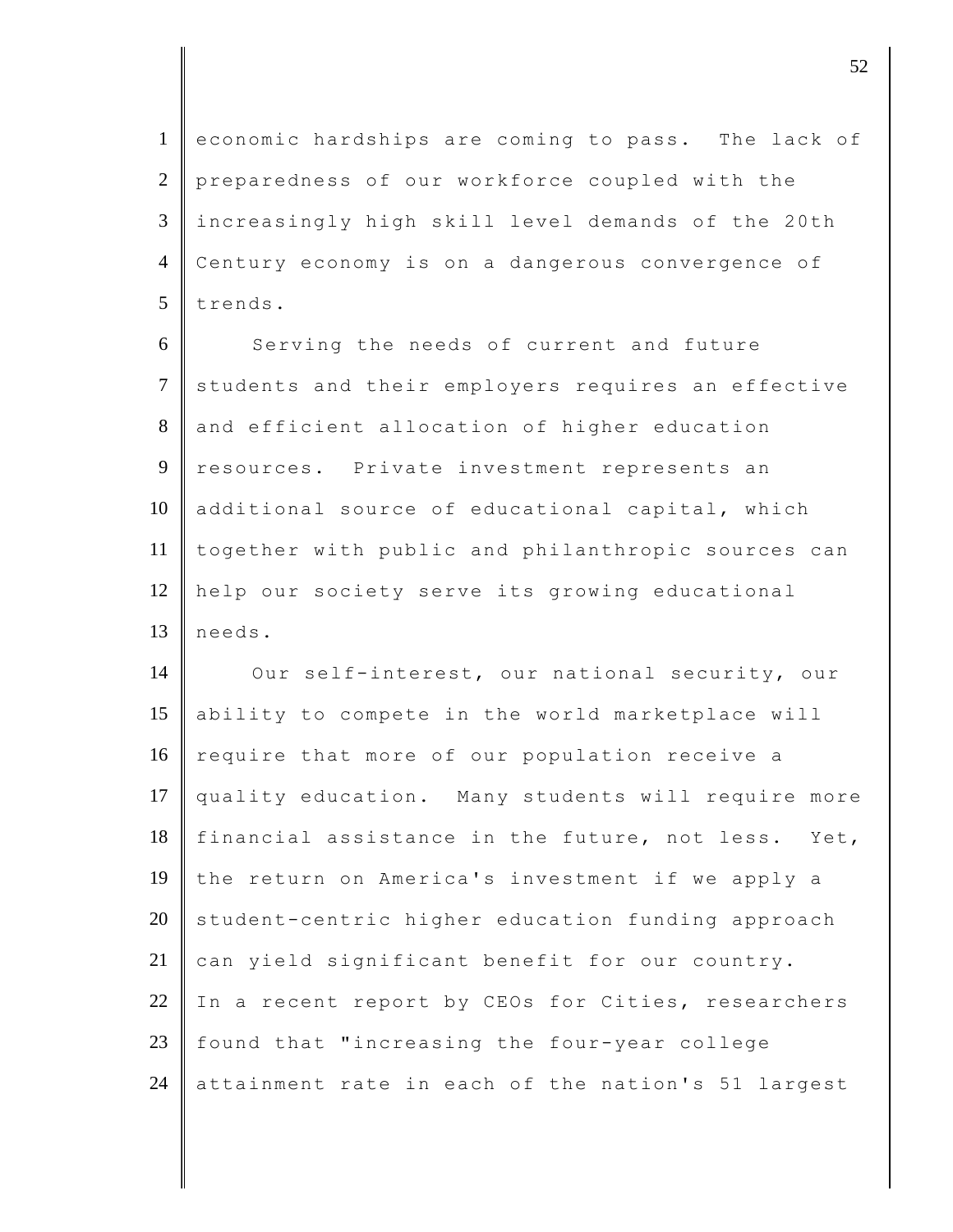| $\mathbf{1}$    | metropolitan areas by one percentage point would be |
|-----------------|-----------------------------------------------------|
| $\overline{2}$  | associated with \$124 billion increase in aggregate |
| 3               | annual personal income." If we're going to regain   |
| $\overline{4}$  | our competitive prominence around the world and     |
| $5\overline{)}$ | emerge from this economic crisis renewed, prepared, |
| 6               | and resolved, democratizing higher education        |
| $\overline{7}$  | through genuine student access and opportunity in   |
| 8               | an accountable but nimble environment is a must.    |
| 9               | In my 37 years in higher education, I've had        |
| 10              | the good fortune to be both a professor and         |
| 11              | administrator in public, independent, and privately |
| 12              | funded institutions, along with a number of years   |
| 13              | at the U.S. Department of Education. In 1982, I     |
| 14              | came to DeVry to establish a regulatory compliance  |
| 15              | program designed to ensure federal and state        |
| 16              | program accountability. Twenty-seven years later,   |
| 17              | that regulatory oversight has exponentially grown   |
| 18              | to include federal and state education departments, |
| 19              | the Securities and Exchange Commission, and the New |
| 20              | York Stock Exchange.                                |
| 21              | We believe strongly that consistent guidelines      |
| 22              | should be established to assist all institutions in |
| 23              | the sound administration of their educational and   |

24 student finance programs. We believe just as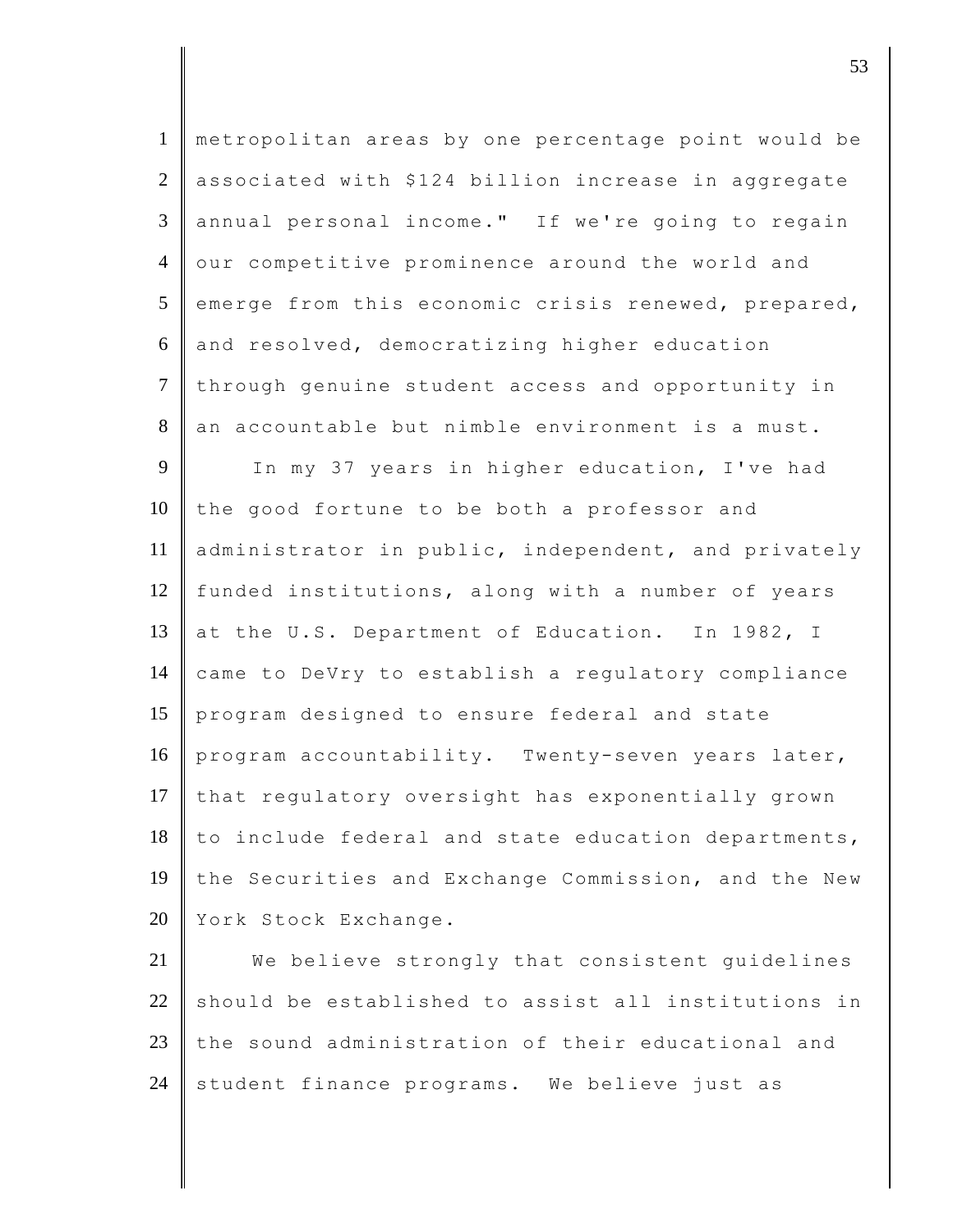1 strongly that performance, not sector, should be 2 the basis of any unique requirements.

 $3 \parallel$  Solutions that focus on reducing student access 4 rather than improving program accountability can 5 have catastrophic effects on this nation. 6 Likewise, solutions that do not harshly and swiftly 7 punish abusers of students and student financial 8 aid programs regardless of sector will have a 9 devastating effect on our programs and on America's 10 students. The following recommendations are made 11 to preserve access and choice and to ensure 12 educational opportunity while demanding 13 accountability.

14 Equal and fair performance-based criteria must 15 be developed and used to determine which 16 institutions should participate in Title IV 17 programs and to determine that level of 18 participation. It is vital that any plan based on 19 performance include the development of effective  $20$  and equitable criteria and the ability of 21 institutions and regulatory bodies to manage and 22 enforce the plan.

23 We support the recent HEA amendments, which 24 require strong foreign medical school Title IV

djective terms of  $54$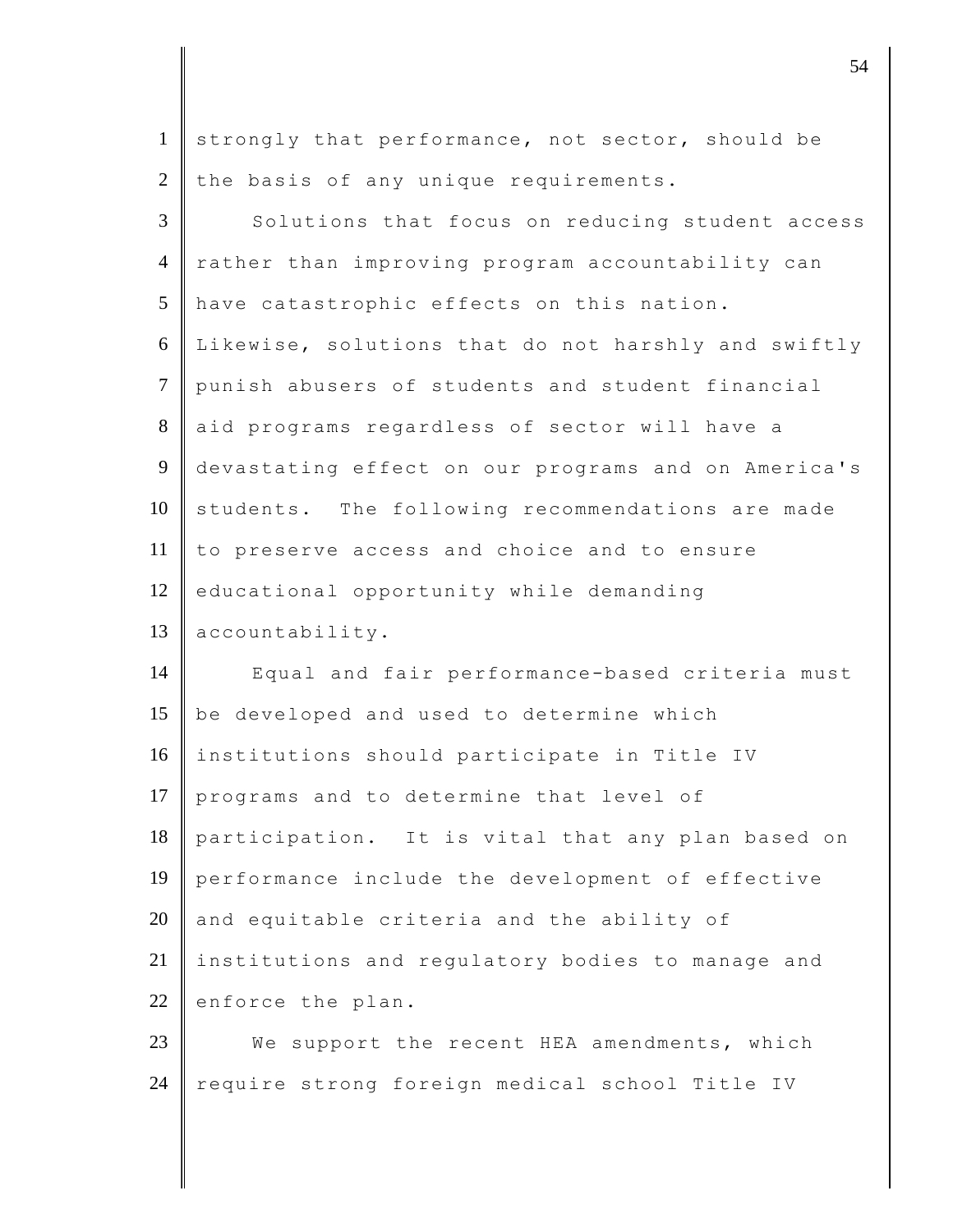| $\mathbf{1}$   | eligibility requirements, including at least a 75   |
|----------------|-----------------------------------------------------|
| $\overline{2}$ | percent examination pass rate. To be licensed to    |
| 3              | practice medicine in the United States, the         |
| $\overline{4}$ | Educational Commission for Foreign Medical School   |
| 5              | Graduates requires students to pass--to take and    |
| 6              | pass the United States Medical Licensing Exam. Our  |
| $\tau$         | medical school, Ross University, is proud that our  |
| 8              | pass rate for first time test-takers on the U.S.    |
| 9              | MLE is over 90 percent. We are looking forward to   |
| 10             | the Neg-Reg process and working with you.           |
| 11             | With respect to the suggested program integrity     |
| 12             | and forum topics, we offer the following comments   |
| 13             | and welcome the opportunity for dialogue with a new |
| 14             | administration that result in a clearer             |
| 15             | understanding of and mutual support for student-    |
| 16             | centric rules and regulations.                      |
| 17             | Although some have suggested that recent            |
| 18             | changes in the Higher Education Act serve to loosen |
| 19             | incentive compensation safe harbor regulations, we  |
| 20             | believe, as was mentioned earlier, that they've     |
| 21             | actually clarified the rules and given institutions |
| 22             | and the Department much needed guidelines for       |
| 23             | compliance as well as program review and audit.     |
| 24             | We believe strongly in the triad: the complementary |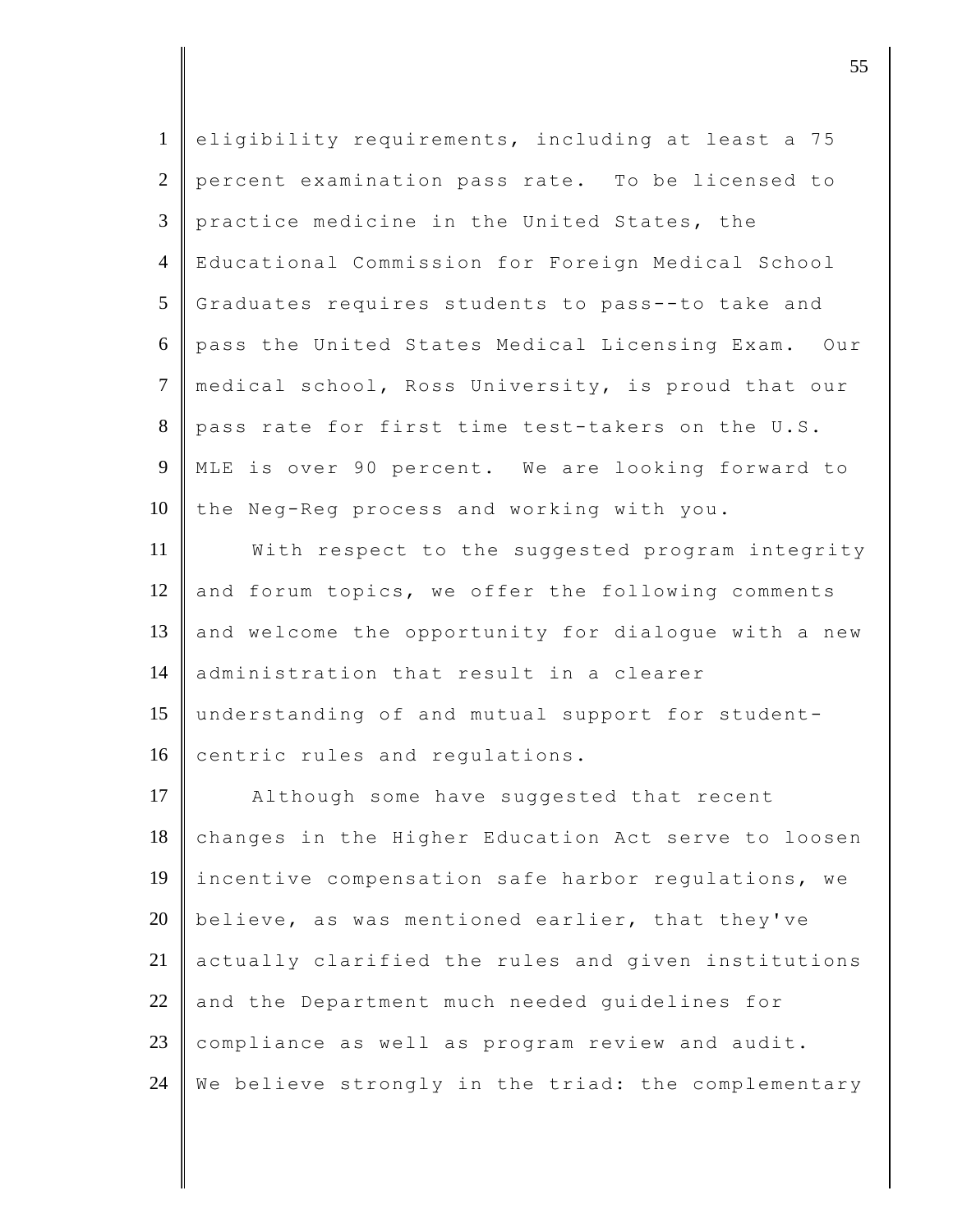| $\mathbf{1}$   | but unique roles of state authorization,            |
|----------------|-----------------------------------------------------|
| $\overline{2}$ | accreditation, and the U.S. Department of           |
| 3              | Education. Working together and sharing             |
| $\overline{4}$ | information as was mandated in HEA of 1992 --which  |
| 5              | I will say I was a part of as well--has             |
| 6              | strengthened all three and improved oversight based |
| $\tau$         | on each one's area of expertise.                    |
| 8              | I think we can all agree that simplification of     |
| 9              | the higher--of the financial aid application        |
| 10             | process, including a verification system that       |
| 11             | utilizes information that the federal government    |
| 12             | has at its disposal, should be implemented as soon  |
| 13             | as practical. The complicated and inefficient       |
| 14             | system we now force students to use is a deterrent  |
| 15             | to college attendance. It overwhelms and            |
| 16             | discourages our most at-risk students and their     |
| 17             | families, resulting too often in them giving up.    |
| 18             | One of the institutions in the DeVry Education      |
| 19             | Network is Advanced Academics, a regionally         |
| 20             | accredited virtual high school, that serves         |
| 21             | students in more than 200 school districts across   |
| 22             | the United States by requiring--by providing        |
| 23             | everything from credit recovery through advance     |
| 24             | placement coursework, as well as full high school   |

discrete the set of  $\sim$  56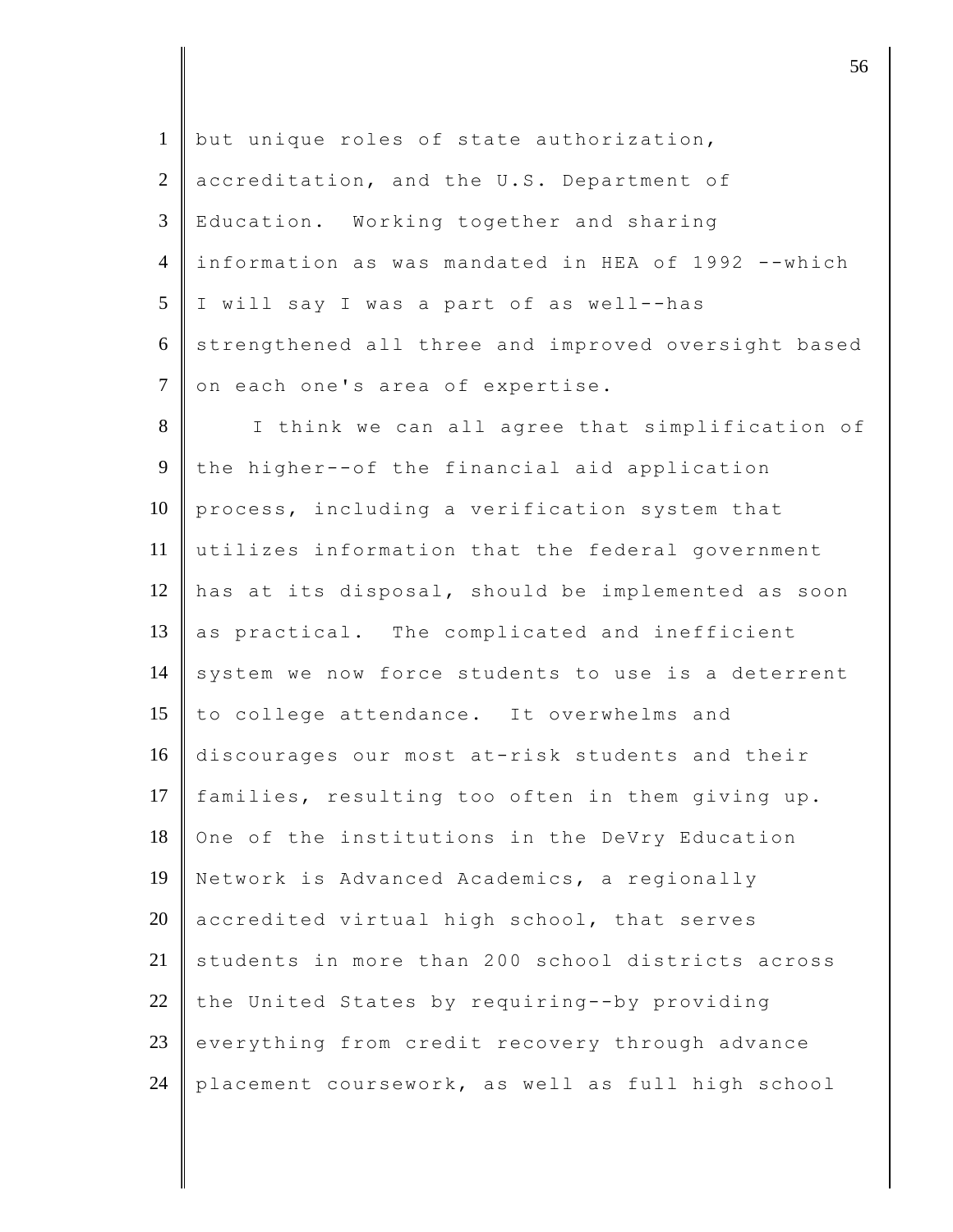diplomas.

| $\overline{2}$ | We agree that the Department should set            |
|----------------|----------------------------------------------------|
| 3              | standards for the definition of a "high school     |
| $\overline{4}$ | diploma" used to determine eligibility for         |
| 5              | financial aid. The most direct road to increasing  |
| 6              | college completion is increasing valid high school |
| $\overline{7}$ | graduation.                                        |
| 8              | Dual enrollment programs such as the DeVry         |
| 9              | University Advantage Academy, which operates with  |
| 10             | the Chicago Public Schools and the Columbus Public |
| 11             | Schools, provides such a pathway to college        |
| 12             | completion. This program allows public school      |
| 13             | students to take their junior and senior year      |
| 14             | courses from certified high school teachers while  |
| 15             | simultaneously taking college courses from DeVry   |
| 16             | professors.                                        |
| 17             | At the end of two years, including two             |
| 18             | summers, students graduate with both a high school |
| 19             | diploma and an associate degree at no cost to them |
| 20             | or their families and without using federal or     |
| 21             | state student financial aid, and we do that on the |
| 22             | Carnegie Credit Hour. Our graduation rate is more  |
| 23             | than 90 percent with one-third getting started     |
| 24             | right in their careers after graduation and two-   |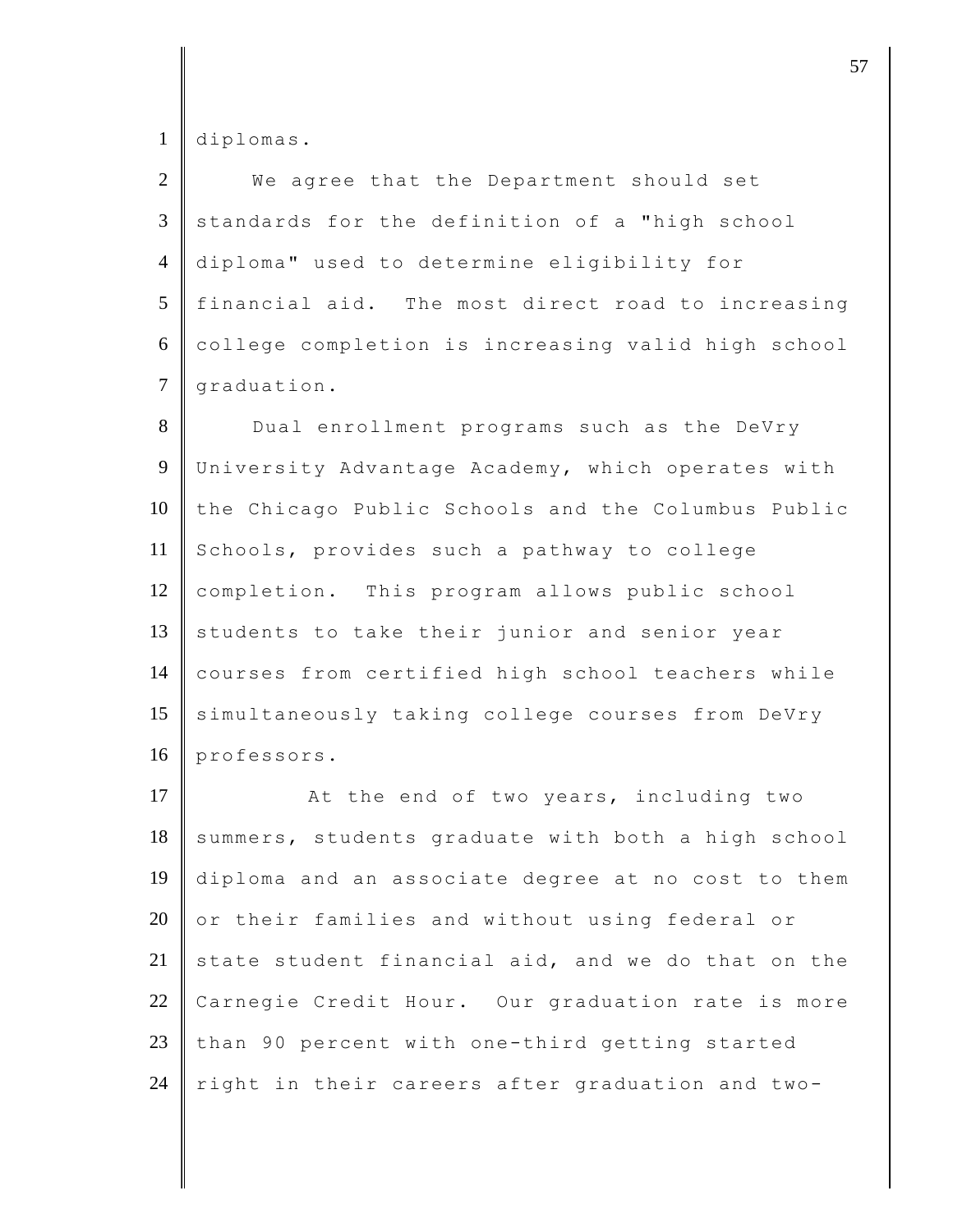| $\mathbf{1}$   | thirds going on for their Bachelor's degrees.       |
|----------------|-----------------------------------------------------|
| 2              | About 40 percent of those go on for their           |
| 3              | Bachelor's degrees at DeVry University. Sixty       |
| $\overline{4}$ | percent go on to other four-year institutions, many |
| 5              | of them in the State of Illinois or Ohio.           |
| 6              | In my 27 years at DeVry Inc., I would have to       |
| $\tau$         | say that working with the Chicago Public Schools    |
| 8              | under Secretary Duncan's leadership to create the   |
| 9              | Advantage Academy has been one of my proudest       |
| 10             | accomplishments.                                    |
| 11             | Again, thank you for the opportunity to testify     |
| 12             | before you today. We look forward to working        |
| 13             | closely with the Department and the greater higher  |
| 14             | education community during the Negotiated           |
| 15             | Rulemaking process. We share President Obama's      |
| 16             | vision of meeting the educational needs of our      |
| 17             | youngest citizens from cradle to grave--and career. |
| 18             | Not grave. Cradle to career. Scratch that. This     |
| 19             | can only be accomplished if all sectors of          |
| 20             | education work as critical components of a diverse  |
| 21             | system that provide students different paths to     |
| 22             | success.                                            |
| 23             | Thank you. And I'll take any questions if you       |
| 24             | have them.                                          |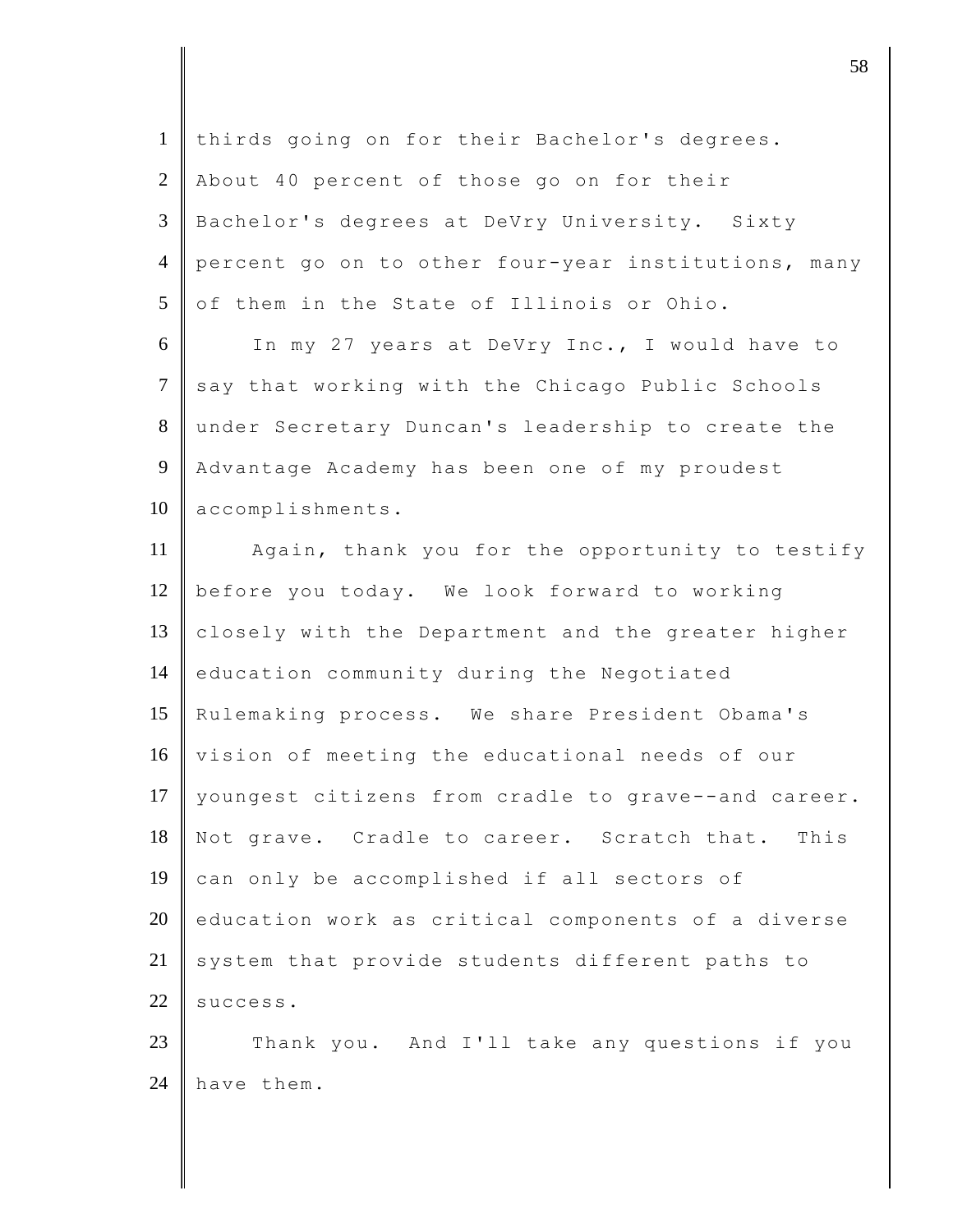| $\mathbf{1}$   | MR. BERGERON: Thank you, Sharon.                    |
|----------------|-----------------------------------------------------|
| $\overline{2}$ | Anything, Sally?                                    |
| 3              | MS. WANNER: Is the high school program, is          |
| $\overline{4}$ | that a charter school, a public charter school? Is  |
| 5              | that what you said?                                 |
| 6              | MS. PARROTT: The Advantage Academy?                 |
| $\overline{7}$ | MS. WANNER: Yes.                                    |
| 8              | MS. PARROTT: Or the Advanced--the Advantage         |
| $\overline{9}$ | Academy in Chicago is--has actually been designated |
| 10             | as a Chicago Public School, that portion of it that |
| 11             | is the high school courses. It resides at our       |
| 12             | DeVry University campus in Chicago.                 |
| 13             | MR. BERGERON: Sharon, I know from working with      |
| 14             | you over the years that you're a very strong        |
| 15             | advocate of the triad and would ask you the         |
| 16             | question: How do you think that we as a federal     |
| 17             | government should respond in circumstances where    |
| 18             | states have chosen, for example, to loosen or       |
| 19             | eliminate their oversight of institutions because   |
| 20             | of budget concerns, or where we identify weakness   |
| 21             | with an accreditor, where we--you know, while we    |
| 22             | haven't withdrawn their recognition, we would like  |
| 23             | to bolster our oversight to address any weaknesses  |
| 24             | there? Could you speak a bit about how you see      |

djective terms of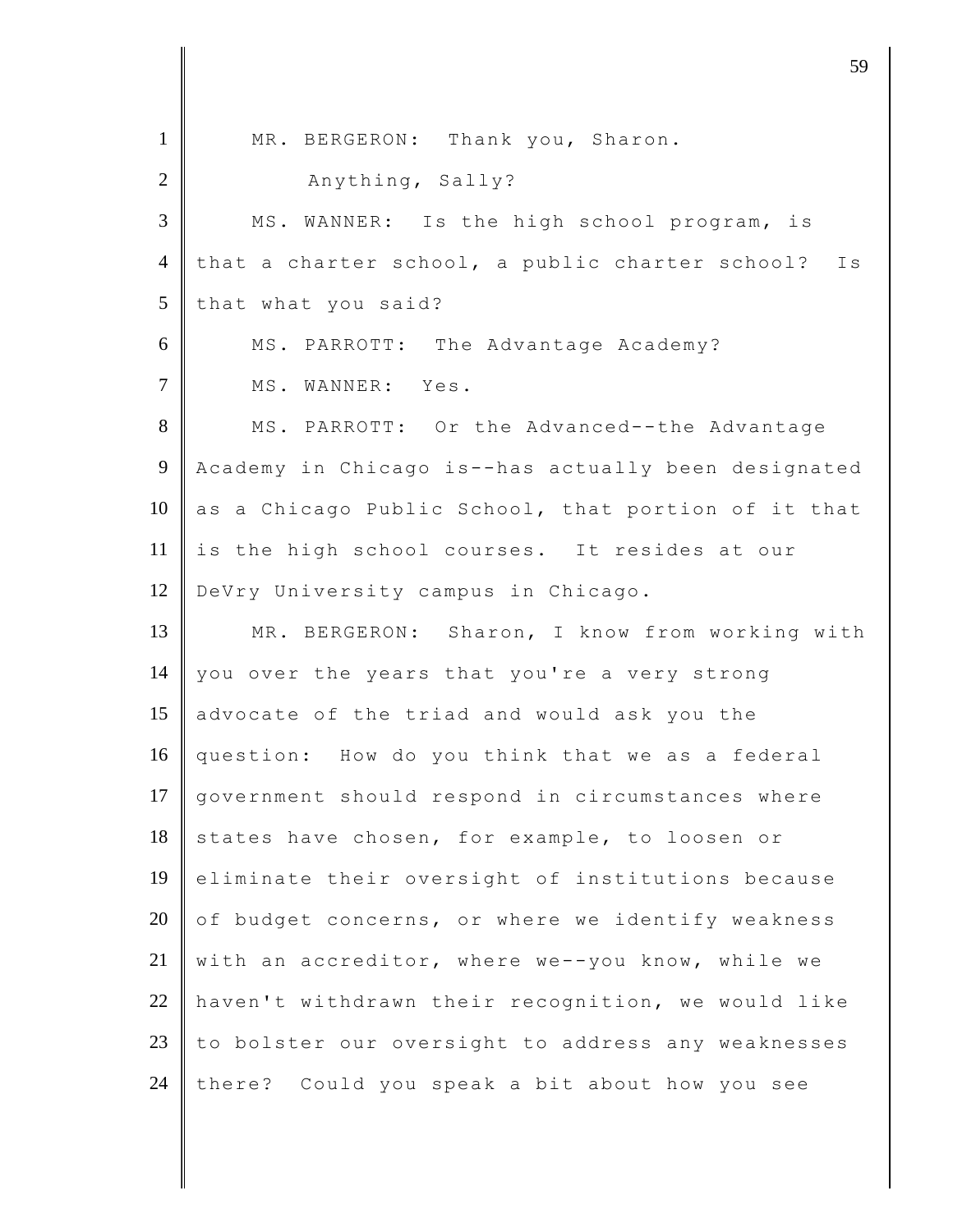| $\mathbf{1}$   | that working in an environment where, candidly,    |
|----------------|----------------------------------------------------|
| $\overline{2}$ | there are fiscal pressures not just on             |
| 3              | institutions, but it falls to states and to        |
| $\overline{4}$ | accreditors, then. And should there be some        |
| 5              | mechanism built into our regulatory structure that |
| 6              | is in place to address that?                       |
| $\tau$         | MS. PARROTT: Well, I think we have a unique        |
| $8\,$          | vantage point because we operate nationally--      |
| 9              | MR. BERGERON: That's why I'm asking you the        |
| 10             | question.                                          |
| 11             | MS. PARROTT: --and so with lots of different       |
| 12             | state bodies, all of whom are slightly different.  |
| 13             | The way we have approached it is to find the one   |
| 14             | that is most difficult that we operate in and      |
| 15             | regulate ourselves to that standard, because if    |
| 16             | we're at that standard, we've hit the hardest one; |
| 17             | and anything that is perhaps more reasonable, I'll |
| 18             | say, than that, we are able to accommodate.        |
| 19             | I think this kind of communication will foster     |
| 20             | that. I think if you have an accrediting body, be  |
| 21             | it regional, national, programmatic that you think |
| 22             | you need to have that conversation with, I think   |
| 23             | that is a very valid conversation to have. I think |
| 24             | that for the Department of Education, though, to   |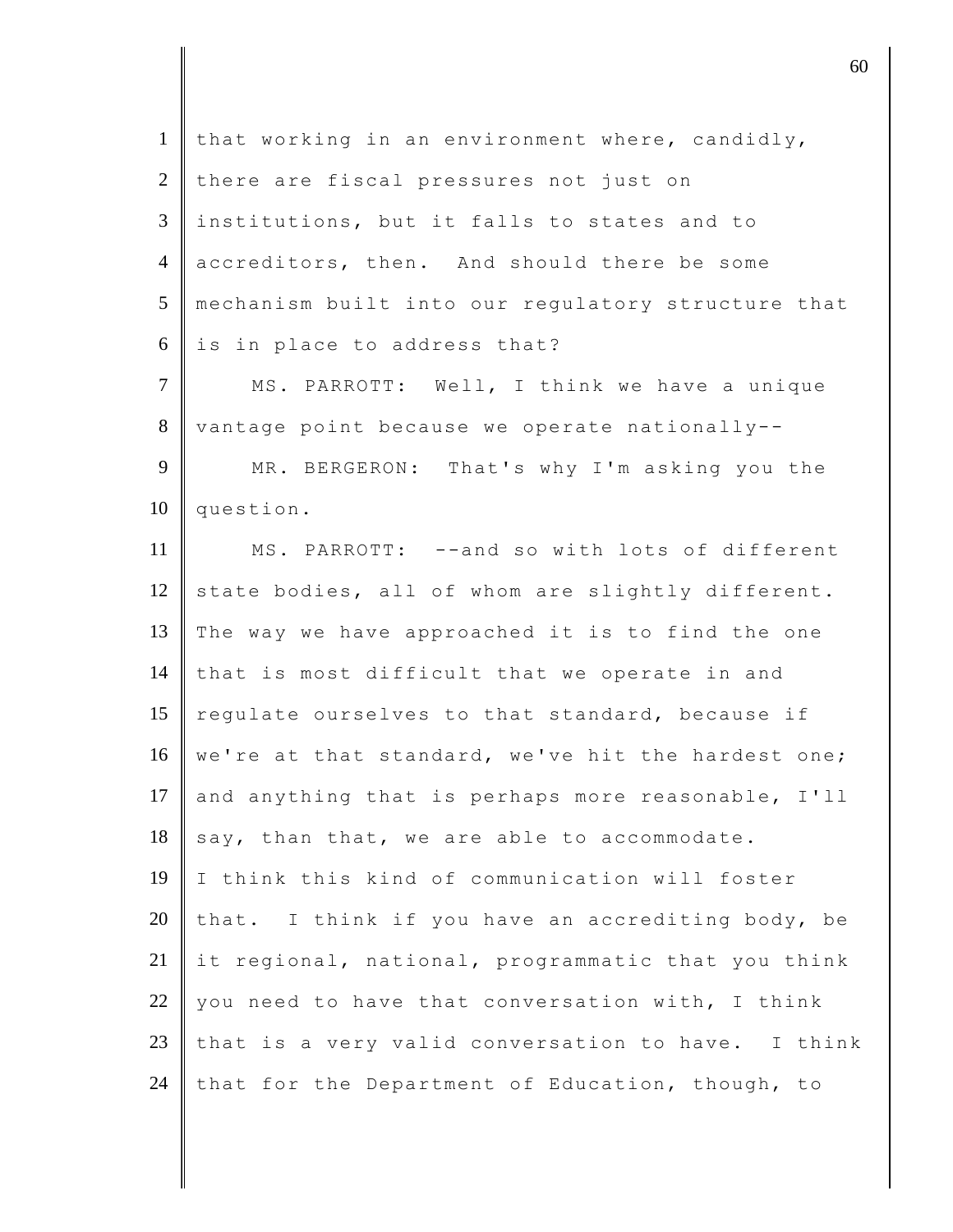1 become the academic quality gatekeeper sounds too 2 much like a Ministry of Education to me and very 3 much different from what--how we defined education 4 | in this country.

5 I think that with the states there have been a 6 variety of things going on. Some of them have 7 reviewed the recognition criteria of accrediting 8 bodies and determined that they could use that same 9 criteria to make decisions with respect to 10 authorization to operate. None of them, to my 11 knowledge, have given up their consumer protection 12 responsibilities, however, which I think that when 13 you look at what each does, the blending of the 14 three and the communication between the three, 15 which could probably be even better than that 16 mandated in '92, would be useful.

17 I think we can always do better in all three  $18$  areas, and the fourth area being the institutions 19 | themselves, but I really do believe that there are  $20$  unique advantages to all of the three. And what I 21 guess I've seen over the years is more a similar 22 reaction to institutions by the three than I've 23 seen diverging.

24 So, anything else?

denote the contract of  $\overline{61}$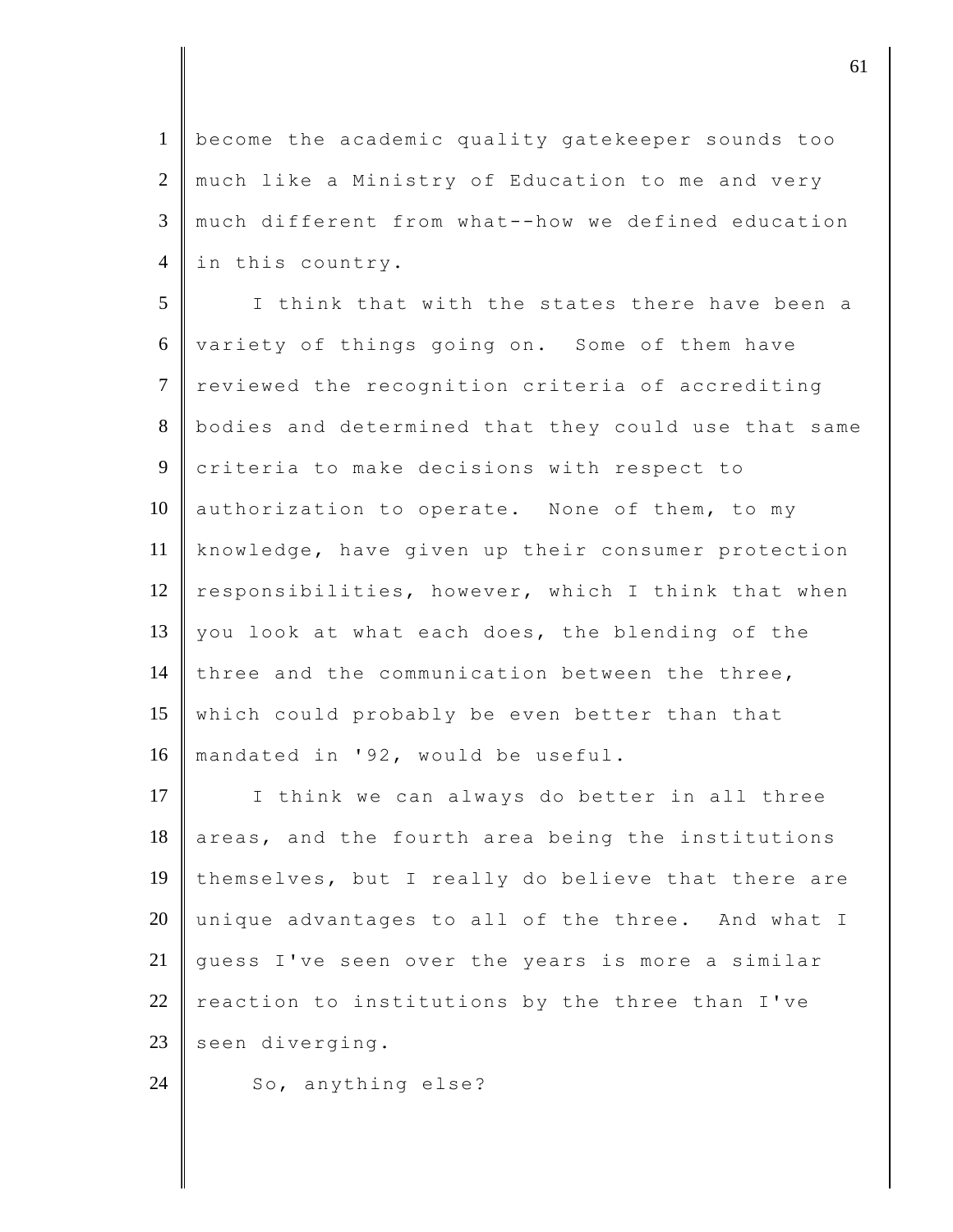| $\mathbf{1}$   | MR. BERGERON: Thank you, Sharon.                    |
|----------------|-----------------------------------------------------|
| $\mathbf{2}$   | MS. PARROTT: Thank you.                             |
| $\mathfrak{Z}$ | MR. BERGERON: Louis Torres.                         |
| $\overline{4}$ | MR. TORRES: Good morning.                           |
| 5              | MR. BERGERON: Good morning. Welcome.                |
| 6              | MR. TORRES: I'm Louis Torres, and I'm the           |
| $\tau$         | Deputy Provost at Metropolitan State College of     |
| $8\,$          | Denver. I'm going to talk about the planning and    |
| 9              | development financial assistance for emerging       |
| 10             | Hispanic-serving institutions. I've submitted this  |
| 11             | in writing, by the way, but--                       |
| 12             | MR. BERGERON: Okay.                                 |
| 13             | MR. TORRES: -- in consideration of time, I've       |
| 14             | cut some of that.                                   |
| 15             | Metropolitan State College of Denver recommends     |
| 16             | that the U.S. Department of Education consider      |
| 17             | providing funding specifically for emerging         |
| 18             | Hispanic-serving institutions--or emerging HSIs--to |
| 19             | develop plans by which to sooner become HSIs than   |
| 20             | they would without such funding. Currently, Title   |
| 21             | V provides funds to those institutions that are     |
| 22             | already Hispanic-serving institutions with at least |
| 23             | 25 percent Hispanic enrollment, and Title III       |
| 24             | provides funding for its strengthening institutions |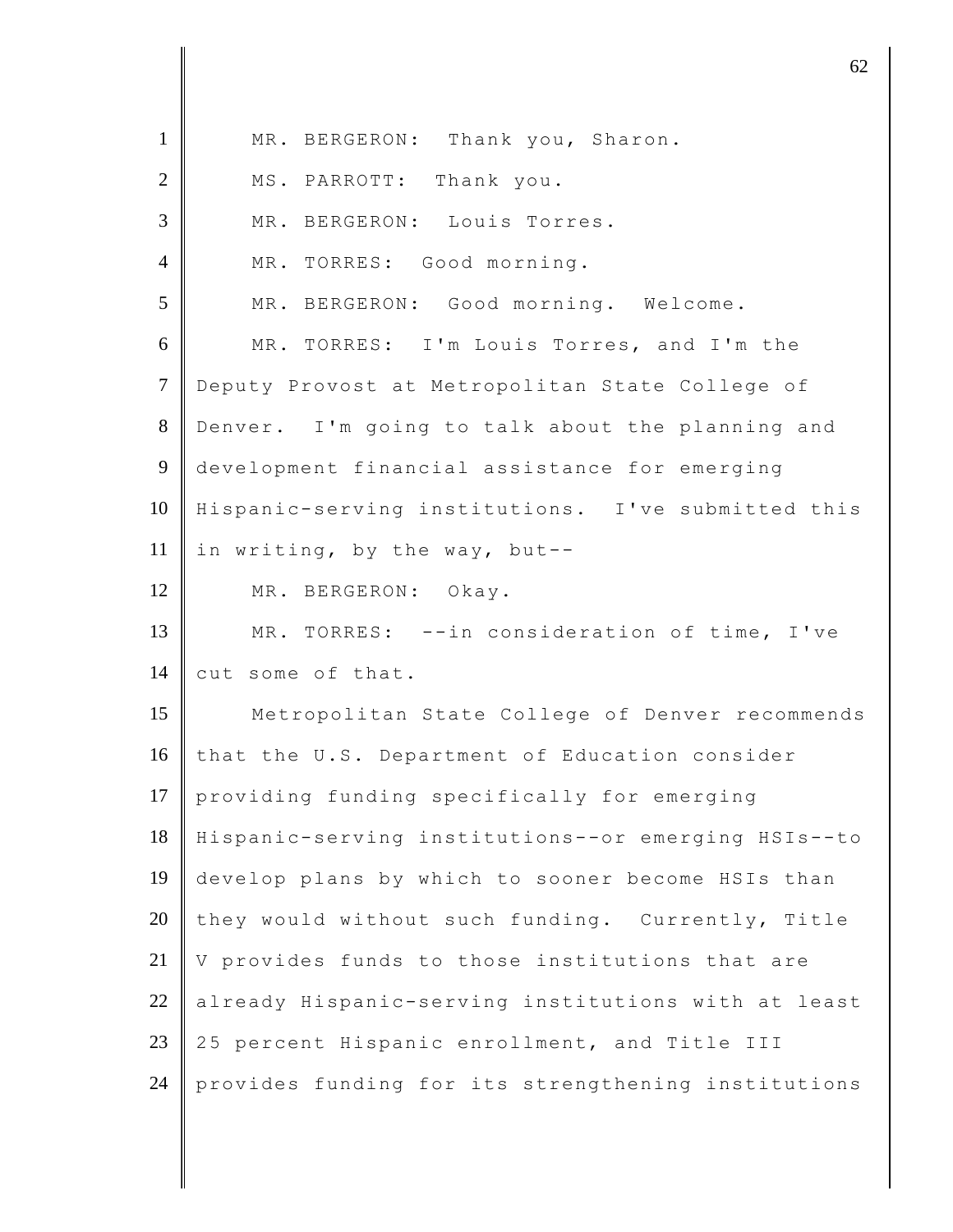programs. However, we believe that funding for those institutions seeking HSI status would greatly accelerate the enrollment of Hispanic students and 4 their increased retention.

5 The largest and most successful association 6 advocating for Hispanic higher education is the 7 Hispanic Association of Colleges and Universities, 8 or HACU. While HACU states that there are no 9 definitive statistics as to the number of HSI 10 institutions, it lists 218 HSI member institutions 11 in 14 states and Puerto Rico. Of these, 32 are in 12 Puerto Rico; by definition, Hispanic-serving, of 13 course. That means there are 186 HSIs who are HACU 14 members in 14 states in the U.S. mainland. 15 In addition, HACU also indicates that it has 99 16 associate member institutions and 55 partner 17 institutions, not HSIs, but HACU members 18 nonetheless. That means there are at least 154 19 HACU members in varying degrees of seeking to 20 become Hispanic-serving institutions, including 21 | Metropolitan State College of Denver. 22 None of these institutions or similar

23 institutions not belonging to HACU is eligible to 24 receive funding from the U.S. Department of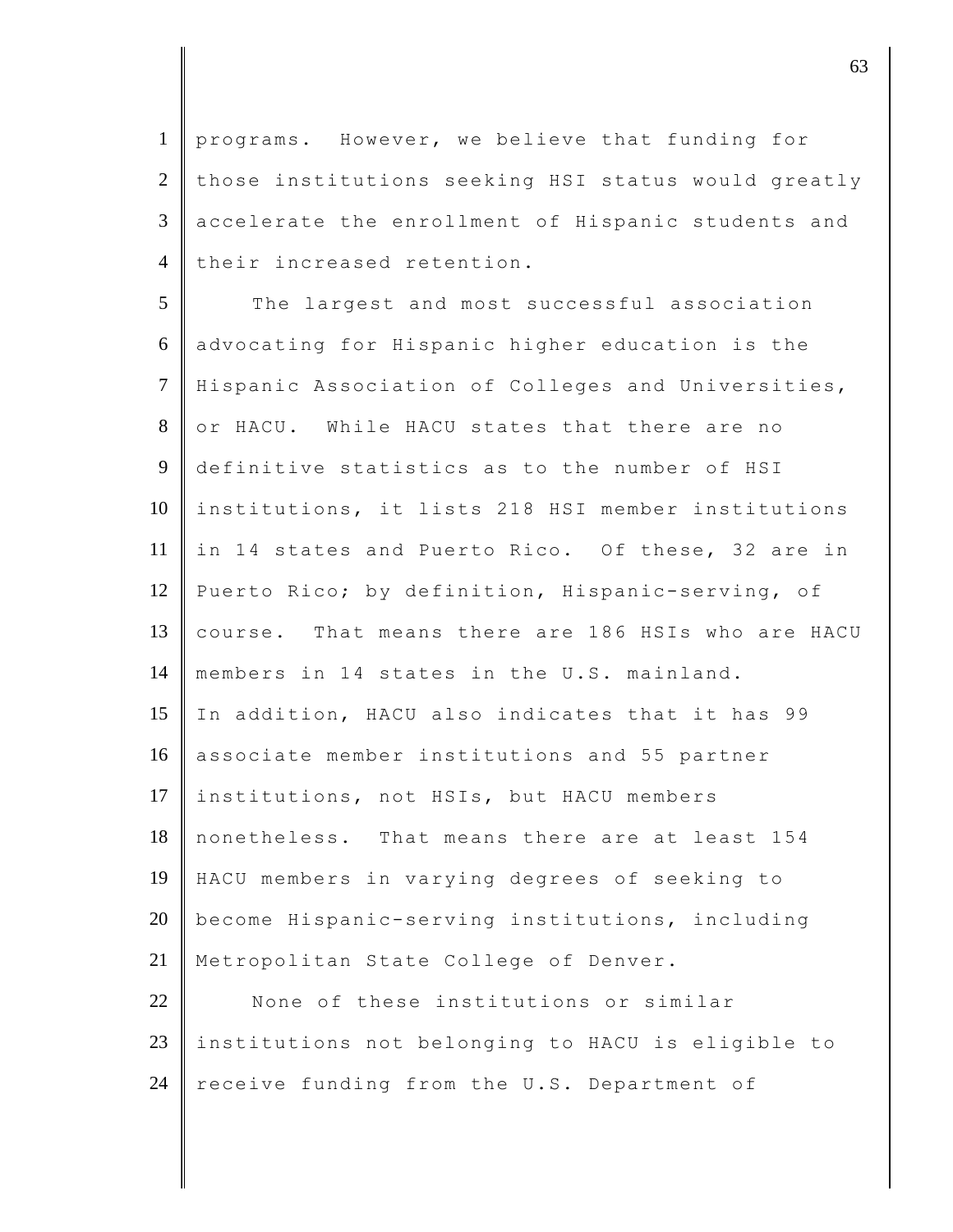| $\mathbf{1}$   | Education to develop and implement plans necessary  |
|----------------|-----------------------------------------------------|
| $\overline{2}$ | to accelerate becoming an HSI. To receive HSI       |
| 3              | designation, student--Hispanic student enrollment   |
| $\overline{4}$ | in a higher education institution must reach 25     |
| 5              | percent; and, until recently, at least 50 percent   |
| 6              | of the Hispanic students had to be low-income.      |
| $\tau$         | Funding is set aside in Title V for HSIs by the     |
| 8              | U.S. Congress. For this past year, it was expected  |
| 9              | that upwards of \$175 million was to be so set      |
| 10             | aside. Between 1995 and 2005, more than \$550       |
| 11             | million has been awarded to more than 185 HSIs.     |
| 12             | The current number of HSIs getting Federal Title V  |
| 13             | funding is 173, according to the U.S. Department of |
| 14             | Education.                                          |
| 15             | According to the Developing Hispanic-Serving        |
| 16             | Institution Program, this program helps eligible    |
| 17             | institutions enhance and expand their capacity to   |
| 18             | serve Hispanic and low-income students by providing |
| 19             | funds to improve and strengthen the academic        |
| 20             | quality, institutional stability, management, and   |
| 21             | fiscal capabilities of eligible institutions.       |
| 22             | Also, and very importantly, funds are available to  |
| 23             | HSIs through other federal departments. For         |
| 24             | example, the U.S. Department of Agriculture has the |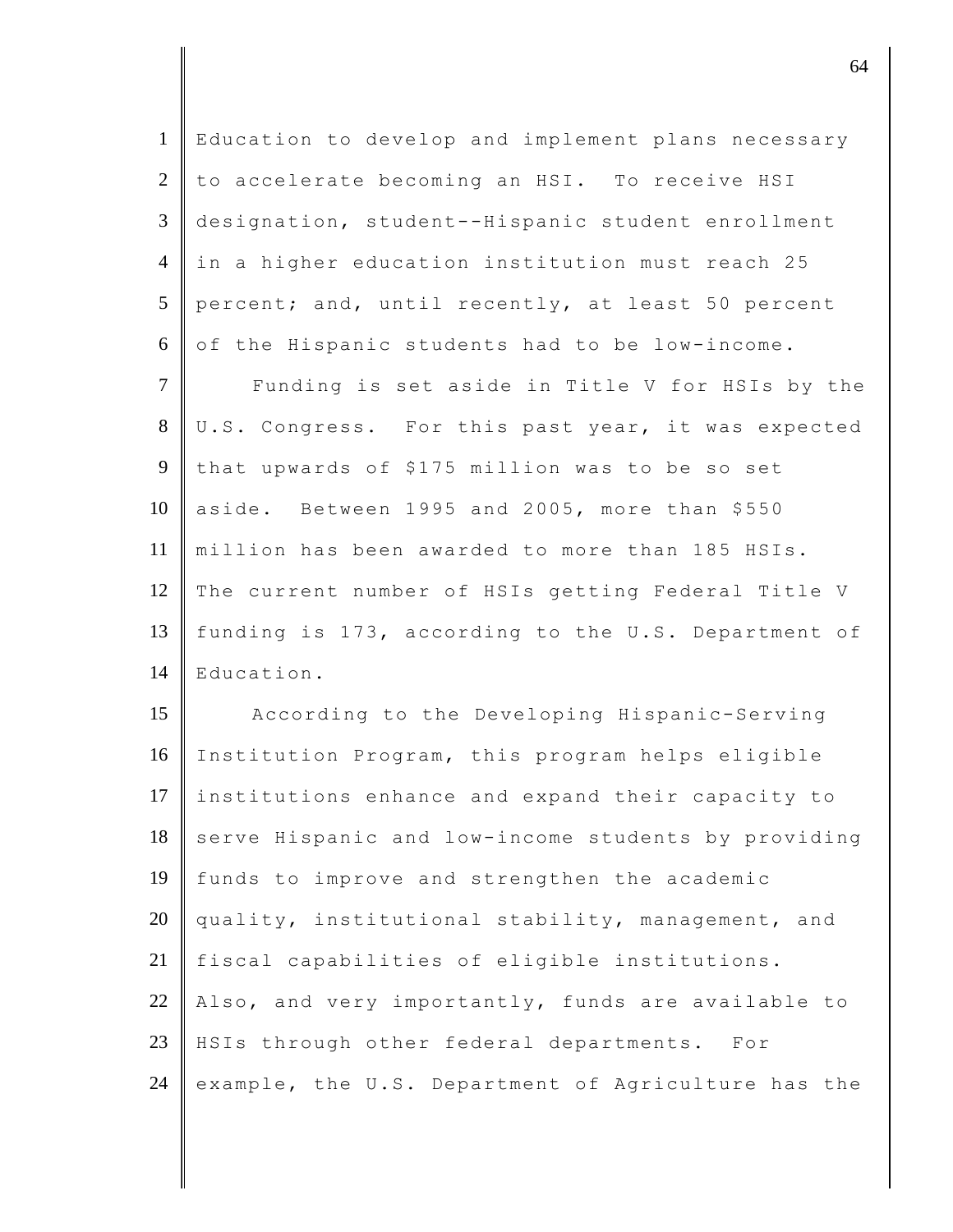| $\mathbf{1}$   | Hispanic-Serving Institutions National Program,    |
|----------------|----------------------------------------------------|
| $\overline{2}$ | whose mission is to provide mutually beneficial    |
| 3              | partnerships between the U.S. Department of        |
| $\overline{4}$ | Agriculture and Hispanic-serving institutions.     |
| 5              | HSIs are crucial to the education of Hispanics.    |
| 6              | The first major statistical study of HSIs was the  |
| $\tau$         | report "Hispanic-Serving Institutions: Statistical |
| $8\,$          | Trends From 1990 to 1999." It states Hispanic      |
| 9              | Americans' enrollment in all higher education      |
| 10             | institutions, from community colleges through      |
| 11             | graduate school, increased by 68 percent in just   |
| 12             | nine years. As of 1999, HSIs enrolled only 10      |
| 13             | percent of all students in the U.S.; however, they |
| 14             | accounted for 45 percent of all Hispanic college   |
| 15             | students. So, a high number of Hispanics           |
| 16             | concentrate in a small number of HSIs.             |
| 17             | Even more dramatic is the impact of HSIs on        |
| 18             | Hispanic graduation. The total number of degree    |
| 19             | recipients at HSIs who are minorities grew by 87   |
| 20             | percent between 1991 and 2000. The number of       |
| 21             | Hispanic degree recipients in these institutions   |
| 22             | grew by 95 percent, more than the increase in the  |
| 23             | number of recipients from any other racial or      |
| 24             | ethnic group. So, those are comments about current |

discrete the contract of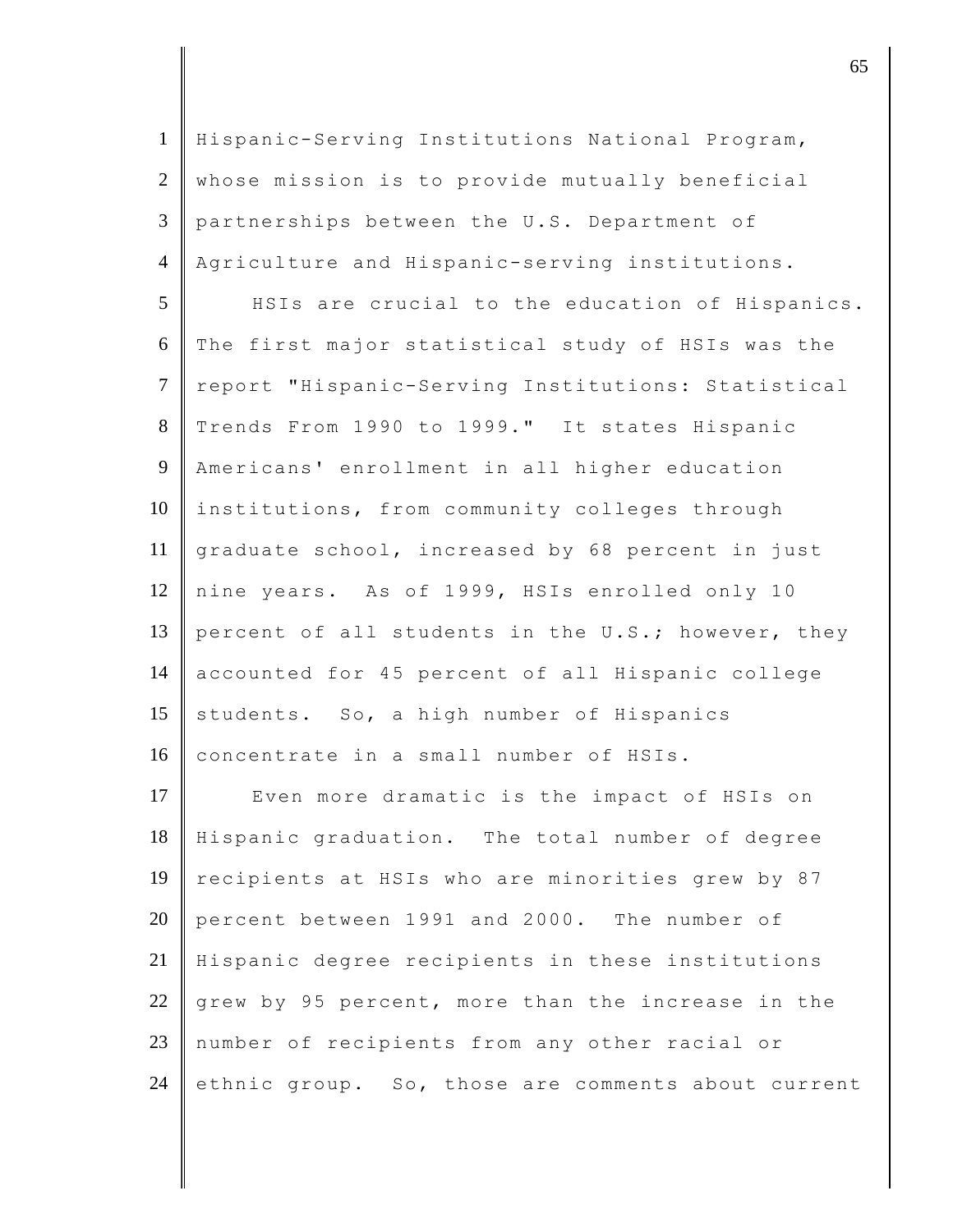HSIs.

| $\overline{2}$ | However, for those striving to become HSIs, or      |
|----------------|-----------------------------------------------------|
| 3              | emerging HSIs, no such federal funding program      |
| $\overline{4}$ | exists. This is a situation in which Metropolitan   |
| 5              | State College of Denver finds itself. Beginning     |
| 6              | with the development of a Hispanic-Serving          |
| $\overline{7}$ | Institution Task Force in April 2007, we have been  |
| 8              | engaged in large-scale directed planning to develop |
| 9              | as a Hispanic-serving institution with special      |
| 10             | emphasis on what the word "serving" means in this   |
| 11             | context.                                            |
| 12             | With approximately 13 percent Hispanic, but in      |
| 13             | a metropolitan area where the K through 12 student  |
| 14             | population is well over 25 percent, we have asked   |
| 15             | what will be the place of the Hispanic community at |
| 16             | Metro State as this community becomes an            |
| 17             | increasingly large share of the population in our   |
| 18             | service area?                                       |
| 19             | The mission of the ongoing HSI Task Force is to     |
| 20             | engage the Metro State community in creating the    |
| 21             | methods and processes by which the college could    |
| 22             | plan for and achieve federal designation as a       |
| 23             | Hispanic-serving institution with at least 25       |
| 24             | percent Hispanic students within as short a time as |

discrete the contract of  $\sim$  66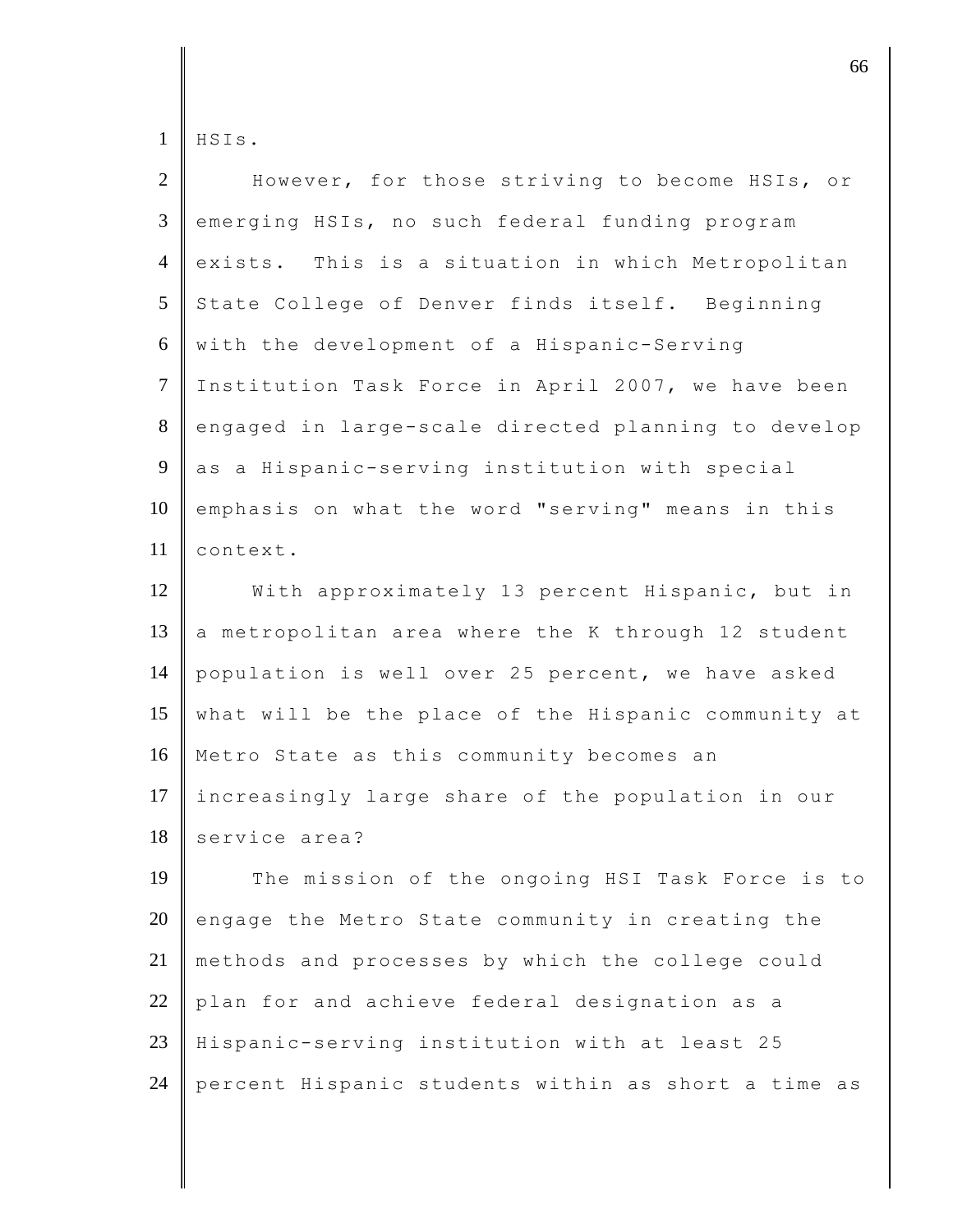possible. Further, the mission of the larger HSI initiative is to equitably educate the students within the geographical area Metro State is legislatively intended to serve, including, of 5 | course, Hispanics.

6 So, we see that Metropolitan State College of 7 Denver is similar to many other institutions in 8 Colorado and nationally that are in a demographic 9 area conducive to HSI status, that are striving to 10 become an HSI, and that have developed a plan to 11 achieve this goal.

12 We began the specifics of planning such an 13 effort in April of 2007. Over 55 Metro State 14 employees nominated themselves or were nominated by 15 others to serve on the proposed HSI Task Force. We 16 arrived at over 50 developed recommendations and a 17 document nearly 400 pages in length. Sixteen of 18 these recommendations became our top priorities, 19 all 16 of which, in one way or another, were added 20 to the college's budget for this current year, for 21 the 2008-2009 academic year. This experience is  $22$  what leads us to emphasize to the Department of 23 Education that institutions striving to become HSIs  $24$  should be eligible for developmental funding while

discrete the contract of  $\sim$  67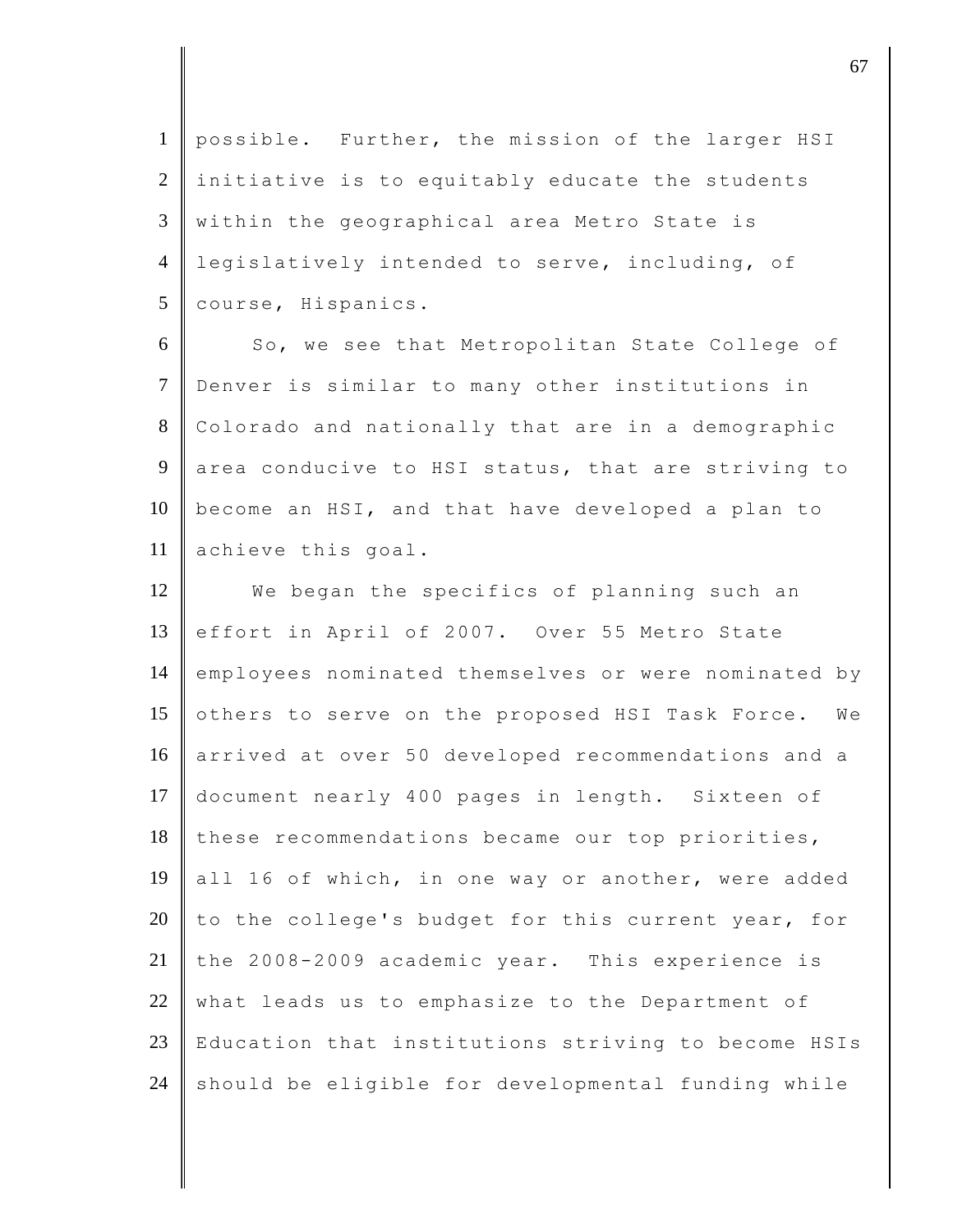|  |  |  |  |  | $1 \parallel$ in the process of reaching that goal. |  |  |
|--|--|--|--|--|-----------------------------------------------------|--|--|
|--|--|--|--|--|-----------------------------------------------------|--|--|

I

| $\overline{2}$ | The need for planning and development funds can              |
|----------------|--------------------------------------------------------------|
| 3              | be seen in examples of how Metro State has                   |
| $\overline{4}$ | initiated its efforts to increase the enrollment of          |
| 5              | Hispanic students and to further retain them.<br>$F \circ r$ |
| 6              | example, within the past year, the Office of                 |
| $\tau$         | College Communications has devoted at least                  |
| 8              | \$117,000 to promote Metro State as the top choice           |
| 9              | for Colorado's Latino students with marketing and            |
| 10             | communication efforts aimed specifically at this             |
| 11             | demographic.                                                 |
| 12             | Initiating one of the HSI Task Force                         |
| 13             | recommendations, this office implemented an                  |
| 14             | integrated marketing and advertising campaign that           |
| 15             | included direct-mail postcards; billboards along             |
| 16             | Federal Boulevard; bus boards on Denver Public               |
| 17             | Schools' buses; and print, radio, and television             |
| 18             | ads targeting the Latino market. While no one                |
| 19             | effort can claim credit for an increase in student           |
| 20             | enrollment, the effect of this marketing and                 |
| 21             | communication effort can be seen, at least in part,          |
| 22             | by the increase in Hispanic students from Spring             |
| 23             | semester 2008 to Spring semester 2009. During this           |
| 24             | period, Hispanic student enrollment increased 9.6            |

denote the contract of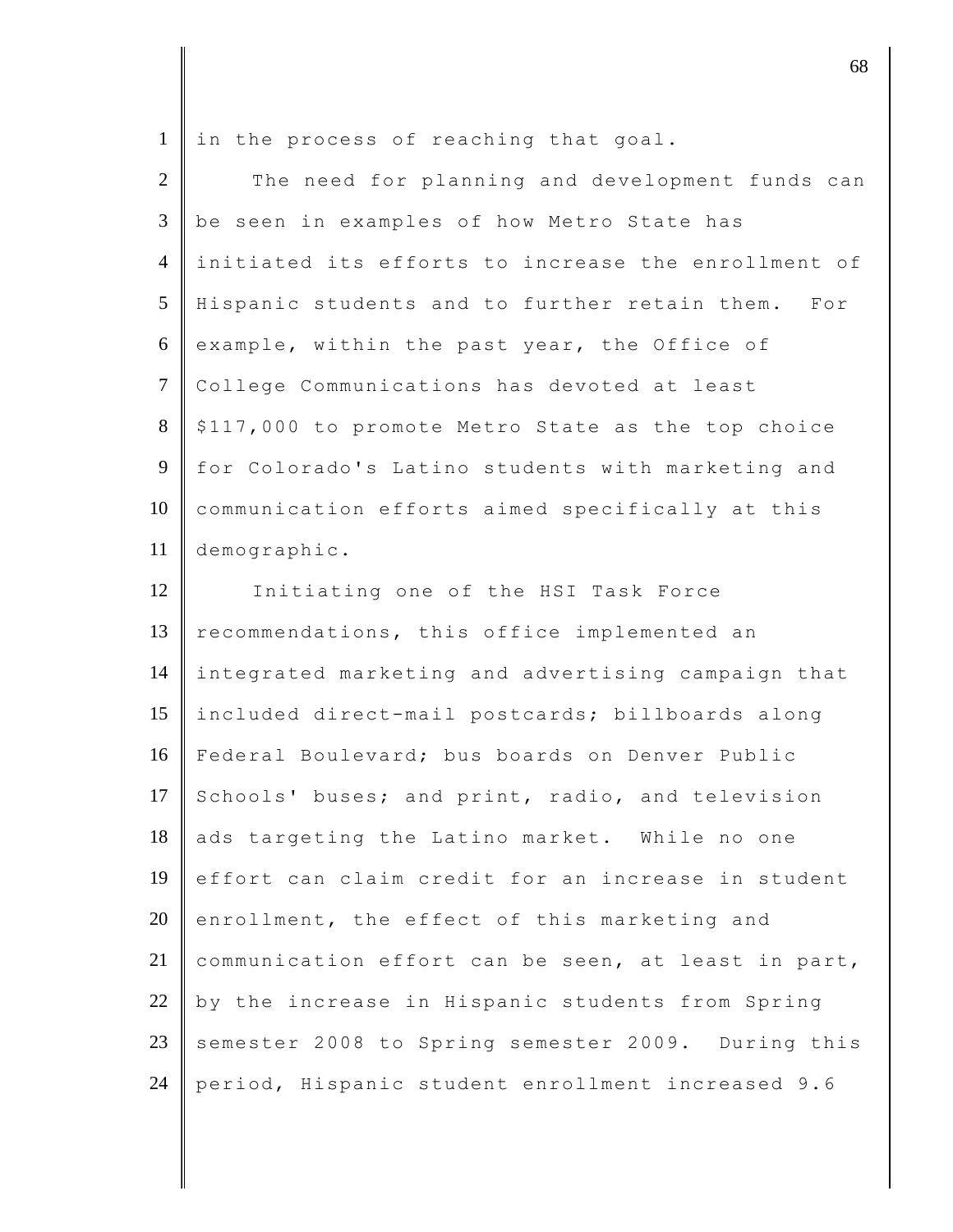percent, double the white student enrollment increase of 4.9 percent. And there are several  $3 \parallel$  other examples that I have given in the written 4 comments about efforts that we are engaging in to increase the enrollment and retention of these students.

7 Our college has a long history of providing increased access and success for Hispanic students. Among many other examples, Metro State serves as the only institution in Colorado offering a teacher licensure for elementary and secondary education in the curriculum of Chicana and Chicano Studies. Our Hispanic students have a second-year retention rate higher than the college average for the cohort of 15 full-time, first-time-to-college, degree-seeking 16 freshmen, which shows great promise for overall 17 persistence.

18 Also, as one of the Hispanic-Serving 19 Institution Task Force Reports revealed, our 20 Hispanic students are majoring across the breadth 21 of departments with, for example, an  $22$  overrepresentation--according to their percentages 23 in the college--in such fields as accounting, 24 management, speech communications, political

discrete the contract of  $\theta$  69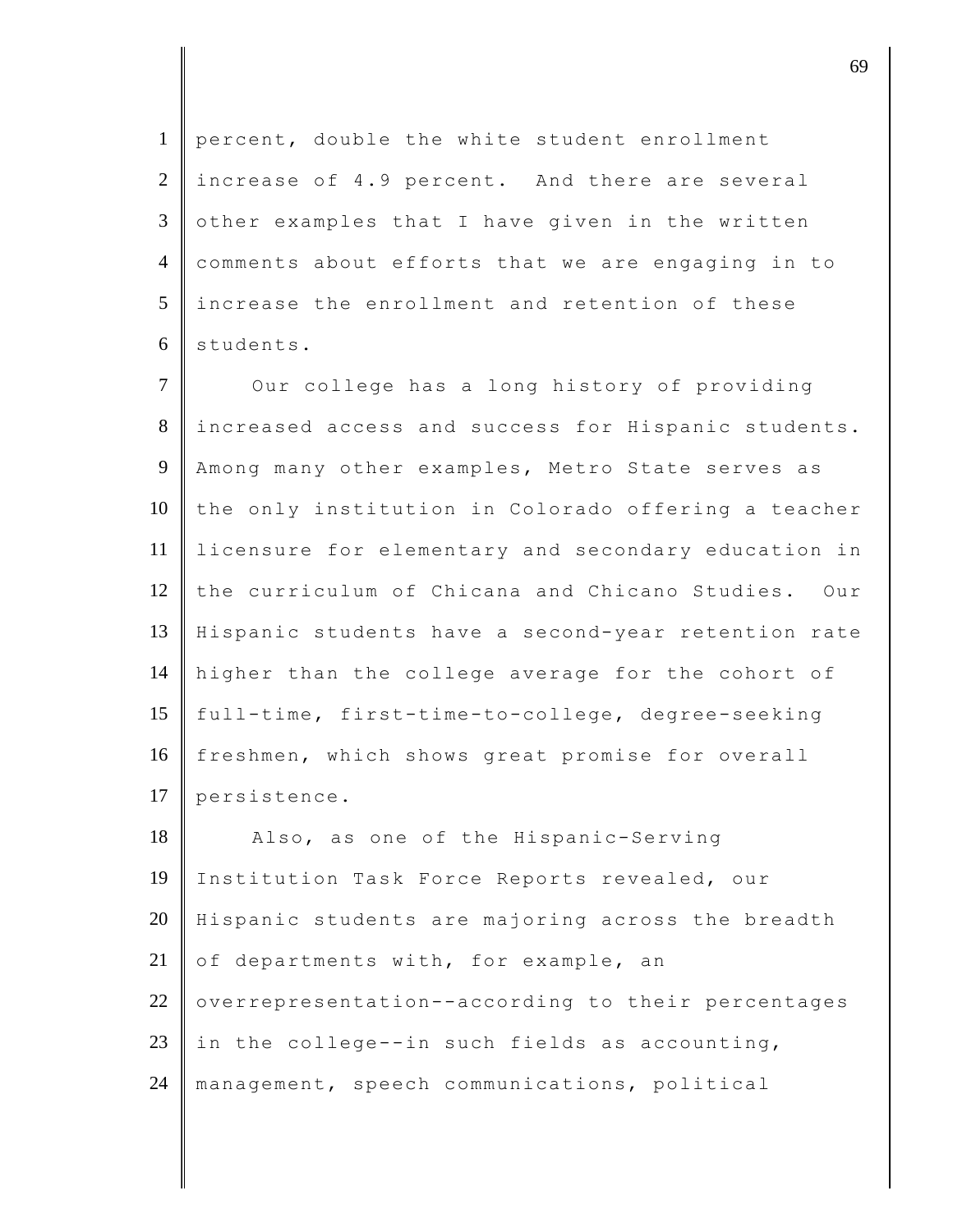1 science, and psychology, among others.

| $\overline{2}$ | So, these examples of Metro State's proactive       |
|----------------|-----------------------------------------------------|
| 3              | efforts to become an HSI serve to highlight the     |
| $\overline{4}$ | need for planning and development funds from the    |
| 5              | U.S. Department of Education, which would allow us  |
| 6              | and numerous other colleges and universities to     |
| $\tau$         | establish an infrastructure for emerging HSIs to    |
| 8              | become successful to recruit and retain Hispanic    |
| 9              | students.                                           |
| 10             | While some colleges and universities have           |
| 11             | allowed shifting demographic trends to create their |
| 12             | future for them, others have successfully set out   |
| 13             | on a path to design and create their future for     |
| 14             | themselves. By providing funds for such planning    |
| 15             | and development, the U.S. Department of Education   |
| 16             | could hasten the day when Hispanic attendance,      |
| 17             | persistence, and graduation rates truly mirror      |
| 18             | their overall population.                           |
| 19             | Thank you for the opportunity to testify, and I     |
| 20             | would be glad to take any questions.                |
| 21             | MS. WANNER: If there were a way to increase         |
| 22             | funding like you're speaking about, what criteria   |
| 23             | would you want the Department to use? Would it be   |
| 24             | that the institution wants to serve Hispanics or    |

discrete the contract of  $\overline{70}$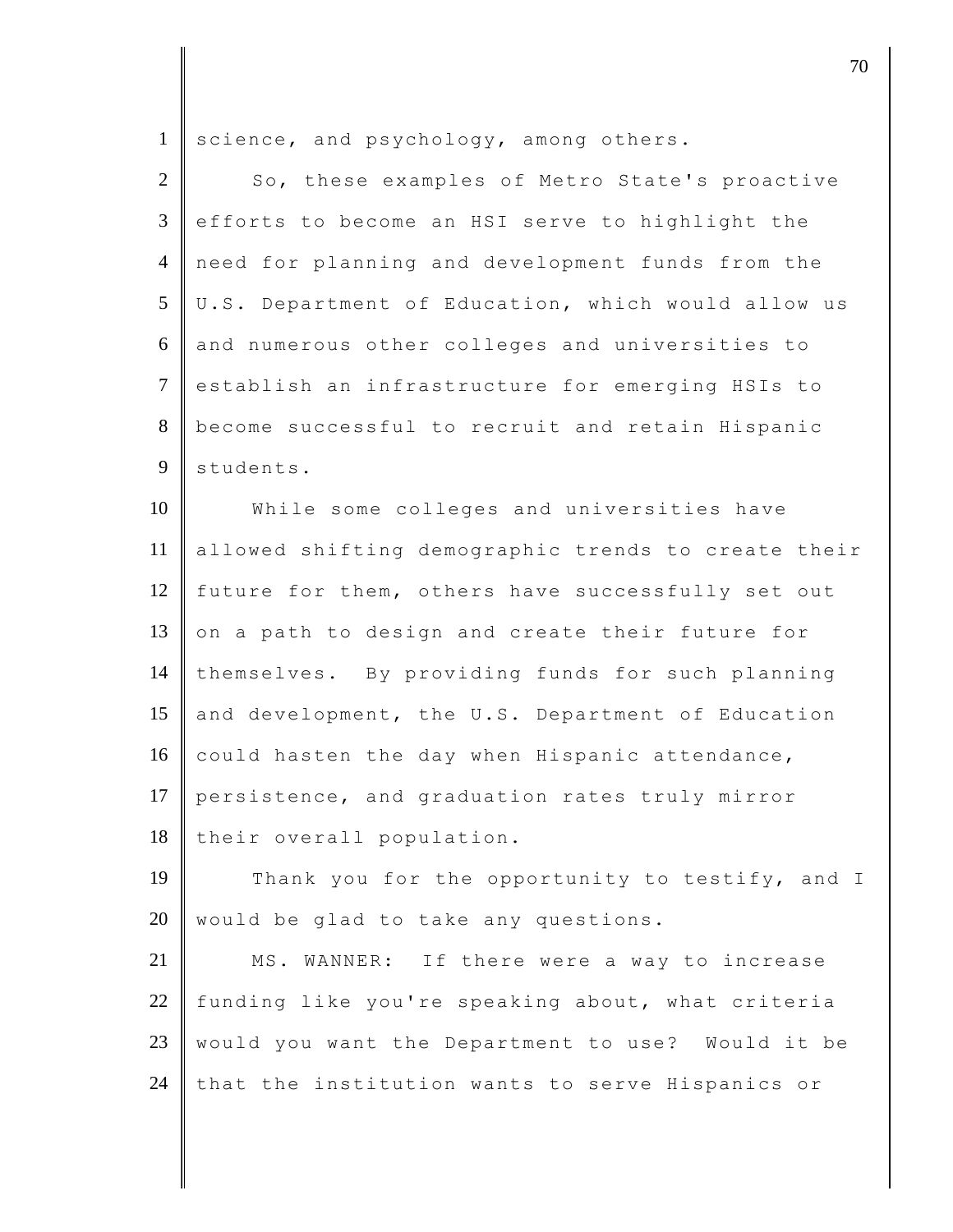1 that it's in a demographic area with lots of 2 Hispanics? If we didn't use a 25 percent ruler, 3 what would we use?

4 MR. TORRES: We think that the 25 percent rule  $5$  is fine for the HSI institutions, but planning and 6 development funds for those with a reasonable 7 number--we have, for example, 13 percent--a 8 reasonable number of Hispanic students already 9 enrolled and successes at enrolling and retaining 10 those students and, of course, the surrounding 11 demographic area. But, also, we think that funds 12 are necessary for planning, for developing, for 13 figuring out how to do this, setting a timeline and 14 | really, really reaching it.

15 There would be criteria, of course, necessary, 16 but from our experience in our institution and in 17 this area that we serve, we know that we can do it. 18 We need assistance. And so many other institutions 19 are very similar to us that need that assistance, 20 the financial assistance and other assistance that 21 the U.S. Department of Education could provide to 22 help us reach that goal.

23 MR. BERGERON: But the current programs, 24 whether it's HSI or any of the other programs that

djective terms of  $\overline{a}$  71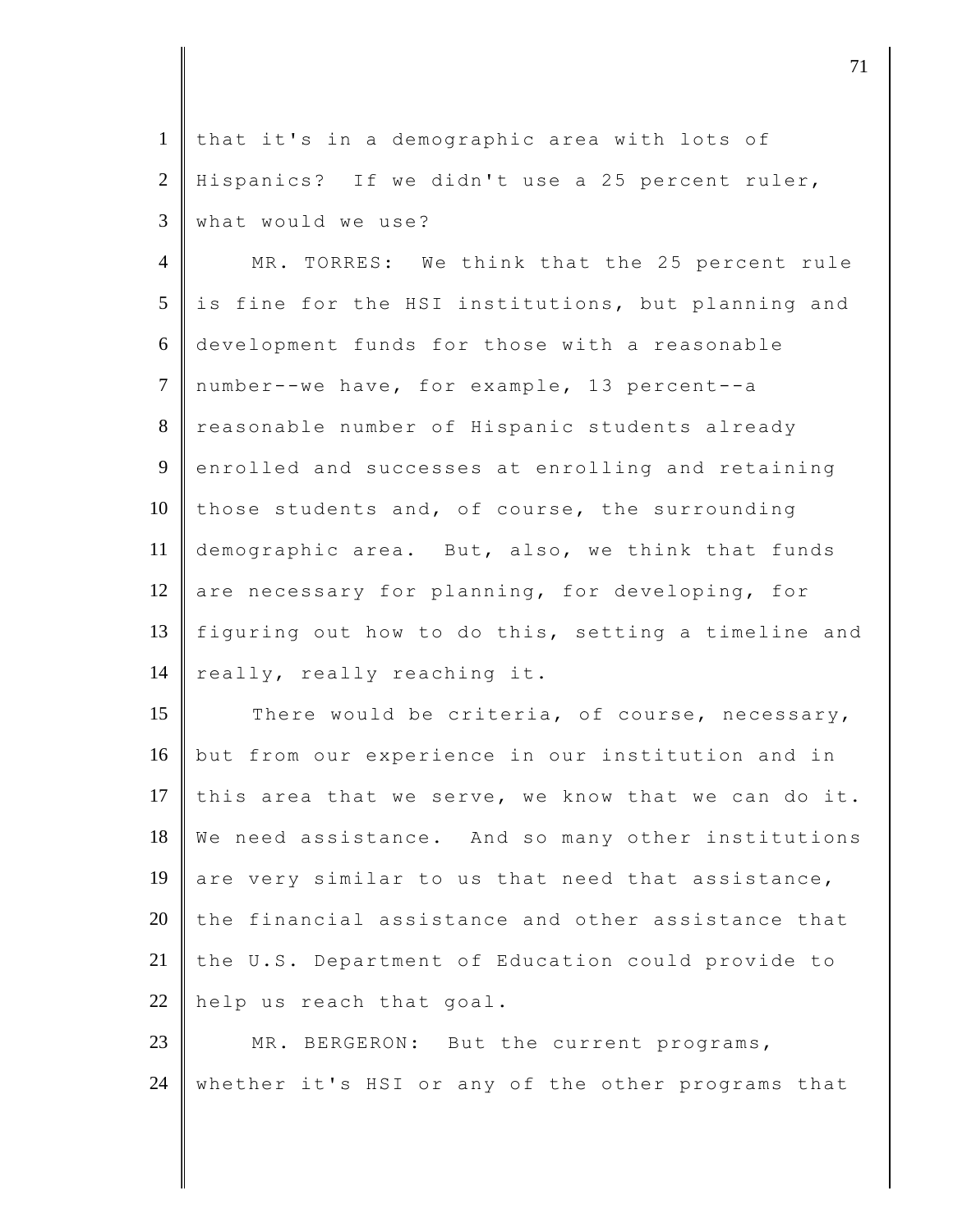1 we have that have racial/ethnic characteristics of 2 student enrollment determining institutional  $3 \parallel$  eligibility really are intended to support those 4 institutions in that state, because otherwise you 5 have issues of having federal programs that target 6 specific racial or ethnic groups, which I think are 7 unconstitutional, although I'll leave that to my 8 lawyer to tell me I am wrong.

9 So, we have programs that--most of our programs 10 are without regard to race or ethnicity of the 11 student recipient. Think about the Federal TRIO 12 programs or GEAR UP, for example, which are 13 intended to increase access and persistence in 14 postsecondary education. And they operate based on 15 objective criteria: income of family and first-16 generation status of the family. Never do we use 17 racial or ethnic criteria.

18 I don't know that there's a question buried in 19 there somewhere, but it's a puzzle for me how you 20 have a program which specifically targets a racial 21 or ethnic group for services and, at the same time, 22 fits within the framework of our regulatory and 23 constitutional--statutory, regulatory, and 24 | constitutional constraints.

discrete the contract of  $\overline{72}$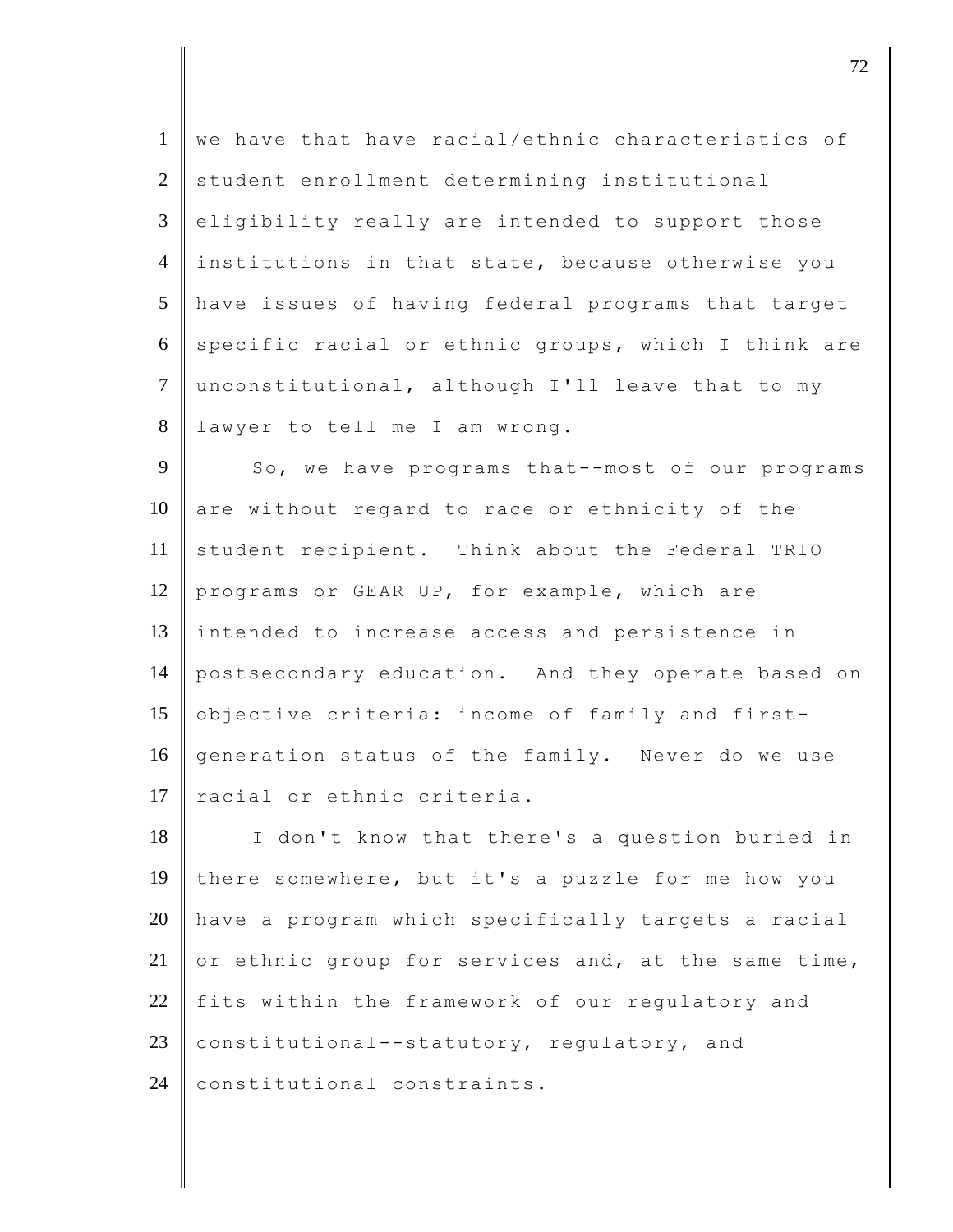| $\mathbf{1}$   | MR. TORRES: Well, Hispanic-serving                  |
|----------------|-----------------------------------------------------|
| 2              | institutions, the funding is actually provided for  |
| 3              | all students in the institution--all students in    |
| $\overline{4}$ | the institution--and our efforts are really         |
| 5              | directed not only at the Latino students, but at    |
| 6              | improving Metropolitan State College for all        |
| $\tau$         | students, also.                                     |
| 8              | However, in our demographic--in the area that       |
| 9              | we are legislatively mandated to serve, we have in  |
| 10             | the K through 12 population over the 25 percent     |
| 11             | that is the indication in the federal legislation   |
| 12             | that provides funding for HSIs.                     |
| 13             | So, the same is true in many of the state           |
| 14             | universities, college and state universities, that  |
| 15             | are intended to serve the population in their area. |
| 16             | So, what we're suggesting is a way that we can      |
| 17             | reach out and enroll and retain a larger percentage |
| 18             | simply of the surrounding area.                     |
| 19             | MR. BERGERON: So, you would tie it to service       |
| 20             | area, population of the service area may be         |
| 21             | potentially a way to--because I--                   |
| 22             | MR. TORRES: Yes.                                    |
| 23             | BERGERON: -- do think there's a--<br>MR.            |
| 24             | MR. TORRES: The answer is yes, because we are,      |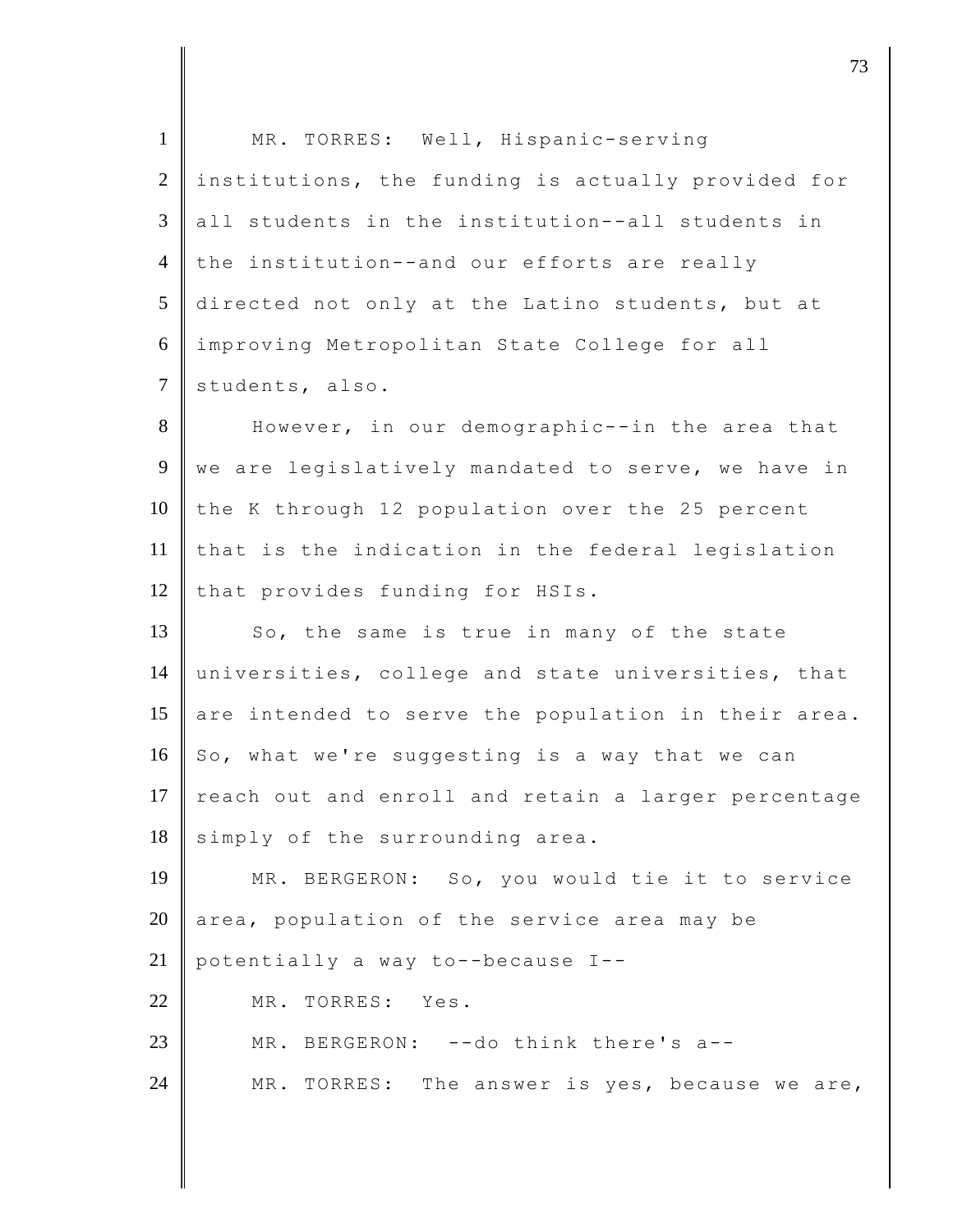| $\mathbf{1}$   | again, legislatively mandated to serve the seven-  |
|----------------|----------------------------------------------------|
| $\overline{2}$ | or eight-county metropolitan area.                 |
| 3              | MR. BERGERON: Thank you, that's helpful.           |
| $\overline{4}$ | Stephen Jordan?                                    |
| 5              | MR. TORRES: Thank you.                             |
| 6              | MR. BERGERON: Thank you.                           |
| $\tau$         | Stephen Jordan will be next.                       |
| 8              | MR. JORDAN: Thank you, Mr. Chairman.               |
| 9              | For the record, I'm Stephen Jordan, President of   |
| 10             | Metropolitan State College of Denver. Welcome to   |
| 11             | our community.                                     |
| 12             | I'm going to pick up on some of the comments of    |
| 13             | Dr. Torres because I think they're really crucial  |
| 14             | for a state like Colorado, which I think           |
| 15             | exemplifies the issues facing many states. And let |
| 16             | me take a moment to sort of give you a brief       |
|                | 17   demographic.                                  |
| 18             | We know that for the state of Colorado, every      |
| 19             | age group from 0 to 44, between now and 2020, the  |
| 20             | white population will decline and all the growth   |
| 21             | will be in people of color, largely--largely, but  |
| 22             | not exclusively--Latino populations.               |
| 23             | We also know that as we begin to take a            |
| 24             | look at the history of Colorado, which has         |
|                |                                                    |

djective terms of  $\overline{a}$  74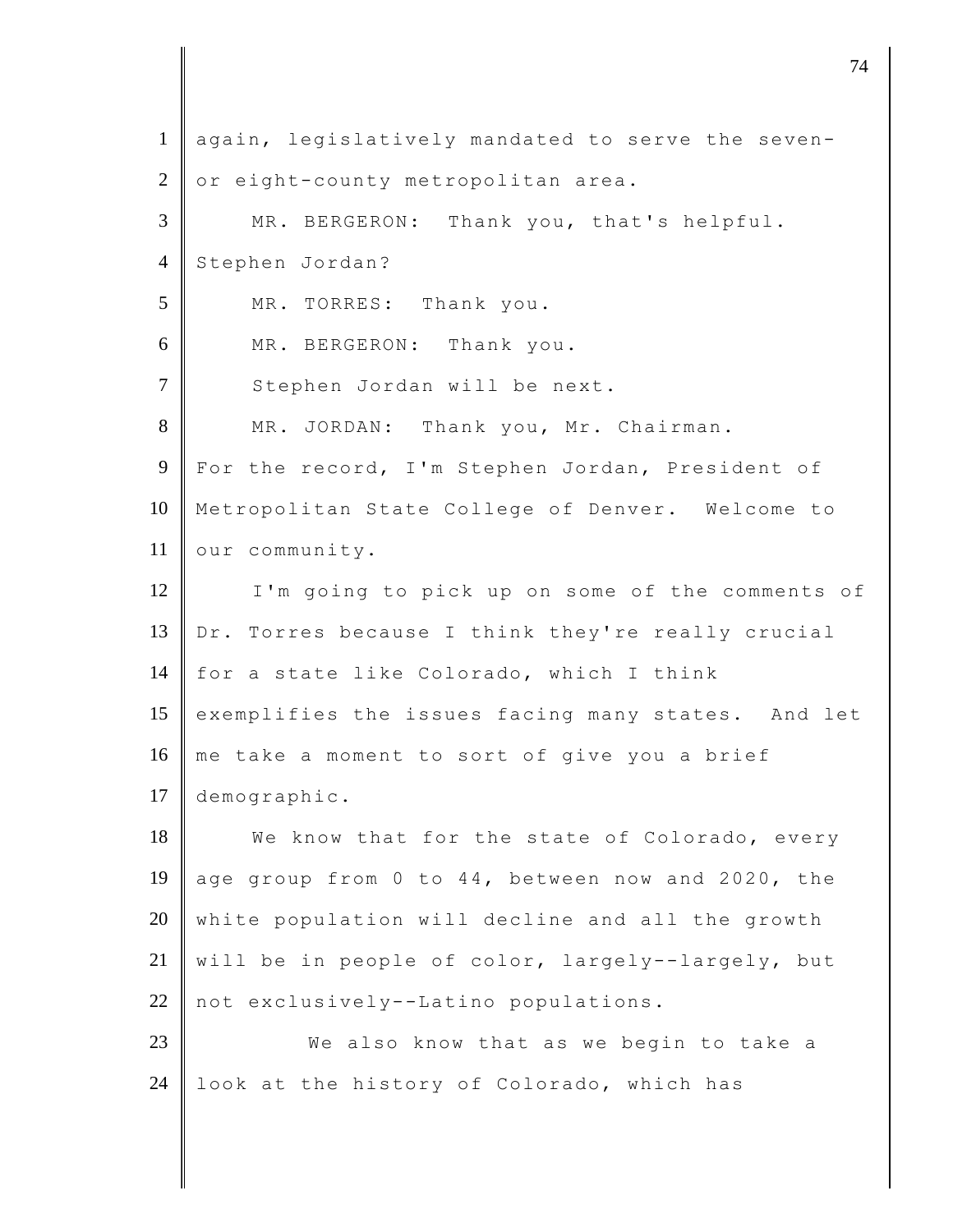| $\mathbf{1}$   | historically been in the top five in educational    |
|----------------|-----------------------------------------------------|
| $\overline{2}$ | attainment and historically been in the bottom five |
| 3              | in those schools that actually educated their own   |
| $\overline{4}$ | citizens to that level, but largely imported them,  |
| 5              | that as we begin to look at the future projections, |
| 6              | and even assuming that we could maintain our same   |
| $\overline{7}$ | level of importation of college-educated graduates, |
| 8              | that with the shifting in the demographics that if  |
| 9              | we cannot get to our students of color to enter,    |
| 10             | persist, and graduate at the same rates as white    |
| 11             | students and even at greater numbers, we will have  |
|                |                                                     |
| 12             | an economic catastrophe in our state. We will not   |
| 13             | be able to replace the current workforce that we    |
| 14             | see. And I suspect that is a view or vision you     |
| 15             | would see in Arizona, in California, in Texas, and  |
| 16             | many other states who are seeing these same kinds   |
| 17             | of issues. So, this question about support for      |
| 18             | achieving HSI status is a very important one.       |
| 19             | We currently are in the top 100 in the              |
| 20             | country in serving Hispanic students. Imagine       |
| 21             | that. We're in the top 100, but only 13 percent of  |
| 22             | our students are of Latino background. And we find  |
| 23             | ourselves in this position of needing to increase   |
| 24             | the matriculation, persistence, and graduation of   |

discrete the contract of  $\overline{75}$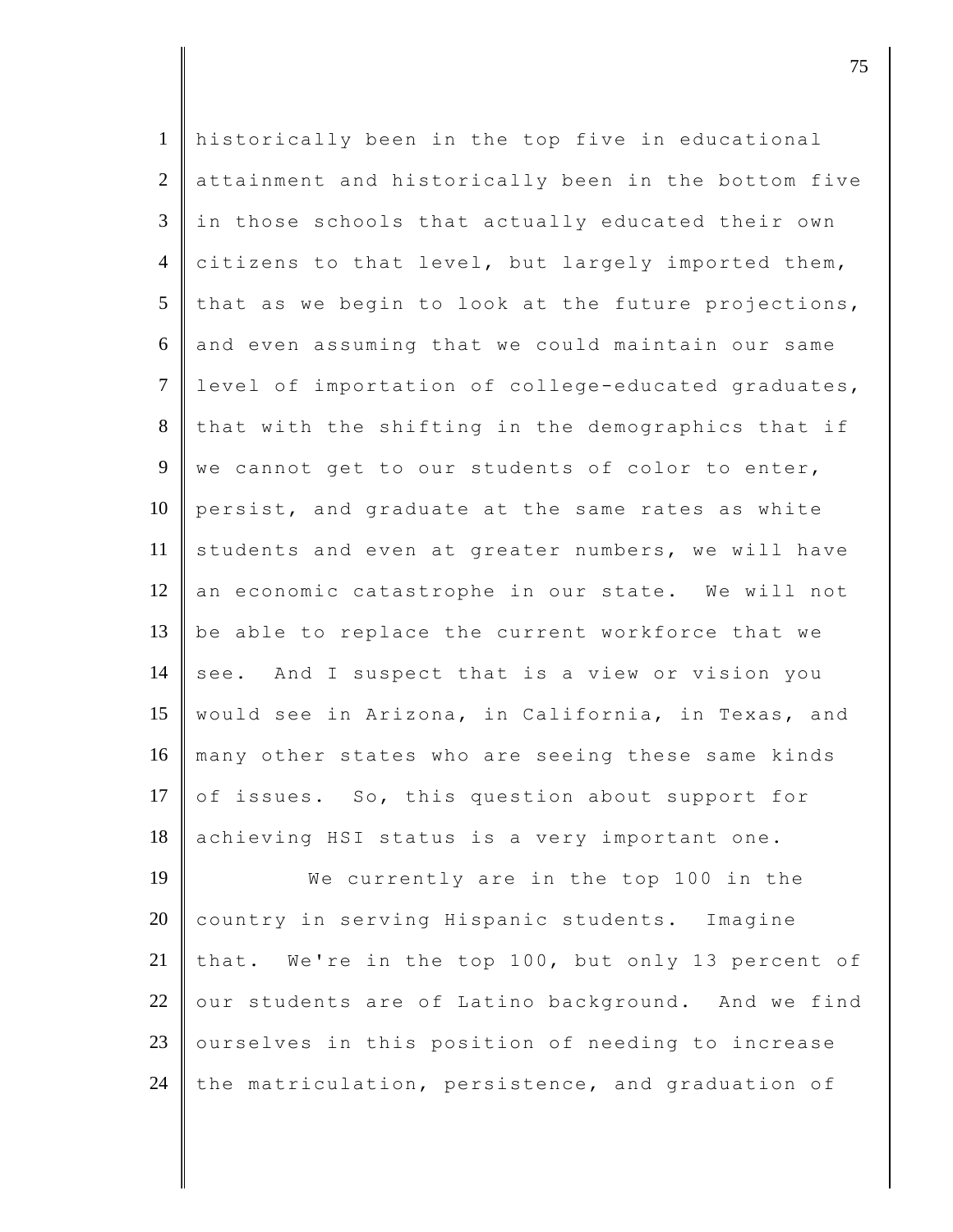1 these students.

| $\overline{2}$ | So, this question about how we can receive          |
|----------------|-----------------------------------------------------|
| 3              | assistance to implement some of the strategies that |
| $\overline{4}$ | are necessary, which--and what our studies have     |
| 5              | found is these strategies are beneficial not just   |
| 6              | to Hispanic students, but to all students; that if  |
| $\overline{7}$ | you can help us to move that forward, it can make a |
| 8              | big difference for the economic condition and       |
| 9              | workforce preparation of states like Colorado, but  |
| 10             | I think many of the Sun Belt States would be in the |
| 11             | very same position. And what I'd like to do is      |
| 12             | share with you and give you a copy of the report    |
| 13             | that was put together so you can see that.          |
| 14             | We put in--as was mentioned, we have                |
| 15             | funded the first 16 strategies that came forward.   |
| 16             | That's a half a million dollars in one year of      |
| 17             | funds that we have put into this effort, and yet we |
| 18             | know that we have to do so much more.               |
| 19             | Related to this issue that we think is              |
| 20             | important that is something in your court that you  |
| 21             | can help us out with is that we know that for many  |
| 22             | of our students--and, again, we see this            |
| $23\,$         | particularly within the Latino culture--many of our |
| 24             | students choose to live at home and commute.<br>We  |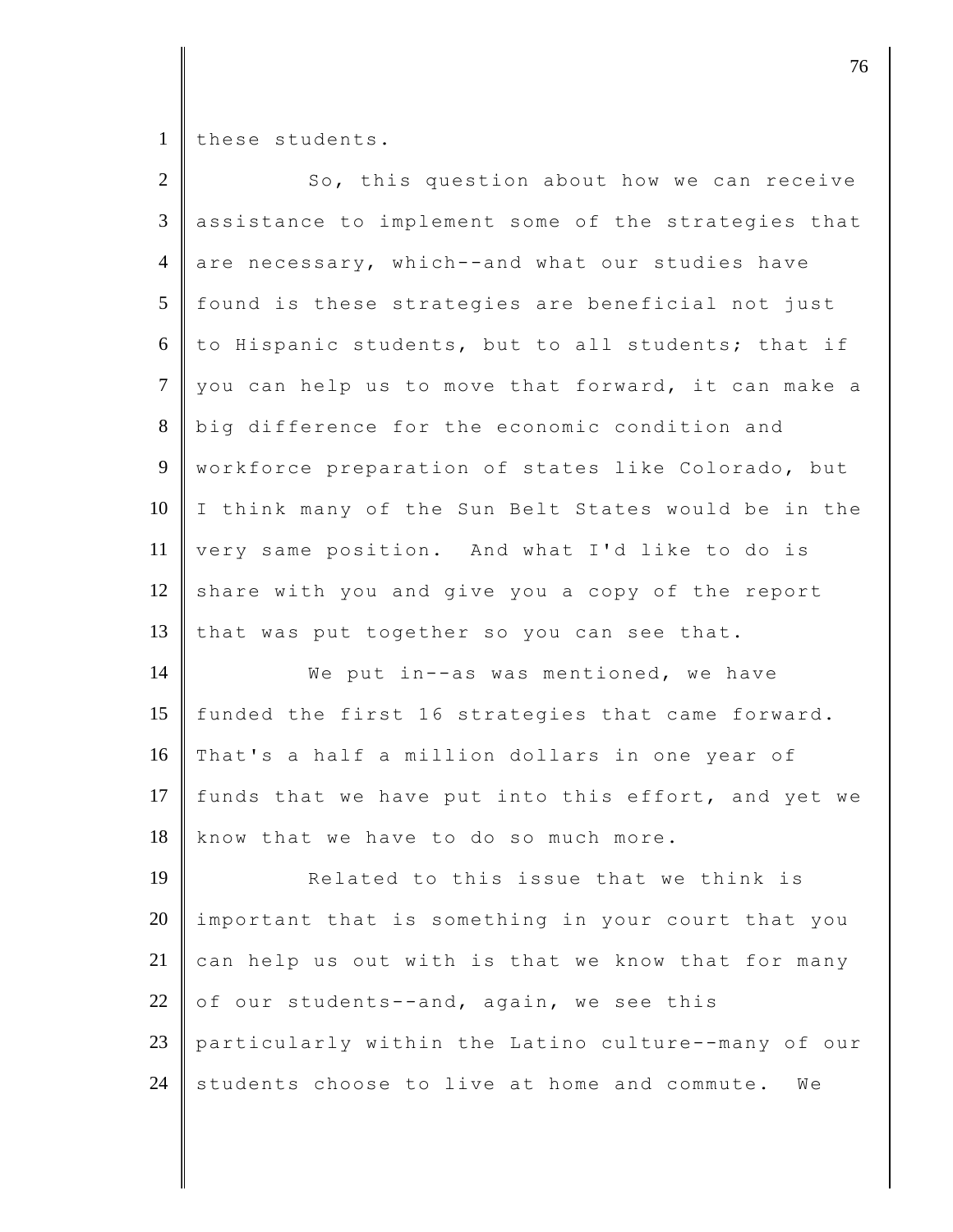| are a commuter school, like many of the urban       |
|-----------------------------------------------------|
| institutions in other Sun Belt States. But what we  |
| see for these students is that there is a terrible  |
| culture conflict between the issue of going to      |
| school or staying to support family, and that many  |
| times we see that this staying to support family    |
| wins out over going to school, even though in the   |
| long run-in the long run--family and community      |
| would be better off if that student persisted and   |
| graduated.                                          |
| So, one of the things that we want to               |
| suggest to you as a possible area of consideration  |
| is to say that within financial aid you begin to    |
| recognize that and say that students who do live at |
| home can receive a basic stipend within the Federal |
| Financial Aid Program that can be a contribution to |
| home so that we don't put them in the conflict of   |
| having to say, "Work is so important that I have to |
| put in more hours." And as they put in more hours   |
| of work, school becomes less important, and         |
| suddenly they become a casualty of the process. We  |
| would like to encourage you to think about the      |
|                                                     |

23 incentive that might be created for these students if Federal Financial Aid could be a contribution to

djective terms of the contract of the contract of  $\overline{a}$  77  $\overline{a}$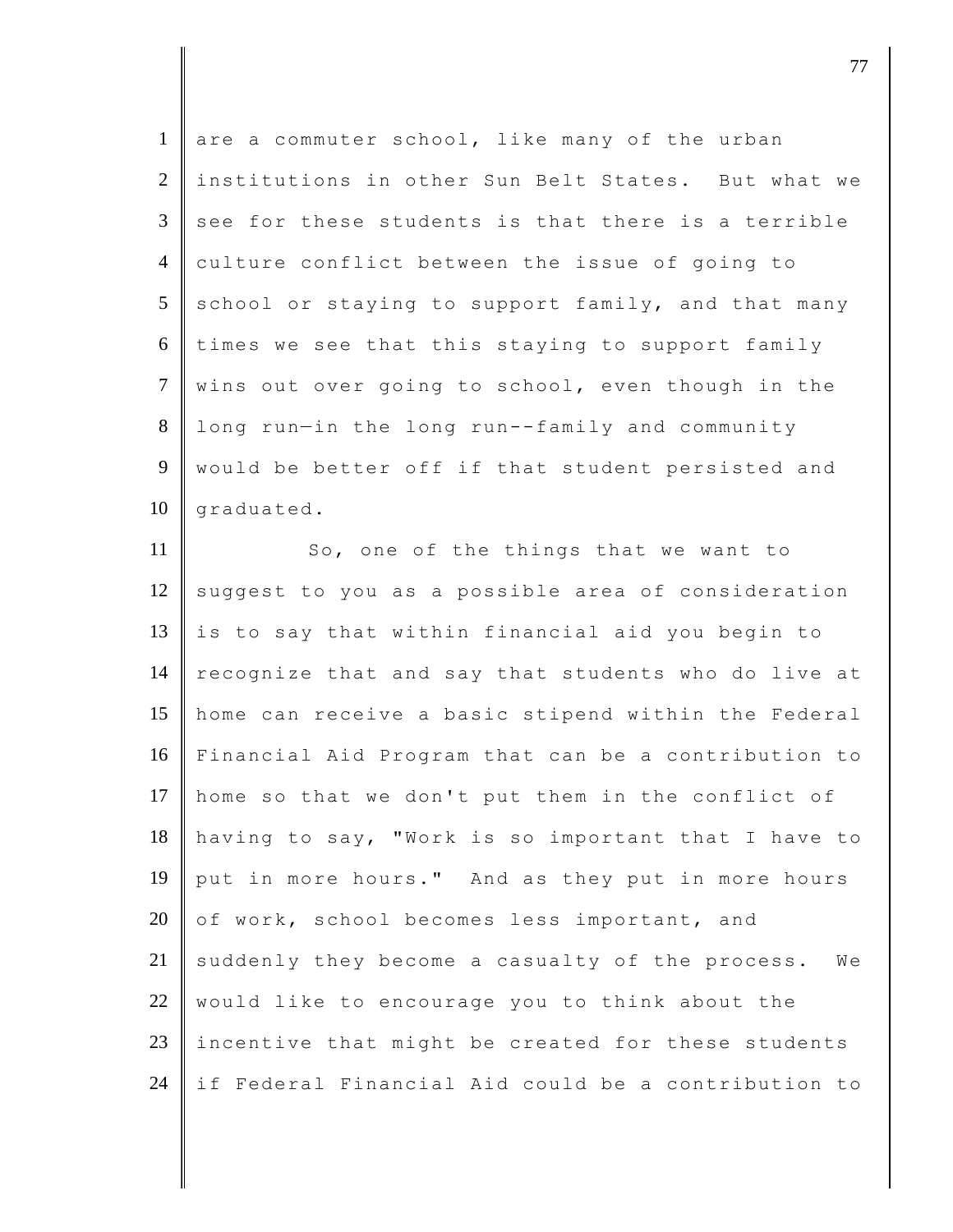1 family at home while they lived at home in order to 2 provide them the incentive to stay in school. One  $3$  suggestion for you.

4 The second is--or the third is one where,  $5$  again, this partnership between the federal 6 government and the state government which has 7 dramatically evolved since the early, I would say, 8 late sixties and early seventies, when it was very 9 clear that states took care of the education in a  $10$  general budget, the feds took care of financial 11 aid, and never the twain shall meet, well, now we 12 have a much different view. And we want to suggest 13  $\parallel$  to you that there are ways in which the feds might 14 be helpful in this, and let me begin with this 15 **concept:** 

16 Fundamentally, for all the conversations 17 that have been going on nationally about 18 performance budgeting in states, fundamentally they 19 are at the very, very small margin. And the state 20 funding methods for higher education have not 21 changed since the 1960s and are still fundamentally 22 premised upon the old research university model of 23 large freshman classes, increasingly smaller as you 24  $\,$  go towards the graduate level, and with the concept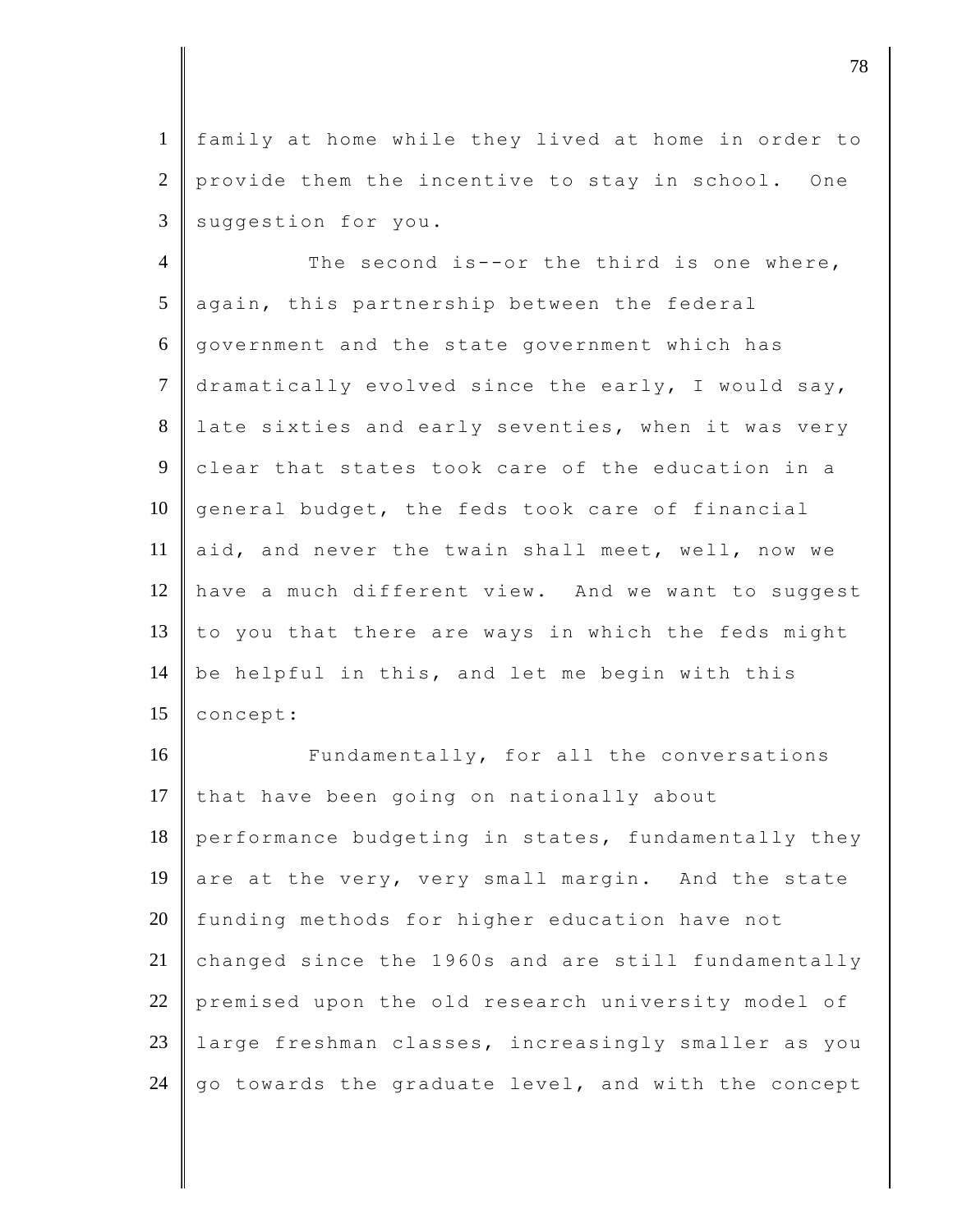| $\mathbf{1}$   | that we were willing to accept the losses that we   |
|----------------|-----------------------------------------------------|
| $\overline{2}$ | were going to have in the first two years. Except   |
| $\mathfrak{Z}$ | times have changed, and we now say we're no longer  |
| $\overline{4}$ | willing to accept the losses in the first two       |
| 5 <sup>5</sup> | years; and, indeed, economic conditions require us  |
| 6              | to say we need to do something very different with  |
| $\tau$         | low-income, with students of color, with            |
| 8              | underrepresented populations, and with older        |
| 9              | students in the interest of the national economy.   |
| 10             | So, if our fundamental practice hasn't              |
| 11             | changed, what we know we need to change is that to  |
| 12             | be successful with these students, whether they're  |
| 13             | older students, first-generation students, low-     |
| 14             | income students, we know we need to have smaller    |
| 15             | class sizes; they need to be more intrusive; they   |
| 16             | need to have a greater array of support services.   |
| 17             | And, indeed, it is likely that they will be more    |
| 18             | expensive in the first two years and less expensive |
| 19             | in the last two years, a flip of the old model.     |
| 20             | You can do for higher ed what you're                |
| 21             | starting to do for K-12. I saw in the paper today   |
| 22             | that the Secretary had announced his initiative to  |
| 23             | encourage states to begin moving towards a national |
| 24             | model in terms of standards for graduation by       |

djective terms of the contract of  $\overline{a}$  79  $\overline{a}$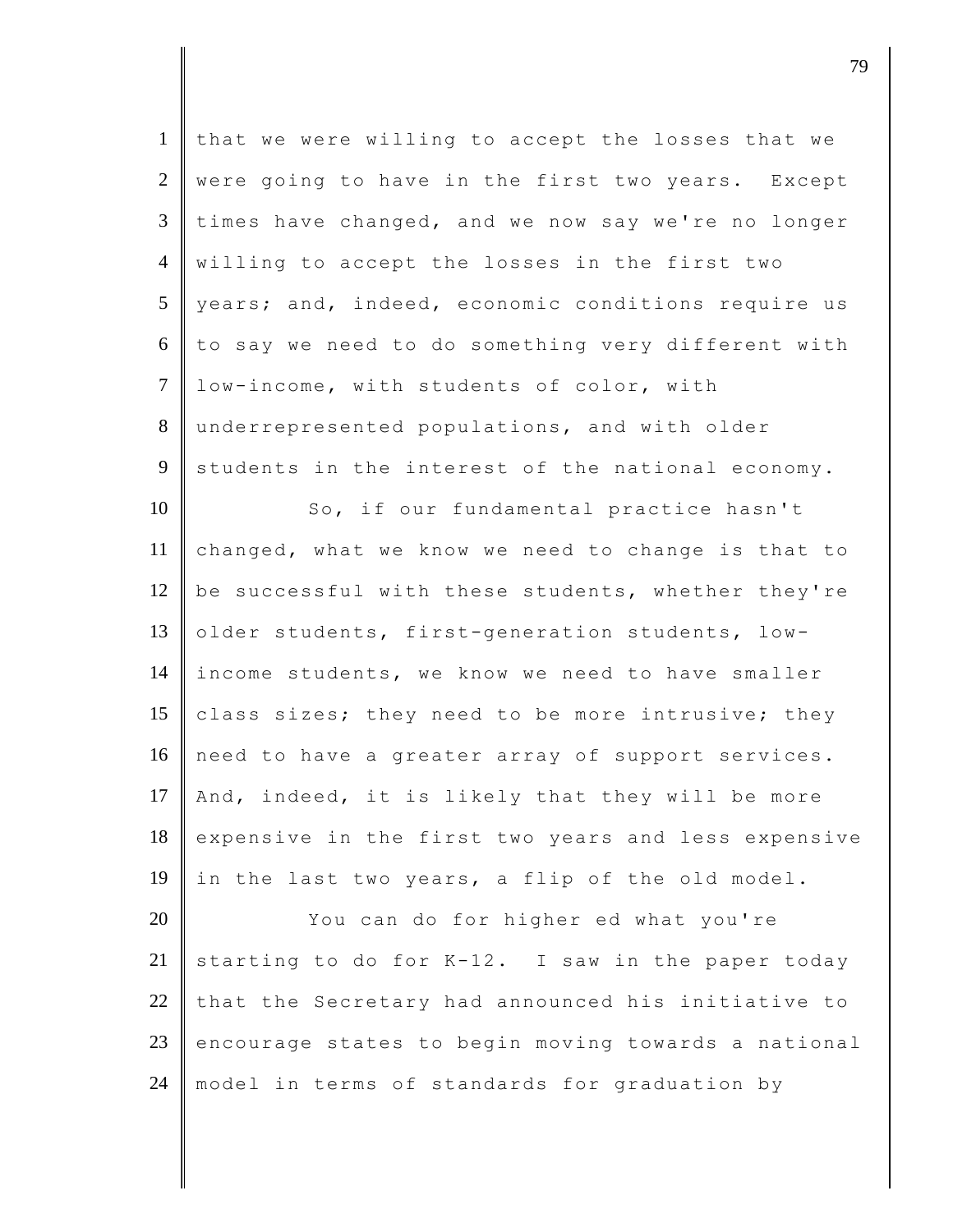| $\mathbf{1}$   | putting out fiscal incentives. In the same way you  |
|----------------|-----------------------------------------------------|
| $\overline{2}$ | can provide states fiscal incentives to encourage   |
| $\overline{3}$ | them to begin changing their funding models to put  |
| $\overline{4}$ | greater services and emphasis at the first two      |
| 5              | years in order to encourage the matriculation,      |
| 6              | retention, and graduation of the very populations   |
| $\overline{7}$ | you are most interested as an administration        |
| 8              | serving today. And so by providing grant            |
| 9              | opportunities to states that might help support     |
| 10             | initially these efforts for states to infuse more   |
| 11             | support in the first two years and begin to change  |
| 12             | the cycle that we are in, you could make a          |
| 13             | considerable contribution in the change effort that |
| 14             | we know you are committed to as an administration.  |
| 15             | I'll be pleased to respond to any                   |
| 16             | questions that you might have.                      |
| 17             | MR. BERGERON: Thank you. Thank you for              |
| 18             | also being one of our hosts.                        |
| 19             | MR. JORDAN: Oh, it's our pleasure.                  |
| 20             | MR. BERGERON: As I said, if you weren't             |
| 21             | here at the beginning, I commented, ever since I    |
| 22             | started being involved in the campus crime          |
| 23             | statistics, this has been one of these unique       |
| 24             | campuses that we have dealt with from that          |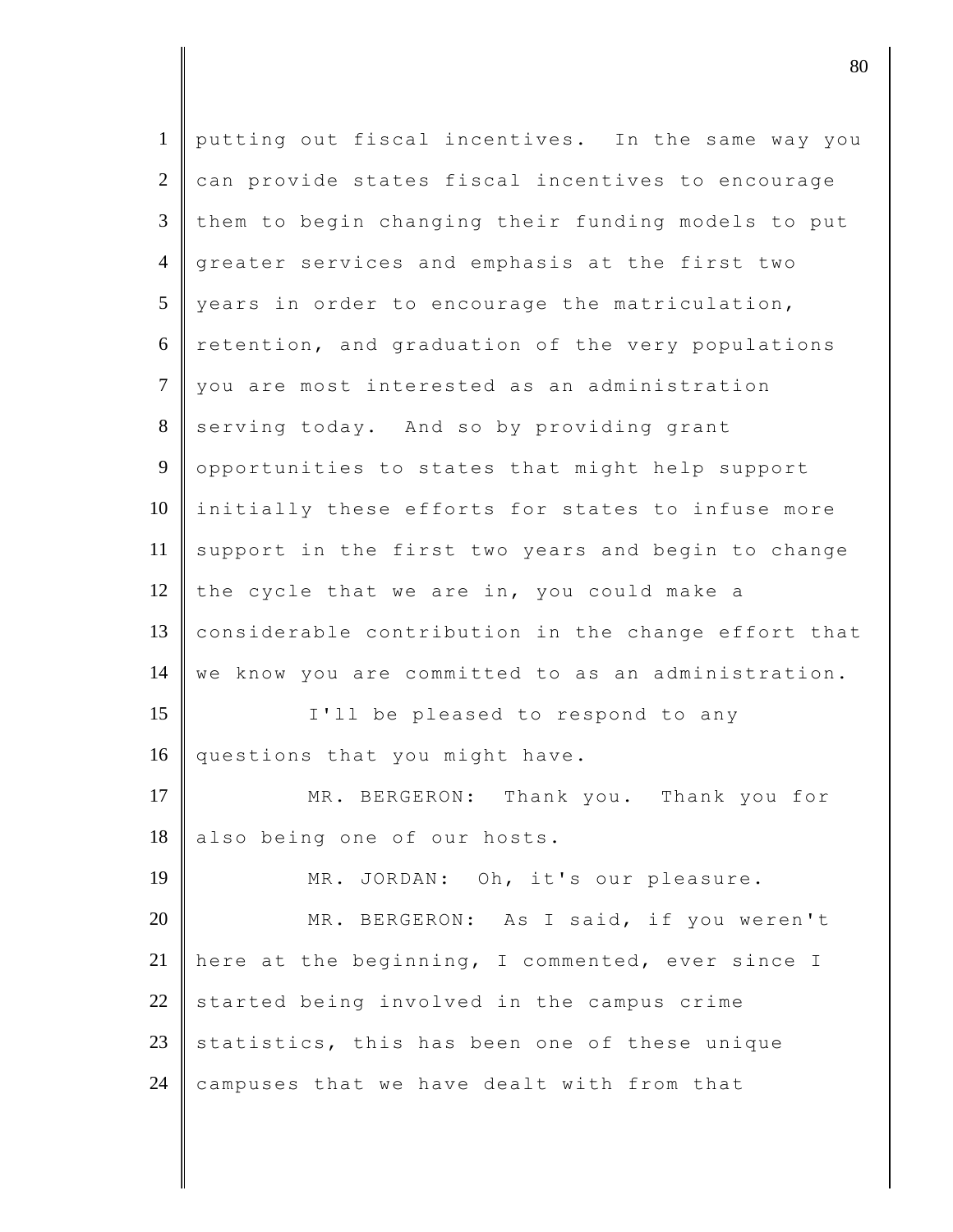| $\mathbf{1}$   | perspective, and so I've always found it an        |
|----------------|----------------------------------------------------|
| $\mathbf{2}$   | interesting and dynamic kind of learning           |
| 3              | environment where you have community colleges--a   |
| $\overline{4}$ | community college, an urban four-year, and then a  |
| 5              | broader, more research-oriented institution all    |
| 6              | sharing space. It's an important lesson to us all  |
| $\overline{7}$ | $about--$                                          |
| 8              | MR. JORDAN: And you might be interested            |
| 9              | to know, I mean, along that fact--I mean, it is    |
| 10             | fascinating. We will tell you from an              |
| 11             | administrative standpoint it's a nightmare; from   |
| 12             | the students' standpoint it works great. But we    |
| 13             | have about 250 general classroom spaces on this    |
| 14             | campus. If you take out the first hour in the      |
| 15             | morning, the 8:00 to 9:00 hour, and you take out   |
| 16             | the 9:00 to 10:00 at night, we have a 98 percent   |
| 17             | utilization against those 250 classrooms the rest  |
| 18             | of the day. There is not a more efficiently used   |
| 19             | campus in the country, I would probably suspect in |
| 20             | the world, than this campus right here. It is an   |
| 21             | interesting model.                                 |
| 22             | MR. BERGERON: It is an interesting model           |
| 23             | and yes, I can understand that it is very          |
| 24             | administratively complicated. But it is one of     |
|                |                                                    |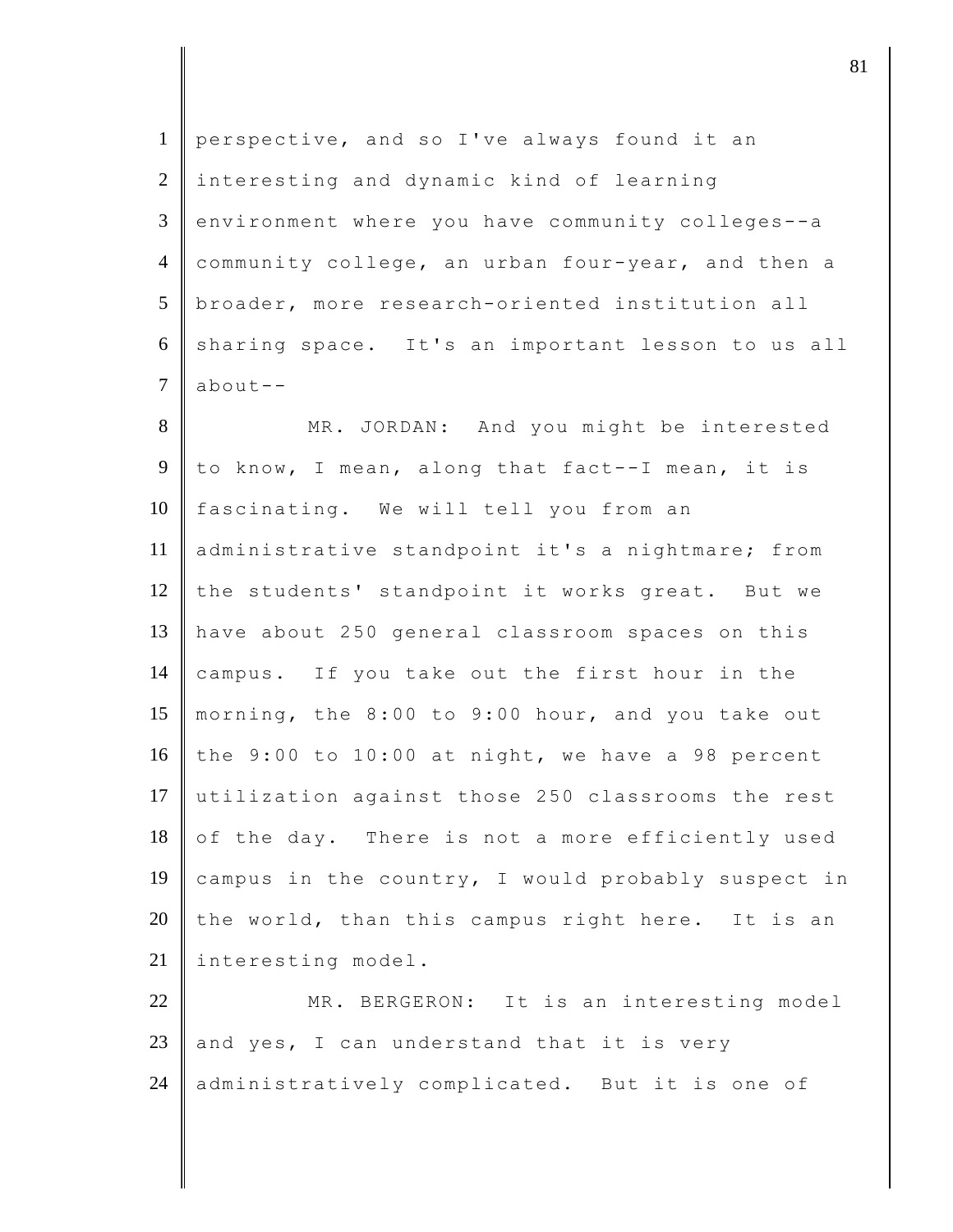1 these things that does help address issues of 2 costs, particularly. 3 MR. JORDAN: Yeah. 4 MR. BERGERON: By the efficiencies that  $5 \parallel$  you are able to realize. 6 I'm intrigued by your comments around 7 state funding formulas and how we might leverage 8 that. I'll have to think about it some more to see 9 how that might play out, and we may be back in 10 touch around that issue. I do agree with you 11 | that--you know, I grew up in the seventies and was 12 at a large state university where I saw firsthand 13 the willingness or the acceptance of loss of 14 students. 15 MR. JORDAN: Right. 16 MR. BERGERON: And that was not just 17 unique to the institution that I attended and 18 worked for, for a short while. I think that that's 19 one of the things that we recognized, you know, as 20  $\parallel$  not an appropriate approach. And it really is an 21 area where there is a need for fundamental change. 22 MR. JORDAN: And, quite frankly, I mean,  $23$  we know enough about attendance patterns of these 24 very populations we're talking about to know that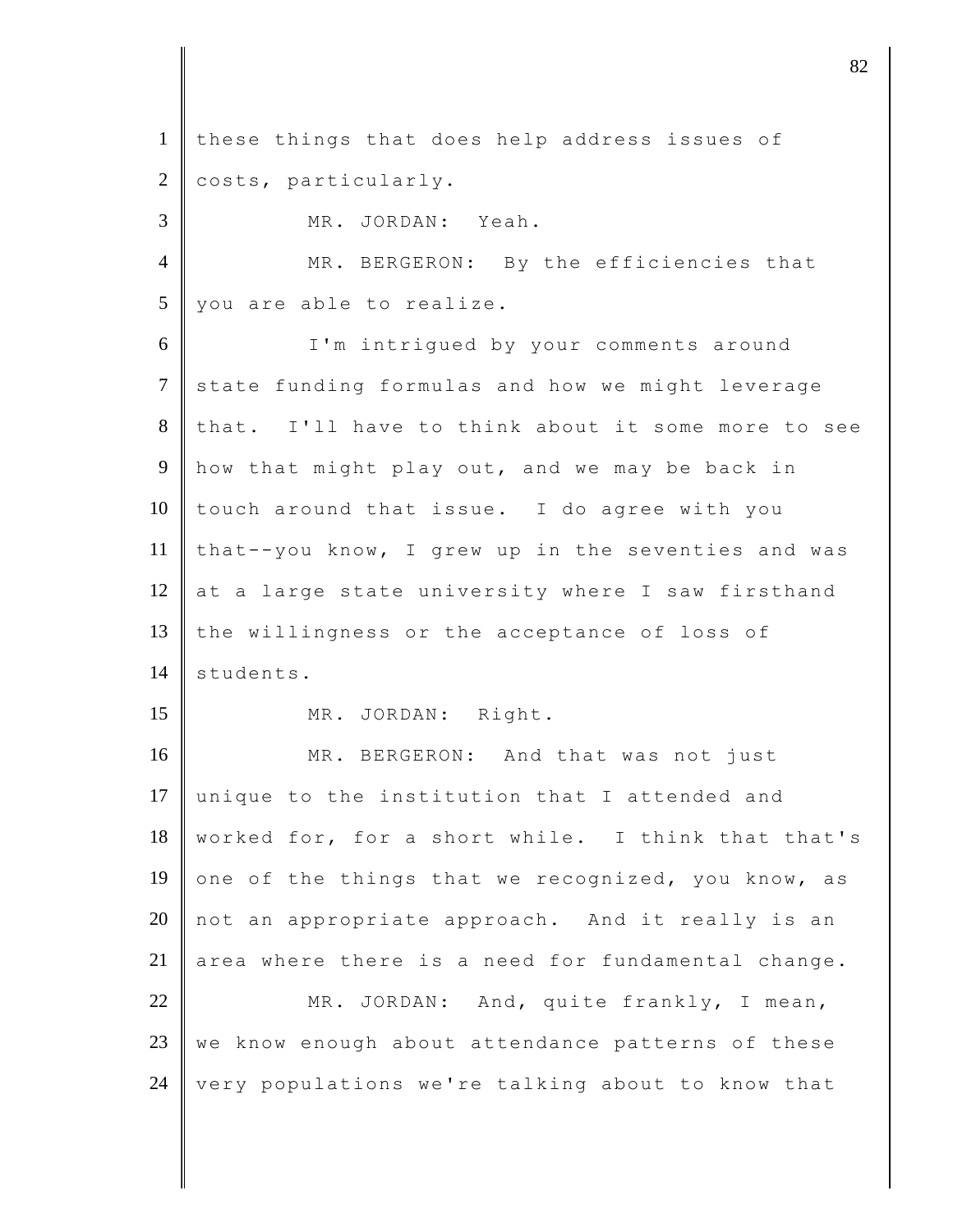| $\mathbf{1}$   | they are much more likely to begin in a community  |
|----------------|----------------------------------------------------|
| $\mathfrak{2}$ | college, not in a research university. If they     |
| 3              | matriculate, they're much more likely to           |
| $\overline{4}$ | matriculate on to a regional comprehensive         |
| 5              | institution in the long run than in the research   |
| 6              | universities.                                      |
| $\overline{7}$ | So, it's not that one model is right or wrong,     |
| $8\,$          | but I'm suggesting that perhaps what we need to do |
| 9              | is think about maybe there are different models    |
| 10             | depending upon what it is we're trying to          |
| 11             | accomplish.                                        |
| 12             | MR. BERGERON: Correct. Yes.                        |
| 13             | MS. SMITH: I have a question about at the          |
| 14             | very beginning where you were dovetailing from     |
| 15             | Louis, who I guess works here as well--            |
| 16             | MR. JORDAN: Right.                                 |
| 17             | SMITH: --about being--and he made a<br>MS.         |
| 18             | comment about you're top 100 in the country in     |
| 19             | terms of serving Latino students. Is that in that  |
| 20             | report that you're going to hand us, or is that a  |
| 21             | different statistic from somewhere else?           |
| 22             | MR. JORDAN: Well, I don't--                        |
| 23             | SPEAKER: Hispanic Outlook.                         |
|                |                                                    |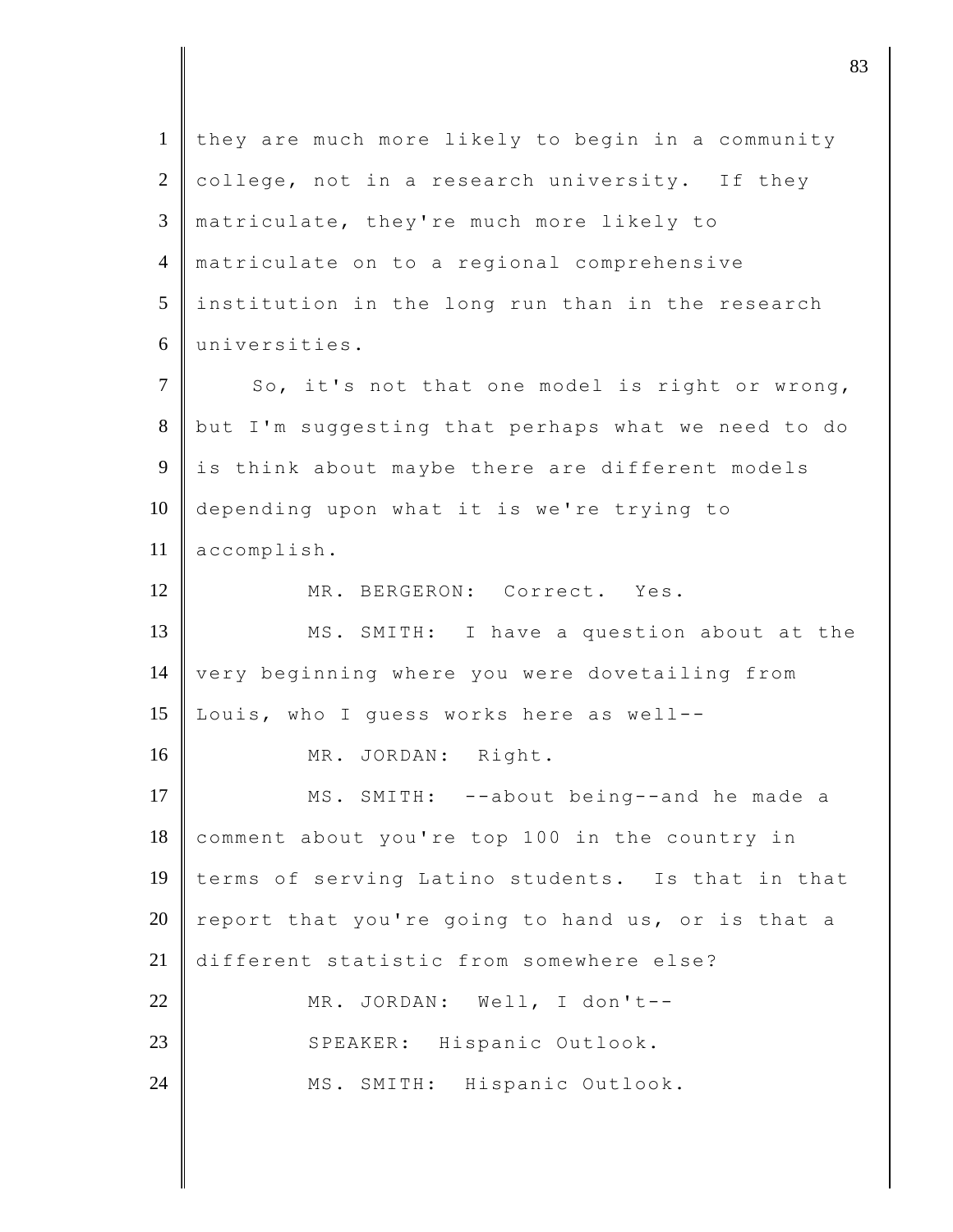1 MR. JORDAN: Yeah, that came from his 2 Hispanic Outlook. And, again, I think it's one of 3 the things about the misnomers or the--one of the 4 problems you have when you say, okay, you become 5 Hispanic-serving when you're 25 percent. But, 6 unfortunately, so many of those institutions are 7 very small institutions.

8 || In Colorado, we're the largest in terms of 9 numbers, minority-serving, four-year institution in 10 the State of Colorado. We have more students of 11 color than the University of Colorado at Boulder 12 and Colorado State combined, and yet we're only 13 13 percent of our enrollment when 20 percent of the 14 population of this region are of Latino heritage. 15 | And you begin to say, "Well, if you can't solve 16 that problem in your largest institutions, you will 17 not solve it through a bunch of very small 18 institutions out in rural areas." 19 MS. SMITH: Right. 20 MR. BERGERON: Right. 21 | MR. JORDAN: Because, again, those students are 22 much more likely to live at home, so you've got to 23 do it through more urban organized institutions. 24 MR. BERGERON: And I was interested in

djective terms of  $\overline{84}$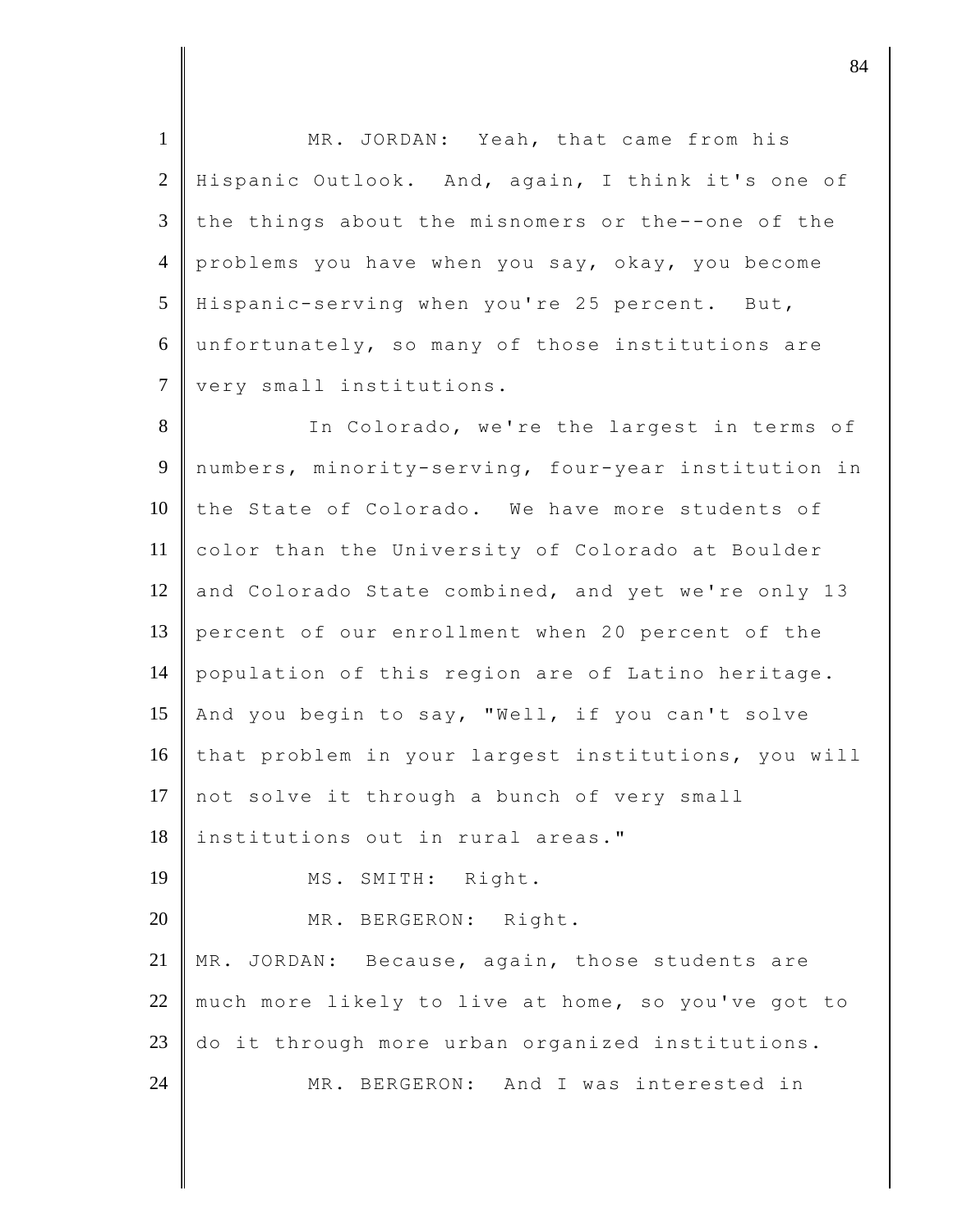1 your thought around this contribution for home. 2 And we've talked about it at the federal level in 3 terms of the need analysis changes for, you know, 4 as long as I've been doing this, and that's years.  $5 \parallel$  I hate to--6 MR. JORDAN: Don't give away your age now. 7 MR. BERGERON: I know. I hate to admit 8 it, except there are enough people in this room who 9 know how long I've been doing this. 10 And one of the concepts we've talked about--and 11 maybe you could comment on it--is not just a 12 recognition in the cost of attendance because, you 13 know, people can get an allowance to live at home 14 that's part of their cost of attendance, but some 15 notion that we could allow the expected family 16 contribution, or whatever it is called in the 17 future, to go negative so that, you know, it  $18$  recognizes the students who are contributing to the 19 fiscal support of the family through their wages  $20$  and their earnings and not be taxed for that in the 21 need analysis process. 22 MR. JORDAN: I mean, I think that could be 23  $\parallel$  a very constructive way to approach it, as you're

24 | well aware. I mean, we're really talking about a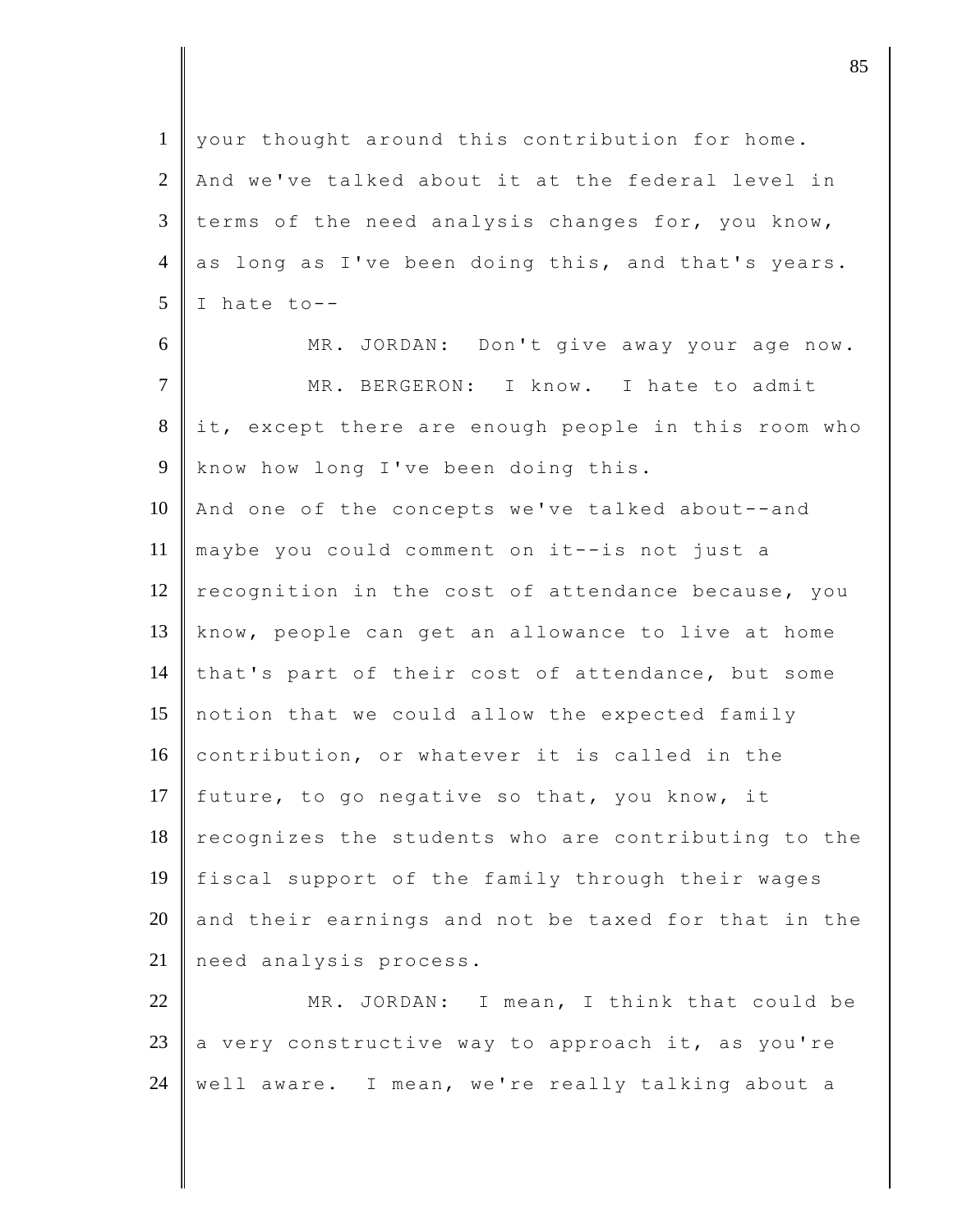| $\mathbf{1}$   | cultural barrier and how do you break down a        |
|----------------|-----------------------------------------------------|
| $\overline{2}$ | cultural barrier.                                   |
| 3              | MR. BERGERON: And it's not just in the              |
| $\overline{4}$ | Latino culture. I mean, it's in many of our--in     |
| 5              | many low-income communities there is this. You      |
| 6              | know, I'm French Canadian by background, so go      |
| $\tau$         | fiqure. You know, there was this concept, even in   |
| 8              | my family, which is that you contributed to the     |
| 9              | family.                                             |
| 10             | MR. JORDAN: Right.                                  |
| 11             | MR. BERGERON: And--financially. And, you            |
| 12             | started working at 14 or 15 and worked full time in |
| 13             | addition to going to high school--                  |
| 14             | MR. JORDAN: Right.                                  |
| 15             | MR. BERGERON: --in order to give money              |
| 16             | back to the family. And so, it is not just in the   |
| 17             | Latino culture. And I do think it is something      |
| 18             | that is in need of addressing.                      |
| 19             | JORDAN: I would really hope that it<br>MR.          |
| 20             | would be possible to do that. I think--because      |
| 21             | really--I mean, I think we could set up some very   |
| 22             | interesting analyses to begin to look at it if--you |
| 23             | know, what was the retention rate or the dropout    |
| 24             | rate prior to implementation of a policy like that, |

discrete the set of  $\sim$  86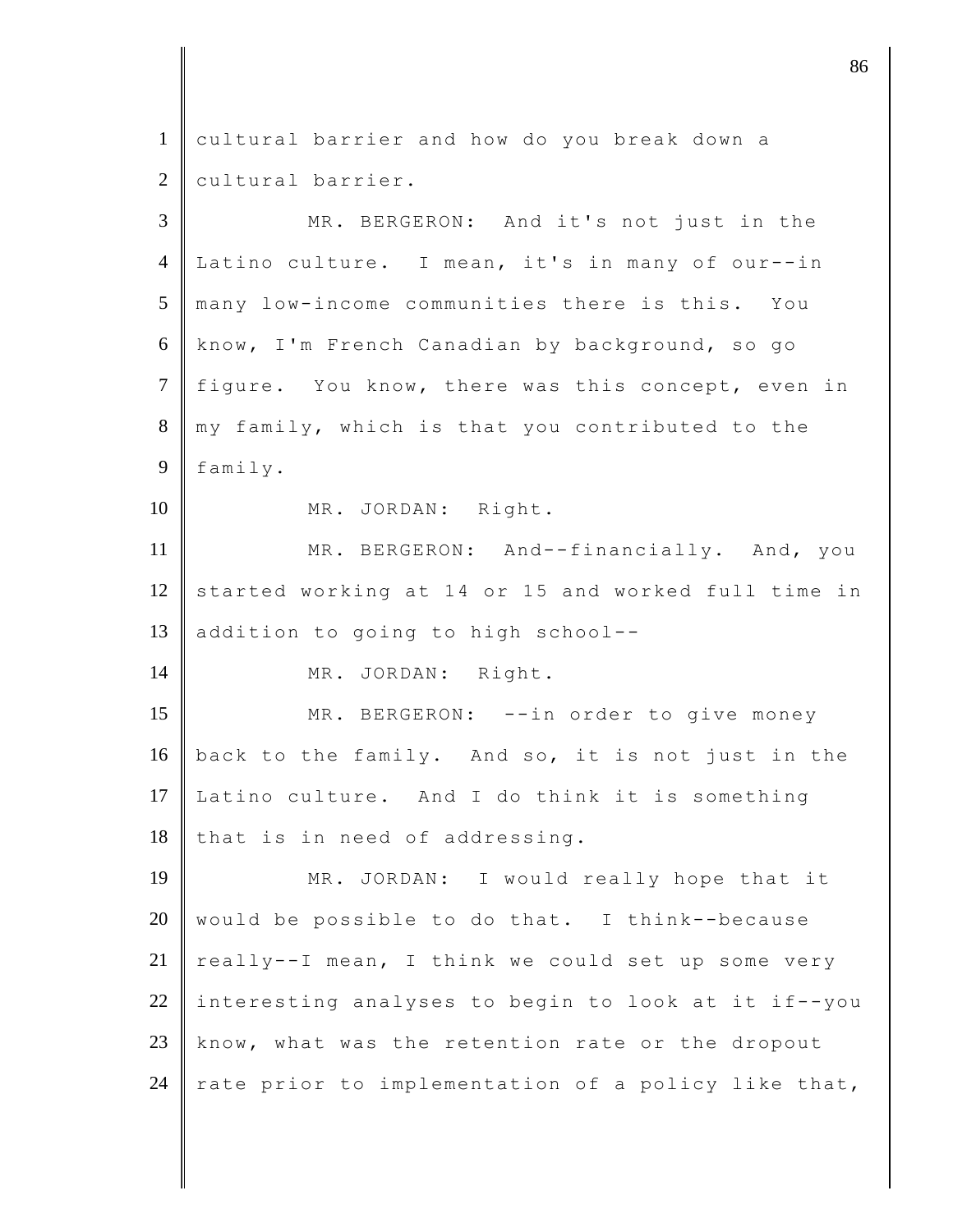1 and we could really test its ability to see if it 2 made a marked difference on retention in the first  $3$  two years. 4 MR. BERGERON: And we're talking about 5 reinventing our Experimental Sites Initiative. 6 MR. JORDAN: Yeah. 7 MR. BERGERON: And, I mean, there may be a 8 great experiment here. 9 MR. JORDAN: Volunteer right here. 10 MR. BERGERON: I hear great experiment 11 come--you know, I'll have to spend--12 MS. SMITH: To come before our FAFSA thing 13 tomorrow, our FAFSA forum. 14 | MR. BERGERON: It's a FAFSA thing tomorrow 15 for sure, but also I think that there are some room 16 for maybe doing some experimentation around that. 17 MR. JORDAN: Yeah. 18 MR. BERGERON: That's a great idea. 19 MR. JORDAN: Right, great. 20 MR. BERGERON: Excellent. 21 MR. JORDAN: Thank you so much for being 22 here. We really do appreciate it. 23 MR. BERGERON: Thank you. 24 MS. SMITH: Thank you for having us.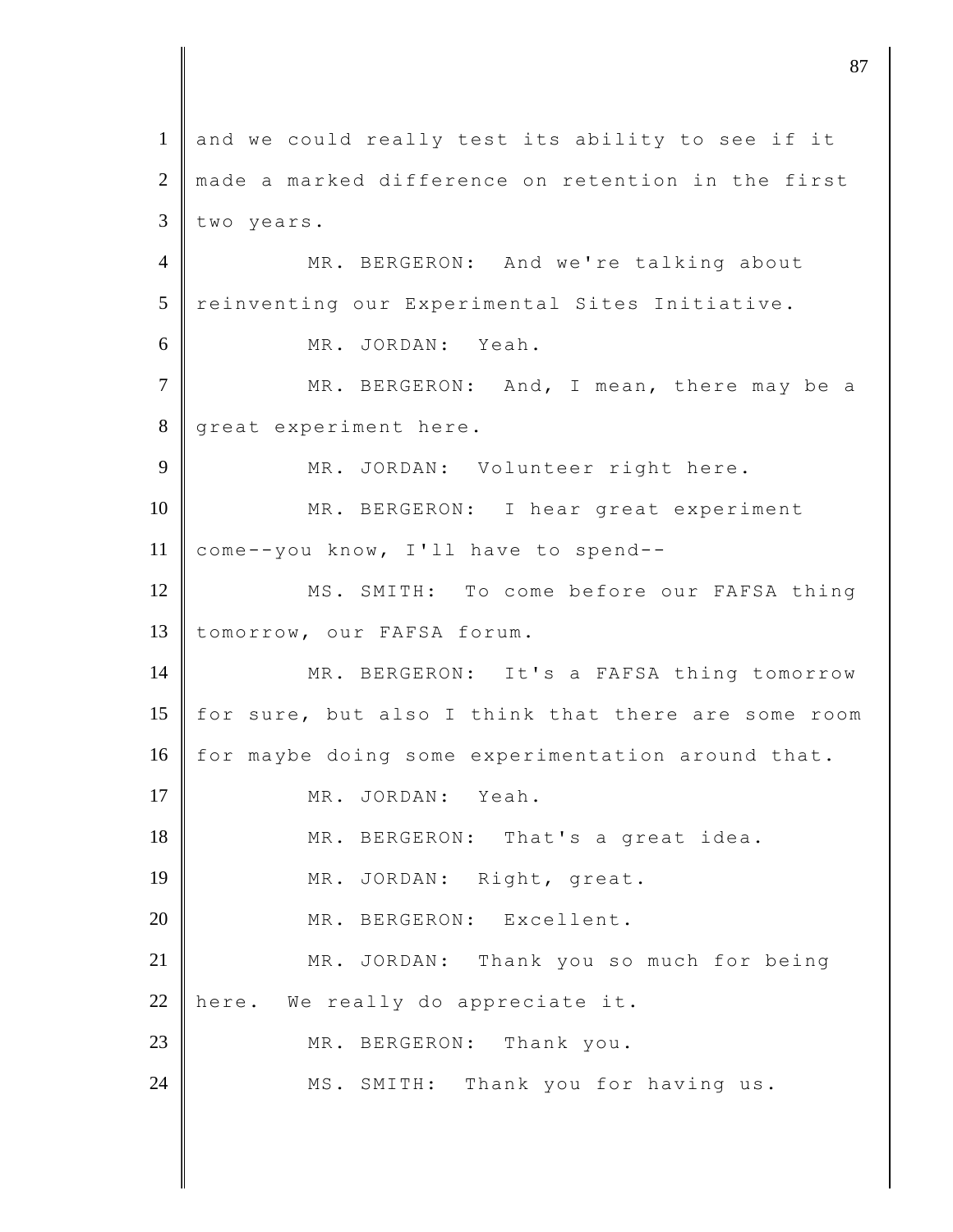| $\mathbf{1}$   | MR. JORDAN: Yeah.                                    |
|----------------|------------------------------------------------------|
| $\overline{2}$ | MR. BERGERON: We were scheduled to have a            |
| $\mathfrak{Z}$ | break, but we're not going to do that because I      |
| $\overline{4}$ | have a student in the room, Andrea Davis, who we     |
| 5              | are--wanted to get to before our break.              |
| 6              | Hi, Andrea. Thank you for being patient              |
| $\overline{7}$ | with us.                                             |
| 8              | MS. DAVIS: Oh, thank you so much for                 |
| 9              | having me. I appreciate it.                          |
| 10             | I go to University of Phoenix, and the               |
| 11             | alumni representative, Evelyn Hanson, invited me     |
| 12             | here today to basically put a face to financial      |
| 13             | aid.                                                 |
| 14             | I am a 33-year-old mother of five                    |
| 15             | children, doing the best I can to raise them.<br>And |
| 16             | I had a dream in second grade to become an           |
| 17             | elementary school teacher from my second grade       |
| 18             | teacher. And it has been an inspiration in me that   |
| 19             | has been growing ever since I was eight years old,   |
| 20             | knowing that I would one day accomplish it.<br>If it |
| 21             | was not for the financial aid the University of      |
| 22             | Phoenix helped me to achieve, I would not be able    |
| 23             | to work towards that goal.                           |
| 24             | I am currently starting my second year at            |
|                |                                                      |

djective the set of  $\sim$  88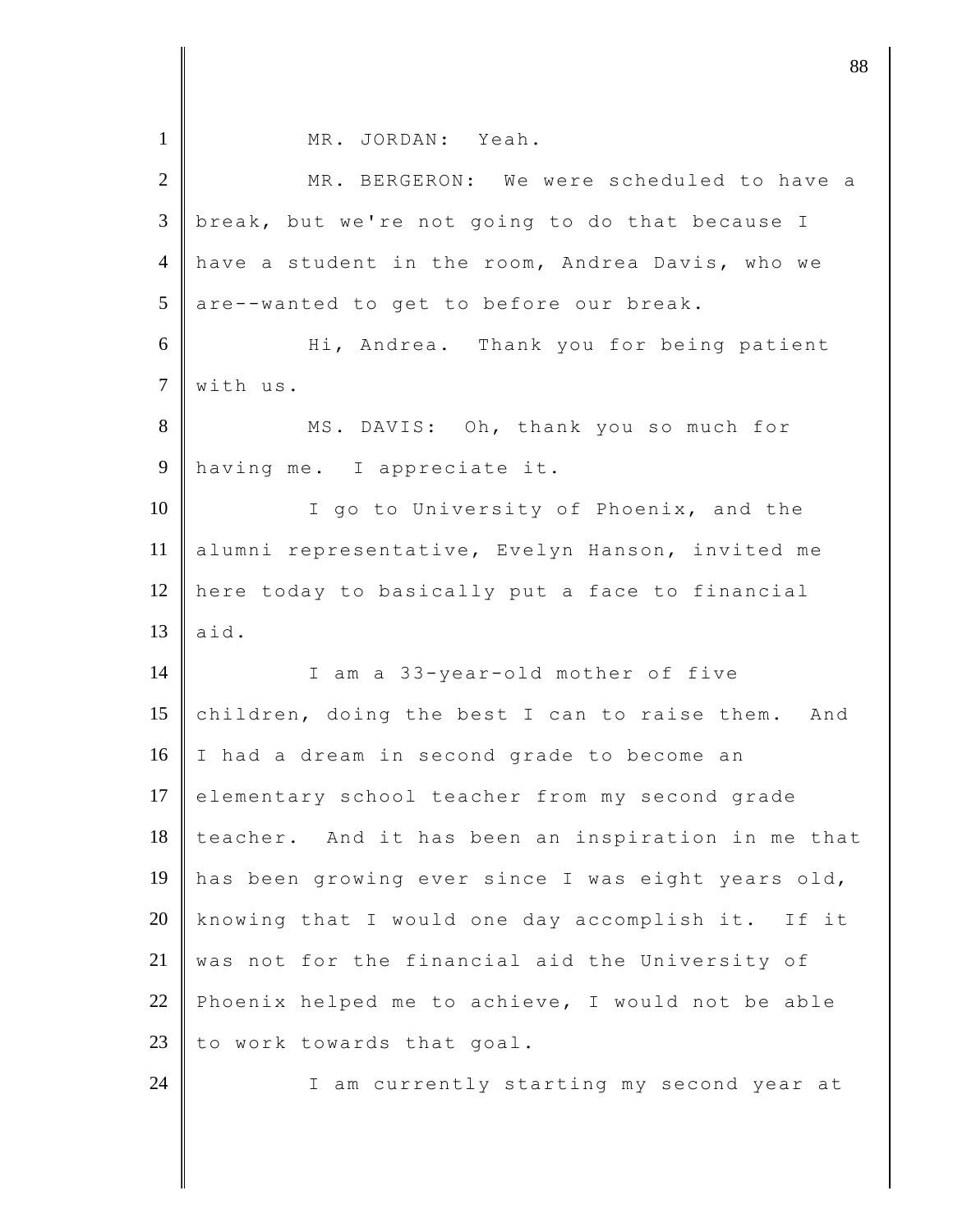University of Phoenix in the Elementary Education 2 Program. My children attend school at the School District 50 that a representative spoke not too long ago about. And, again, I just would impress upon you the importance of financial aid.

6 I am a full financial aid student. I have 7 no out-of-pocket expenses at all right now. And if  $8$  it wasn't for that, I could not be a student; I 9 could not be achieving my goals; I could not be an 10 inspiration to my children or my family, who four 11 members of my family so far have also participated 12 in University of Phoenix as well because of this 13 financial aid program. And it has been a wonderful 14 opportunity for me and for my children to see me 15 achieve the goals, and they are now inspired to 16 achieve their goals as well. And for you to 17 understand that and to see that through financial  $18$  aid I can accomplish these goals is a miraculous  $19$  thing. 20 MR. BERGERON: Thank you. 21 | MS. DAVIS: Thank you for your time. 22 MR. BERGERON: Any questions? 23 MS. DAVIS: Do you have any questions? 24 Thank you.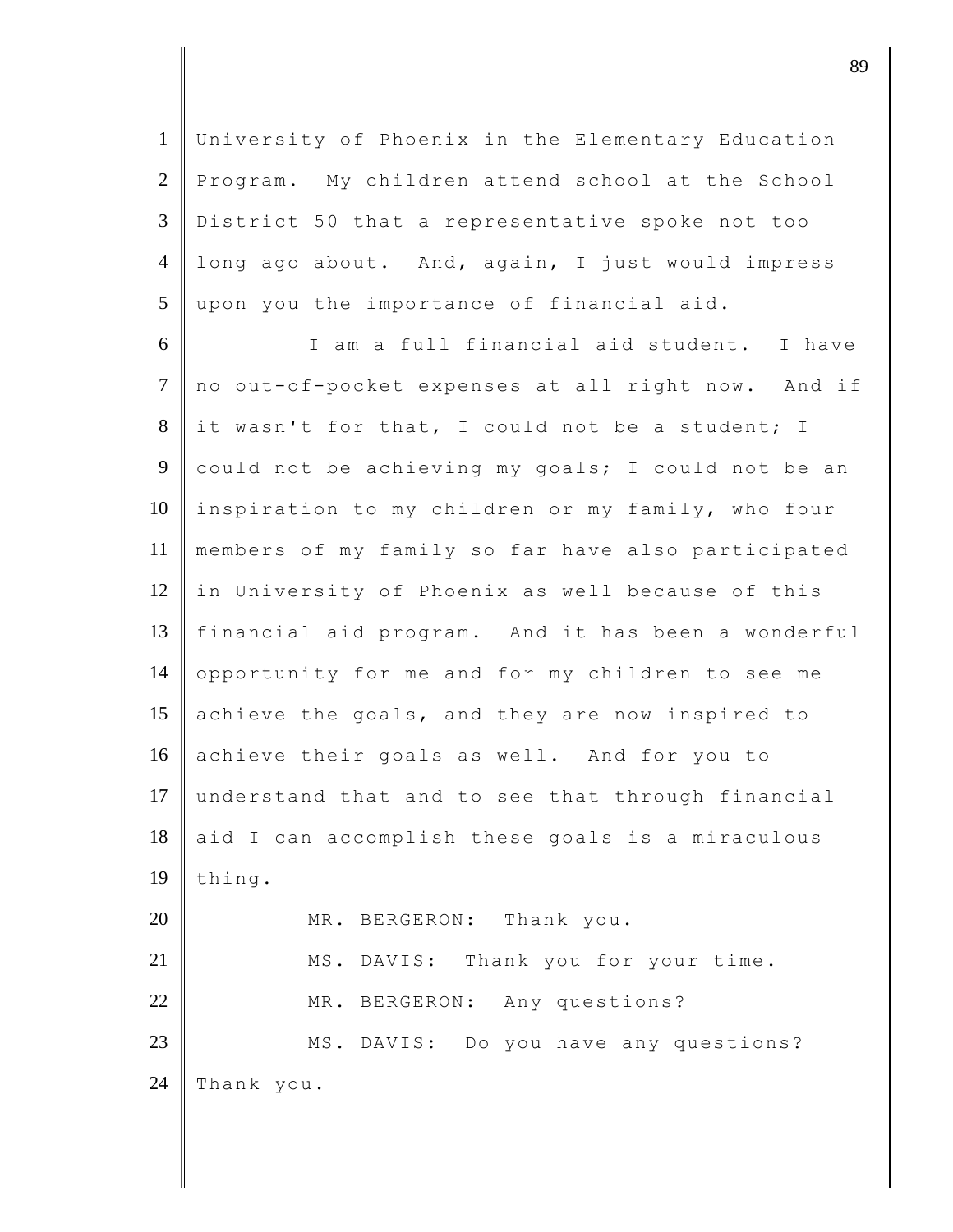| $\mathbf{1}$   | MS. WANNER: Are you able to go full time?           |
|----------------|-----------------------------------------------------|
| $\overline{2}$ | MS. DAVIS: I am able to go full time.               |
| 3              | With the schedule the University of Phoenix allows, |
| $\overline{4}$ | I am able to attend once a week for four hours in   |
| 5              | the evening so I can maintain my family and school  |
| 6              | and career all at the same time, and help my mom    |
| $\tau$         | with my grandmother in that, as well.               |
| 8              | MR. BERGERON: Thank you.                            |
| 9              | MS. DAVIS: Thank you very much for your             |
| 10             | time.                                               |
| 11             | MR. BERGERON: Okay. We're going to take             |
| 12             | a 10-minute break and reconvene at 5 minutes to     |
| 13             | 11:00. Thank you.                                   |
| 14             | [Brief recess.]                                     |
| 15             | MR. BERGERON: We are going to go ahead              |
| 16             | and reconvene, although I suspect it may not be for |
| 17             | that long. We do have two more individuals who      |
| 18             | have signed up to speak to us this morning.<br>The  |
| 19             | first is Andrew Parmentier. The second one is       |
| 20             | intending to be here just before the noon hour.     |
| 21             | So, if Andrew could come forward.                   |
| 22             | MS. SMITH: You're not speaking?                     |
| 23             | MR. BERGERON: Not speaking? Okay. Okay,             |
| 24             | Andrew's not--they're not speaking. So, the only    |
|                |                                                     |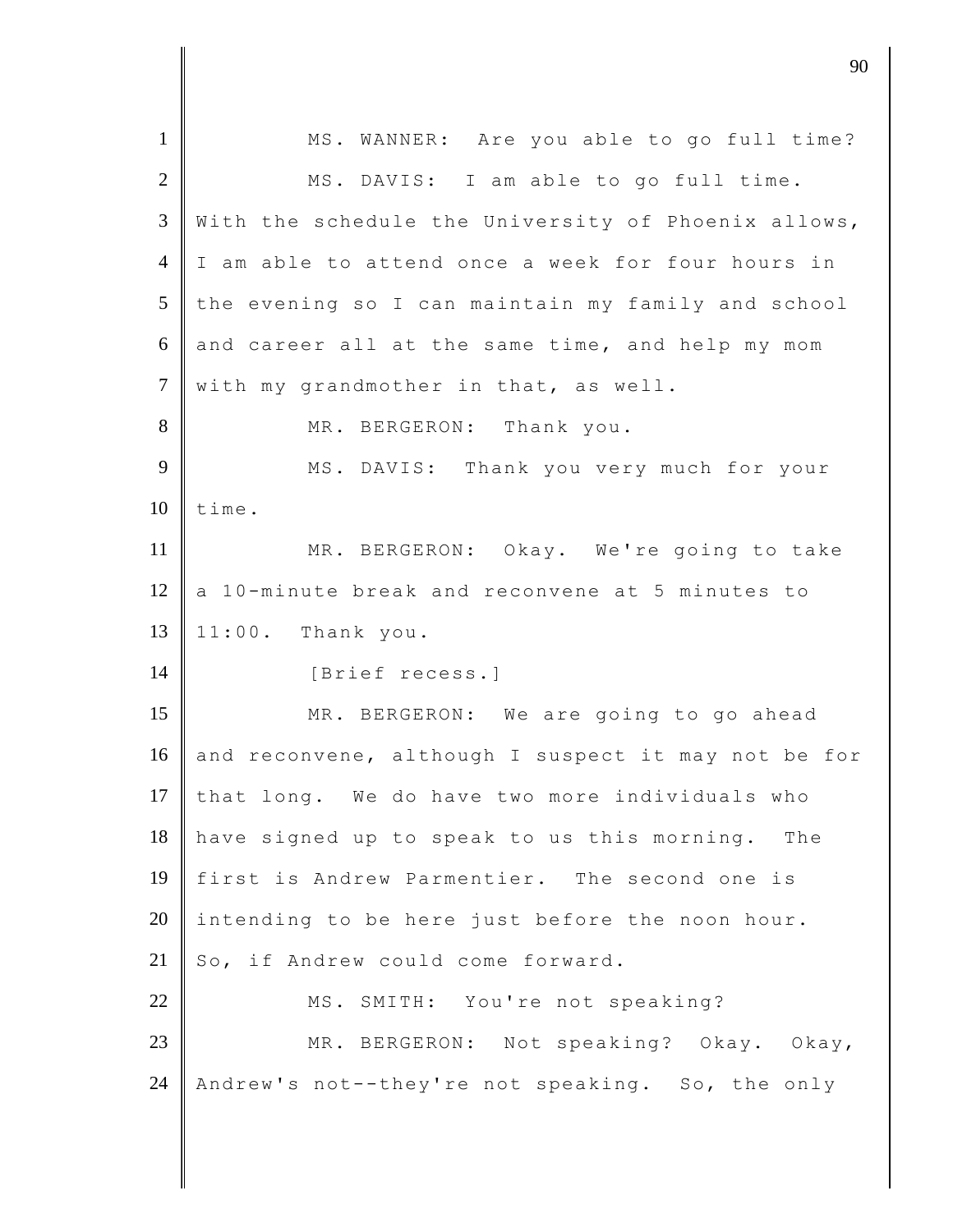1 other person we have signed up for this morning is 2 Natalie Williams, and she's not signed up until  $3 \parallel$  just--oh, she's here. Oh, excellent, thank you. 4 MS. SMITH: Great. 5 MR. BERGERON: Good morning, Natalie. 6 MS. WILLIAMS: Hi. How are you this 7 morning? 8 MR. BERGERON: Good. Good to see you. 9 MS. WILLIAMS: Good to see you. 10 Hi, my name is Natalie Williams. I'm the President 11 for Westwood College, and I just want to thank you 12 for the opportunity to testify today. 13 Westwood College serves a very diverse 14 student population. Many of our students are first 15 generation students, working adults, and are single 16 parents. We take great pride in producing life-17 long learners, and that's why I'd like to present 18 today my viewpoint in regards to the challenges I 19 face or some of my students face. 20 **I** It is the Title IV program that allows 21 many of these students to advance their careers. 22 You heard that previously today in testimony. 23 Satisfactory academic progress. I agree  $24$  with the previous statements made today. Westwood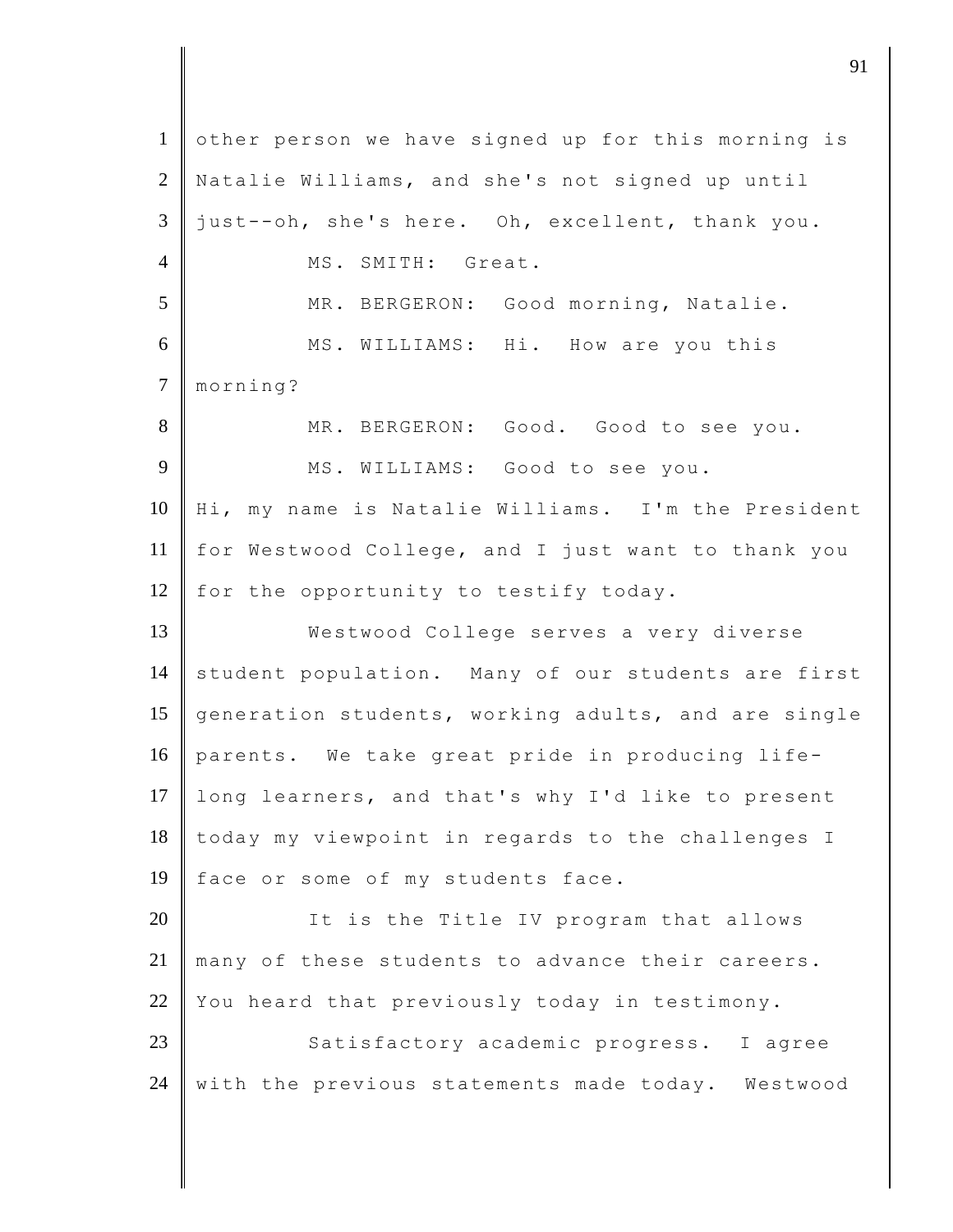1 College assesses satisfactory academic progress  $2$  every term. Not only do we want to ensure  $3 \parallel$  compliance with Title IV, we also want to ensure 4 the success of our students.

5 On the issue of GEDs, Westwood College has 6 entrance exam and assessment, and we offer college 7 prep courses for those students that may need 8 additional assistance. Not only do we offer 9 college prep courses, but we offer additional  $10$  support services, such as a personal inside track 11 coach, to help them not only with their academic 12  $\parallel$  issues, but also challenges that we face as we go 13 to school.

14 I also went to school when I had a family, a 15 son, and trying to advance my career and obtain the 16 certificates and degrees needed in the workforce. 17 And it can be challenging because you're dealing 18 not only with school issues, but also with family 19 issues. So, Westwood College would like to provide 20 additional support, so we want to ensure not only 21 that our students are prepared academically, but we  $22$  also want to ensure that they are prepared with  $23$  other outside issues in terms of completing their  $24$  education.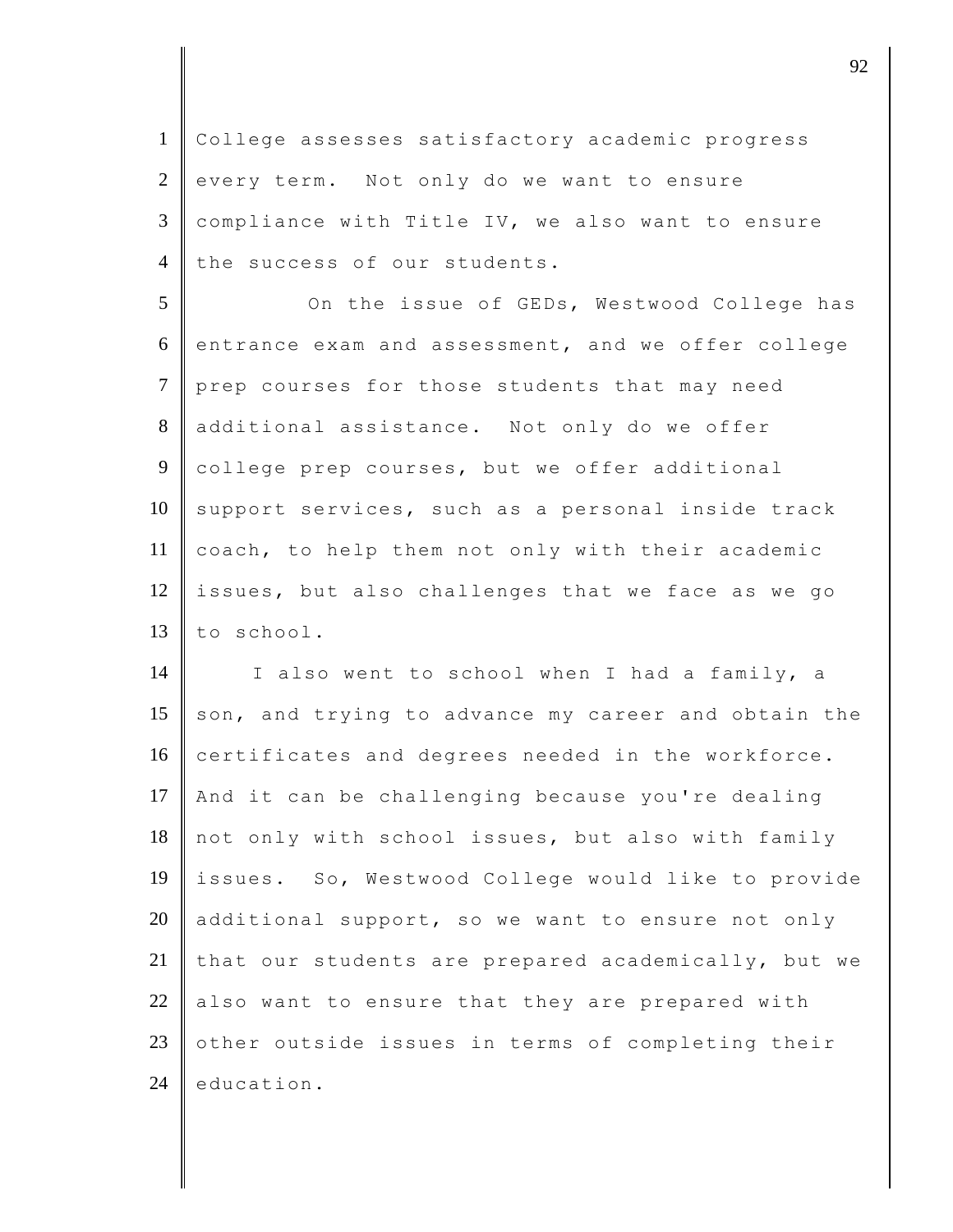1 On the issue of incentive compensation, 2 provide institutions with clear and concise rule  $3$  and quidance, and we'll follow them. 4 On the issue of credit hours, as mentioned 5 previously, accrediting bodies regularly review  $6$  credit hours for compliance. 7 | In terms of gainful employment, pending  $8$  the accrediting body, institutions are held 9 accountable to employment standards. As stated by 10 Charles, many institutions are involved in 11 comprehensive strategies to track students from 12 graduation and oftentimes prior to graduation into 13 the workforce. 14 In December, Westwood College--the 15 students at Westwood College participated in the 16 Democratic National Convention. This opportunity 17 allowed our students to gain applicable 18 opportunities in the field, as you heard 19 individuals testify today that you need the 20 | applicable side as well as the theory side. 21 We also offer alumni training programs at 22 no cost to the students, which allows them to stay 23 current in their workforce. We also participate in 24 program advisory committees in which employers come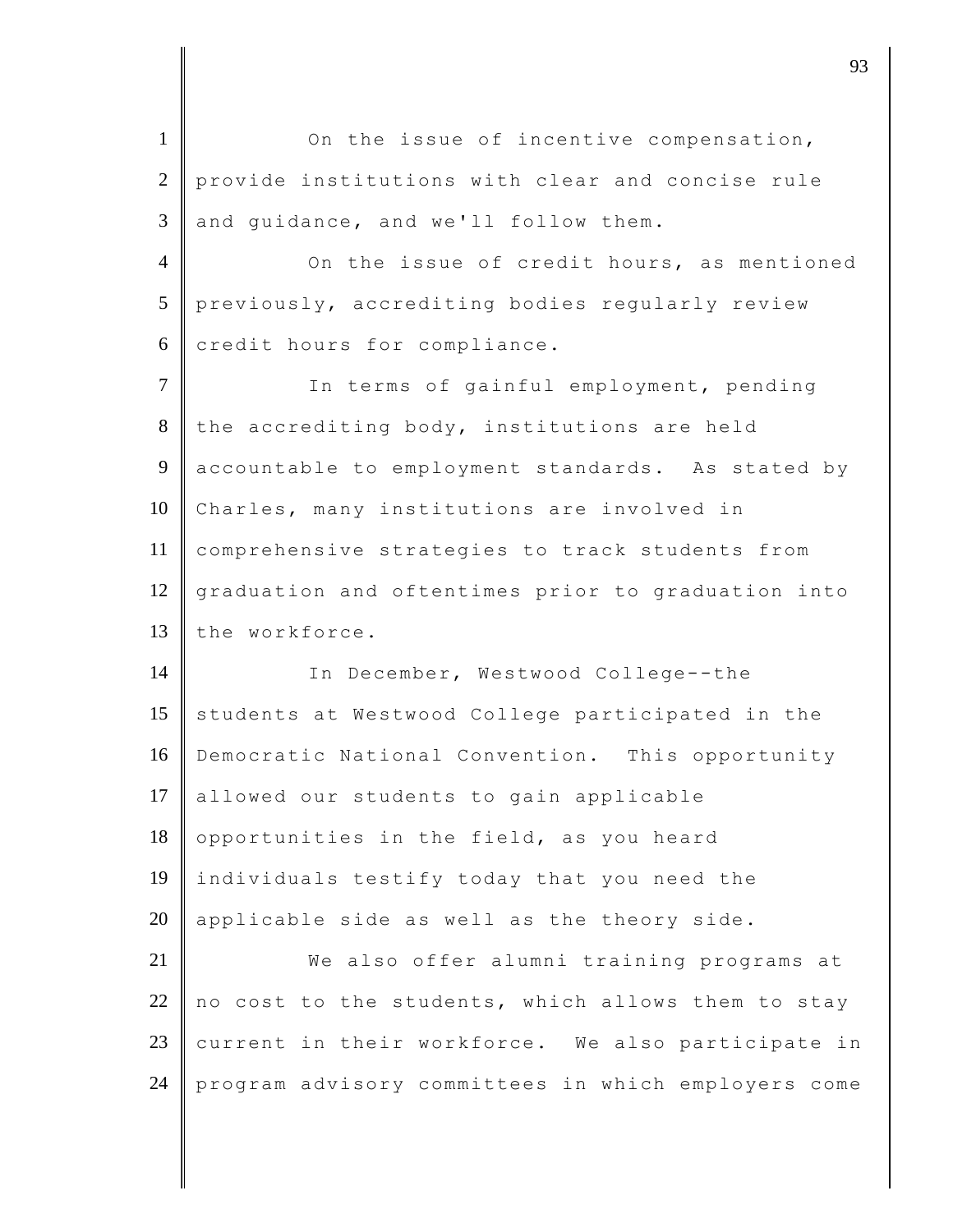1 in to provide us feedback on the curriculum and the  $2$  standard--and the industry standards.

3 In conclusion, I just want to say we need 4 to make it as easy as possible for our students to 5 access not only Title IV programs, but programs  $6$  that assist them through their education to develop 7 and to advance their careers.

8 MR. BERGERON: Thank you. 9 We currently require satisfactory academic progress  $10$  to be assessed once a year. You do it once a term. 11 Do you think that should be the standard practice? 12 MS. WILLIAMS: For Westwood College, once  $13$  a term it works good because we have five terms in 14 a year, so we definitely want to make sure that not

15 only are we monitoring it for--in terms of the 16 students academically as well. So, by monitoring 17 it once a term, we're able to assist those students  $18$  that may be at risk of falling behind in their 19 studies and also helping them get back on track. 20  $\parallel$  So, for us, it is a very good tool and resource to 21 assist our students in completing the program.

22 MR. BERGERON: So, you would think it 23 wouldn't--have you developed administrative 24 practices that make it more feasible for you to do

djective to the contract of  $\theta$  94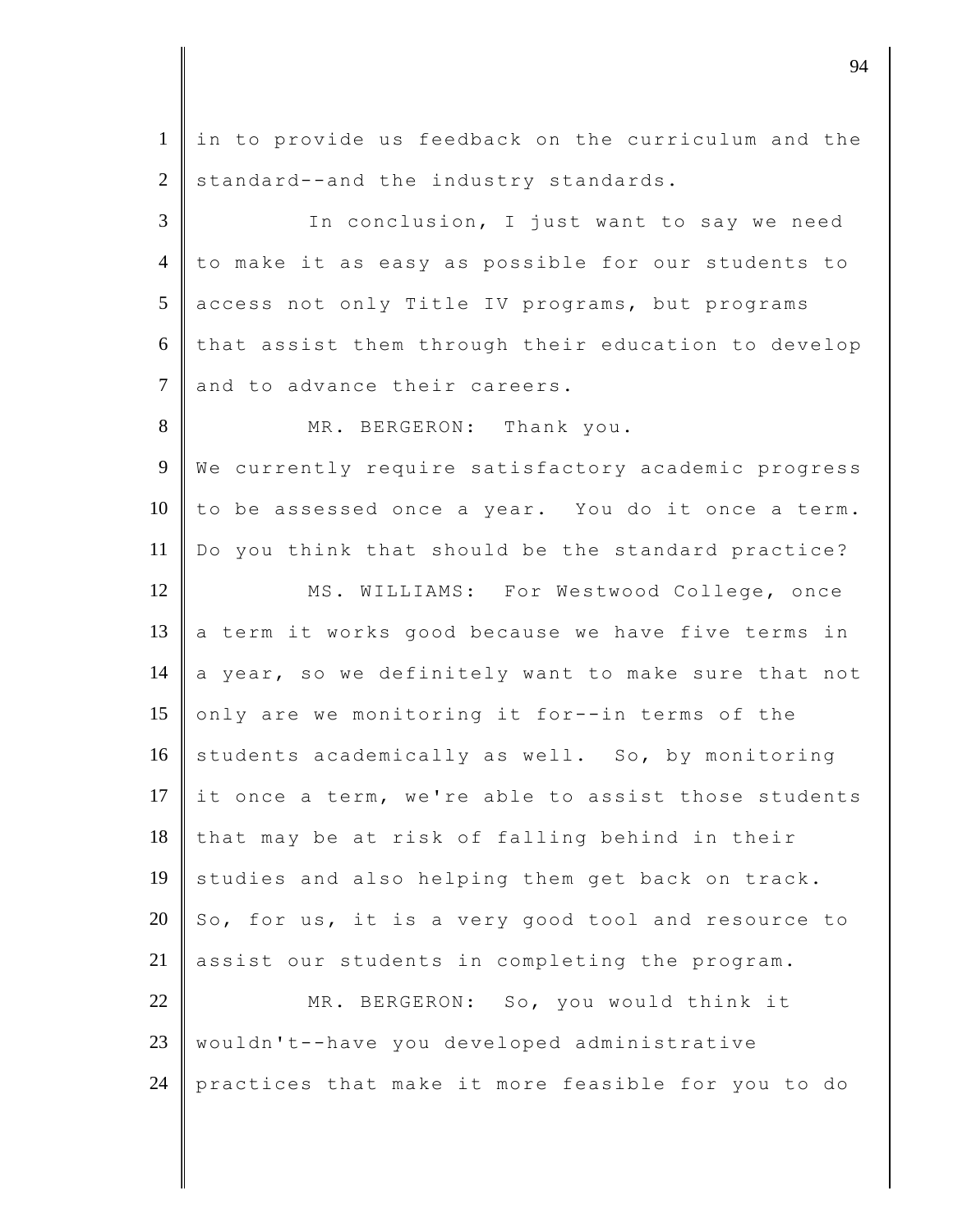| than some other institutions, or do you think even<br>if it's difficult, it's something you should<br>pursue?<br>MS. WILLIAMS: I think even if it's<br>difficult it is something that you could--should<br>pursue to help those students complete the program.<br>MR. BERGERON: Sally? Zakiya?<br>MS. WANNER: Is the SAP review mainly like<br>looking at grades on a term-by-term basis, or you<br>$d \circ -$<br>MS. WILLIAMS: It's--oh, go ahead, I'm<br>sorry. |
|--------------------------------------------------------------------------------------------------------------------------------------------------------------------------------------------------------------------------------------------------------------------------------------------------------------------------------------------------------------------------------------------------------------------------------------------------------------------|
|                                                                                                                                                                                                                                                                                                                                                                                                                                                                    |
|                                                                                                                                                                                                                                                                                                                                                                                                                                                                    |
|                                                                                                                                                                                                                                                                                                                                                                                                                                                                    |
|                                                                                                                                                                                                                                                                                                                                                                                                                                                                    |
|                                                                                                                                                                                                                                                                                                                                                                                                                                                                    |
|                                                                                                                                                                                                                                                                                                                                                                                                                                                                    |
|                                                                                                                                                                                                                                                                                                                                                                                                                                                                    |
|                                                                                                                                                                                                                                                                                                                                                                                                                                                                    |
|                                                                                                                                                                                                                                                                                                                                                                                                                                                                    |
|                                                                                                                                                                                                                                                                                                                                                                                                                                                                    |
|                                                                                                                                                                                                                                                                                                                                                                                                                                                                    |
|                                                                                                                                                                                                                                                                                                                                                                                                                                                                    |
| MS. WANNER: -- you do the whole thing?                                                                                                                                                                                                                                                                                                                                                                                                                             |
| MS. WILLIAMS: It's actually looking at                                                                                                                                                                                                                                                                                                                                                                                                                             |
| grades and completion rates. So, for example, you                                                                                                                                                                                                                                                                                                                                                                                                                  |
| don't--students as they go along, if they are                                                                                                                                                                                                                                                                                                                                                                                                                      |
| continually dropping out of classes, you know, you                                                                                                                                                                                                                                                                                                                                                                                                                 |
| definitely want to assist in that matter as well.                                                                                                                                                                                                                                                                                                                                                                                                                  |
| So not only grades, but completion rates as well.                                                                                                                                                                                                                                                                                                                                                                                                                  |
| WANNER: Thank you.<br>MS.                                                                                                                                                                                                                                                                                                                                                                                                                                          |
| MR. BERGERON:<br>Thank you.                                                                                                                                                                                                                                                                                                                                                                                                                                        |
| MS. WILLIAMS: Thank you.                                                                                                                                                                                                                                                                                                                                                                                                                                           |
|                                                                                                                                                                                                                                                                                                                                                                                                                                                                    |
| MR. BERGERON: We appreciate you coming.                                                                                                                                                                                                                                                                                                                                                                                                                            |
|                                                                                                                                                                                                                                                                                                                                                                                                                                                                    |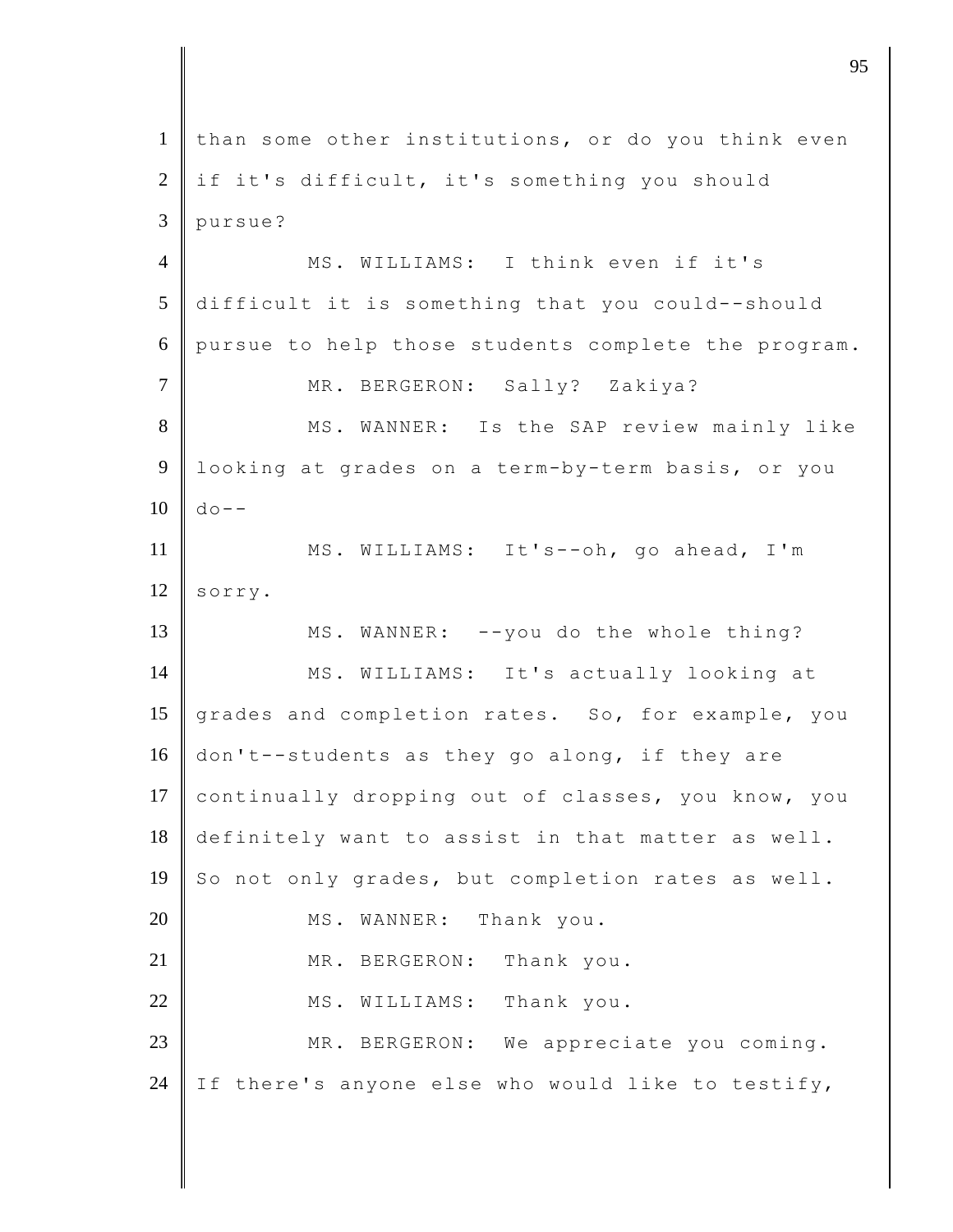1 please go see Mary or Kristin out in the foyer.  $2 \parallel$  And otherwise, we will go ahead and take another 3 break until there's somebody who is available. 4 I would say, I don't have the schedule in 5 front of me for the afternoon, but we do have at 6 least two people who have signed up to testify this  $7$  afternoon, one right after the break, so just at  $8 \parallel 1:00$ , and then one a little bit later on in the 9 afternoon. So, we do have a couple of people who  $10$  are speaking this afternoon. 11 But until somebody else signs up to speak,  $12 \parallel$  we'll take a break. Thank you. 13 | [Brief recess.] 14 | MR. BERGERON: We have no one else signed 15 up for the morning, and so it is about quarter to 16 12:00 right now, so we're going to go ahead and 17  $\vert$  take--and adjourn until 1:00, when we'll reconvene. 18 So, enjoy lunch, and we'll see you back 19 here in about an hour and 15 minutes. 20 Thank you. 21  $\parallel$  [Whereupon, at 11:44 a.m., a luncheon 22 recess was taken.] 23

discrete the contract of  $\overline{96}$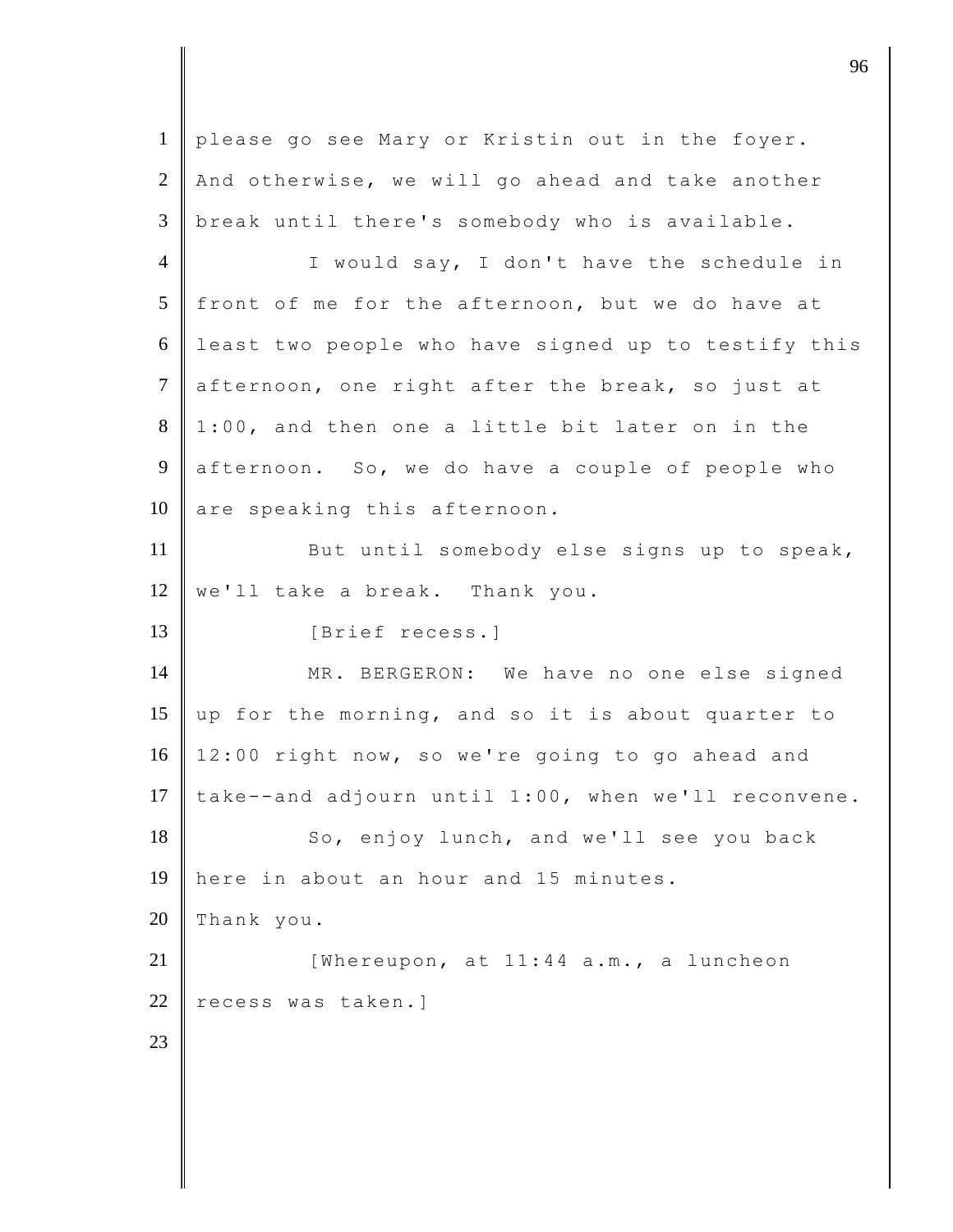| $\mathbf{1}$   | AFTERNOON SESSION                                  |
|----------------|----------------------------------------------------|
| $\overline{2}$ | [1:20 p.m.]                                        |
| 3              | MR. BERGERON: I was wondering if Jennifer          |
| $\overline{4}$ | Cook is here.                                      |
| 5              | [Pause.]                                           |
| 6              | MR. BERGERON: Hi, Jennifer. We'll go ahead         |
| $\tau$         | and hear from you.                                 |
| 8              | MS. COOK: Okay. Hi, my name is Jennifer            |
| $\overline{9}$ | Cook, and I'm here representing the Canadian       |
| 10             | Consulate, and we have an office located here in   |
| 11             | Denver. And I'm here to highlight the potential    |
| 12             | impact that the proposed U.S. student loan reforms |
| 13             | could have on approximately 21,000 U.S. American   |
| 14             | students who are enrolled at foreign institutions, |
| 15             | over 9,000 of whom study in Canada.                |
| 16             | Currently, these foreign institutions are          |
| 17             | not eligible for direct lending. Thus, the new     |
| 18             | legislation would negatively impact U.S. students  |
| 19             | who rely on these loans to attend colleges or      |
| 20             | universities abroad. I think I would best          |
| 21             | illustrate the issue by a letter that was written  |
| $22\,$         | and sent--written by the International Education   |
| 23             | Council and sent to Representative George Miller,  |
| 24             | Chairman of--sorry, Chairman on the Committee on   |

discrete the set of  $\overline{97}$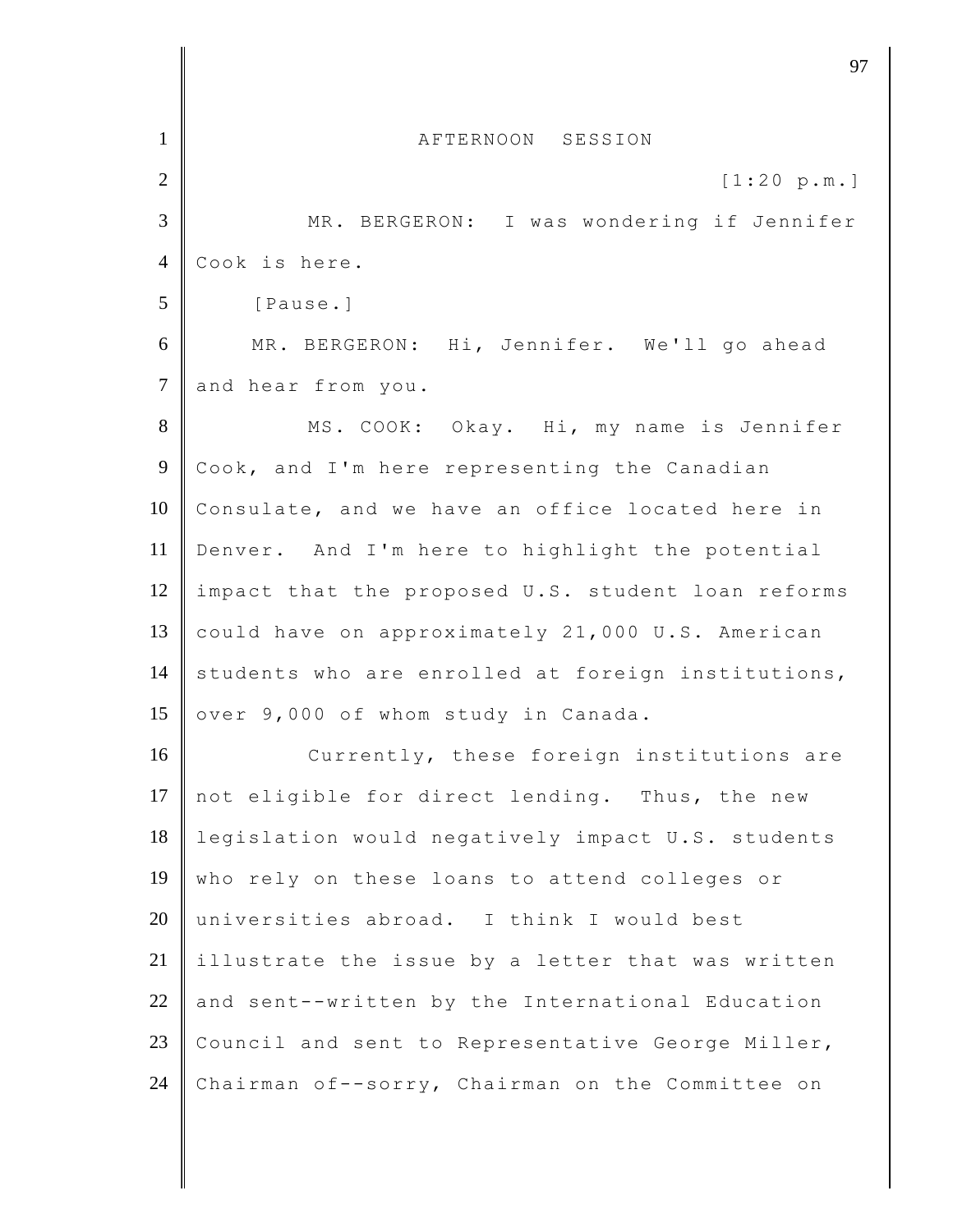| $\mathbf{1}$   | Education and Labor. It arrives with the support    |
|----------------|-----------------------------------------------------|
| $\mathfrak{2}$ | of many countries and hundreds of institutions:     |
| 3              | "The International Education Council is an          |
| $\overline{4}$ | association of colleges and universities outside    |
| 5              | the United States that are eligible institutions    |
| 6              | under the Higher Education Act, so their enrolled   |
| $\overline{7}$ | students can receive federal student loans. It is   |
| $8\,$          | important to note that these students are seeking a |
| $\overline{9}$ | degree as opposed to a study abroad program where   |
| 10             | they remain enrolled at a home campus in the United |
| 11             | States. The members of the association comply with  |
| 12             | most of the same regulations and application        |
| 13             | procedures as U.S. schools so their American        |
| 14             | students can pay for higher education.              |
| 15             | "There are approximately 21,000 American            |
| 16             | students enrolled in colleges and universities      |
| 17             | abroad--or around the world who receive Federal     |
| 18             | Family Education Loans, the only type of federal    |
| 19             | aid that they are currently eligible for. Without   |
| 20             | these loans, educational plans would have to be     |
| 21             | curtailed and students would have to seek more      |
| 22             | expensive private loans, which are currently        |
| 23             | difficult for them to obtain.                       |
| 24             | "We understand that this new legislation            |

djective terms of  $\overline{98}$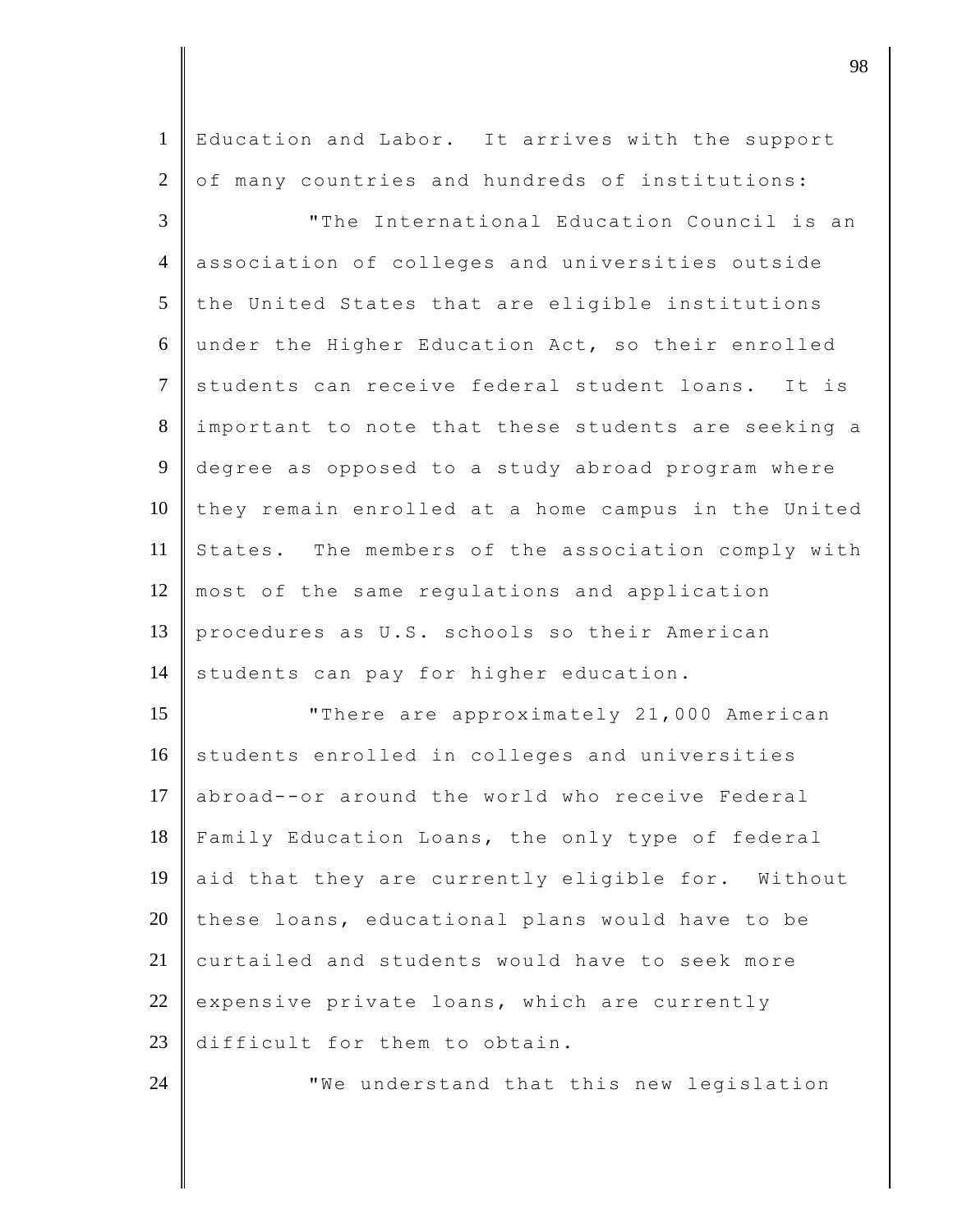1 would eliminate the FFEL Program and have all 2 federal loans made through the Direct Loan Program.  $3 \parallel$  We ask that you make the appropriate changes to 4 ensure that foreign schools are made eligible for 5 the Direct Loan Program so that American students  $6 \parallel$  can continue to go to the college of their choice, 7 including colleges abroad.

8 We also ask that the appropriate steps be 9 taken to assist foreign schools with the transition 10 process to the Direct Loan Program to ensure that 11 Americans enrolled in foreign colleges and 12 universities will have similar opportunities for 13 federal financial aid as those enrolled in the 14 United States.

15 **W** "In detail, we propose the following: Modify 16 Section 102(a)(1)(c) of the Higher Education Act to 17 delete the words 'only for purposes of Part B of 18 Title IV,' and insert 'only for the purposes of 19 Part A, Subpart 1, and Parts B and D of Title IV.'"

20 **The State I** of the Board of Directors and 21 the members of the IEC and of the thousands of 22 American students who want to pursue higher 23 education abroad, we urge you to adopt these 24 recommendations. The IEC is working with

djective to the contract of the contract of the contract of the contract of the contract of the contract of the contract of the contract of the contract of the contract of the contract of the contract of the contract of t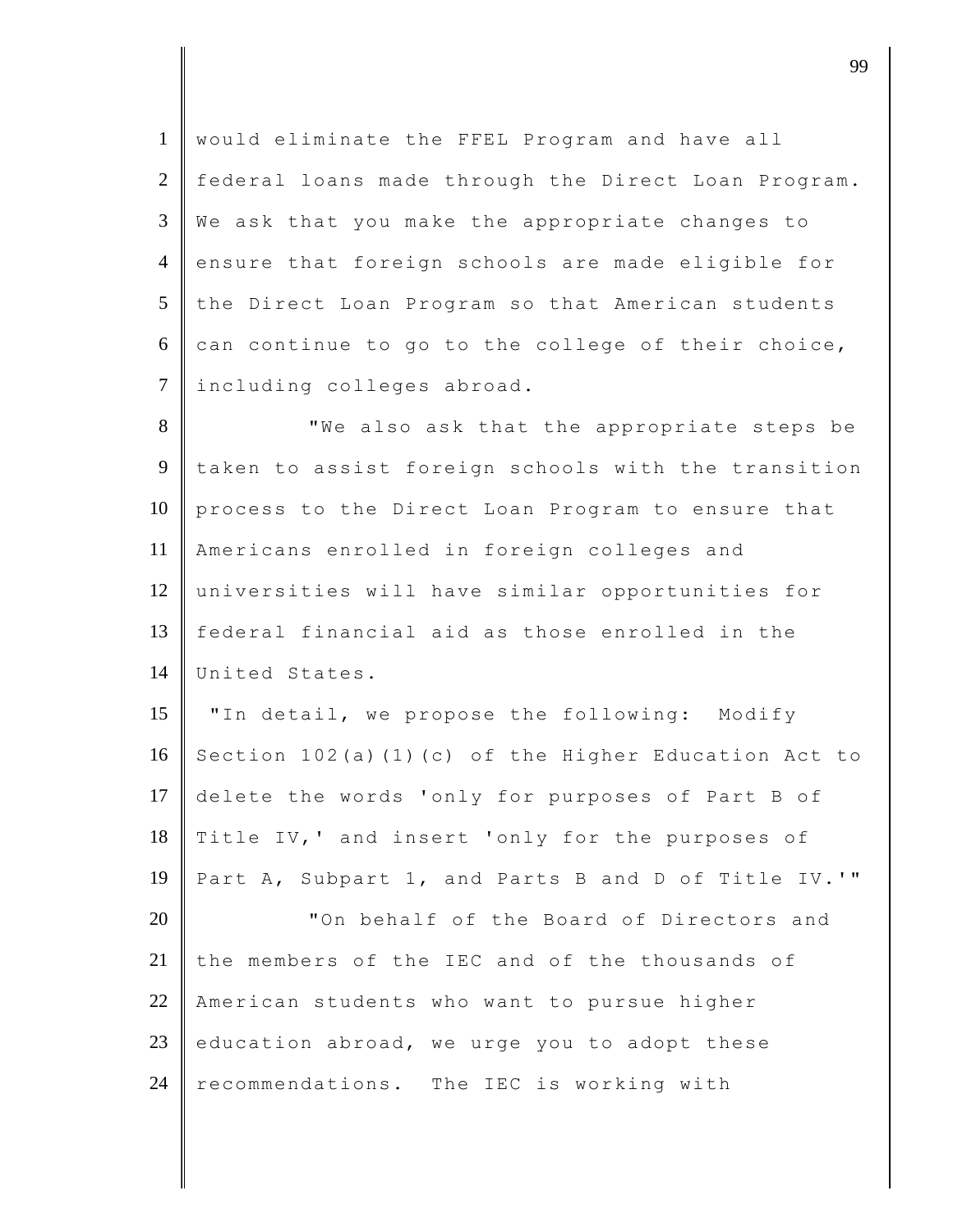1 representatives of the embassies of our members' 2 countries on these proposals, and we'd be pleased  $3 \parallel$  to coordinate answers to any questions you may 4 have. 5 **T** Thank you for your consideration. 6 Sincerely, Harrison M. Wadsworth, Executive 7 Director of the International Education Council." 8 Thank you. 9 MR. BERGERON: The problem with 10 participation in Direct Loans is not statutory; it 11 is administrative. 12 MS. COOK: Okay. 13 MR. BERGERON: The way the Direct Loan 14 Program and our other grant programs, Pell Grants 15 included, operate is they're--the institution has a 16 direct federal--an account with the Federal 17 Government from which it draws funds. And so that  $18$  is the impediment to a foreign school participating 19 in the Direct Loan Program. 20 We have interpreted the statute in a 21 manner that would permit a foreign school to 22 participate, but have this administrative problem. 23 You know, whatever budget legislation's enacted 24 will provide some approach or remedy to that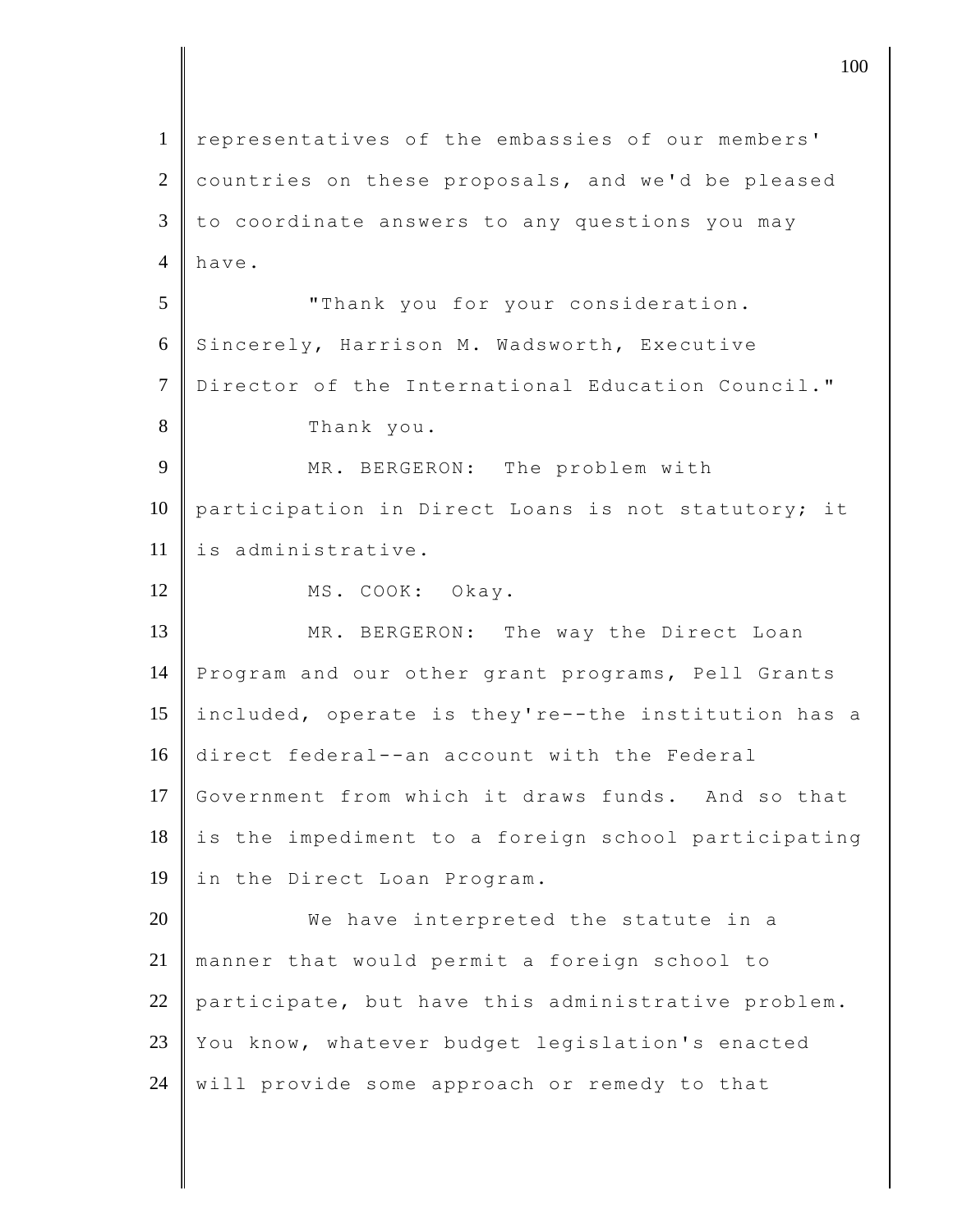$1 \parallel$  specific--2 MS. COOK: Okay. 3 MR. BERGERON: --problem to avoid that 4 administrative issue. But it's, you know, never  $5$  been anyone's intent that students attending 6 foreign schools be ineligible. 7 MS. COOK: Okay. 8 MR. BERGERON: And so we're aware of the 9 problem and think that there is a fairly easy  $10 \parallel$  solution. 11 MS. COOK: Okay. 12 MR. BERGERON: That said, were you  $13$  suggesting that foreign students attending foreign 14 institutions also be eligible for Pell Grants and 15 Academic Competitiveness and National SMART Grants 16 and TEACH Grants? Because they're all in--17 MS. COOK: That's not what's been 18 discussed so far, so-- 19 MR. BERGERON: Well, the reference to Part 20  $\parallel$  A gets you there. 21 MS. COOK: Yes. 22 MR. BERGERON: Okay. 23 | MS. COOK: I'm getting a little bit out of 24 | my area of expertise.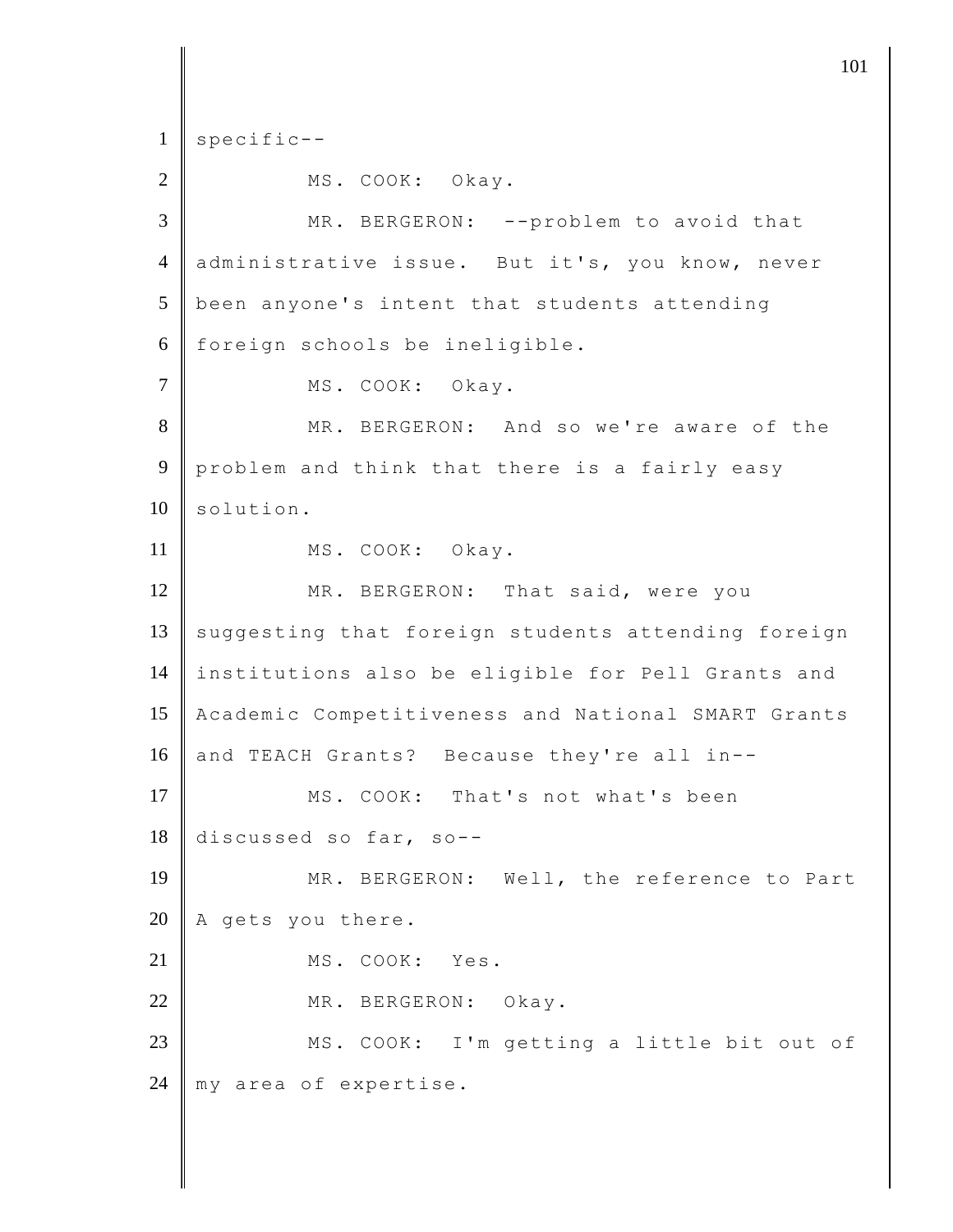1 MR. BERGERON: That's okay. I just-- 2 MS. COOK: Yeah. 3 MR. BERGERON: Yeah. 4 MS. COOK: Okay. Thank you. 5 MR. BERGERON: Thank you. 6 If there is anyone else who wishes to speak, go see 7 Mary and Kristin because we have no one else signed 8 up this afternoon. 9 So, we'll go off the record until somebody 10 does either show up newly to speak or one of you 11 decides you want to. 12 Thanks. 13 | [Off the record from 1:10 p.m. to 3:45 14  $[p.m.]$ 15 MR. BERGERON: Okay. So, it's 10 minutes 16 to 4:00, and we have no one else who's indicated 17 that they are interested in testifying this  $18$  afternoon, so we're going to go ahead and end this 19 hearing. 20 We will next have a hearing in Little 21 Rock, Arkansas, on Thursday. So, you know, we'll 22 continue to keep the record open and receive public 23 comments through our e-mail at ["Neg-Reg09@ed.gov.](mailto:negreg09@ed.gov)" 24 We will be keeping that receipt of those public